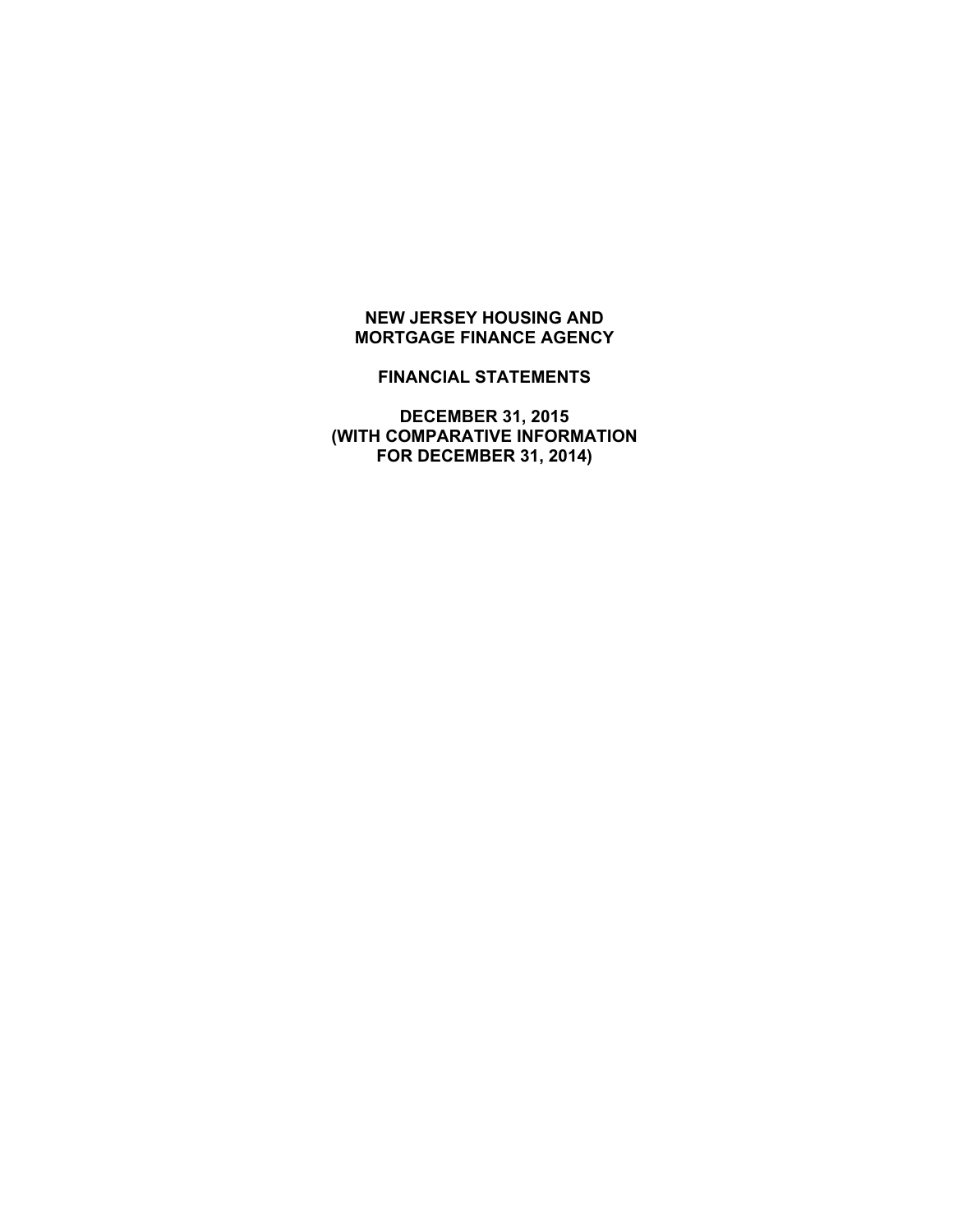### **NEW JERSEY HOUSING AND MORTGAGE FINANCE AGENCY TABLE OF CONTENTS YEARS ENDED DECEMBER 31, 2015 AND 2014**

| <b>INDEPENDENT AUDITORS' REPORT</b>                                                                              | 1  |
|------------------------------------------------------------------------------------------------------------------|----|
| <b>REQUIRED SUPPLEMENTARY INFORMATION</b><br><b>MANAGEMENT'S DISCUSSION AND ANALYSIS (MD&amp;A)</b>              | 4  |
| <b>BASIC FINANCIAL STATEMENTS</b>                                                                                |    |
| <b>STATEMENT OF NET POSITION</b>                                                                                 | 14 |
| STATEMENT OF REVENUES, EXPENSES AND CHANGES IN NET POSITION                                                      | 16 |
| <b>STATEMENT OF CASH FLOWS</b>                                                                                   | 17 |
| <b>NOTES TO FINANCIAL STATEMENTS</b>                                                                             | 19 |
| <b>REQUIRED SUPPLEMENTARY INFORMATION</b>                                                                        |    |
| <b>SCHEDULE OF FUNDING PROGRESS - OPEB</b>                                                                       | 54 |
| SCHEDULE OF AGENCY'S PROPORTIONATE SHARE OF NET PENSION LIABILITY 55                                             |    |
| <b>SCHEDULE OF AGENCY'S CONTRIBUTIONS</b>                                                                        | 56 |
| <b>SUPPLEMENTARY INFORMATION</b>                                                                                 |    |
| SCHEDULE OF NET POSITION - SINGLE-FAMILY HOUSING PROGRAM                                                         | 55 |
| <b>SCHEDULE OF REVENUES, EXPENSES AND CHANGES IN FUND</b><br><b>NET POSITION - SINGLE-FAMILY HOUSING PROGRAM</b> | 56 |
| SCHEDULE OF NET POSITION - MULTI-FAMILY HOUSING PROGRAM                                                          | 57 |
| SCHEDULE OF REVENUES, EXPENSES AND CHANGES IN FUND<br><b>NET POSITION - MULTI-FAMILY HOUSING PROGRAM</b>         | 58 |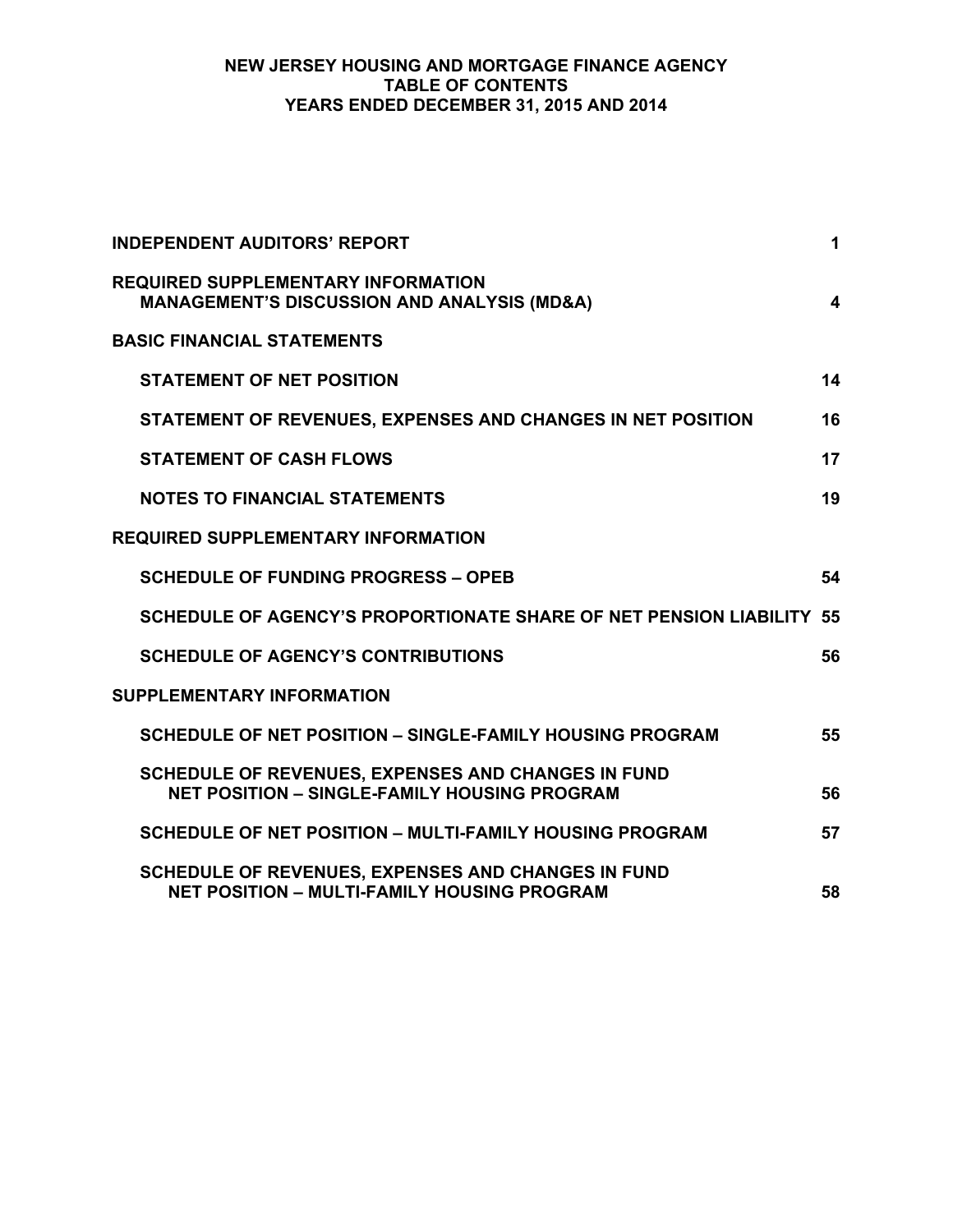

# **INDEPENDENT AUDITORS' REPORT**

Board of Directors New Jersey Housing and Mortgage Finance Agency Trenton, New Jersey

### **Report on the Financial Statements**

We have audited the accompanying financial statements of the business-type activities and each major fund of the New Jersey Housing and Mortgage Finance Agency (the Agency), as of and for the year ended December 31, 2015, and the related notes to the financial statements, which collectively comprise the Agency's basic financial statements as listed in the table of contents.

### *Management's Responsibility for the Financial Statements*

Management is responsible for the preparation and fair presentation of these financial statements in accordance with accounting principles generally accepted in the United States of America; this includes the design, implementation, and maintenance of internal control relevant to the preparation and fair presentation of financial statements that are free from material misstatement, whether due to fraud or error.

#### *Auditors' Responsibility*

Our responsibility is to express opinions on these financial statements based on our audit. We conducted our audit in accordance with auditing standards generally accepted in the United States of America and the standards applicable to financial audits contained in *Government Auditing Standards*, issued by the Comptroller General of the United States. Those standards require that we plan and perform the audit to obtain reasonable assurance about whether the financial statements are free from material misstatement.

An audit involves performing procedures to obtain audit evidence about the amounts and disclosures in the financial statements. The procedures selected depend on the auditors' judgment, including the assessment of the risks of material misstatement of the financial statements, whether due to fraud or error. In making those risk assessments, the auditor considers internal control relevant to the entity's preparation and fair presentation of the financial statements in order to design audit procedures that are appropriate in the circumstances, but not for the purpose of expressing an opinion on the effectiveness of the entity's internal control. Accordingly, we express no such opinion. An audit also includes evaluating the appropriateness of accounting policies used and the reasonableness of significant accounting estimates made by management, as well as evaluating the overall presentation of the financial statements.

We believe that the audit evidence we have obtained is sufficient and appropriate to provide a basis for our audit opinions.

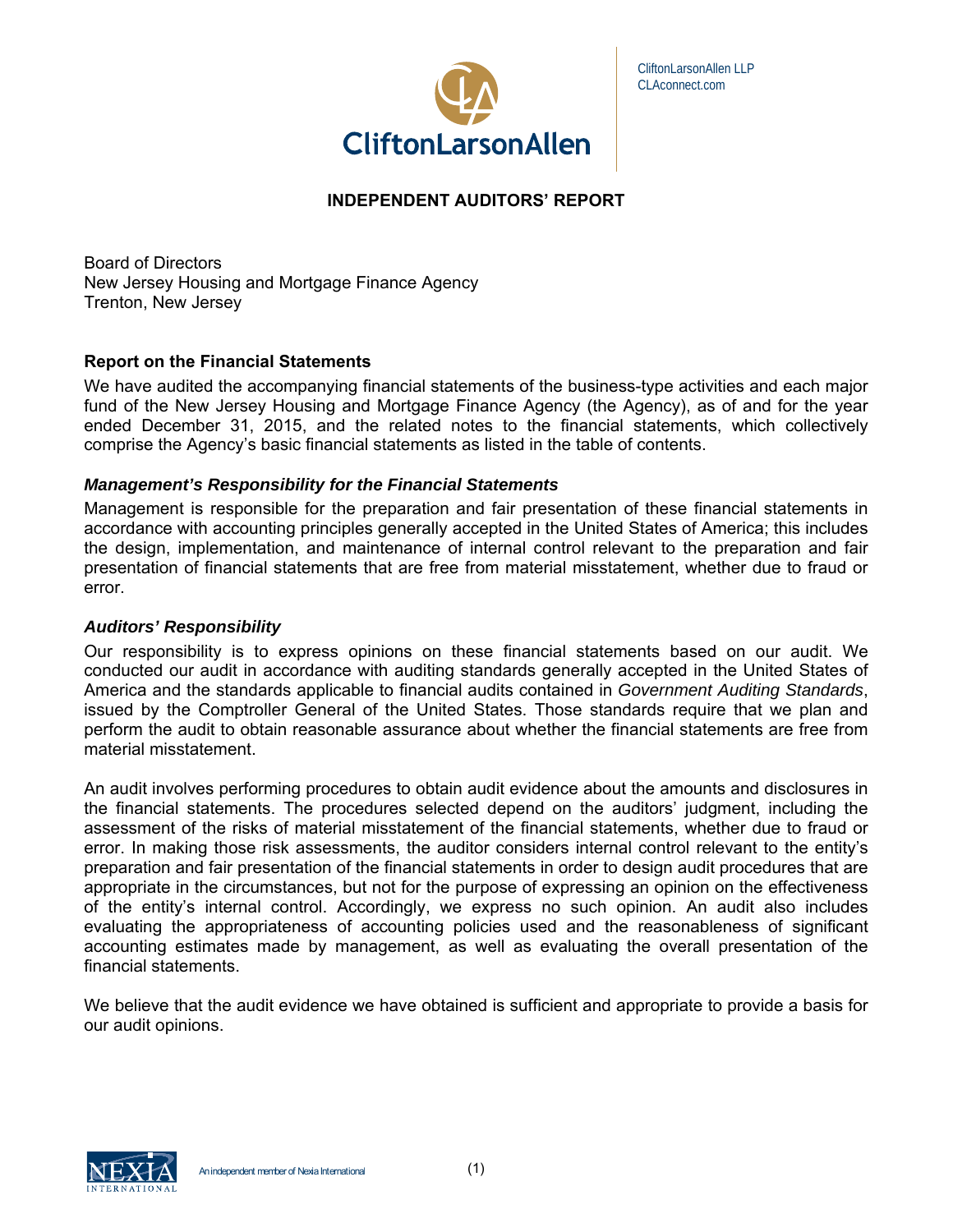# *Opinions*

In our opinion, the financial statements referred to above present fairly, in all material respects, the respective financial position of the business-type activities and each major fund of the Agency as of December 31, 2015, and the respective changes in financial position and cash flows thereof for the year then ended in accordance with accounting principles generally accepted in the United States of America.

# *Emphasis-of-Matter*

During fiscal year ended December 31, 2015, the Agency adopted GASB Statement No. 68, *Accounting and Financial Reporting for Pensions* and the related GASB Statement No. 71, *Pension Transition for Contributions Made Subsequent to the Measurement Date – an Amendment of GASB Statement No. 68*. As a result of the implementation of these standards, the Agency reported a restatement for the change in accounting principle (see Note 20). Our auditors' opinion was not modified with respect to this matter.

# *Other Matters*

# *Required Supplementary Information*

Accounting principles generally accepted in the United States of America require that the Management's Discussion and Analysis on pages 4-13, the Schedule of Funding Progress, Schedule of Agency's Proportionate Share of Net Pension Liability and Schedule of Agency's Contributions on pages 54-56 be presented to supplement the basic financial statements. Such information, although not a part of the basic financial statements, is required by the Governmental Accounting Standards Board who considers it to be an essential part of financial reporting for placing the basic financial statements in an appropriate operational, economic, or historical context. We have applied certain limited procedures to the required supplementary information in accordance with auditing standards generally accepted in the United States of America, which consisted of inquiries of management about the methods of preparing the information and comparing the information for consistency with management's responses to our inquiries, the basic financial statements, and other knowledge we obtained during our audit of the basic financial statements. We do not express an opinion or provide any assurance on the information because the limited procedures do not provide us with sufficient evidence to express an opinion or provide any assurance.

# *Other Information*

Our audit was conducted for the purpose of forming an opinion on the financial statements that collectively comprise the Agency's basic financial statements. The Schedules of Net Position and Revenues, Expenses, and Changes in Fund Net Position for the Single Family and Multi-Family Housing Programs (the Schedules) are presented for purposes of additional analysis and are not a required part of the basic financial statements.

The Schedules are the responsibility of management and were derived from and relate directly to the underlying accounting and other records used to prepare the basic financial statements. Such information has been subjected to the auditing procedures applied in the audit of the basic financial statements and certain additional procedures, including comparing and reconciling such information directly to the underlying accounting and other records used to prepare the basic financial statements or to the basic financial statements themselves, and other additional procedures in accordance with auditing standards generally accepted in the United States of America. In our opinion, the Schedules are fairly stated, in all material respects, in relation to the basic financial statements as a whole.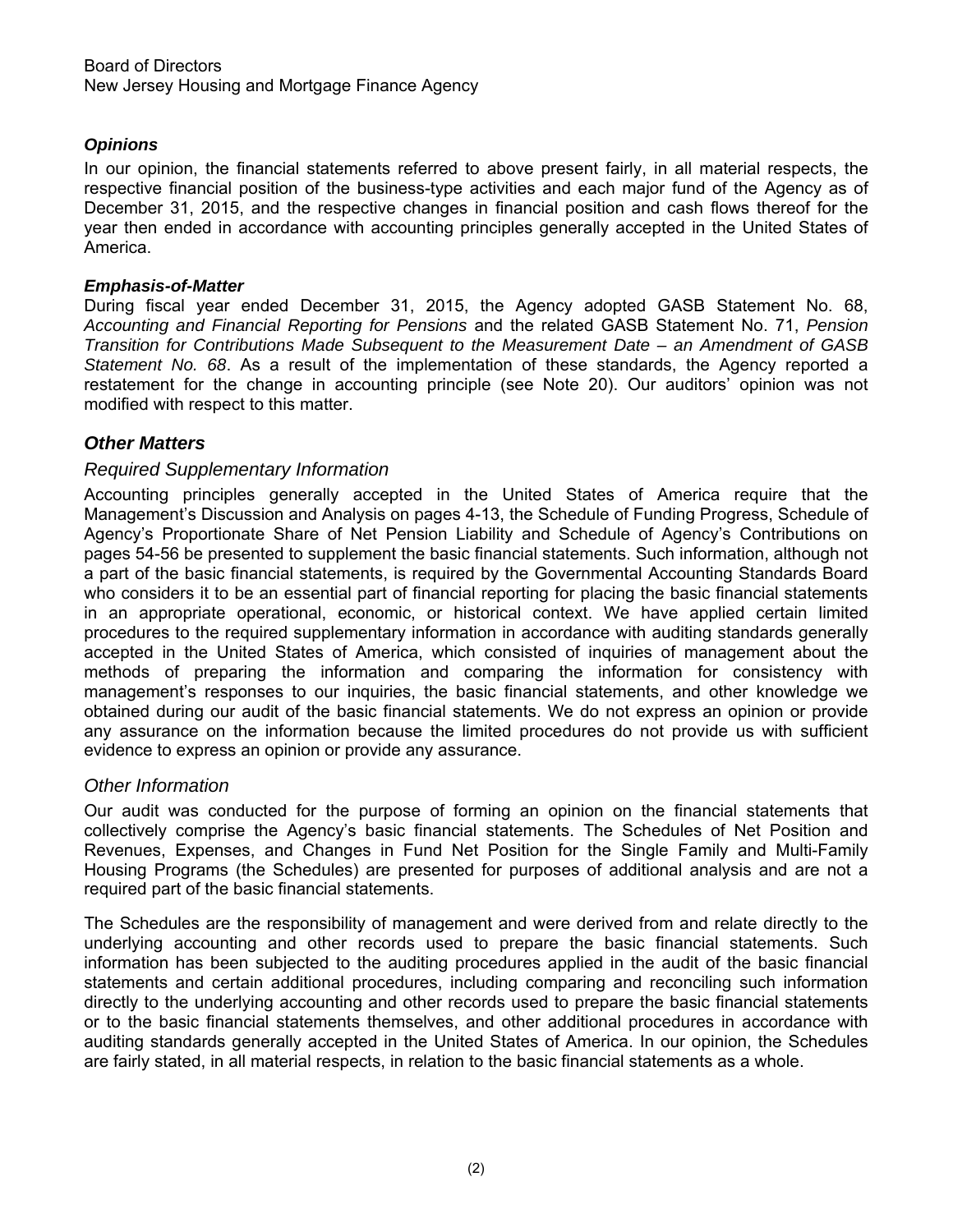#### Board of Directors New Jersey Housing and Mortgage Finance Agency

# *Report on Summarized Comparative Information*

We have previously audited the Agency's 2014 basic financial statements, and we expressed unmodified audit opinions on those audited financial statements in our report dated March 30, 2015. In our opinion, the summarized comparative information presented herein as of and for the year ended December 31, 2014 is consistent in all material respects, with the audited financial statements from which it has been derived.

#### **Other Reporting Required by** *Government Auditing Standards*

In accordance with *Government Auditing Standards*, we have also issued our report dated May 27, 2016 on our consideration of the Agency's internal control over financial reporting and on our tests of its compliance with certain provisions of laws, regulations, contracts and grant agreements and other matters. The purpose of that report is to describe the scope of our testing of internal control over financial reporting and compliance and the results of that testing, and not to provide an opinion on internal control over financial reporting or on compliance. That report is an integral part of an audit performed in accordance with *Government Auditing Standards* in considering the Agency's internal control over financial reporting and compliance.

Viefton Larson Allen LLP

**CliftonLarsonAllen LLP** 

Baltimore, Maryland May 27, 2016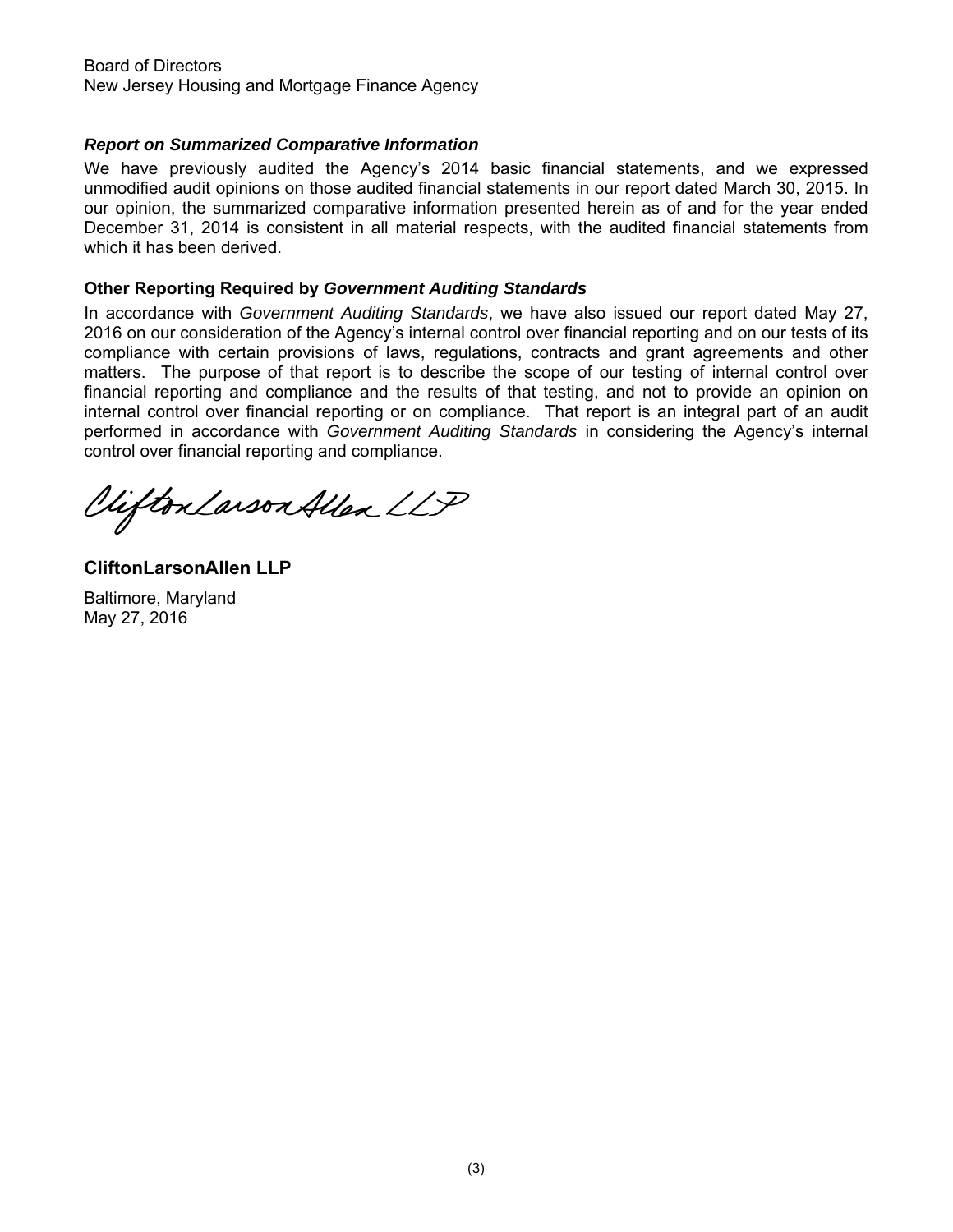### **Introduction to the Financial Report**

This financial report consists of five parts: Management's Discussion and Analysis, Financial Statements, Notes to the Financial Statements, Required Supplementary Information and Supplementary Information. The New Jersey Housing and Mortgage Finance Agency (NJHMFA or Agency), as referred to throughout the Management's Discussion and Analysis, is for financial reporting purposes, the primary government.

### **The Financial Statements include**

The Statement of Net Position which provides information about the nature and amounts of investments in resources (assets) deferred outflows of resources, obligations to Agency creditors (liabilities) and deferred inflows of resources.

The Statement of Revenues, Expenses and Changes in Net Position which accounts for all of the current year's revenue and expenses, measures the success of the Agency's operations over the past year and can be used to determine how the Agency has funded its costs.

The Statement of Cash Flows which provides information about the Agency's cash receipts, cash payments, and net changes in cash resulting from operations, investing, and financing activities.

### **The Notes to the Financial Statements provide**

Information that is essential to understanding the basic financial statements, such as the Agency's accounting methods and policies.

Details of contractual obligations, future commitments and contingencies of the Agency.

Information about any other events or developing situations that could materially affect the Agency's financial position.

# **Required Supplementary Information**

This presents the information regarding the Agency's progress in funding its obligation to provide postemployment benefits other than pensions to its employees.

#### **Supplementary Information**

This provides presentations of the Agency's financial information in accordance with the requirements of the various Bond Resolutions.

#### **Management's Discussion and Analysis**

This section of the Agency's financial statements, the Management's Discussion and Analysis (MD&A), presents an overview of the Agency's financial performance for the years ended December 31, 2015 and 2014. It provides an assessment of how the Agency's position has improved or deteriorated and identifies the factors that, in management's view, significantly affected the Agency's overall financial position.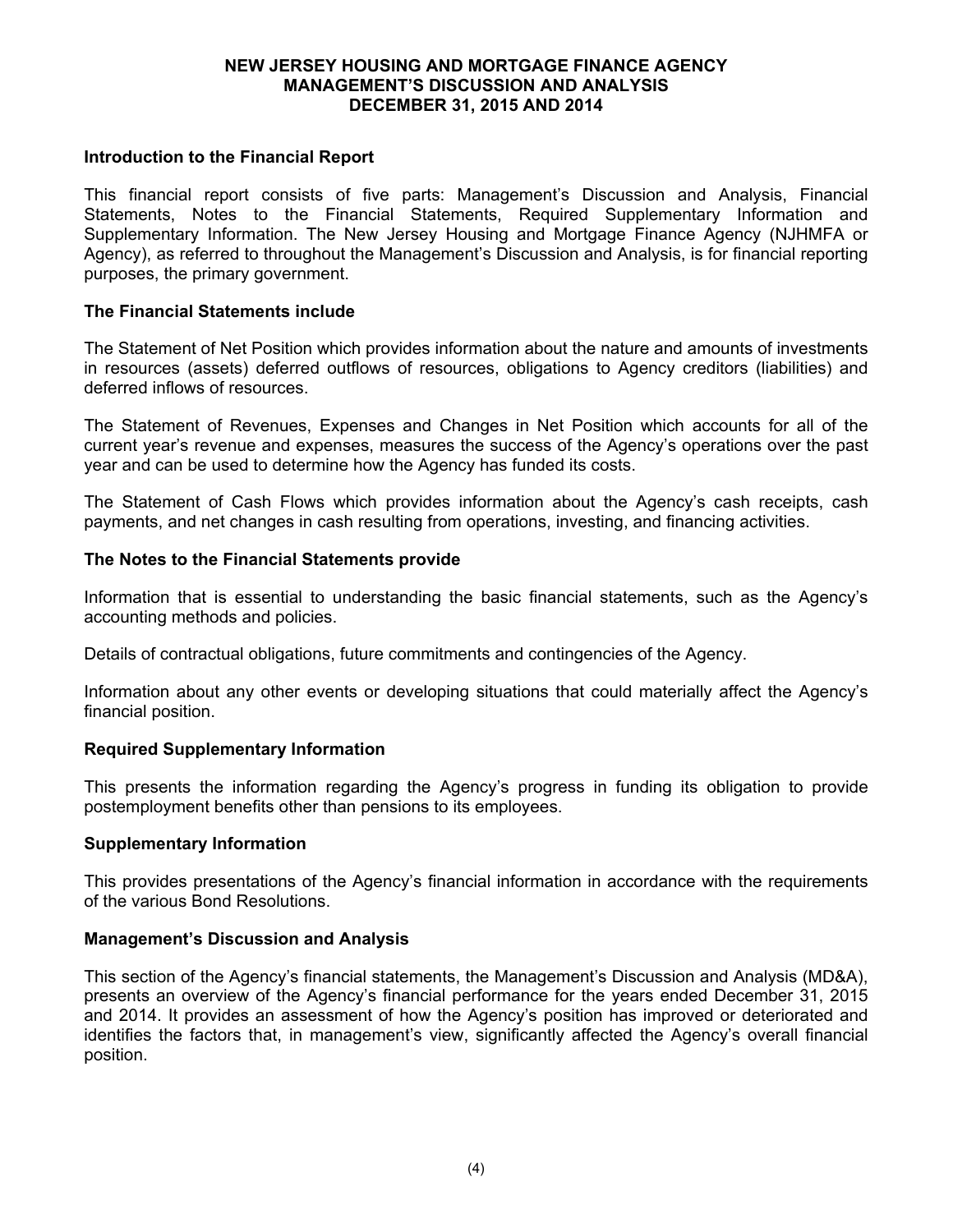# **The Agency's Business**

The Agency was created to provide a strong unified advocate for housing production, financing and improvement. The Agency is established under, but is not a part of, the Department of Community Affairs, and is constituted as a body politic and corporate and an instrumentality of the State exercising public and essential governmental functions. Included in the Agency's powers is the ability, *inter alia*, to provide to housing sponsors, through eligible loans or otherwise, financing, refinancing or financial assistance for fully completed, as well as partially completed projects; to issue negotiable bonds and to secure the payment thereof; and to make and enter into and enforce all contracts and agreements necessary, convenient or desirable to the performance of its duties and the execution of its powers.

# **Overall Financial Highlights – Year Ended December 31, 2015**

The Agency's overall net position decreased by 4.1% from 2014 to 2015. The multifamily portfolio continued to perform well with continued recoveries on bad debt, and the single family portfolio had lower reserves offset by an increase in the loss on Real Estate Owned (REO) as foreclosures are steadily flowing through the court system. The General Fund remained relatively flat with recoveries of bad debt and conduit fee income offsetting the increase in OPEB liability and the Pension liability.

The Agency's Annual Required Contribution (ARC) for Other Postemployment Benefits (OPEB) increased by \$11.7 million in 2015 compared to an increase of \$4 million in 2014. This is primarily due to the decrease in the discount rate from 3.5% to 3.25% and a change in the mortality assumption. In addition, the Agency adopted Governmental Accounting Standards Board (GASB) Statements No. 68 and 71 during the fiscal year which required a restatement to beginning net position of \$47.6 million related to net pension liability.

On December 31, 2012, the Agency acquired title to Paragon Village via a deed in lieu of foreclosure, and simultaneously appointed a reputable management company to assume control of Paragon's day to day operations. Management, under the direction of the Agency, restored Paragon to profitability in the  $2^{nd}$  quarter of 2013, reversing a trend of operating losses and delinquencies dating back to the project's inception. The Agency solicited offers to purchase Paragon from qualified owner-operators in the  $4<sup>th</sup>$  quarter of 2013 pursuant to a Request for Offer to Purchase (RFOTP). On February 27, 2015, the Agency completed the sale of Paragon Village. The Agency received a cash payment of \$11.5 million at closing, and provided additional acquisition financing in the amount of \$2.5 million pursuant to a promissory note maturing in March of 2020 and bearing interest at an annual rate of 3.5%. A portion of the proceeds was used by the Agency to redeem, in full, outstanding bonds associated with Paragon in the Multi-Family Housing Revenue Bonds Resolution.

Single Family loan production declined as 99 loans were funded from the Single Family Housing Revenue Bond Resolution in 2015 compared to 166 loans in 2014. In order to offer competitive rates and increase single family loan production, the Agency implemented a mortgage backed securities (MBS) platform. In March 2014, the Agency was approved by the Government National Mortgage Association (Ginnie Mae) to be an issuer of Ginnie Mae I and II single family MBS. In 2015, the Agency originated 35 loans of which 21 were securitized with Ginnie Mae II MBS.

In February 2015, \$13.3 million in bonds were retired with proceeds from HUD Risk Share insurance received for Assisted Living at Wall. Upon bonds being called, the mortgage was transferred to the General Fund along with the corresponding liability of the insurance proceeds. Upon disposition of the asset, the final gain or loss on insurance risk will be determined.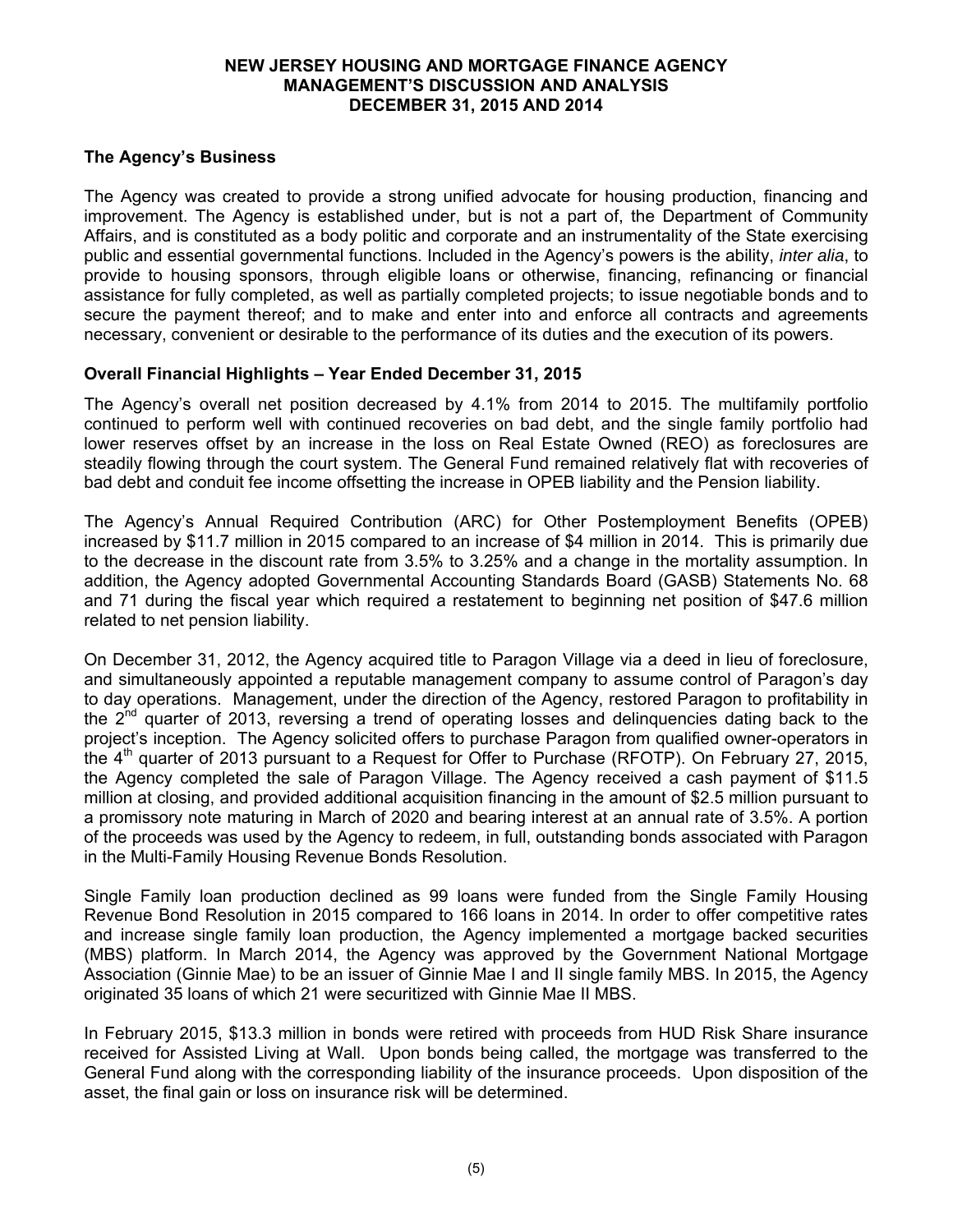On March 26, 2015, the Agency issued \$69.6 million of publicly-offered taxable and tax-exempt Multi-Family Revenue Bonds, and \$31.8 million of tax-exempt direct purchase Multi-Family Revenue Bond draw down bonds to finance 26 new rental housing developments containing a total of 1,637 multifamily units. In addition, this financing included a \$109.8 million taxable fixed rate refunding component which refunded \$57.6 million of fixed rate bonds and \$52.1 million of hedged variable rate bond ("VRDN's"). The VRDN related interest rate swaps were fully callable at PAR and were terminated at no cost to the Agency on May 1, 2015. The refunding is expected to generate approximately \$8.1 million in net present value savings to the Resolution.

In 2012, the Agency acquired title to Whitlock Mills via a deed in lieu of foreclosure and currently records the property as an REO with a net value of \$18 million at December 31, 2015. The Agency solicited offers to purchase Whitlock from qualified owner-operators in the 4<sup>th</sup> quarter of 2015 pursuant to a Request for Offer to Purchase (RFOTP). As of December 31, 2015, the Agency was reviewing the responses. The Agency anticipates selecting a buyer, negotiating the terms and conditions of sale and receiving the necessary internal approvals and completing the sale of Whitlock Mills in 2016.

The Agency closed 22 conduit bond issues totaling \$403 million in 2015. In addition, the program has a pipeline in excess of \$500 million.

In 2015, the Agency received \$25 million in U.S. Department of Treasury Hardest Hit Funds and closed 29 loans under this program. These are recorded as program income and program expense in the Agency's General Fund.

On December 23, 2014, the Agency entered into a one year Memorandum of Understanding (MOU) to administer Supportive Housing Connection. Supportive Housing Connection (SHC) is a partnership between the New Jersey Department of Human Services (NJDHS) and the New Jersey Housing and Mortgage Finance Agency (NJHMFA) to administer NJDHS rental subsidies and connect its clients to quality housing opportunities across the state. Additionally, SHC conducts inspections of participating housing units to ensure their physical integrity and compliance with the U.S. Department of Housing and Urban Development's Housing Quality Standards. SHC also provides resident inquiry resolution services for tenants and landlords, as needed. Officially launched in February of 2015, the goal of SHC is to provide access to affordable housing for New Jersey residents with special needs by consolidating NJDHS's rental subsidy resources into one location for convenient and efficient management. By the end of 2015, SHC administered rental subsidies for approximately 3,000 tenants. The parties are in the process of extending the MOU for an additional three year period.

Under the Superstorm Sandy Community Development Block Grant-Disaster Recovery (CDBG-DR) Action Plans, the Agency received a total allocation of \$679.52 million in CDBG-DR funds as sub recipient to implement three state affordable housing programs designed to support the needs of renters and prospective homeowners in nine counties throughout the State which were hardest hit by Superstorm Sandy. The Fund for Restoration of Multifamily Housing (FRM Tranches 1 – 3B) was allocated \$594.52 million, the Sandy Special Needs Housing Fund (SSNHF) \$60.0 million, and the Sandy Homebuyer Assistance Program (SHAP) was allocated \$25.0 million. The following are the 2015 highlights:

# **FRM Tranche 1**

A total of 22 projects financed through the FRM Tranche 1 Program were completed in 2015, creating approximately 1,800 units.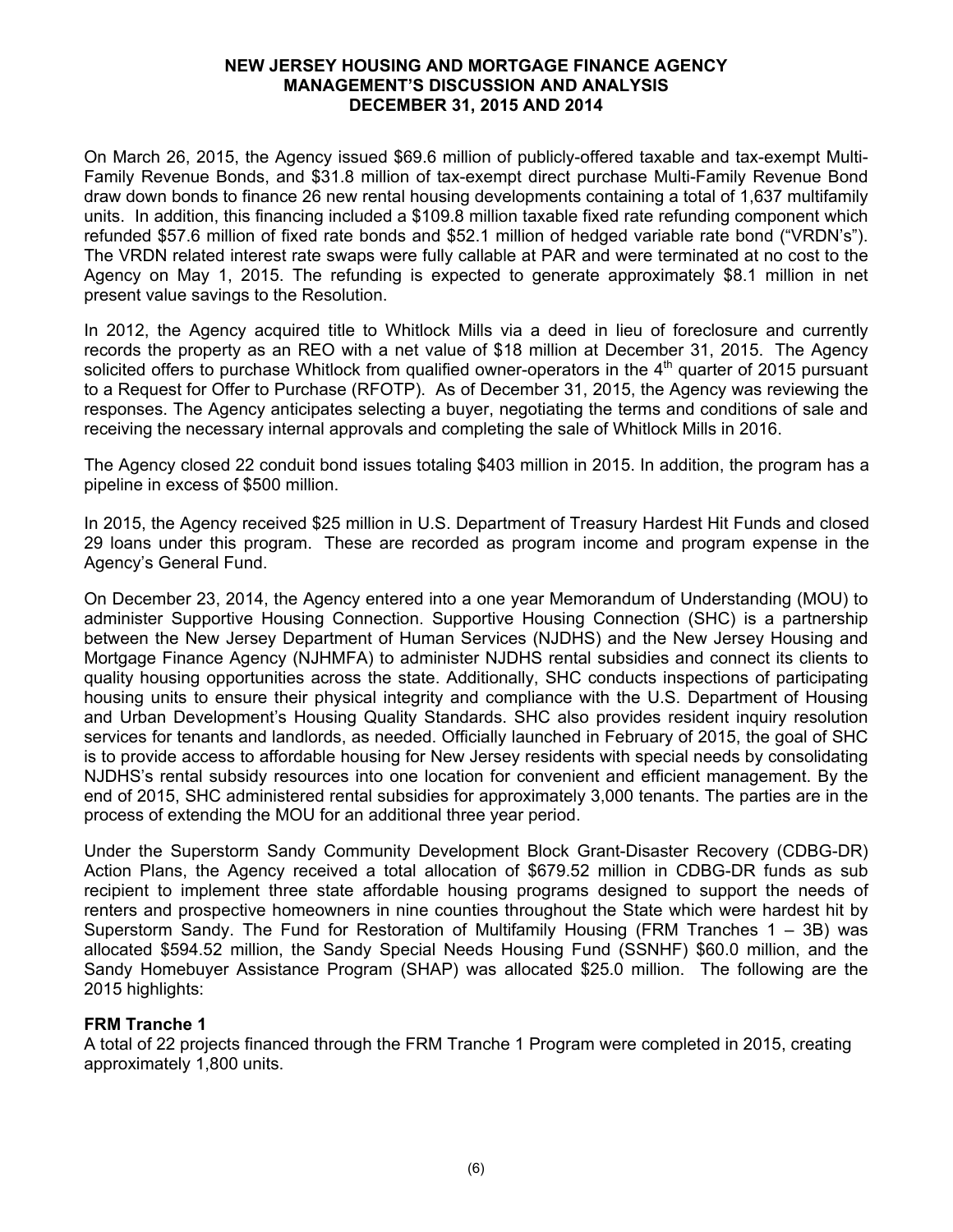# **FRM Tranche 2**

At the April 10, 2015 Board Meeting of the HMFA, more than \$180 million in federal Sandy recovery funds were committed for Tranche 2. The awards were made to the highest ranking eligible applicants based on objective selection criteria, tiebreaker and equitable distribution provisions. The awards were based on criteria consistent with Action Plan Amendment 7 and the Voluntary Compliance Agreement and Conciliation Agreement (VCA). A total of 18 projects (1484 units) were committed in 2015.

# **FRM Tranche 3A**

In May 2015, the Agency Board approved the initial rollout of FRM-3A funds for qualified projects that meet ALL of the following criteria:

- Family (non-age restricted) project;
- Located outside of a Targeted Urban Municipality (non-TUM);
- Located in Monmouth or Ocean County; and
- Located in a municipality that sustained major or severe renter damage based on a "Major and Severe Renter Damage by Municipality" chart or physically borders a town, or multiple towns.

A total of 6 projects for 3A were awarded \$74.8 million in 3B FRM funds at the November 5, 2015 Board Mtg. This will create 520 total units (445 LMI).

# **FRM Tranche 3B**

The Selection Guidelines were presented to the HMFA Board at the September  $24<sup>th</sup>$  meeting for Tranche 3B. Tranche 3B Part A applications were due on November 6, 2015 and Part B applications will be due on April 8, 2016. The awards will be announced in July 2016.

# **Sandy Special Needs**

Approximately 85 beds were committed in 2015, accounting for approximately \$12 million in CDBG-DR funds.

# **SHAP**

A total of 74 Sandy Homebuyer Assistance loans were committed in 2015, accounting for approximately \$3.7 in CDBG-DR funds. The program is now complete and the remaining funds of \$4.5 million will be transferred to the Essential Services Grant Program which is administered by the Department of Community Affairs.

The Agency has liquidity facilities in place with multiple providers in order to provide liquidity support for payment of its variable rate bonds in the event they cannot be remarketed. As of January 1, 2015, the Agency had total variable rate bonds outstanding in the amount of \$77.505 million (excluding bond maturities scheduled to occur in 2015) whose related liquidity facilities were scheduled to expire in 2015. The Agency successfully resolved its entire 2015 liquidity expiration exposure of \$77.505 million by taking the following actions:

- May 2015 Extended \$24.565 million SF liquidity facility with current provider (TD Bank, N.A.).
- November 2015 Replaced six MF liquidity facilities totaling \$52.94 million with a new provider (Bank of America, N.A.).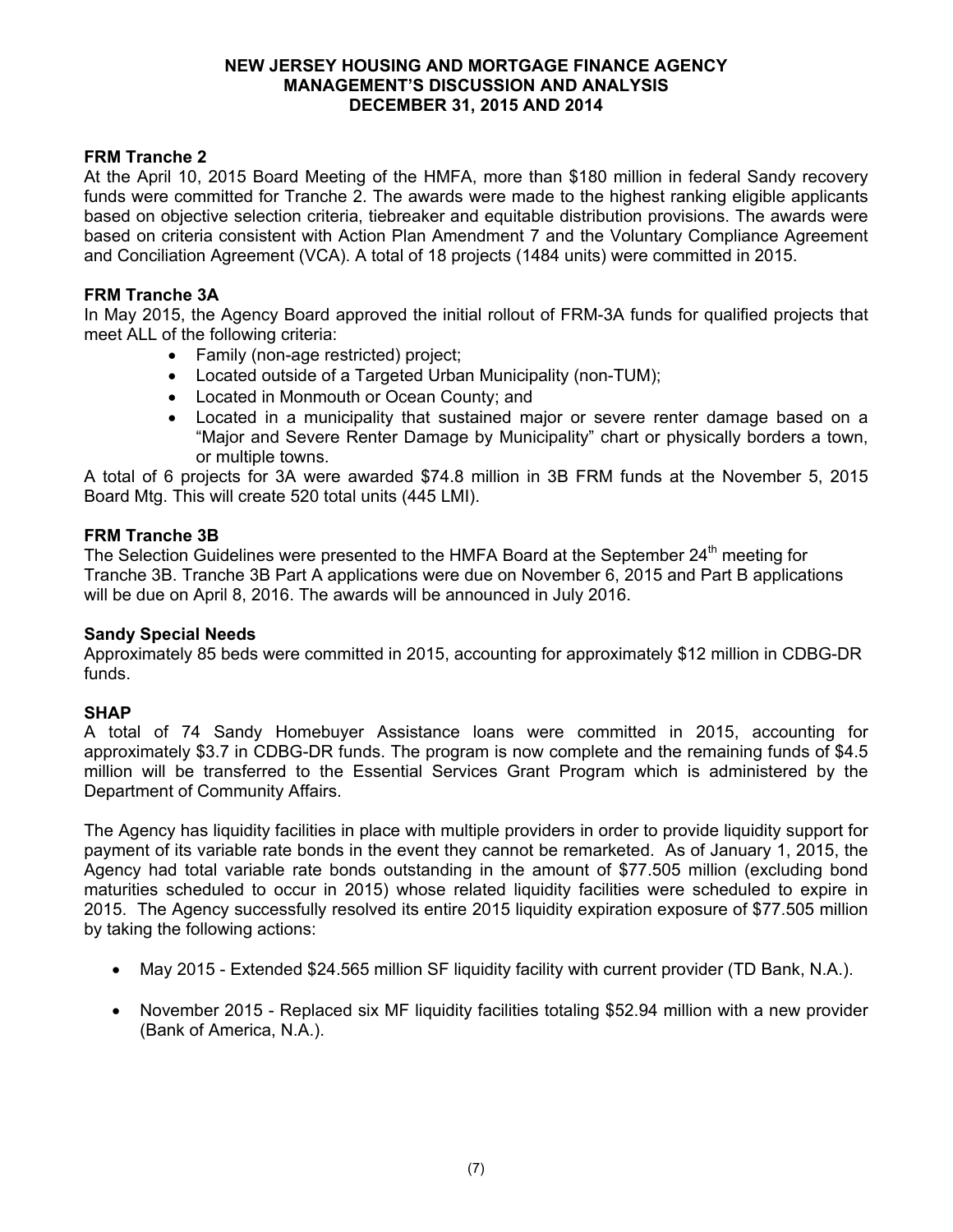The following credit rating actions occurred in 2015:

- February 2015 Standard & Poor's Rating Services (S&P) upgraded its rating on the Agency's Multi-Family Revenue Bonds (MF 2004) resolution from A+ to AA-, and affirmed the stable outlook.
- April 2015 Standard & Poor's Rating Services (S&P) affirmed its AA (stable outlook) rating on the Agency's Single Family Housing Revenue Bonds (HRB) resolution.
- July 2015 Moody's Investors Service (Moody's) affirmed its Aa3 (negative outlook) rating on the Agency's Single Family Housing Revenue Bonds (HRB) resolution.
- September 2015 Standard & Poor's Rating Services (S&P) affirmed its AA (stable outlook) rating on the Agency's issuer credit rating (ICR).
- October 2015 Standard & Poor's Rating Services (S&P) affirmed its AA (stable outlook) rating on the Agency's Multi-Family General Housing Loan Bonds (GHLB) resolution.
- December 2015 Standard & Poor's Rating Services (S&P) affirmed its AA- (stable outlook) rating on the Agency's Multi-Family Revenue Bonds (MF 2004) resolution.

### **Overview of the Financial Statements**

The Agency is a self-supporting entity and follows enterprise fund reporting. An enterprise fund reports activity that is financed with debt that is secured solely by a pledge of the net revenue from that activity as well as activity that is not supported by taxes or similar revenues. NJHMFA's financial statements are presented using the economic resources measurement focus and the accrual basis of accounting. The accrual basis of accounting matches revenues and expenses to the time period in which they are earned or attributable, respectively, which may differ from the period in which the associated cash is received or expended.

Enterprise fund statements offer short-term and long-term financial information about the Agency's activities. While detailed sub-fund information is not presented in the Agency's financial statements, separate accounts are maintained for each bond issue and component unit, as well as the Agency's general operating fund, known as the General Fund. These sub-funds permit NJHMFA to control and manage money for particular purposes and to determine that the Agency is properly using specific resources.

#### **Financial Analysis**

The following sections will discuss the Agency's financial results for 2015 compared to 2014. Additionally, an examination of major economic factors that have contributed to the Agency's operations is provided. It should be noted that for purposes of this MD&A, summaries of the financial statements and the various exhibits presented are in conformity with the Agency's financial statements, which are presented in accordance with accounting principles generally accepted in the United States. All dollar amounts are in thousands.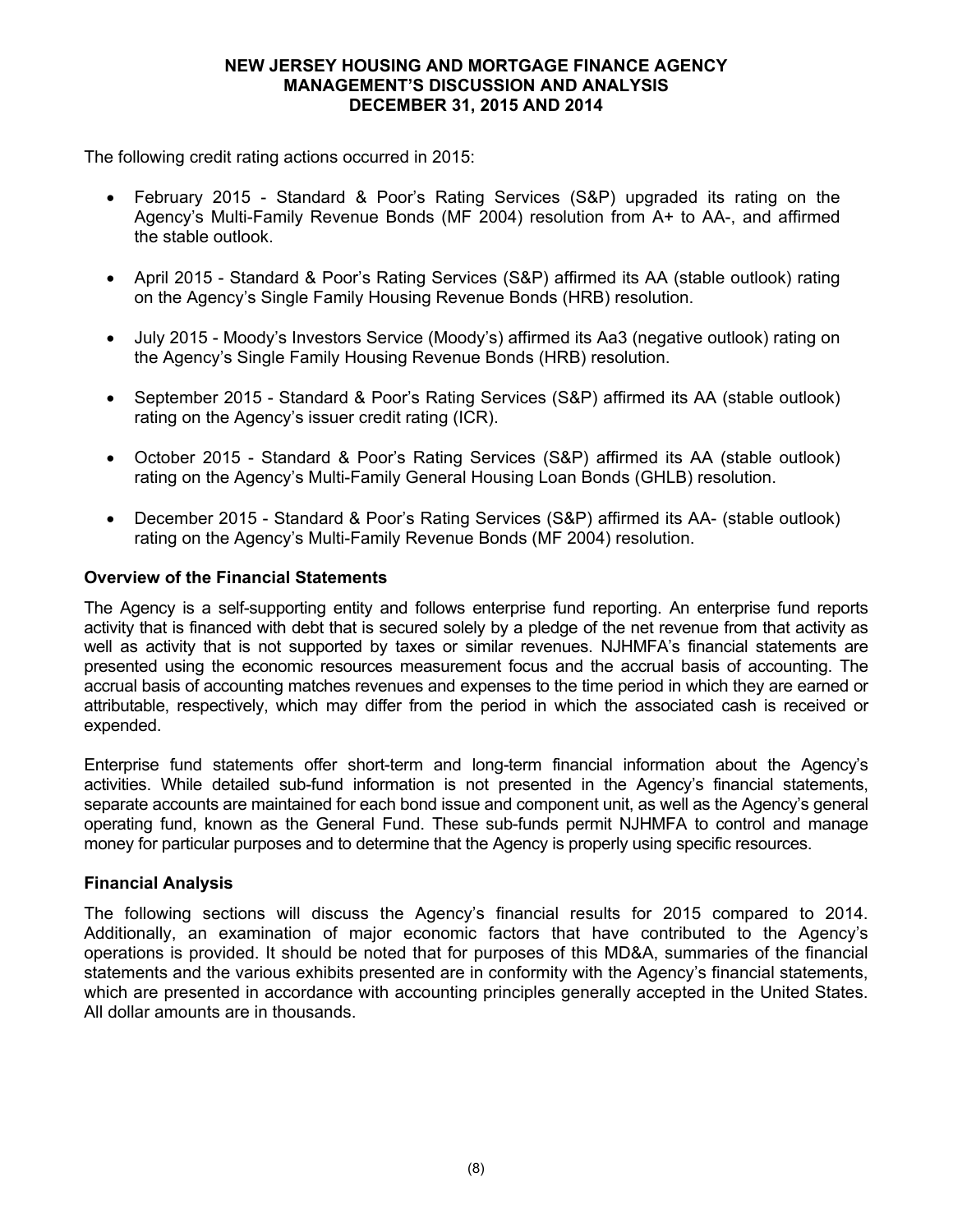# **NJHMFA's Condensed Statement of Net Position**

The Statement of Net Position presents the Agency's assets, deferred outflows of resources, liabilities, deferred inflows of resources and net position as of December 31, 2015. The following table represents the comparison of net position as of December 31, 2015 and 2014. The change between December 31, 2015 and December 31, 2014 should be read in conjunction with the financial statements.

### **Condensed Statement of Net Position**

*(In Thousands)* 

|                                  |                 |               | % Change  |
|----------------------------------|-----------------|---------------|-----------|
|                                  | 2015            | 2014 *        | 2015/2014 |
| Current and other assets         | \$<br>1,052,799 | \$<br>932,995 | 12.8%     |
| Other noncurrent assets          | 2,574,200       | 2,816,470     | $-8.6%$   |
| Capital assets                   | 8,300           | 9,028         | $-8.1%$   |
| <b>Total assets</b>              | 3,635,299       | 3,758,493     | $-3.3%$   |
| Deferred outflows                | 93,272          | 90,623        | 2.9%      |
| <b>Current liabilities</b>       | 405,409         | 353,440       | 14.7%     |
| Long-term liabilities            | 2,486,550       | 2,622,855     | $-5.2%$   |
| <b>Total liabilities</b>         | 2,891,959       | 2,976,295     | $-2.8%$   |
| Deferred Inflows                 | 1,807           | 932           | 93.9%     |
| Net position:                    |                 |               |           |
| Net investment in capital assets | 8,300           | 9,028         | $-8.1%$   |
| Restricted                       | 407,698         | 380,883       | 7.0%      |
| Unrestricted                     | 418,807         | 481,978       | $-13.1%$  |
| Total net position               | 834,805         | \$<br>871,889 | $-4.3%$   |

\* 2014 amounts have not been rested for the implementation of GASB 68 and 71

The Agency's overall 3.3% decrease in total assets resulted from the following factors:

- Cash and cash equivalents increased by \$114.6 million, offset by a decrease in investments of \$66.5 million, primarily due to bond fund investment agreements expiring and the proceeds were invested in cash equivalents. The remaining increase in cash equivalents is undisbursed bond proceeds which will be used for multifamily mortgages.
- Mortgage and supplemental loans receivable decreased by \$112.0 million, primarily due to the decrease in single family loan production coupled with delinquent loans progressing through the foreclosure process and natural loan run-off.
- Real estate owned decreased by \$42.6 million mainly due to the sale of Paragon Village (\$13.5) million) and the write down of Whitlock Mills (\$30 million).

The Agency's overall 2.8% decrease in total liabilities resulted from the following factors:

 Bonds and accrued interest payable decreased by \$159.5 million due to regularly scheduled payments of \$79.4 million and early redemptions of \$305.6 million coupled with low interest rates on unhedged variable rate bonds. This was offset by the issuance of \$225.5 million bonds payable.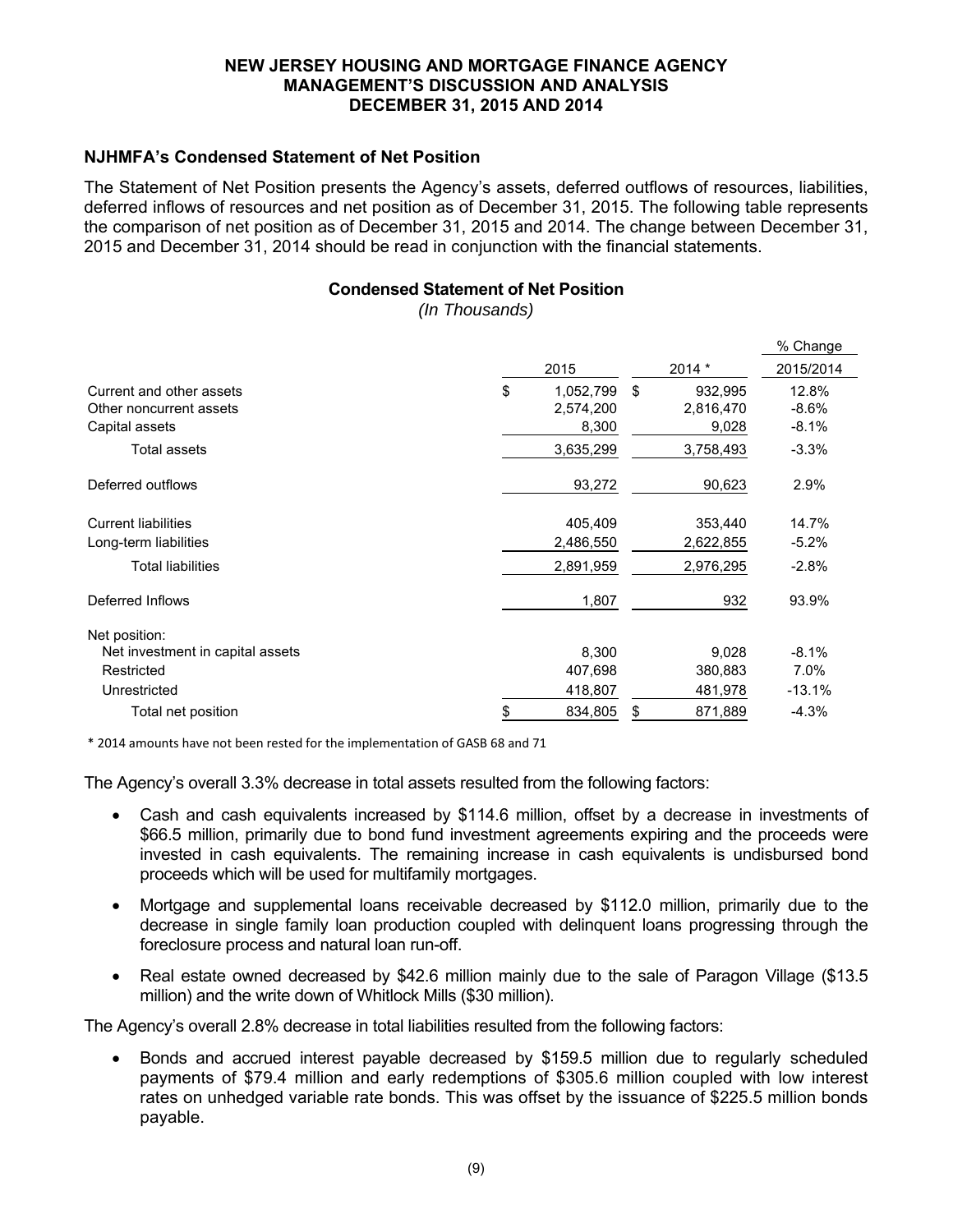- Funds held in trust for mortgagors increased by \$11.3 million due to increased production of programs administered by the Agency, such as Supportive Housing and Police and Fire Retirement mortgages.
- The OPEB liability increased by \$11.4 million due to the effects of a decrease in the discount rate from 3.5% to 3.25% and a change in the mortality actuarial assumptions.
- Pension liability increased by \$62.5 million due to the implementation of GASB 68 & 71 which requires the Agency to report the liability calculated by an actuarial valuation for the pension plan.
- Derivative instruments (hedging derivative value + off market loan balances) decreased by \$10.6 million due to a multitude of factors. Individual swaps are affected by changes in Libor and/or SIFMA rates. In 2015, Libor rates rose steadily, while SIFMA rates fluctuated up and down. The remaining life of a swap also impacts the value as it must accrete to \$0 by the maturity date. In addition to these factors which affect the directional change in a swap's value, the magnitude of the change is affected by other factors including the size, remaining life and the maturity date. Each swap is analyzed individually with any changes in fair value reported. See Note 18 for further analysis about specific derivative instruments held by the SFHRB, MFHRB and MFRB Resolutions.

### **NJHMFA's Condensed Statements of Revenues, Expenses and Changes in Net Position**

The Statements of Revenues, Expenses and Changes in Net Position reports revenues recognized and expenses incurred for the years ended December 31, 2015 and 2014. The table below summarizes the Agency's revenues and expenses for the years ended December 31, 2015 and 2014. It should be read in conjunction with the financial statements.

# **Condensed Statements of Revenues, Expenses and Changes in Net Position for the Years Ended December 31, 2015 and 2014**

*(In Thousands)* 

|                                              |                       |         | % Change  |
|----------------------------------------------|-----------------------|---------|-----------|
|                                              | 2015                  | 2014 *  | 2015/2014 |
| Operating revenues:                          |                       |         |           |
| Interest income on mortgage loans            | \$<br>114,463<br>- \$ | 127,728 | $-10.4%$  |
| Fees and charges                             | 41,327                | 36,208  | 14.1%     |
| Program income                               | 23,265                | 79,904  | -70.9%    |
| Grant income                                 | 92,607                | 90,375  | 2.5%      |
| Recovery of bad debt                         | 61,487                | 30,358  | 102.5%    |
| Gain on derivative                           | 223                   | 553     | $-59.7\%$ |
| Other                                        | 3,079                 | 5,304   | -41.9%    |
|                                              | 336,451               | 370,430 | $-9.2\%$  |
| Operating expenses                           | 322,084               | 364,468 | $-11.6%$  |
| Operating income (loss)                      | 14,367                | 5,962   | 141.0%    |
| Non-operating revenues (expenses), net       | (3,808)               | 7,421   | $-151.3%$ |
| Increase in net position                     | 10,559                | 13,383  | $-21.1%$  |
| Net position, beginning of year, as restated | 824,246               | 858,506 | -4.0%     |
| Net position, end of year                    | \$<br>834,805<br>S    | 871,889 | $-4.3%$   |

\* 2014 amounts have not been rested for the implementation of GASB 68 and 71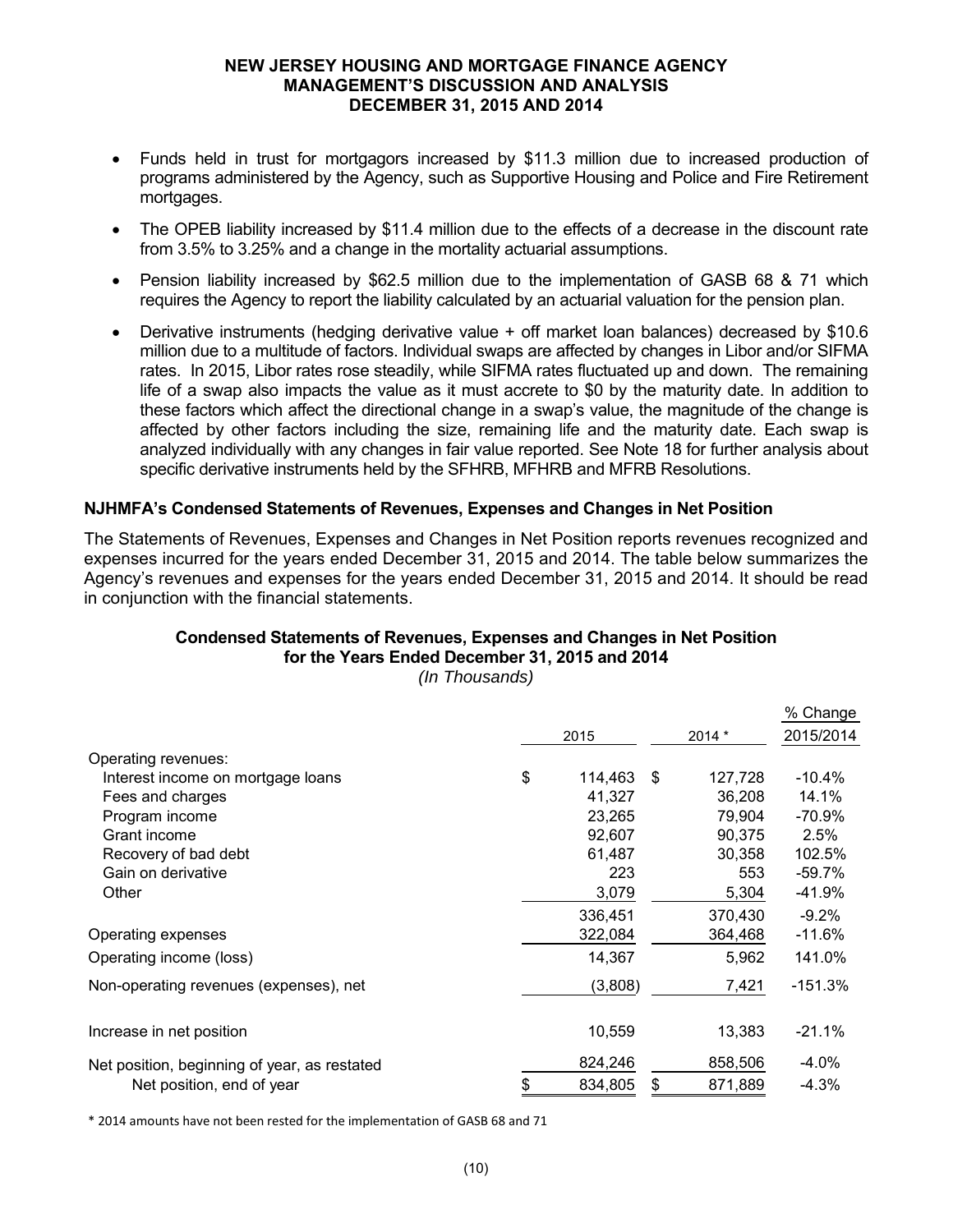The 141.0% increase in operating income is due to the following factors:

- Interest income on mortgages receivable decreased by \$13.3 million due to the decrease in production, delinquencies and normal portfolio runoff of the single family mortgages.
- Fees and charges increased by \$5.1 million due to the increase of \$4.4 million in multi-family conduit bond program fees and a modest increase in multi-family loan fees.
- Program income decreased by \$56.6 million due to the winding down of the initial Federal Hardest Hit Program.
- Recovery of bad debt increased by \$31.1 million due to the change in mortgage reserve valuation method which resulted in recoveries on previous allowances.

# **Summary of Operating Expenses for the Years Ended December 31, 2015 and 2014**

*(In Thousands)* 

|                                           |               |    |         | % Change  |
|-------------------------------------------|---------------|----|---------|-----------|
|                                           | 2015          |    | $2014*$ | 2015/2014 |
| Operating expenses:                       |               |    |         |           |
| Interest and amortization                 | \$<br>88,384  | \$ | 99.769  | $-11.4%$  |
| Insurance costs                           | 1,705         |    | 787     | 116.6%    |
| Servicing fees and other                  | 9,787         |    | 17,809  | $-45.0\%$ |
| Salaries and related benefits             | 42,226        |    | 30.517  | 38.4%     |
| Professional services and financing costs | 3,866         |    | 3,114   | 24.1%     |
| General and administrative expenses       | 6.881         |    | 7,407   | $-7.1\%$  |
| Grant expense                             | 93.107        |    | 96.869  | $-3.9\%$  |
| Program expense                           | 21,353        |    | 76,841  | $-72.2%$  |
| Provision for loan losses                 | 54,775        |    | 31,355  | 74.7%     |
| Total operating expenses                  | \$<br>322.084 | S  | 364.468 | $-11.6%$  |

\* 2014 amounts have not been rested for the implementation of GASB 68 and 71

Total operating expenses decreased 11.6%. The following significant fluctuations occurred within operating expenses:

- Interest expense decreased by \$11.4 million due to the early redemption of bonds and low interest rates on variable rate debt.
- Servicing fees decreased by \$8.0 million due to the decrease in single family loans outstanding and the decrease in escrow shortages on delinquent single family loans.
- Salaries and related benefits increased by \$11.7 million primarily due to increases in the OPEB liability of \$11.4 million compared to an increase of \$3.8 million in 2014.
- Program expense decreased by \$58.5 million as the loan production for U.S. Department of Treasury Hardest Hit Funds decreased from 741 new loans in 2014 to 29 loans in 2015 as the original allocation of funds have been substantially committed.
- Provision for loan losses increased by \$23.4 million due to the write down of the Whitlock Mills REO property of about \$29 million.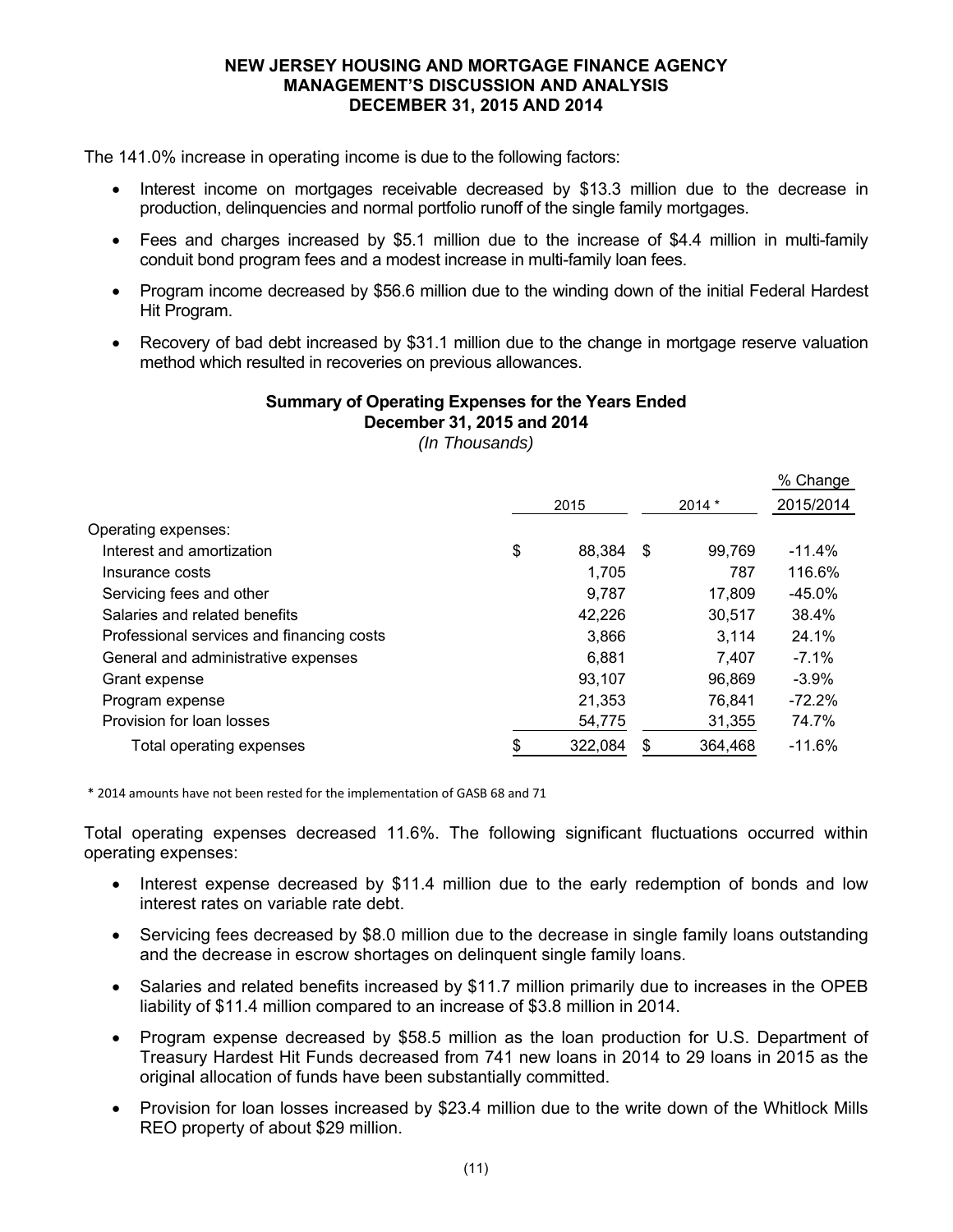# **Debt Administration**

At December 31, 2015, the Agency had \$2.0 billion of bond principal outstanding, net of deferral on refunding, discount and premium, a decrease of 7.3% over the prior year. The following table summarizes the Agency's bonds payable outstanding at December 31, 2015 and 2014, and the changes in bonds payable. Dollars are in thousands.

|                    |              |           | % Change  |
|--------------------|--------------|-----------|-----------|
|                    | 2015         | 2014      | 2015/2014 |
| Bonds payable, net | 1,991,671 \$ | 2,149,050 | $-7.3%$   |

Additional information about the Agency's debt is presented in Note 8 of the financial statements.

### **Single Family Programs**

The Agency provides a variety of residential mortgage financing programs that primarily serve low to moderate and middle-income first time homebuyers and homebuyers purchasing in certain designated urban areas. Traditionally, the programs were funded with Mortgage Revenue Bond proceeds, however due to market conditions, no bonds were issued in 2015 and the Agency began funding loans via the mortgage backed securities platform (MBS).

#### **Multi-Family Programs**

On March 26, 2015, the Agency issued \$69.6 million of publicly-offered taxable and tax-exempt Multi-Family Revenue Bonds, and \$31.8 million of tax-exempt direct purchase Multi-Family Revenue Bond draw down bonds to finance 26 new rental housing developments containing a total of 1,637 multifamily units. In addition, this financing included a \$109.8 million taxable fixed rate refunding component which refunded \$57.6 million of fixed rate bonds and \$52.1 million of hedged variable rate bond ("VRDN's"). The VRDN related interest rate swaps were fully callable at PAR and were terminated at no cost to the Agency on May 1, 2015.

#### **Economic Factors**

The Agency is a self-supporting entity and is not funded by the general taxing authority of the State of New Jersey. As the State's leader in affordable housing, certain market/economic factors can have an impact on the Agency's operations.

- **Trends in single family mortgage rates** Although the Federal Reserve continued to apply downward pressure on interest rates for most of 2015, the Agency's traditional cost of funds in the mortgage revenue bond (MRB) market remained relatively high, limiting the Agency's ability to lend profitably at competitive interest rates. This market anomaly caused a significant decline in single family loan production. As an alternative funding source to remain active in the single family mortgage market, the Agency has implemented a mortgage backed security (MBS) funding program, which allows the Agency to sell whole loans for securitization into Ginnie Mae mortgage backed securities.
- **Trends in foreclosure processing** New Jersey is a judicial state and as such all foreclosures must be processed through the court system. In 2010, the state, by way of an Administrative Order, imposed a moratorium on residential foreclosures, which expired in 2012. The expiration of the moratorium caused a backlog in the court proceedings which caused our delinquencies to remain high, pending judicial foreclosure. This backlog continues to slow the foreclosure process.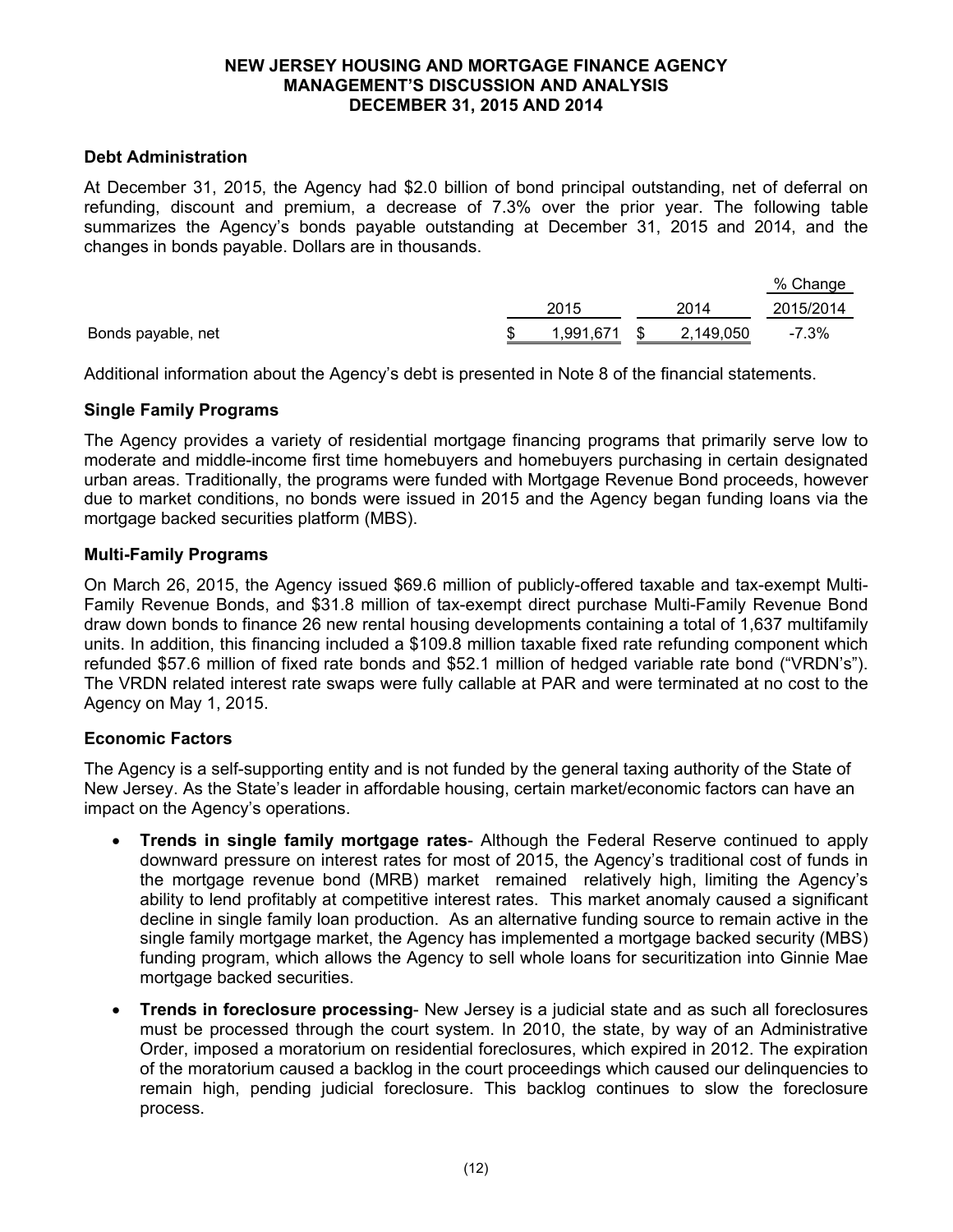- **Trends in home prices** The Agency experienced an increase in REO losses in 2015. This was a result of the number of properties to be sold in the portfolio and the sale of homes at reduced prices. New Jersey has one of the highest foreclosure rates in the country, which has resulted in a growing inventory of for sale homes, contributing further to the overall decline in sale prices.
- **Continued Effect of Superstorm Sandy** The recovery from Superstorm Sandy continues to influence our multifamily production. Community Development Block Grant Funds (CDBG) provided a much needed subsidy for the development of multifamily housing in the hardest hit counties served by the Agency.
- **Trends in the Agency's credit ratings** The cost of capital available to the Agency decreases as credit ratings trend upward. In 2015, Moody's Investor Services took no action on the rating of the SFHMB Resolution and affirmed its rating on the SFHRB Resolution. Standard and Poor's Rating Services also affirmed the SFHRB resolution ratings during the same period. In 2015, Standard and Poor's Rating Services upgraded the rating of the Multi-Family Revenue Bonds Resolution. There was no rating action in 2015 on the Multi-Family Housing Revenue Bond Resolution.

# **Contacting The Agency's Financial Management**

This financial report is designed to provide a general overview of the Agency's business, financial position, and fiscal accountability for the funds it generates and receives. If you have questions about any information in this report, contact the Finance Division of the New Jersey Housing and Mortgage Finance Agency.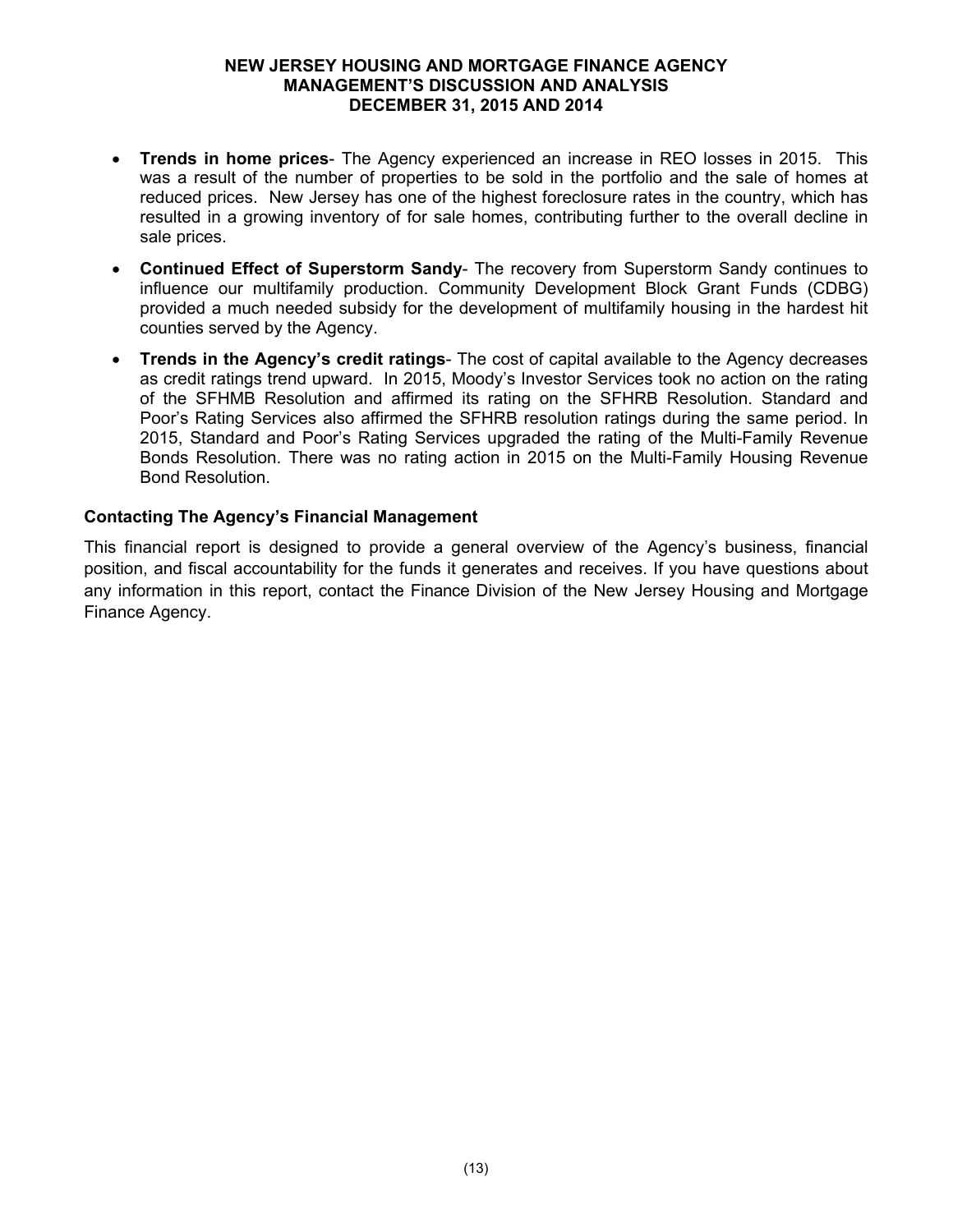#### **NEW JERSEY HOUSING AND MORTGAGE FINANCE AGENCY STATEMENT OF NET POSITION DECEMBER 31, 2015 (WITH COMPARATIVE SUMMARIZED FINANCIAL INFORMATION AS OF DECEMBER 31, 2014)**  *(IN THOUSANDS)*

|                                                               |                            |               |                      |                   | <b>Primary Government</b> |                           |           |                                 |
|---------------------------------------------------------------|----------------------------|---------------|----------------------|-------------------|---------------------------|---------------------------|-----------|---------------------------------|
|                                                               | Bonds and Obligation Funds |               |                      |                   |                           |                           |           |                                 |
|                                                               |                            | Single-Family | Multi-Family         |                   |                           |                           |           | <b>Business-Type Activities</b> |
|                                                               | Mortgage<br>Component      |               | Housing<br>Component |                   | Subtotal                  | Interfund<br>Eliminations | 2015      | 2014                            |
| <b>CURRENT ASSETS</b>                                         |                            |               |                      |                   |                           |                           |           |                                 |
| Cash and cash equivalents                                     | \$                         |               | - \$<br>$\sim$       | - \$<br>77,138 \$ | 77,138 \$                 | $-$ \$                    | 77,138 \$ | 55,755                          |
| Restricted cash and cash equivalents                          |                            | 79,170        | 285,551              | 440,166           | 804,887                   |                           | 804,887   | 711,707                         |
| Investments                                                   |                            |               |                      | 11,137            | 11,137                    |                           | 11,137    | 9,919                           |
| Restricted investments                                        |                            |               | 8,134                |                   | 8,134                     |                           | 8,134     | 12,699                          |
| Accrued interest receivable on investments                    |                            | 269           | 408                  | 1,326             | 2,003                     |                           | 2,003     | 2,418                           |
| Mortgage loans receivable, net                                |                            | 27,685        | 69,271               | 9,344             | 106,300                   |                           | 106,300   | 87,559                          |
| Supplemental mortgages and other loans, net                   |                            |               |                      | 315               | 315                       |                           | 315       | 1,008                           |
| Fees and other charges receivable                             |                            |               |                      | 2,024             | 2,024                     |                           | 2,024     | 1,797                           |
| Due from loan services and insurers                           |                            | 2,741         |                      | 3                 | 2,744                     |                           | 2,744     | 3,175                           |
| Interfund allocation                                          |                            |               |                      | 2,798             | 2,798                     | (2,798)                   |           |                                 |
| Other current assets                                          |                            | 34,473        | 236                  | 3,408             | 38,117                    |                           | 38,117    | 46,958                          |
| Total current assets                                          |                            | 144,338       | 363,600              | 547,659           | 1,055,597                 | (2,798)                   | 1,052,799 | 932,995                         |
| <b>NONCURRENT ASSETS</b>                                      |                            |               |                      |                   |                           |                           |           |                                 |
| Investments                                                   |                            |               |                      | 222,637           | 222,637                   |                           | 222,637   | 147,388                         |
| Restricted investments                                        |                            | 29,428        | 49,509               | 17,430            | 96,367                    |                           | 96,367    | 234,774                         |
| Mortgage Ioans receivable, net                                |                            | 936,942       | 834,571              | 168,754           | 1,940,267                 |                           | 1,940,267 | 2,083,102                       |
| Debt service arrears receivable, net                          |                            | 11,037        | 127                  | 110               | 11,274                    |                           | 11,274    | 15,962                          |
| Interest receivable on construction advances<br>and mortgages |                            |               |                      |                   |                           |                           |           | 1,675                           |
| Supplemental mortgages and other loans, net                   |                            | 239           | 17,822               | 257,696           | 275,757                   |                           | 275,757   | 263,054                         |
| Real estate owned                                             |                            | 6.128         | 21,181               | 450               | 27,759                    |                           | 27,759    | 70,359                          |
| Real estate held for redevelopment                            |                            |               |                      |                   |                           |                           |           |                                 |
| Capital assets, net                                           |                            |               |                      | 8,300             | 8,300                     |                           | 8,300     | 9,028                           |
| Other noncurrent assets                                       |                            |               |                      | 139               | 139                       |                           | 139       | 156                             |
| Total non-current assets                                      |                            | 983,774       | 923,210              | 675,516           | 2,582,500                 |                           | 2,582,500 | 2,825,498                       |
| <b>Total Assets</b>                                           |                            | 1,128,112     | 1,286,810            | 1,223,175         | 3,638,097                 | (2,798)                   | 3,635,299 | 3,758,493                       |
| DEFERRED OUTFLOWS OF RESOURCES                                |                            |               |                      |                   |                           |                           |           |                                 |
| Pension expense                                               |                            |               |                      | 13,010            | 13,010                    |                           | 13,010    |                                 |
| Accumulated decrease in fair value of hedging<br>derivatives  |                            | 15,865        | 64,397               |                   | 80,262                    |                           | 80,262    | 90,623                          |
| <b>Total Deferred Outflows of Resources</b>                   |                            | 15,865        | 64,397               | 13,010            | 93,272                    |                           | 93,272    | 90,623                          |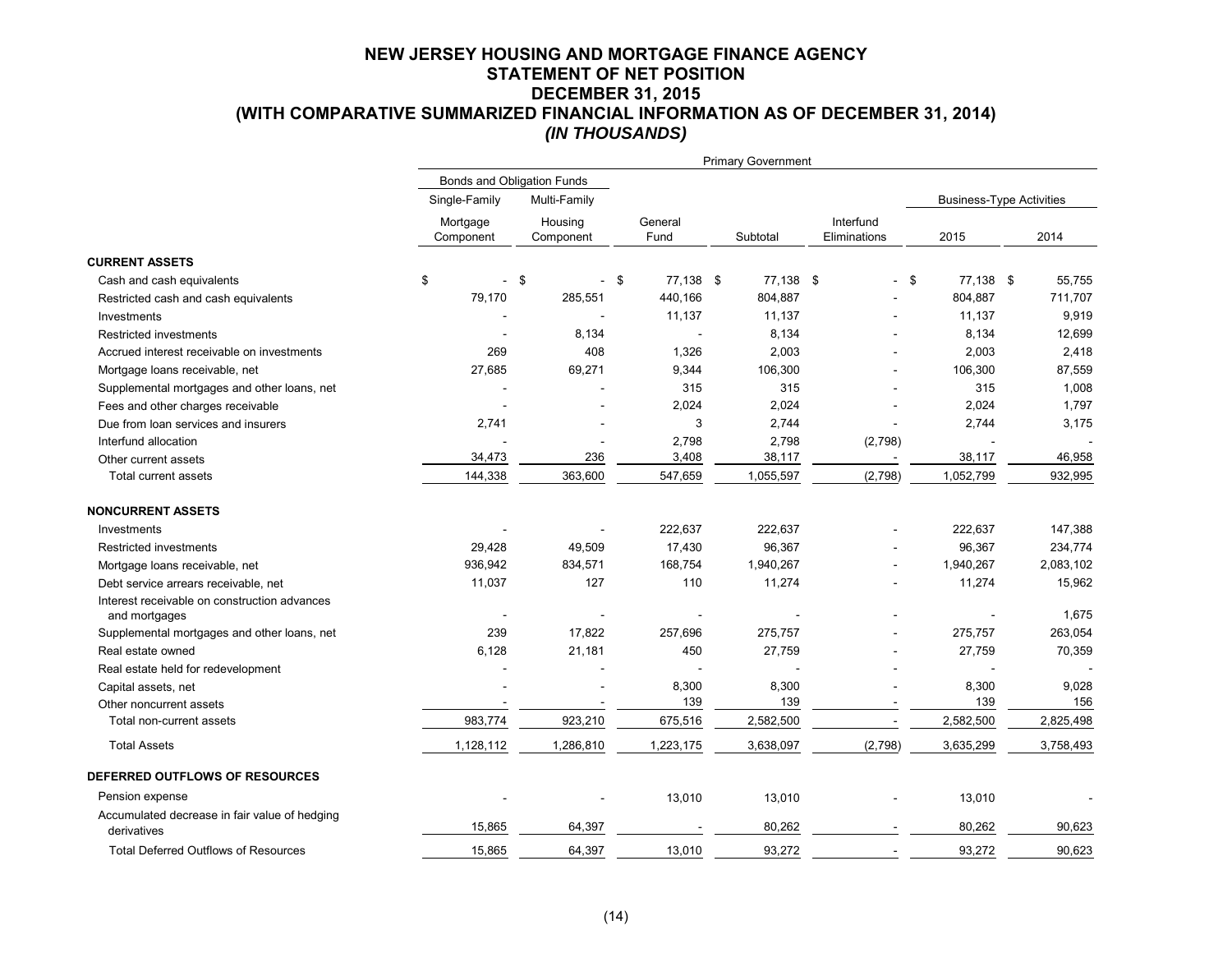# **NEW JERSEY HOUSING AND MORTGAGE FINANCE AGENCY STATEMENT OF NET POSITION (CONTINUED) DECEMBER 31, 2015 (WITH COMPARATIVE SUMMARIZED FINANCIAL INFORMATION AS OF DECEMBER 31, 2014)**

|                                                   | <b>Primary Government</b> |                            |  |                      |  |                 |     |            |  |                           |            |                                 |               |
|---------------------------------------------------|---------------------------|----------------------------|--|----------------------|--|-----------------|-----|------------|--|---------------------------|------------|---------------------------------|---------------|
|                                                   |                           | Bonds and Obligation Funds |  |                      |  |                 |     |            |  |                           |            |                                 |               |
|                                                   |                           | Single-Family              |  | Multi-Family         |  |                 |     |            |  |                           |            | <b>Business-Type Activities</b> |               |
|                                                   |                           | Mortgage<br>Component      |  | Housing<br>Component |  | General<br>Fund |     | Subtotal   |  | Interfund<br>Eliminations |            | 2015                            | 2014          |
| <b>CURRENT LIABILITIES</b>                        |                           |                            |  |                      |  |                 |     |            |  |                           |            |                                 |               |
| Bonds and obligations, net                        | \$                        | 33,305 \$                  |  | 95,781 \$            |  |                 | -\$ | 129,086 \$ |  |                           | $^{\circ}$ | 129,086 \$                      | 78,620        |
| Accrued interest payable on bonds and obligations |                           | 8,942                      |  | 6,899                |  |                 |     | 15,841     |  |                           |            | 15.841                          | 17,951        |
| Subsidy payments received in advance              |                           |                            |  |                      |  | 4,622           |     | 4,622      |  |                           |            | 4,622                           | 4,575         |
| Advances from State of NJ for bond and housing    |                           |                            |  |                      |  |                 |     |            |  |                           |            |                                 |               |
| assistance                                        |                           |                            |  |                      |  | 16.502          |     | 16,502     |  |                           |            | 16,502                          | 16,836        |
| Other current liabilities                         |                           | 1,291                      |  | 63                   |  | 6,929           |     | 8,283      |  |                           |            | 8,283                           | 6,666         |
| Interfund allocation                              |                           |                            |  | 2,798                |  |                 |     | 2,798      |  | (2,798)                   |            |                                 |               |
| Mortgagor escrow deposits                         |                           |                            |  | 1,107                |  | 229,968         |     | 231,075    |  |                           |            | 231,075                         | 228,792       |
| <b>Total current liabilities</b>                  |                           | 43,538                     |  | 106,648              |  | 258,021         |     | 408,207    |  | (2,798)                   |            | 405,409                         | 353,440       |
| <b>NONCURRENT LIABILITIES</b>                     |                           |                            |  |                      |  |                 |     |            |  |                           |            |                                 |               |
| Bonds and obligations, net                        |                           | 969,997                    |  | 892,588              |  |                 |     | 1,862,585  |  |                           |            | 1,862,585                       | 2,070,430     |
| Minimum escrow requirement                        |                           |                            |  | 6,931                |  | 638             |     | 7,569      |  |                           |            | 7,569                           | 8,151         |
| Funds held in trust for mortgagors                |                           |                            |  | 11,049               |  | 334,607         |     | 345,656    |  |                           |            | 345,656                         | 334,327       |
| Other non-current liabilities                     |                           |                            |  | 2,045                |  | 5,597           |     | 7.642      |  |                           |            | 7.642                           | 7.893         |
| <b>OPEB liability</b>                             |                           |                            |  |                      |  | 74,504          |     | 74,504     |  |                           |            | 74,504                          | 63,107        |
| Net pension liability                             |                           |                            |  |                      |  | 62,473          |     | 62,473     |  |                           |            | 62,473                          |               |
| Derivative instrument                             |                           | 15,865                     |  | 64,891               |  |                 |     | 80,756     |  |                           |            | 80,756                          | 91,340        |
| Unearned revenue                                  |                           |                            |  |                      |  | 45,365          |     | 45,365     |  |                           |            | 45,365                          | 47,607        |
| <b>Total noncurrent liabilities</b>               |                           | 985,862                    |  | 977,504              |  | 523,184         |     | 2,486,550  |  |                           |            | 2,486,550                       | 2,622,855     |
| <b>Total liabilities</b>                          |                           | 1,029,400                  |  | 1,084,152            |  | 781,205         |     | 2,894,757  |  | (2,798)                   |            | 2,891,959                       | 2,976,295     |
| DEFERRED INFLOWS OF RESOURCES                     |                           |                            |  |                      |  |                 |     |            |  |                           |            |                                 |               |
| Pension expense                                   |                           |                            |  |                      |  | 1,004           |     | 1,004      |  |                           |            | 1,004                           |               |
| Commitment fees                                   |                           | 803                        |  |                      |  |                 |     | 803        |  |                           |            | 803                             | 932           |
| Total deferred inflows of resources               |                           | 803                        |  |                      |  | 1,004           |     | 1,807      |  |                           |            | 1,807                           | 932           |
| <b>NET POSITION</b>                               |                           |                            |  |                      |  |                 |     |            |  |                           |            |                                 |               |
| Net investment in capital assets                  |                           |                            |  |                      |  | 8,300           |     | 8,300      |  |                           |            | 8,300                           | 9,028         |
| Restricted under bond and obligation resolutions  |                           | 113,774                    |  | 267,055              |  |                 |     | 380,829    |  |                           |            | 380,829                         | 369,938       |
| Restricted for Special Needs Housing              |                           |                            |  |                      |  | 26,869          |     | 26,869     |  |                           |            | 26,869                          | 10,945        |
| Unrestricted                                      |                           |                            |  |                      |  | 418,807         |     | 418,807    |  |                           |            | 418,807                         | 481,978       |
| <b>Total Net Position</b>                         | \$                        | 113,774 \$                 |  | 267,055 \$           |  | 453,976 \$      |     | 834,805 \$ |  | $\overline{\phantom{a}}$  | \$         | 834,805                         | \$<br>871,889 |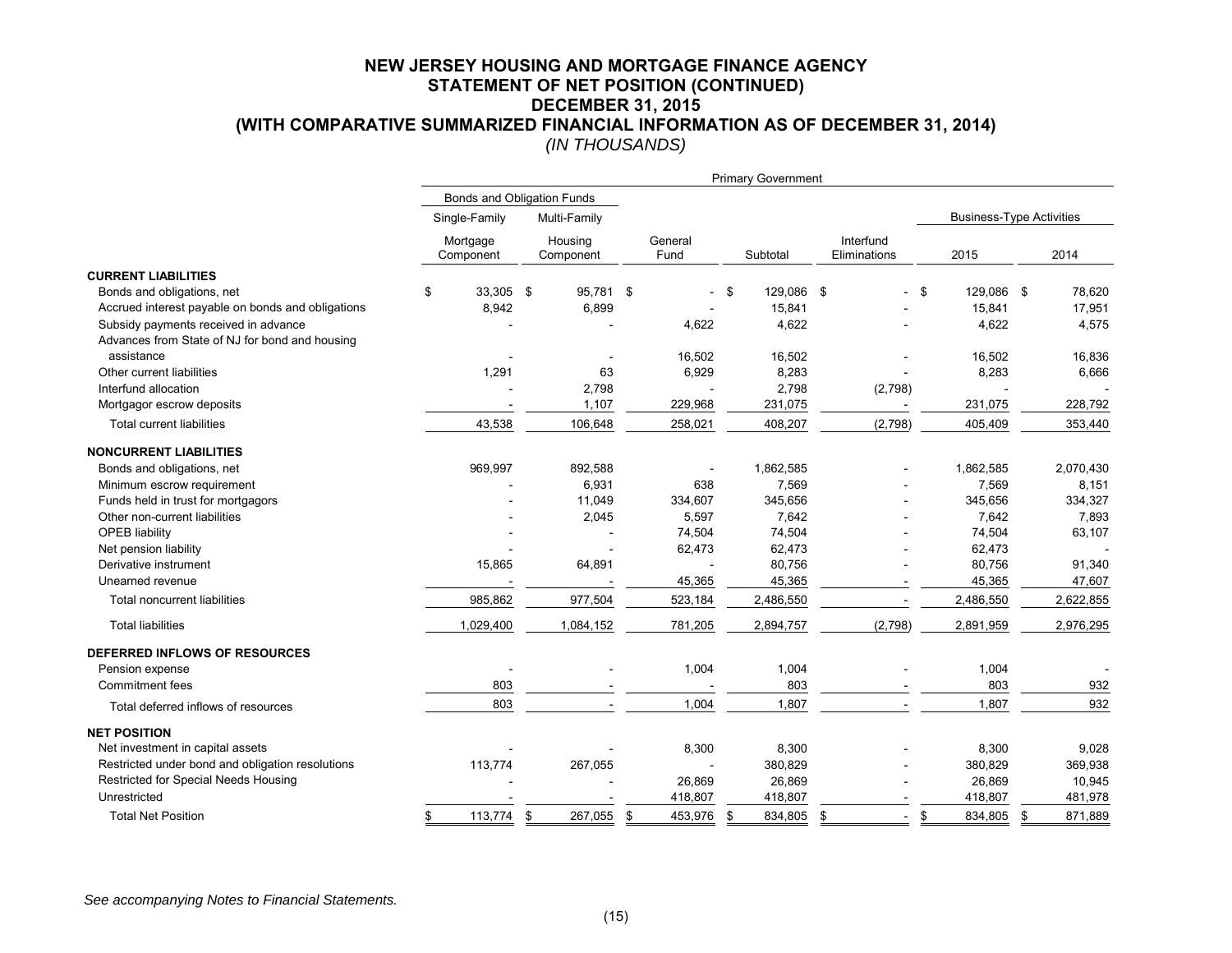# **NEW JERSEY HOUSING AND MORTGAGE FINANCE AGENCY STATEMENT OF REVENUES, EXPENSES AND CHANGES IN NET POSITION YEAR ENDED DECEMBER 31, 2015 (WITH COMPARATIVE SUMMARIZED FINANCIAL INFORMATION FOR THE YEAR ENDED DECEMBER 31, 2014)**

|                                                         |                       | <b>Primary Government</b> |                            |                 |            |                                 |  |  |
|---------------------------------------------------------|-----------------------|---------------------------|----------------------------|-----------------|------------|---------------------------------|--|--|
|                                                         |                       |                           | Bonds and Obligation Funds |                 |            |                                 |  |  |
|                                                         |                       | Single-Family             |                            |                 |            | <b>Business-Type Activities</b> |  |  |
|                                                         | Mortgage<br>Component |                           | Housing<br>Component       | General<br>Fund | 2015       | 2014                            |  |  |
| <b>OPERATING REVENUES</b>                               |                       |                           |                            |                 |            |                                 |  |  |
| Interest income on mortgage loans                       | \$                    | 49,177 \$                 | 58,565 \$                  | $6,721$ \$      | 114,463 \$ | 127,728                         |  |  |
| Fees and charges                                        |                       |                           | 7,044                      | 34,283          | 41,327     | 36,208                          |  |  |
| Program income                                          |                       |                           |                            | 23,265          | 23,265     | 79,904                          |  |  |
| Grant income                                            |                       |                           |                            | 92,607          | 92,607     | 90,375                          |  |  |
| Recovery of bad debt                                    |                       |                           | 33,534                     | 27,953          | 61,487     | 30,358                          |  |  |
| Gain on derivative                                      |                       |                           | 223                        |                 | 223        | 553                             |  |  |
| Other income - net                                      |                       | 36                        | 1,993                      | 1,050           | 3,079      | 5,304                           |  |  |
| Total operating revenues                                |                       | 49,213                    | 101,359                    | 185,879         | 336,451    | 370,430                         |  |  |
| <b>OPERATING EXPENSES</b>                               |                       |                           |                            |                 |            |                                 |  |  |
| Interest and amortization of bond premium and discounts |                       | 41,106                    | 46,873                     | 405             | 88,384     | 99,769                          |  |  |
| Insurance costs                                         |                       |                           | 283                        | 1,422           | 1,705      | 787                             |  |  |
| Servicing fees and other                                |                       | 3,323                     | 270                        | 6,194           | 9,787      | 17,809                          |  |  |
| Salaries and related benefits                           |                       |                           | 4,298                      | 32,862          | 37,160     | 28,517                          |  |  |
| Professional services and financing costs               |                       | 515                       | 1,727                      | 1,624           | 3,866      | 3,114                           |  |  |
| General and administrative expenses                     |                       |                           | 1,090                      | 5,791           | 6,881      | 7,407                           |  |  |
| Grant expense                                           |                       |                           |                            | 93,107          | 93,107     | 96,869                          |  |  |
| Program expense                                         |                       |                           |                            | 21,353          | 21,353     | 76,841                          |  |  |
| Pension Expense                                         |                       |                           |                            | 5,066           | 5,066      | 2,000                           |  |  |
| Provision for loan losses                               |                       | 8,981                     | 27,818                     | 17,976          | 54,775     | 31,355                          |  |  |
| Total operating expenses                                |                       | 53,925                    | 82,359                     | 185,800         | 322,084    | 364,468                         |  |  |
| Operating income (loss)                                 |                       | (4, 712)                  | 19,000                     | 79              | 14,367     | 5,962                           |  |  |
| <b>NONOPERATING REVENUES (EXPENSES)</b>                 |                       |                           |                            |                 |            |                                 |  |  |
| Investment income                                       |                       | 1,451                     | 4,109                      | 3,042           | 8,602      | 11,332                          |  |  |
| Loss on sale of real estate owned                       |                       | (11, 869)                 |                            | (541)           | (12, 410)  | (3,911)                         |  |  |
| Total nonoperating revenues, net                        |                       | (10, 418)                 | 4,109                      | 2,501           | (3,808)    | 7,421                           |  |  |
| Income (loss) before transfers                          |                       | (15, 130)                 | 23,109                     | 2,580           | 10,559     | 13,383                          |  |  |
| <b>TRANSFERS</b>                                        |                       | (110)                     | 3,022                      | (2, 912)        |            |                                 |  |  |
| <b>INCREASE (DECREASE) IN NET POSITION</b>              |                       | (15, 240)                 | 26,131                     | (332)           | 10,559     | 13,383                          |  |  |
| NET POSITION, BEGINNING OF YEAR, AS RESTATED            |                       | 129,014                   | 240,924                    | 454,308         | 824,246    | 858,506                         |  |  |
| <b>NET POSITION, END OF YEAR</b>                        | \$                    | 113,774 \$                | 267,055 \$                 | 453,976 \$      | 834,805 \$ | 871,889                         |  |  |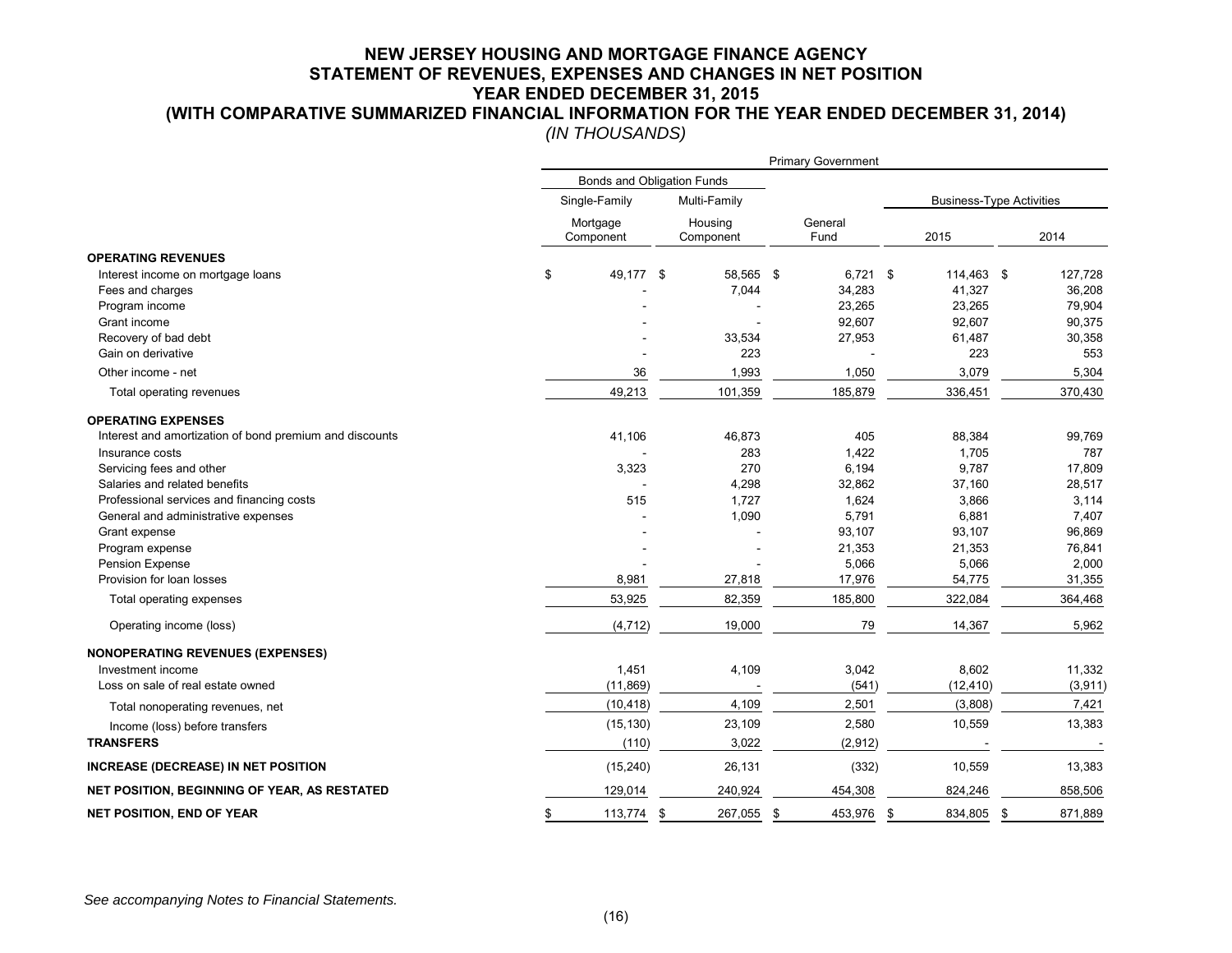#### **NEW JERSEY HOUSING AND MORTGAGE FINANCE AGENCY STATEMENT OF CASH FLOWS YEAR ENDED DECEMBER 31, 2015 (WITH COMPARATIVE SUMMARIZED FINANCIAL INFORMATION FOR THE YEAR ENDED DECEMBER 31, 2014)**  *(IN THOUSANDS)*

|                                                                  | <b>Primary Government</b> |                            |                      |            |     |                 |     |                                 |  |            |
|------------------------------------------------------------------|---------------------------|----------------------------|----------------------|------------|-----|-----------------|-----|---------------------------------|--|------------|
|                                                                  |                           | Bonds and Obligation Funds |                      |            |     |                 |     |                                 |  |            |
|                                                                  |                           | Single-Family              | Multi-Family         |            |     |                 |     | <b>Business-Type Activities</b> |  |            |
|                                                                  | Mortgage<br>Component     |                            | Housing<br>Component |            |     | General<br>Fund |     | 2015                            |  | 2014       |
| <b>CASH FLOWS FROM OPERATING ACTIVITIES</b>                      |                           |                            |                      |            |     |                 |     |                                 |  |            |
| Receipts from interest on mortgages and loans                    | \$                        | 49,177 \$                  |                      | 58,565 \$  |     | $6,721$ \$      |     | 114,463 \$                      |  | 127,728    |
| Receipts from fees, charges and other                            |                           | 36                         |                      | 9,260      |     | 148,449         |     | 157,745                         |  | 185,072    |
| Receipts from principal payments on mortgage receivables         |                           | 141,078                    |                      | 111,525    |     | 31,072          |     | 283,675                         |  | 313,705    |
| Payments to employees                                            |                           |                            |                      | (4,298)    |     | (23, 707)       |     | (28,005)                        |  | (257, 704) |
| Payments to vendors                                              |                           | (2,588)                    |                      | (3,696)    |     | (126, 385)      |     | (132, 669)                      |  |            |
| Payments to mortgage purchases and advances                      |                           | (19, 416)                  |                      | (58, 133)  |     | (45, 166)       |     | (122, 715)                      |  | (132, 281) |
| Payments for interest and amortization of bond premium/discounts |                           | (43, 181)                  |                      | (47, 593)  |     | (405)           |     | (91, 179)                       |  | (102, 127) |
| (Payments) receipts for other                                    |                           | (120)                      |                      | (43, 104)  |     |                 |     | (43, 224)                       |  |            |
| Recovery of bad debt                                             |                           |                            |                      | 2,109      |     |                 |     | 2,109                           |  |            |
| Receipts (payments) for funds held in trust                      |                           |                            |                      |            |     | 56,151          |     | 56,151                          |  | 8,338      |
| Net cash provided by operating activities                        |                           | 124,986                    |                      | 24,635     |     | 46,730          |     | 196,351                         |  | 142,731    |
| <b>CASH FLOWS FROM NONCAPITAL FINANCING ACTIVITIES</b>           |                           |                            |                      |            |     |                 |     |                                 |  |            |
| Receipts from proceeds of sale of bonds and obligations          |                           |                            |                      | 225,514    |     |                 |     | 225,514                         |  | 54,633     |
| Payments for retirement of bonds                                 |                           | (153, 795)                 |                      | (228, 645) |     |                 |     | (382, 440)                      |  | (243, 415) |
| Transfers and others                                             |                           | (110)                      |                      | 3,022      |     | (2, 912)        |     |                                 |  |            |
| Net cash used in noncapital financing activities                 |                           | (153, 905)                 |                      | (109)      |     | (2,912)         |     | (156, 926)                      |  | (188, 782) |
| CASH FLOWS FROM CAPITAL FINANCING ACTIVITIES                     |                           |                            |                      |            |     |                 |     |                                 |  |            |
| Additions to capital assets                                      |                           |                            |                      |            |     | (384)           |     | (384)                           |  | (476)      |
| Net cash used in capital financing activities                    |                           |                            |                      |            |     | (384)           |     | (384)                           |  | (476)      |
| <b>CASH FLOWS FROM INVESTING ACTIVITIES</b>                      |                           |                            |                      |            |     |                 |     |                                 |  |            |
| Purchases of investments                                         |                           | (73, 207)                  |                      | (31, 385)  |     | (1, 302)        |     | (105, 894)                      |  | (167, 356) |
| Sales/maturities of investments                                  |                           | 90,346                     |                      | 82,053     |     |                 |     | 172,399                         |  | 234,327    |
| Gain/Loss on real estate owned                                   |                           |                            |                      |            |     |                 |     |                                 |  | (3,911)    |
| Earnings on investments                                          |                           | 1,596                      |                      | 4,471      |     | 2,950           |     | 9,017                           |  | 11,820     |
| Net cash provided by investing activities                        |                           | 18,735                     |                      | 55,139     |     | 1,648           |     | 75,522                          |  | 74,880     |
| INCREASE (DECREASE) IN CASH AND CASH EQUIVALENTS                 |                           | (10, 184)                  |                      | 79,665     |     | 45,082          |     | 114,563                         |  | 28,353     |
| CASH AND CASH EQUIVALENTS, BEGINNING OF YEAR                     |                           | 89,354                     |                      | 205,886    |     | 472,222         |     | 767,462                         |  | 739,109    |
| CASH AND CASH EQUIVALENTS, END OF YEAR                           | \$                        | 79,170 \$                  |                      | 285,551    | -\$ | 517,304         | -\$ | 882,025 \$                      |  | 767,462    |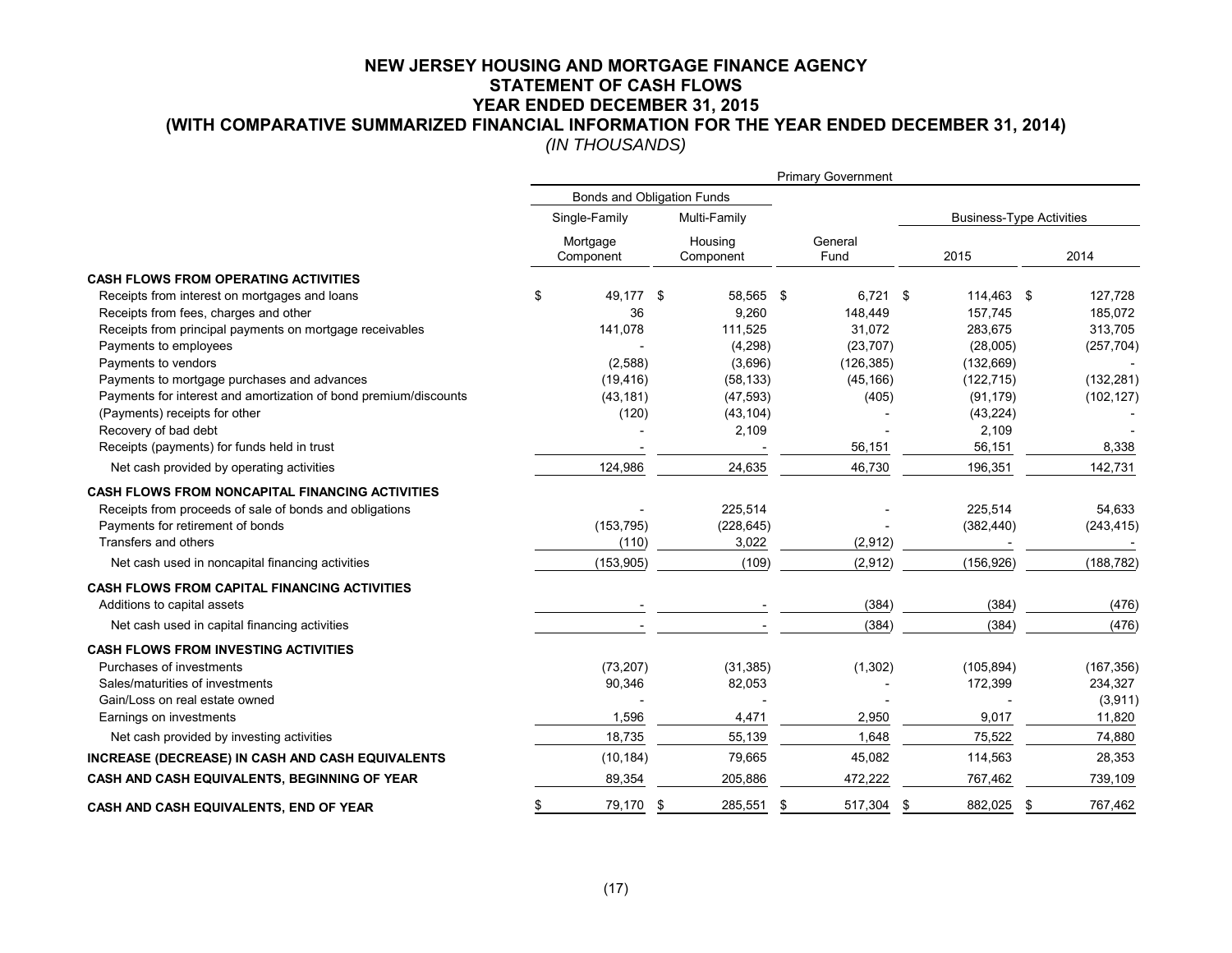#### **NEW JERSEY HOUSING AND MORTGAGE FINANCE AGENCY STATEMENT OF CASH FLOWS (CONTINUED) YEAR ENDED DECEMBER 31, 2015 (WITH COMPARATIVE SUMMARIZED FINANCIAL INFORMATION FOR THE YEAR ENDED DECEMBER 31, 2014)**  *(IN THOUSANDS)*

|                                                                                                     |               |                            |                      | <b>Primary Government</b> |      |                                 |      |           |
|-----------------------------------------------------------------------------------------------------|---------------|----------------------------|----------------------|---------------------------|------|---------------------------------|------|-----------|
|                                                                                                     |               | Bonds and Obligation Funds |                      |                           |      |                                 |      |           |
|                                                                                                     | Single-Family |                            | Multi-Family         |                           |      | <b>Business-Type Activities</b> |      |           |
|                                                                                                     |               | Mortgage<br>Component      | Housing<br>Component | General<br>Fund           |      | 2015                            |      | 2014      |
| RECONCILIATION OF OPERATING INCOME (LOSS) TO NET CASH<br>PROVIDED BY (USED IN) OPERATING ACTIVITIES |               |                            |                      |                           |      |                                 |      |           |
| Operating income (loss)                                                                             | \$            | $(4,712)$ \$               | 19,000 \$            | 79                        | - \$ | 14,367 \$                       |      | 5,962     |
| Adjustments to reconcile operating income (loss) to net cash                                        |               |                            |                      |                           |      |                                 |      |           |
| provided by (used in) operating activities:                                                         |               |                            |                      |                           |      |                                 |      |           |
| Depreciation expense                                                                                |               |                            |                      | 1,112                     |      | 1,112                           |      | 1,098     |
| Loss on real estate owned                                                                           |               | (11, 869)                  |                      | (541)                     |      | (12, 410)                       |      |           |
| Provision for loan losses                                                                           |               | 5,365                      | 27,818               | 17,976                    |      | 51,159                          |      | 31,355    |
| Amortization of premium and discounts                                                               |               | (456)                      | 3                    |                           |      | (453)                           |      | (704)     |
| Effects of changes in operating assets and liabilities:                                             |               |                            |                      |                           |      |                                 |      |           |
| Mortgage loans receivable, net                                                                      |               | 128,063                    | 13,415               | (45, 166)                 |      | 96,312                          |      | 154,463   |
| Fees and other charges receivable                                                                   |               |                            |                      | (227)                     |      | (227)                           |      | (596)     |
| Due from loan servicers and insurers                                                                |               | 351                        |                      | 80                        |      | 431                             |      | (368)     |
| Deferred charges - bond issuance costs, net                                                         |               |                            |                      |                           |      |                                 |      |           |
| Deferred outflow of resources                                                                       |               | (129)                      | (223)                |                           |      | (352)                           |      |           |
| Other assets                                                                                        |               | 10,351                     | (176)                | 341                       |      | 10,516                          |      |           |
| Real estate owned                                                                                   |               | (248)                      | 8,569                | 3,580                     |      | 11,901                          |      | (29, 686) |
| Interfund allocation                                                                                |               |                            | (36)                 | 53                        |      | 17                              |      | (1)       |
| Accrued interest payable on bonds                                                                   |               | (1,610)                    | (500)                |                           |      | (2, 110)                        |      | (1,460)   |
| Advance from the State of New Jersey                                                                |               |                            |                      | (334)                     |      | (334)                           |      | (2,941)   |
| Funds held in trust for mortgagor                                                                   |               |                            | (42, 790)            | 54,119                    |      | 11,329                          |      | 9,012     |
| Minimum escrow requirement                                                                          |               |                            | (314)                | (268)                     |      | (582)                           |      | (625)     |
| Mortgagor escrow deposits                                                                           |               |                            | (17)                 | 2,300                     |      | 2,283                           |      | (49)      |
| Subsidy payments received in advance                                                                |               |                            |                      | 47                        |      | 47                              |      | (15)      |
| Unearned revenue                                                                                    |               |                            |                      | (2, 242)                  |      | (2, 242)                        |      | (23, 167) |
| Net pension liability                                                                               |               |                            |                      | 2,824                     |      | 2,824                           |      |           |
| <b>OPEB liability</b>                                                                               |               |                            |                      | 11,397                    |      | 11,397                          |      | 3,892     |
| Derivative instrument                                                                               |               |                            |                      |                           |      |                                 |      | (748)     |
| Other liabilities                                                                                   |               | (120)                      | (114)                | 1,600                     |      | 1,366                           |      | (2,691)   |
| <b>NET CASH PROVIDED BY OPERATING ACTIVITIES</b>                                                    | \$            | 124,986<br>\$              | 24,635               | 46,730<br>\$              | \$   | 196,351                         | - \$ | 142,731   |

*See accompanying Notes to Financial Statements.*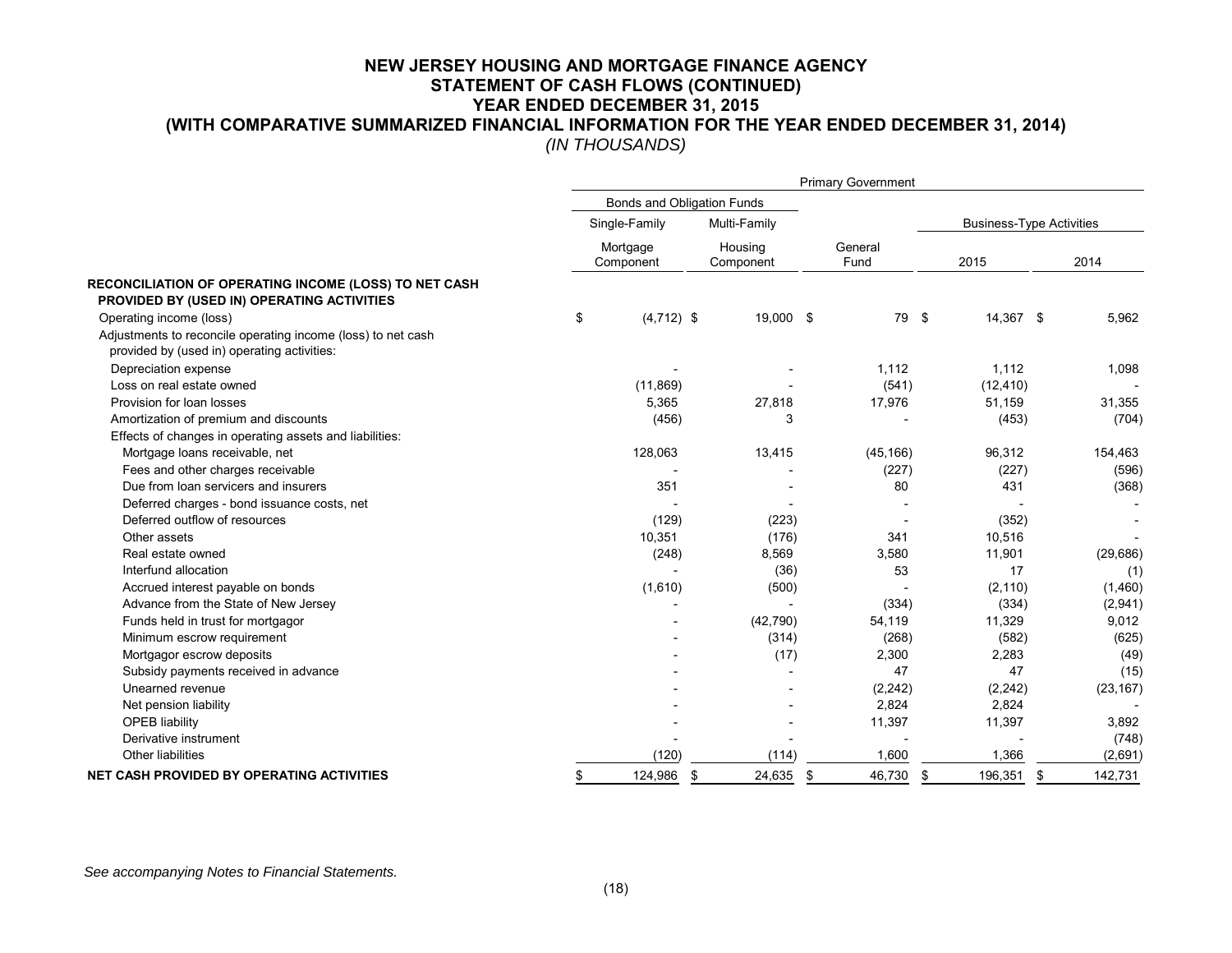### *(IN THOUSANDS)*

### **NOTE 1 SUMMARY OF SIGNIFICANT ACCOUNTING POLICIES**

#### **Description of the Agency**

*Authorizing Legislation and Organization* – The New Jersey Housing and Mortgage Finance Agency (the Agency), which is established in, but not part of, the Department of Community Affairs, is a body, corporate and politic, created by the New Jersey Housing and Mortgage Finance Agency Law of 1983, constituting Chapter 530, Laws of New Jersey, 1983 (the Act), which combined the New Jersey Housing Finance Agency and the New Jersey Mortgage Finance Agency into a single agency.

The initial legislation and subsequent amendment grant the Agency the power to issue debt to finance the construction and rehabilitation of housing projects for families of low and moderate income by providing mortgage loans to qualified housing sponsors or to increase the funds available for residential mortgage and rehabilitation or improvement loans. In addition, the Agency is authorized to make loans to boarding home operators for life safety improvements.

The Agency is governed by nine members: the Commissioner of the Department of Community Affairs who serves as Chair, the State Treasurer, the Attorney General, the Commissioner of Banking and Insurance, and the Commissioner of the Department of Human Services who are members of the New Jersey Housing and Mortgage Finance Agency ex officio, and four persons appointed by the Governor with the advice and consent of the State Senate for terms of three years.

Certain bonds and other obligations issued under the provisions of the Act are general obligations of the Agency to which its full faith and credit are pledged. Certain mortgages issued from the proceeds of Multi-Family Housing Revenue Bonds are insured by the Federal Housing Administration. The Agency has no taxing power; however, certain bonds issued are separately secured, special and limited obligations of the Agency. See Note 9 to the financial statements for a more detailed discussion of the Agency's bonds, notes and obligations.

*Federal Subsidy Programs* – Many of the Agency-financed Multi-Family Housing projects (the projects) have entered into subsidy contracts with the U.S. Department of Housing and Urban Development (HUD) under Section 236 of the National Housing Act, as amended, or under Section 8 of the United States Housing Act of 1937, as amended (Section 8). The subsidies, paid to the Agency for the account of the respective projects, have been pledged, under the terms of the bond resolutions, for the security of the bondholders.

The Section 8 program provides for payment of housing assistance payments to or for the account of the owners of projects assisted under such program. The housing assistance payments represent the difference between the total contract rents (an average of 141% of fair market rents as determined by HUD) for such developments and the eligible tenants' rental payments, which are up to 30% of each such tenant's adjusted income. The housing assistance payments, as adjusted from time to time by HUD to reflect changing economic conditions and subject to the limitations of the Section 8 program, together with the tenants' rental payments, are used to pay all operating costs of the project and debt service on the project's mortgage.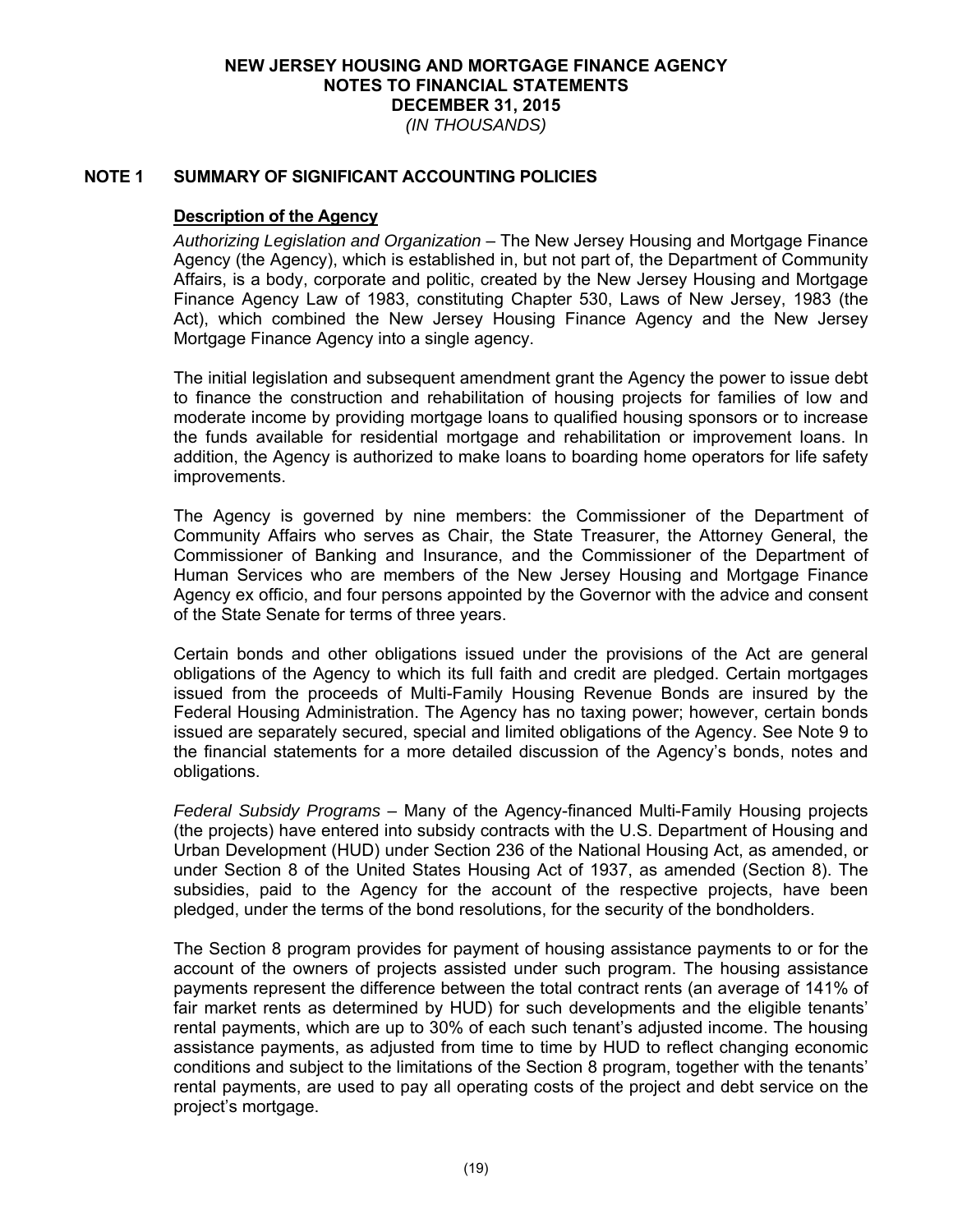# *(IN THOUSANDS)*

### **NOTE 1 SUMMARY OF SIGNIFICANT ACCOUNTING POLICIES (CONTINUED)**

#### **Description of the Agency (Continued)**

The Section 8 Housing Assistance Payments (HAP) received by the Projects amounted to approximately \$442,368 for the year ended December 31, 2015.

The Section 236 program provides for interest reductions on mortgages of projects assisted under the program. HUD subsidizes the difference between the actual amortization schedule on the mortgages and an amortization schedule based upon a 1% interest rate. Several Section 236 projects also receive additional rental assistance for eligible tenants. The payments represent the difference between contract rent (as defined above) and the tenants' eligible rental payments.

The Section 236 Interest Reduction Payments (IRP) received by the Agency amounted to approximately \$14,046 for the year ended December 31, 2015.

### **Reporting Entity**

In determining how to define the reporting entity, management has considered all potential component units. The decision to include a component unit in the reporting entity was made by applying the criteria set forth in the Governmental Accounting Standards Board (GASB) Statement No. 61, *The Financial Reporting Entity: Omnibus – an amendment of GASB Statements No. 14 and No. 34.* These criteria include manifestation of oversight responsibility including financial accountability, imposition of will, financial benefit to or burden on a primary organization, and financial accountability as a result of fiscal dependency.

The Agency is a component unit of the State of New Jersey. The Agency's financial statements are discretely presented as part of the State's financial statements.

The Agency determined based on the criteria above that the component unit described below should be identified as a blended component unit of the Agency.

#### *ABC*

On April 17, 1997, the Board Members of the Agency approved the formation of a whollyowned subsidiary corporation, the A Better Camden Corporation (ABC). The Board consists of four State Directors and three Camden Directors as follows: The Commissioner of the New Jersey Department of Community Affairs, ex officio, or his or her designee; the Executive Director of the Agency, ex officio, or his or her designee; two employees of the Agency appointed by, and serving at the pleasure of the Executive Director of the Agency; the Mayor of the City of Camden, ex officio, or his or her designee; the Executive Director of the Camden Redevelopment Agency, ex officio, or his or her designee; and one resident of Camden appointed by a majority of the other directors to serve for a term of two years. ABC was formed to stimulate and encourage the construction, rehabilitation and improvement of adequate and affordable housing in Camden, particularly for persons of low and moderate income.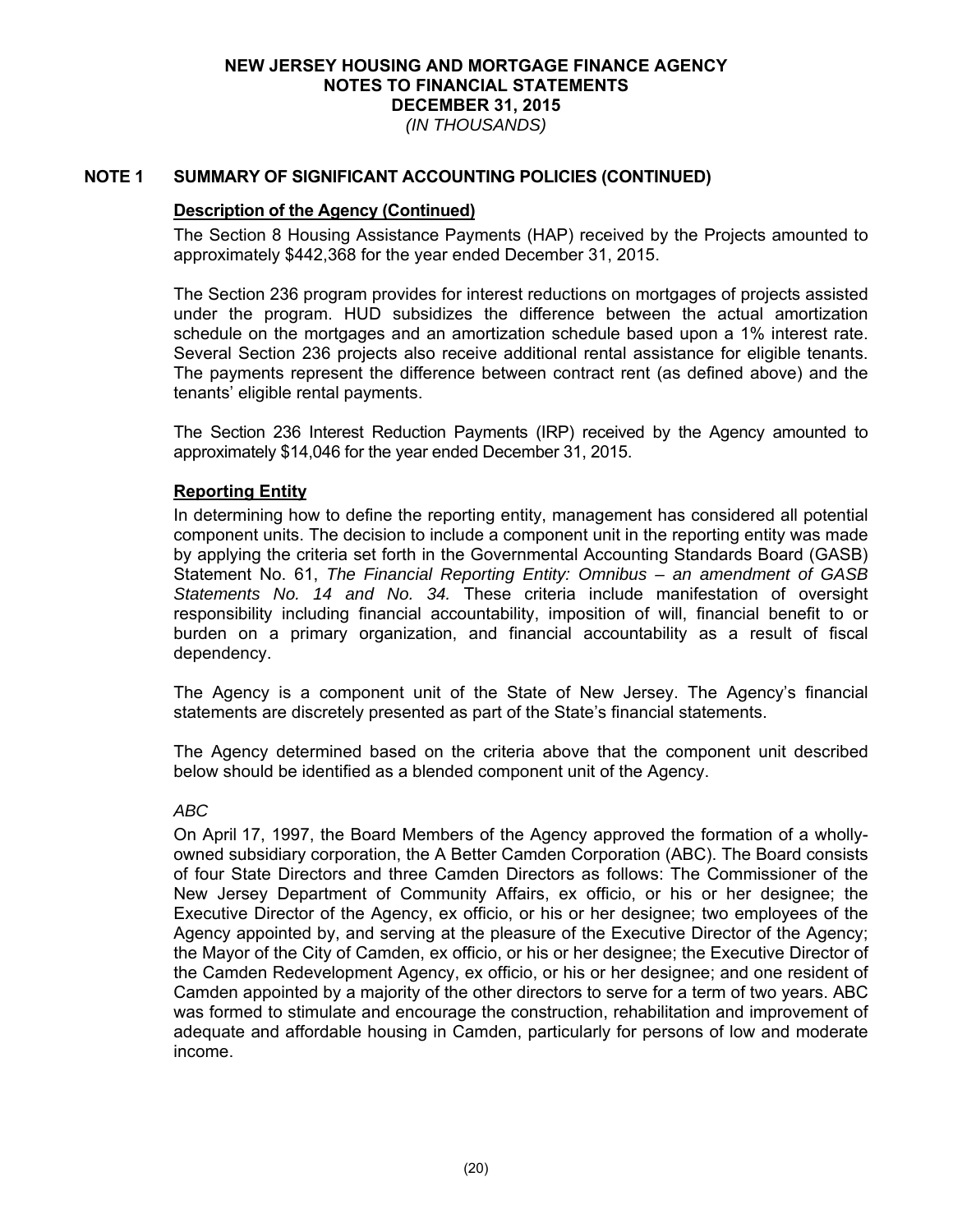# *(IN THOUSANDS)*

#### **NOTE 1 SUMMARY OF SIGNIFICANT ACCOUNTING POLICIES (CONTINUED)**

### **Reporting Entity (Continued)**

The activity and balances of ABC are immaterial to the Agency as a whole and therefore, the Agency has chosen not to include ABC in their financial statement. Separate financial statements are issued for ABC and can be obtained by contacting the New Jersey Housing and Mortgage Finance Agency, 637 South Clinton Avenue, P.O. Box 18550, Trenton, New Jersey 08650-2085.

#### **Basis of Accounting**

The financial statements of the Agency are reported using the economic resources measurement focus and the accrual basis of accounting. Revenues are recorded when earned, regardless of when the cash flow takes place. Operating costs and expenses are charged to expense as incurred.

The Agency is required to follow all statements of the GASB. GASB Statement No. 62, *Codification of Accounting and Financial Reporting Guidance Contained in Pre-November 30, 1989 FASB and AICPA Pronouncements* (GASB 62), was issued to incorporate FASB and AICPA guidance into GASB authoritative literature.

#### **Prior Year Comparative Financial Information**

The basic financial statements include certain prior year summarized comparative information that is not at the level of detail required for a presentation in conformity with GAAP. Accordingly, such information should be read in conjunction with the Agency's financial statements for the year ended December 31, 2014, from which the summarized information was derived. Certain reclassifications have been made to prior year summarized balances in order to conform to current year presentation. The reclassifications did not affect net position or changes therein.

#### **Descriptions of Funds**

The accounts of the Agency are organized on the basis of separate enterprise funds, each of which is considered to be a separate accounting entity with a separate set of selfbalancing accounts that comprise its assets, deferred outflows, liabilities, deferred inflows, net position, and revenues and expenses. Within each fund there are accounts required by the respective bond resolutions.

The Agency reports all funds as major funds. The following is a description of each fund:

*General Fund* – The General Fund is utilized to record transactions which are not directly related to a specific bond resolution. All Agency expenses are recorded in this fund except provisions for potential loan losses, and specific program expenses which are charged to the loan-related funds.

*Multifamily Program* – The Multifamily Program transactions relate to the construction, rehabilitation and permanent financing of multifamily rental housing developments generally designed entirely or with a percentage of persons and families of low and moderate income or for senior citizens. Assets under the bond resolutions are restricted and are not available for any other purpose other than as stated.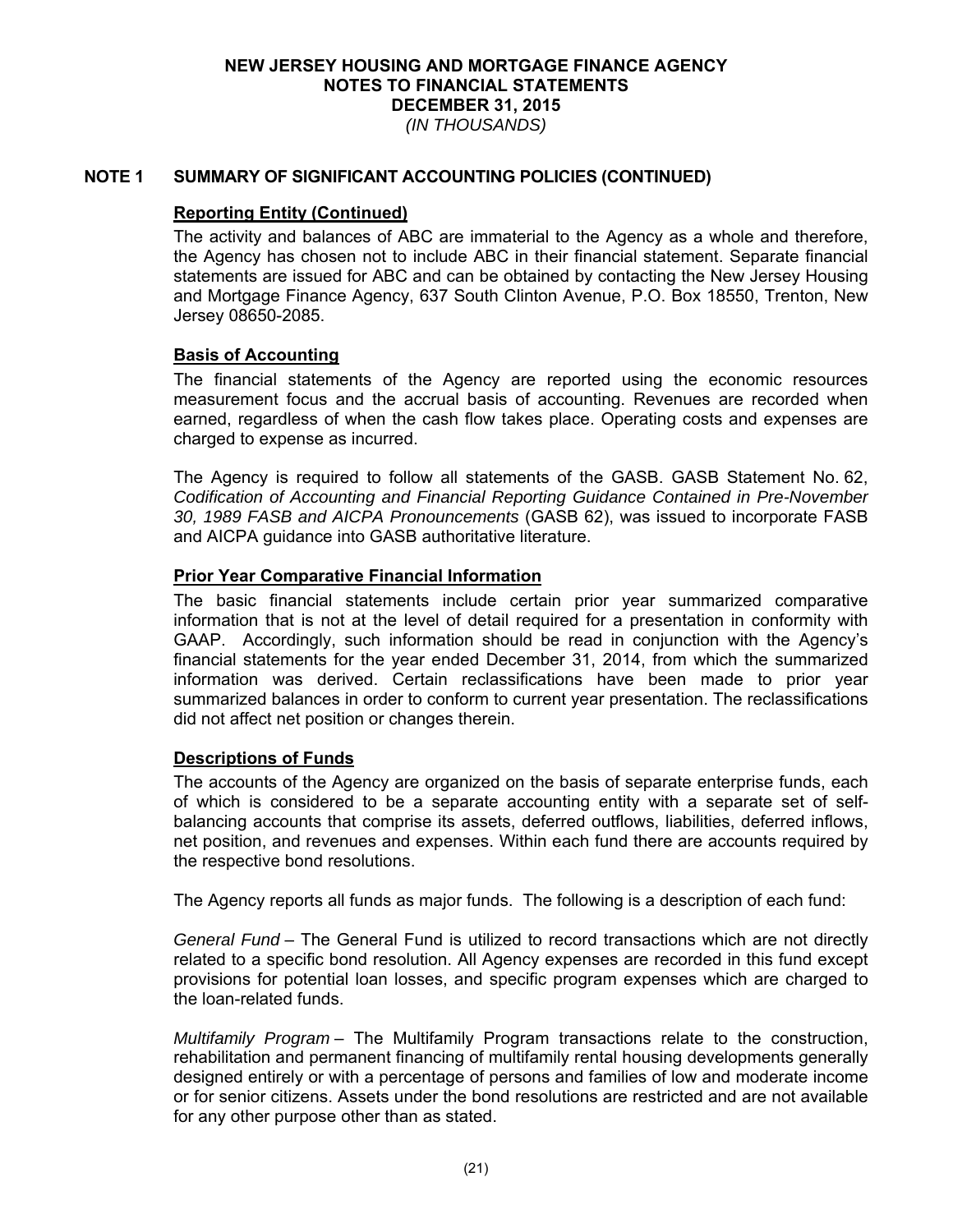# *(IN THOUSANDS)*

### **NOTE 1 SUMMARY OF SIGNIFICANT ACCOUNTING POLICIES (CONTINUED)**

#### **Descriptions of Funds (Continued)**

*Single Family Program* – The Single Family Program transactions relate to the purchase of mortgage loans for owner-occupied single-family residences for persons and families of low and moderate income. Assets under the bond resolution are restricted and are not available for any other purpose other than as provided.

#### **Cash and Cash Equivalents**

Cash equivalents include highly liquid investments with a maturity of three months or less when purchased, short-term highly liquid money market funds, overnight repurchase agreements and amounts held in a tax-free cash management fund, all of which are readily convertible to known amounts of cash.

#### **Investments**

Investments in United States Government and Agency securities, asset backed securities, corporate notes and commercial paper are reported at fair value. The Agency's investment agreements are reported at an amount equal to principal and accrued interest.

#### **Capital Assets and Related Depreciation**

The Agency capitalizes all assets greater than \$500 at cost. Depreciation and amortization are provided using the straight-line method over the estimated useful lives of the assets as follows:

| <b>Asset Class</b>                  | Useful Lives |
|-------------------------------------|--------------|
| Buildings and building improvements | 25           |
| Motor vehicles                      |              |
| Machinery and equipment             | $4 - 10$     |
| Furniture and fixtures              | -5           |

Expenses for maintenance and repairs are charged to operating expenses. Renewals and betterments are capitalized. At the time properties are retired or otherwise disposed of, their cost and related accumulated depreciation are eliminated from the accounts and the gains or losses from such disposals are credited or charged to operations.

#### **Real Estate Owned**

Real estate owned represents real estate acquired through foreclosure and in-substance foreclosures. Real estate owned is recorded at the lower of the investment in the loan or the estimated net realizable value.

#### **Funds and Deposits Held for Projects**

Certain funds and deposits are held by the Agency's General Fund for projects in interestbearing accounts. Such interest accrues to the benefit of the projects and is not recorded as Agency revenue.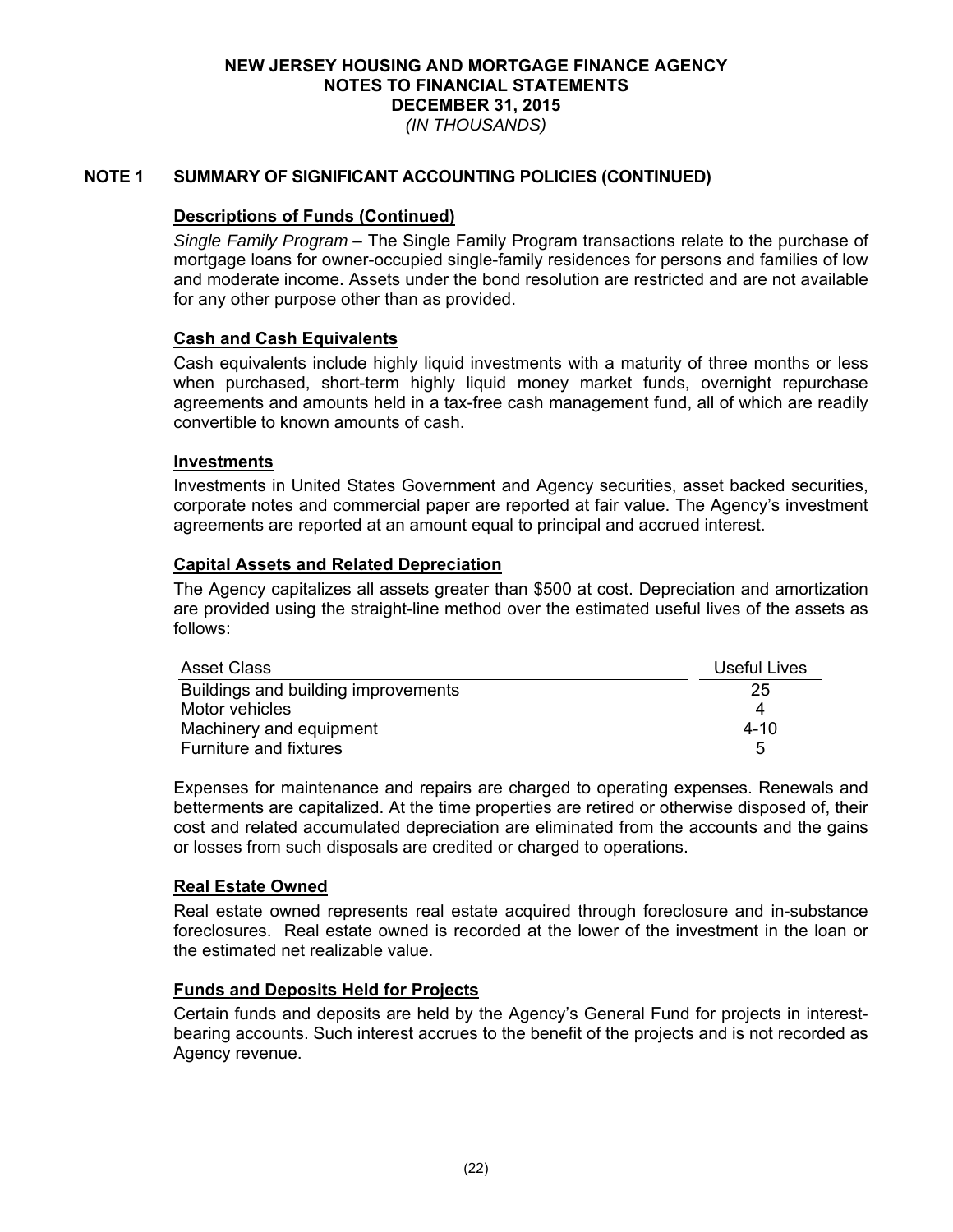# *(IN THOUSANDS)*

### **NOTE 1 SUMMARY OF SIGNIFICANT ACCOUNTING POLICIES (CONTINUED)**

#### **Debt Issuance Costs, Bond Discount and Other Bond Related Costs**

Debt issuance costs except prepaid insurance costs are expensed in the period incurred. Discount and premium on bonds are unearned and amortized to interest expense using a method approximating the effective interest method.

### **Mortgage Loans**

Mortgage loans are stated at principal amounts outstanding, net of unearned discount. Interest income on first mortgage loans is accrued and credited to interest income as earned. The Agency is involved in foreclosure proceedings relating to both single and multifamily mortgages. For single-family mortgages, the Agency allows its outside servicers to represent them in Agency-approved foreclosure proceedings. The Agency enacts foreclosure proceedings against Multi-Family loans at the direction of its executive director with the approval of the Agency's Board. The Agency is the first lien holder for all supplemental mortgages. Interest income on supplemental mortgages is not accrued, but is credited to income as collected.

### **Allowance for Loan Losses**

Certain projects have not generated sufficient cash flow to meet both operating expenses and debt service payments as a result of delays in attaining full occupancy levels, rising operating costs, or a combination thereof. The Agency has developed programs designed to provide adequate cash flow for these projects by obtaining additional rental assistance subsidies from HUD, rent increases, additional contributions by limited-dividend sponsors, the State of New Jersey Bond and Housing Assistance Funds and the Agency's General Fund. In addition, the Single Family home owners may face similar cash flow issues causing loans to become uncollectible. The Agency has provided allowances for loan losses aggregating \$323,461 as of December 31, 2015 against mortgage loans receivable, debt service arrears receivable, supplemental mortgages, other loans, and fees and charges including provision for negative cash flows and cost overruns for these projects. The allowance is an amount that management believes will be adequate to absorb possible losses on existing loans that may become uncollectible, based on evaluations of the collectability of the loans. The evaluations take into consideration such factors as changes in the nature and volume of the loan portfolio, overall portfolio quality, review of specific problem loans and current economic conditions that may affect the borrowers' ability to pay. Economic conditions may result in the necessity to change the allowance quickly in order to react to deteriorating financial conditions of the Agency's borrowers. As a result, additional provisions on existing loans may be required in the future if borrowers' financial conditions deteriorate or if real estate values decline.

#### **Advances from the State of New Jersey for Bond and Housing Assistance**

Pursuant to the provisions of agreements with the State of New Jersey Department of Community Affairs, the Agency has received funds from the 1968 and 1976 State of New Jersey General Obligation Bond Assistance Funds. These funds have been pledged as security for the bonds of certain bond resolutions and to provide supplemental financing to certain housing projects (see Note 8).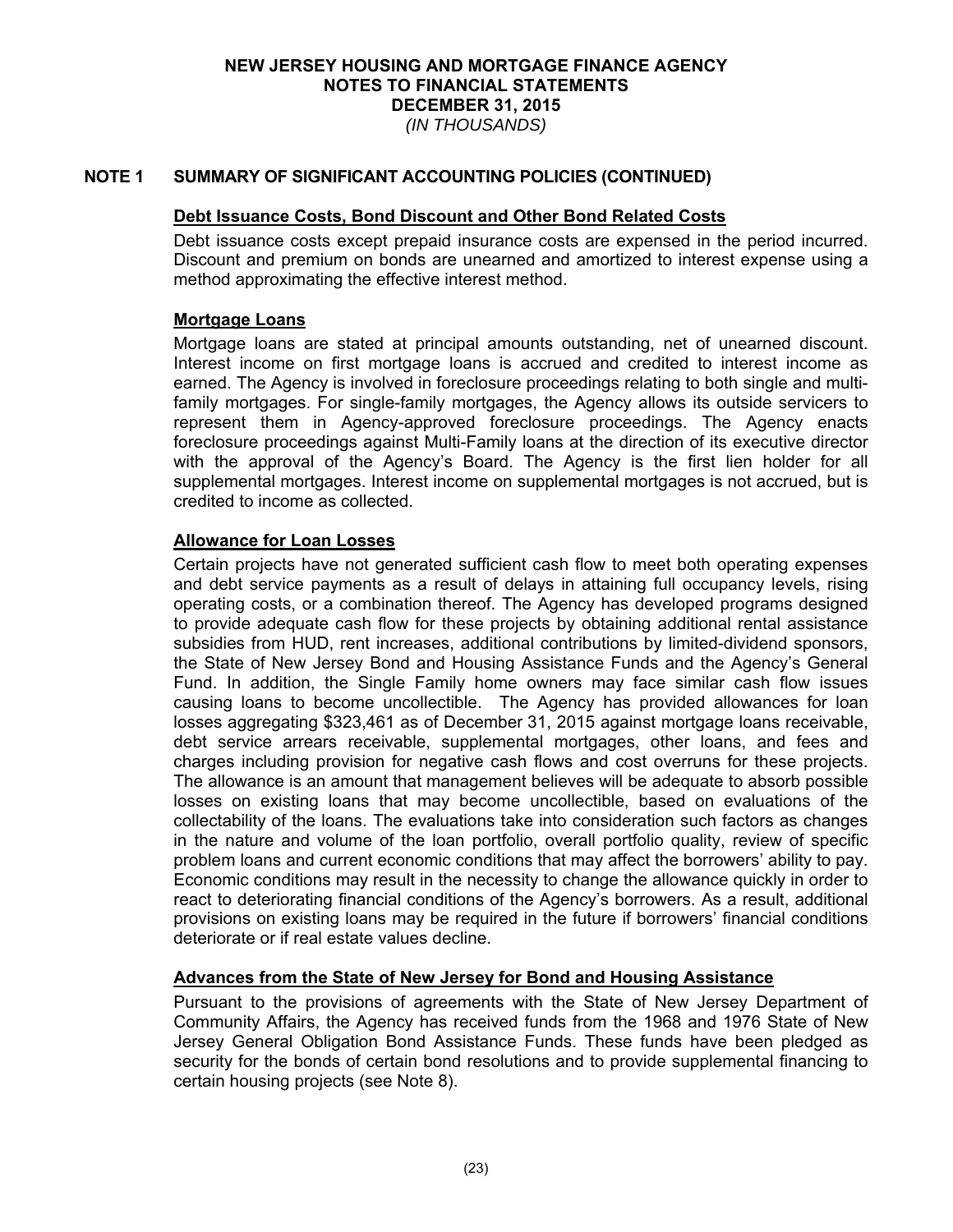# *(IN THOUSANDS)*

#### **NOTE 1 SUMMARY OF SIGNIFICANT ACCOUNTING POLICIES (CONTINUED)**

#### **Advances from the State of New Jersey for Affordable Housing**

Pursuant to the provisions of an agreement with the State of New Jersey Department of Community Affairs, the Agency has received funds to facilitate the building of low income projects. The amount available for the program is \$2,085 as of December 31, 2015 which is included in restricted cash and cash equivalents.

#### **Minimum Escrow Requirement**

In accordance with the bond resolutions and/or deed and regulatory agreements, substantially all permanently financed projects are required to deposit with the Agency one month's principal and interest on their mortgage loans as security against the late payment of subsequent remittances.

#### **Unearned Revenue**

Unearned revenue represents the cumulative amount by which pass-through revenues exceed expenses.

#### **Deferred Inflows/Outflows of Resources**

Deferred inflows of resources, reported after total liabilities, is defined by GASB as an acquisition of net position that applies to future periods. The revenue is recognized in the applicable future period(s). The Agency has two items that are required to be reported in this category: (1) The deferred inflow from pension, and (2) commitment fees related to bonds. These amounts are deferred and recognized as an inflow of resources in the period that the amounts become available.

Deferred outflows of resources represent a consumption of net position that applies to a future period and so will not be recognized as an outflow of resources (expenditure) until the future period. The Agency has three items that are required to be reported in this category: (1) Changes in assumptions and employer proportionate share of the net pension liability that are being amortized over future periods, (2) pension contributions made subsequent to the measurement date related to pensions, and (3) the accumulated decrease in fair value of hedging derivatives.

#### **Net Position**

Net position comprises the excess of revenues over expenses from operating income, nonoperating revenues, expenses and capital contributions. Net position is classified in the following three components:

*Net investment in Capital Assets* – This component of net position consists of capital assets, net of accumulated depreciation and reduced by the outstanding balances of any bonds, mortgages, notes or other borrowings that are attributable to the acquisition, construction or improvement of those assets, if any.

*Restricted* – Net position is reported as restricted when constraints placed on net position use either: (1) externally imposed by creditors, grantors, contributors, or laws or regulations of other governments, or (2) imposed by law through constitutional provisions or enabling legislation.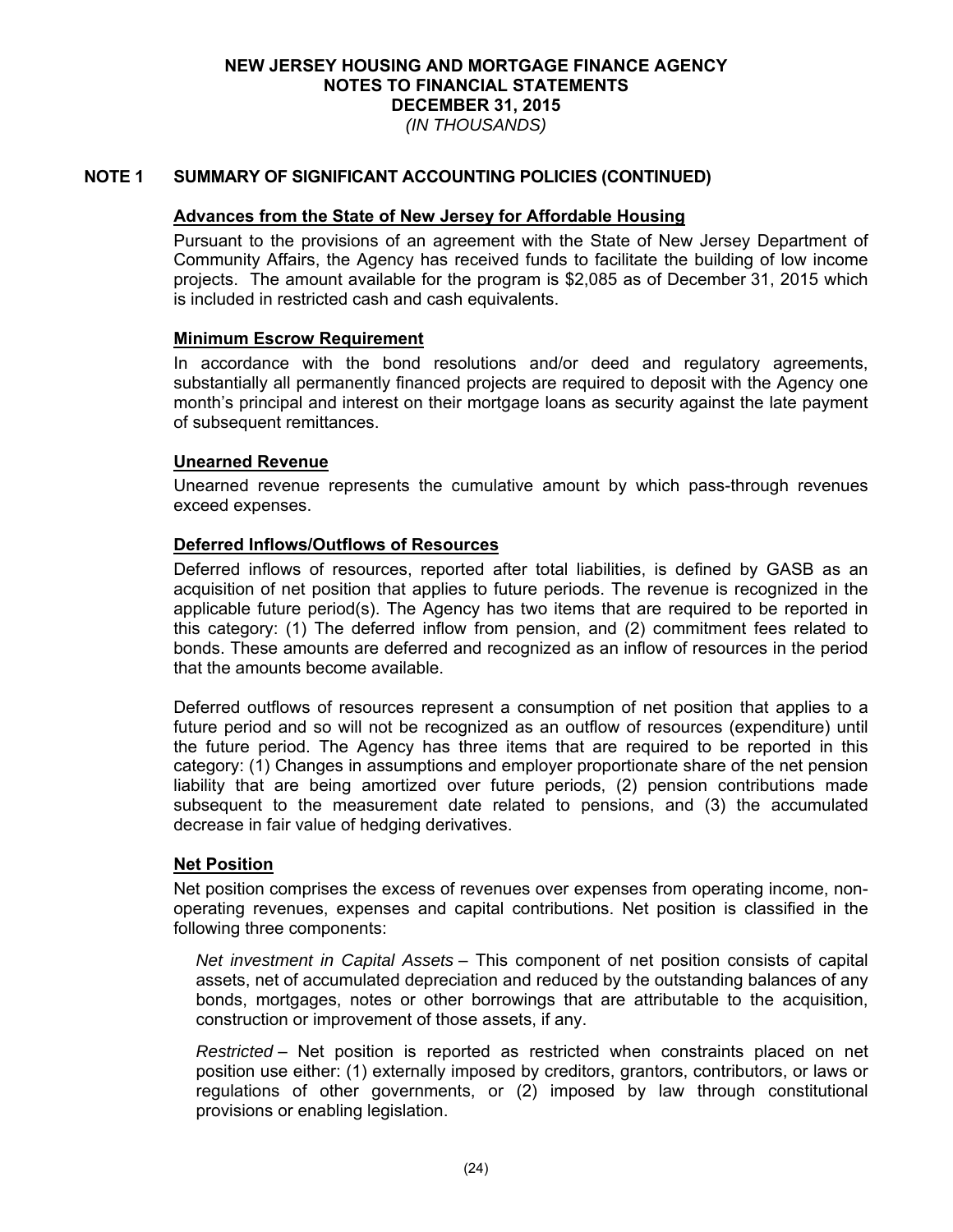# *(IN THOUSANDS)*

### **NOTE 1 SUMMARY OF SIGNIFICANT ACCOUNTING POLICIES (CONTINUED)**

#### **Net Position (continued)**

*Unrestricted* – This component of net position consists of assets that do not meet the definition of restricted or net investment in capital assets. This component includes assets that may be designated for specific purposes by the Board.

When both restricted and unrestricted resources are available for use, it is the Agency's policy to use restricted resources first and unrestricted resources as needed.

### **Operating and Non-Operating Revenues and Expenses**

Operating revenues consist primarily of all revenues derived from interest income on mortgage loans, fees and charges on mortgages and loans issued and gains on the sale of real estate owned. Investment income, which consists of interest income earned on various interest-bearing accounts and on investments in debt securities is reported as nonoperating revenues.

Operating expenses include general and administrative expenses of the Agency; salaries and benefits; costs and expenses incurred in connection with the issuance and sale of certain bonds and notes; fees and expenses of trustees and depository and paying agents; and other costs associated with the Agency's various loan programs. Non-operating expenses principally include loss on early extinguishment of debt.

#### **Derivative Instruments**

The Agency enters into various interest rate swaps in order to manage risks associated with interest on its bond portfolio.

# **Tax Status**

The Agency is exempt from federal income taxes under the Internal Revenue Code Section 115 and from state income taxes under N.J.S.A. 27-25-16. Accordingly, no provision is recorded for federal and state income taxes.

#### **New Accounting Pronouncements**

The Agency implemented GASB Statement No. 68, Accounting and Financial Reporting for Pensions – an amendment of GASB Statement No. 27 for the period ending December 31, 2015. The objective of this Statement is to improve accounting and financial reporting by state and local government employers for the pension in which they are involved. The implementation resulted in the reporting of a net pension liability and deferred outflows/inflows of resources on the statement of net position.

The Agency implemented GASB Statement No. 71 Pension Transition for Contributions Made Subsequent to the Measurement Date – an amendment of GASB Statement No. 68 for the period ending December 31, 2015. The objective of this Statement is to address an issue regarding the provisions of Statement No. 68 relating to contributions, if any, made by a state or local government employer or nonemployer contributing entity to a defined benefit pension plan after the measurement date of the beginning net pension liability. The implementation was performed in conjunction with GASB Statement No. 68 and any changes to the financial statements were made accordingly.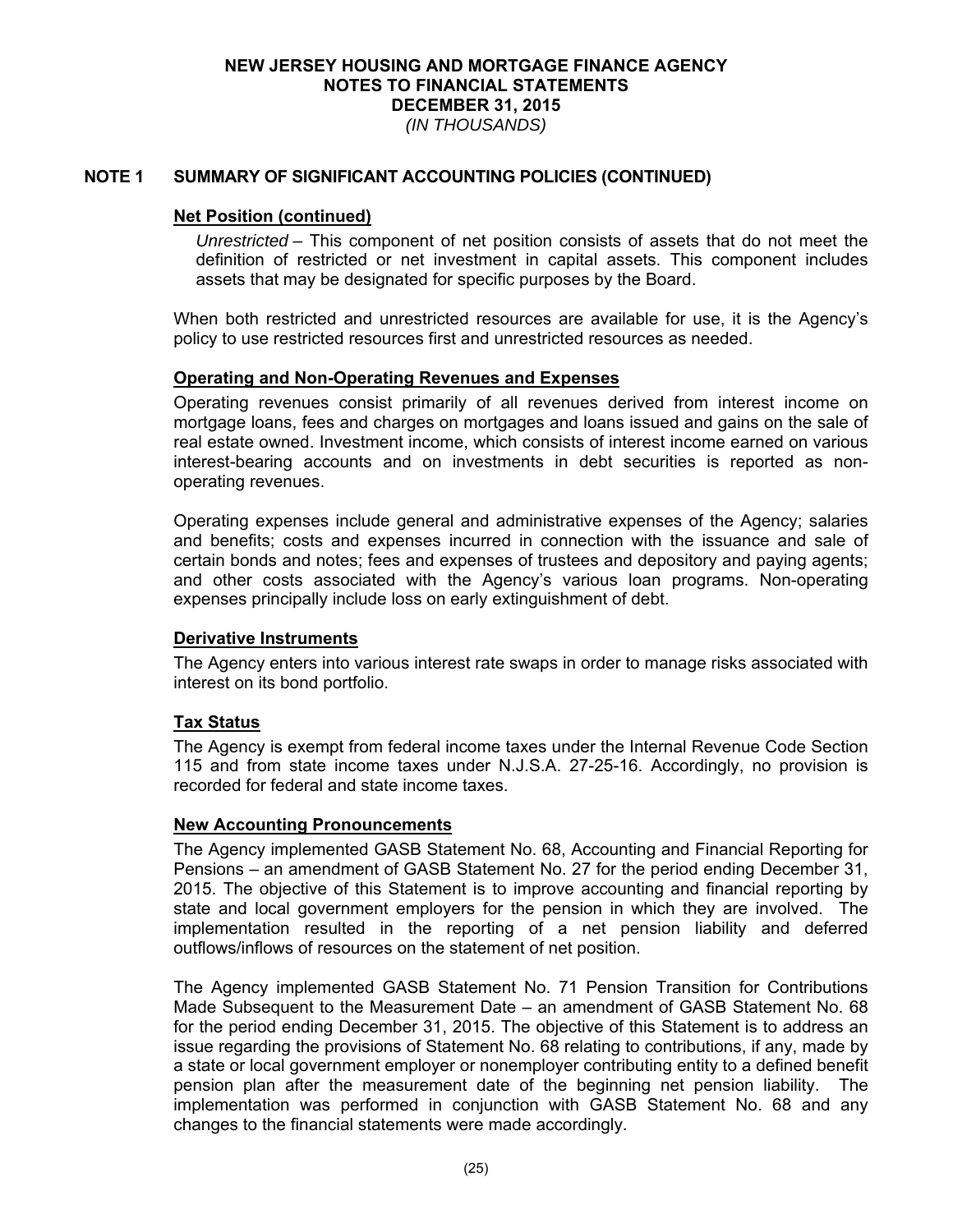*(IN THOUSANDS)*

### **NOTE 2 EARLY EXTINGUISHMENT OF DEBT**

During the year ended December 31, 2015, as a result of the prepayment and refinancing of certain mortgages, the Agency repurchased or redeemed, prior to their scheduled maturity, the principal amount of certain of its bonds, totaling approximately \$305,580.

#### **NOTE 3 INVESTMENTS AND DEPOSITS**

#### **Investment Policy – Agency General Fund**

The Agency has established an investment policy, which pertains to assets of the Agency such as the General Fund assets, which are held outside of the Agency's Bond Resolutions. The primary investment objectives of the Agency's investment activities are to preserve principal, meet liquidity needs, further purposes of the Agency and provide a suitable return in relationship to current market conditions and the established investment policy. The Agency's investment policy includes guidelines as to liquidity and duration, eligible investments, concentration limits, credit quality and currency. The Agency's General Fund cash and equivalents are managed by BlackRock pursuant to an agreement between the Agency and BlackRock. BlackRock has been instructed to follow the Agency's aforementioned investment policy.

The investment policy permits investments in obligations issued by U.S. Treasury or guaranteed by the U.S. government as well as obligations issued by or guaranteed by U.S. federal agencies, commercial paper, repurchase agreements having maximum maturities of seven days or less that are fully collateralized by U.S. government and/or agency securities, money market mutual funds and commercial bank obligations including time deposits, bank notes and bankers' acceptances, certain AAA rated asset backed and mortgage backed securities, highly rated corporate bonds and bond obligations of the Agency.

#### **Investment Policy – Bond Resolutions**

The Agency's Single Family and Multi Family Bond Resolutions govern the investment of assets and funds held under the Resolutions and, as such, establish permitted investments in which funds held under the Resolutions may be invested. The Agency currently has two Single Family Bond Resolutions and four Multi-Family Resolutions, all of which govern the types of investments in which monies held under each resolution may be invested. Generally, the Agency's Bond Resolutions permit the deposit of funds with commercial banks and the investment of funds in time deposits and certificates of deposits, U.S. government obligations, obligations of certain U.S. Government Agencies or obligations that are guaranteed by the U.S. Government. Additionally, certain of the Agency's Resolutions also permit the investment in money market funds with stipulated rating and maturity levels, as well as repurchase agreements, certain federal funds, commercial paper, bankers acceptances and funds of which the N.J. treasurer is custodian.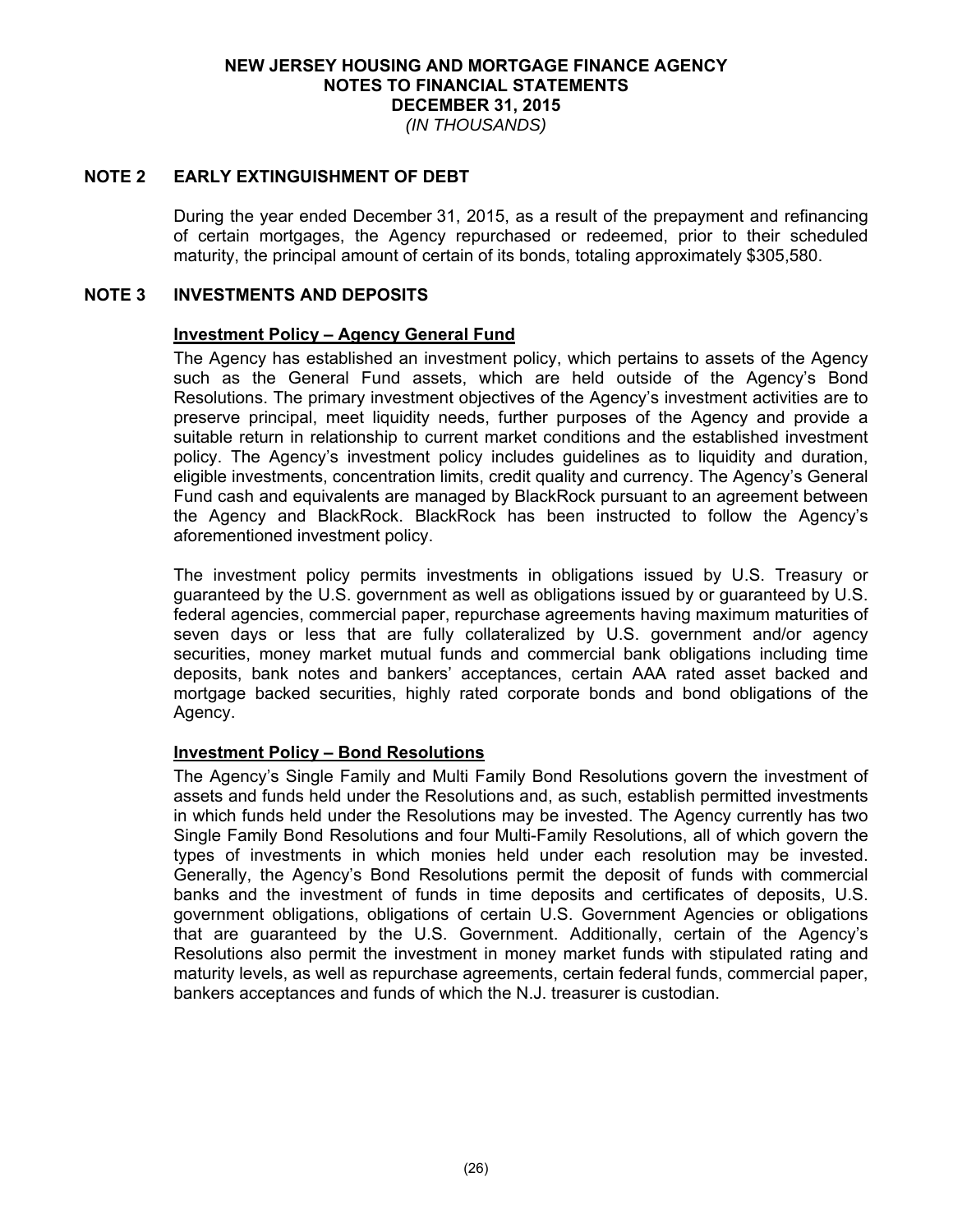*(IN THOUSANDS)*

# **NOTE 3 INVESTMENTS AND DEPOSITS (CONTINUED)**

#### **Custodial Credit Risk**

Custodial credit risk is the risk that, in the event of a bank failure, the Agency's deposits may not be returned to it. The Agency has no formal policy as to custodial credit risk related to cash and equivalents held outside of its Bond Resolutions. Certain of the Agency's Bond Resolutions have varying provisions which relate to custodial credit risk including requirements that certain monies and certain deposits of funds held under Resolutions be insured by federal deposit insurance or collateralized or secured by the U.S. government, or U.S. government agency obligations. In some cases, the Trustee or paying agent is excluded from these requirements related to funds held by them in trust. In some cases certain of the Agency's Bond Resolutions require that the holders (banks and other entities) of certain deposits have certain minimum long-term or short-term credit rating levels. All funds are deposited in public depositories protected from loss under the provisions of the Governmental Unit Deposit Protection Act (GUDPA).

As of December 31, 2015, the Agency's bank balance amounted to \$406,842, all of which was insured or collateralized.

#### **New Jersey Cash Management Fund and Bank of America Cash Management Fund**

During the year, the Agency invested certain funds in the New Jersey Cash Management Fund. The Fund is governed by regulations of the State Investment Council, who prescribe standards designed to insure the quality of investments in order to minimize risk to the Fund's participants.

Investments with the New Jersey Cash Management Fund are not subject to custodial credit risk as defined above. The Fund does not have a credit rating. The Agency also utilizes Bank of America Cash Management Funds for certain project escrow accounts. These funds are invested in government securities and NJ municipal securities. At December 31, 2015, the Agency's investment in Cash Management Funds amounted to \$211,911. These amounts are included in cash and cash equivalents (unrestricted and restricted) on the Statement of Net Position.

#### **Investment Type and Interest Rate Risk Disclosure**

The Agency holds various investments, outside of the Bond Resolutions, within the Agency's General Fund. As discussed, these investments are currently managed by BlackRock. In addition to the eligible investments permitted by the Agency's Investment Policy discussed above, the aforementioned Investment Policy also permits corporate bonds, notes and medium term notes.

Also permitted are asset backed securities, mortgage backed securities and collateralized mortgage obligations, however, these securities must be rated AAA by at least one of the national rating agencies. Equity investments in project-specific housing and housing-related developments which further the purposes of the Agency are also permitted with approval from the Agency Board. However, these investments may not exceed \$10 million. Further, excluding the aforementioned equity investments, the Agency's Investment Policy indicates that the average effective duration of the portfolio is not to exceed 2.5 years and the maximum effective duration of any individual security is not to exceed 6 years.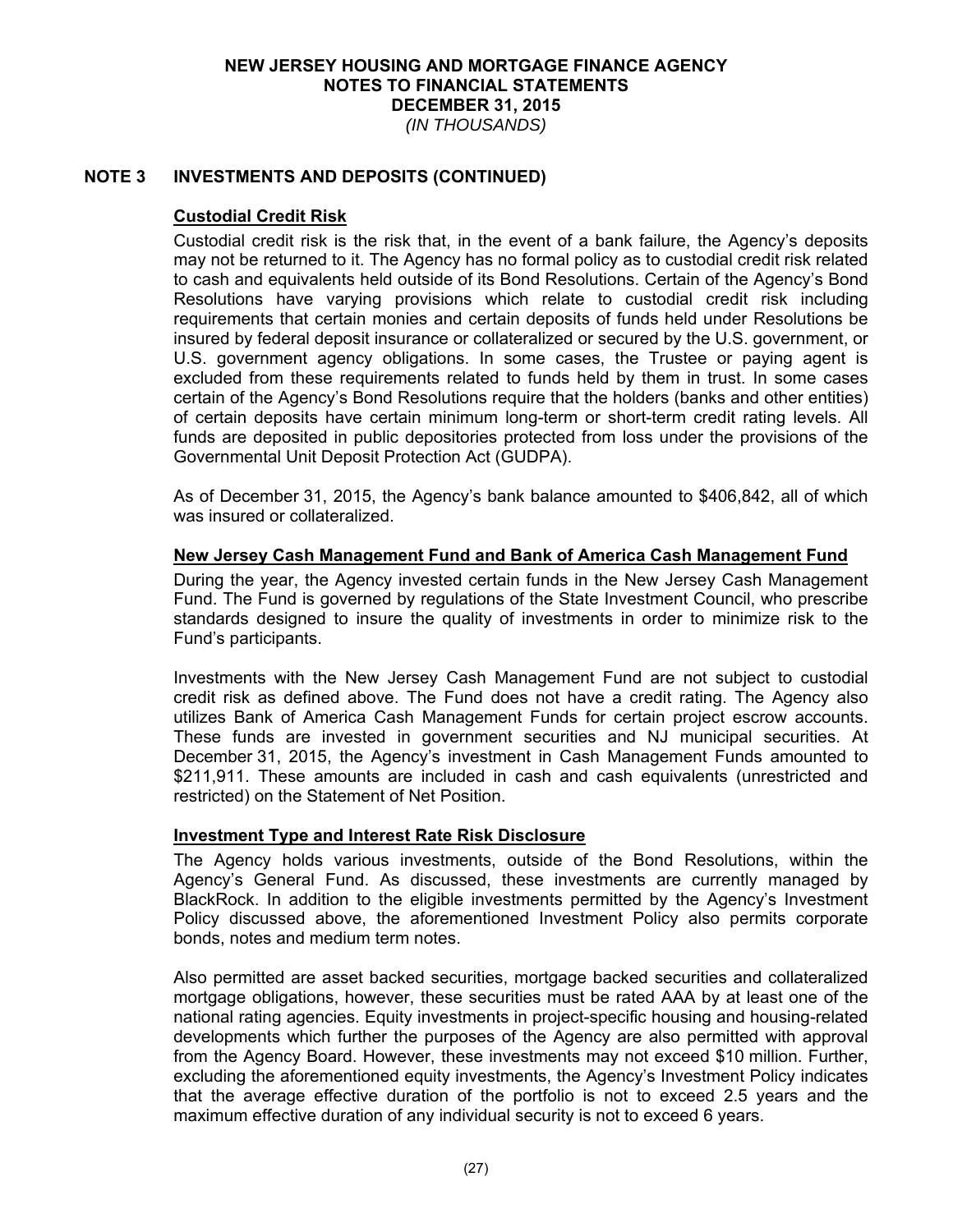*(IN THOUSANDS)*

# **NOTE 3 INVESTMENTS AND DEPOSITS (CONTINUED)**

#### **Investment Type and Interest Rate Risk Disclosure (Continued)**

In addition to those investments discussed above, certain of the Agency's Bond Resolutions also permit guaranteed investment contracts or investment agreements, obligations or notes of certain U.S. government agencies which are not backed by the U.S. government, certain short-term and long-term debt providing the issuers fall within permissible rating categories, direct and general obligations of the State of New Jersey guaranteed by the State, obligations of states and municipalities which are fully secured by contributions contracts with the U.S. government, certain stripped U.S. Treasury securities, shares of open-end, diversified investment companies having certain minimum credit ratings and Federal Housing Administration debentures.

#### **Interest Rate Risk**

Interest rate risk is the risk that changes in interest rates will adversely affect the fair value of an investment. The Agency's investment policy as to monies held outside the bond resolutions does impose concentration limits on certain types of investments which may limit the Agency's exposure to market interest rate risk. Certain investment types may evidence varying sensitivity to changes in interest rates. Corporate bonds and notes and Medium term Notes may not exceed 50% of the aggregate market value of the portfolio. Asset Backed Securities may not exceed 30% of the aggregate market value of the portfolio and mortgage backed securities and collateralized mortgage obligations may not exceed 30% of the aggregate market value of the portfolio.

The average effective duration of the General Fund investment portfolio is not to exceed 2.5 years.

#### **Interest Rate Risk (Continued)**

As of December 31, 2015, the Agency had the following investments, maturities and credit quality related to the General Fund.

|                                     | Fair Value   | <b>Credit Ratings</b><br><b>Weighted Average</b> |             |             |  |
|-------------------------------------|--------------|--------------------------------------------------|-------------|-------------|--|
|                                     | 2015         | Maturity (years)                                 | S&P         | Moody's     |  |
| Investment type:                    |              |                                                  |             |             |  |
| U.S. Treasury Securities            | \$<br>55.995 | 4.16                                             | AA+         | Aaa         |  |
| U.S. Government and Agency-Backed   |              |                                                  |             |             |  |
| <b>Securities</b>                   | 14.031       | 3.15                                             | AA+         | Aaa         |  |
| Non-Agency Mortgage-Backed          |              |                                                  |             |             |  |
| Securities                          | 17.317       | 1.42                                             | AAA to AA-  | Aaa to Baa3 |  |
| <b>Asset Backed Securities</b>      | 40.730       | 1.91                                             | AAA         | Aaa         |  |
| <b>Corporate Notes</b>              | 82.991       | 2.08                                             | AAA to BBB+ | Aaa to A1   |  |
| <b>Municipal Bonds</b>              | 17,430       | 14.72                                            | AA-         | Unrated     |  |
| <b>Other Short-Term Instruments</b> | 22,710       | N/A                                              | AAA         | Aaa         |  |
| Total investments                   | 251,204      |                                                  |             |             |  |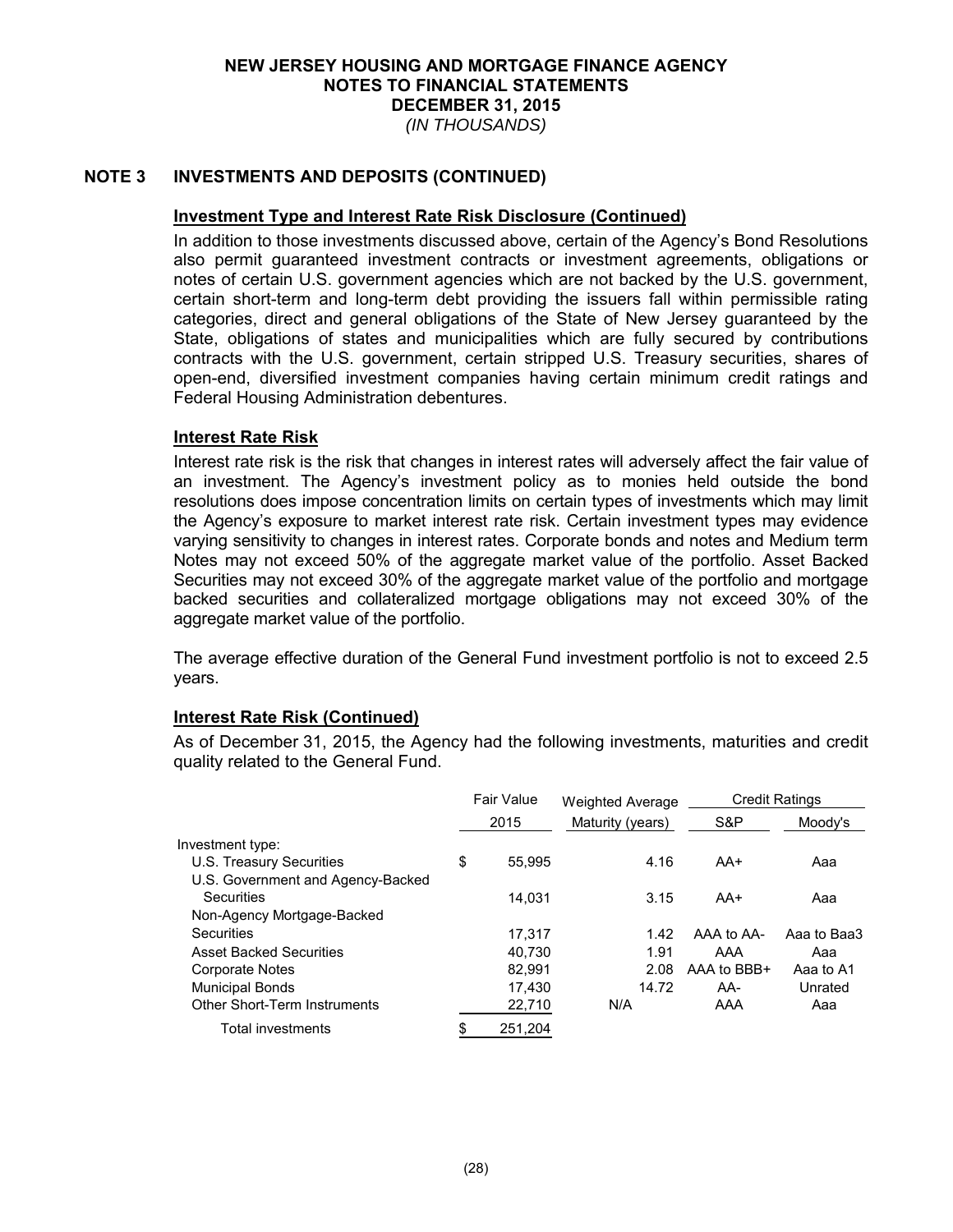### *(IN THOUSANDS)*

# **NOTE 3 INVESTMENTS AND DEPOSITS (CONTINUED)**

As of December 31, 2015, the Agency had the following investments, maturities and credit quality related to the Bond Resolutions.

|                                        |   | Fair Value | <b>Weighted Average</b> | <b>Credit Ratings</b> |         |
|----------------------------------------|---|------------|-------------------------|-----------------------|---------|
|                                        |   | 2015       | Maturity (years)        | S&P                   | Moody's |
| Investment type:                       |   |            |                         |                       |         |
| <b>Guaranteed Investment Contracts</b> |   | 75.370     | 22.78                   | Unrated               | Unrated |
| U.S. Treasury Securities               |   | 8.134      | 0.31                    | AA+                   | Aaa     |
| U.S. Government and Agency-Backed      |   |            |                         |                       |         |
| Securities                             |   | 3,567      | 16.55                   | AA+                   | Aaa     |
| Total investments                      | S | 87.071     |                         |                       |         |

#### **Credit Risk**

Credit risk is the risk that an issuer or counterparty to an investment will not fulfill its obligations. The Agency's investment policy specifies minimum rating levels for certain types of eligible investments. Asset backed securities, mortgage backed securities and collateralized mortgage obligations must have a minimum rating of AAA. Further, the minimum short-term debt rating of money market instruments or other instruments with maturities of less than one year is Tier Two while the minimum long-term debt rating for all other instruments, excluding the permitted equity investments, is single A.

The Agency's Bond Resolutions establish varying minimum rating levels for different types of investments. Generally, commercial paper must be rated in the highest rating category or A-1 / P-1 and money market funds must be rated in the highest rating category or in some cases must be rated at least the unenhanced rating on the bonds. Also, certain resolutions require that certain deposits or various short-term investments or cash equivalents may only be held by providers in either the highest or two highest rating categories. In some cases, certain debt obligations and state obligations must be rated in either the highest or the two highest rating categories. The Agency's guaranteed investment contracts which are permitted by certain of the Agency's Bond Resolutions are not rated, however, the Bond Resolutions which allow guaranteed investment contracts require either that the provider of such contracts have a long-term rating of double A or in some cases A-1 if the agreement term is less than one year or be rated within the two highest credit rating categories by two national credit rating agencies, must not affect the rating of the bonds or must be rated at least the unenhanced rating on the bonds.

#### **Concentration of Credit Risk**

The Agency's aforementioned investment policy does place limits on the amounts that may be invested in any one issuer relating to certain types of investments. There are no concentration limits on obligations of the U.S. government and U.S. federal agencies; however, obligations of all other issuers are limited such that those with any one issuer may not exceed 5% of the aggregate market value of the portfolio. As of December 31, 2015, the General Fund did not have any investments that represented 5% or more of total investments that were subject to concentration of credit risk.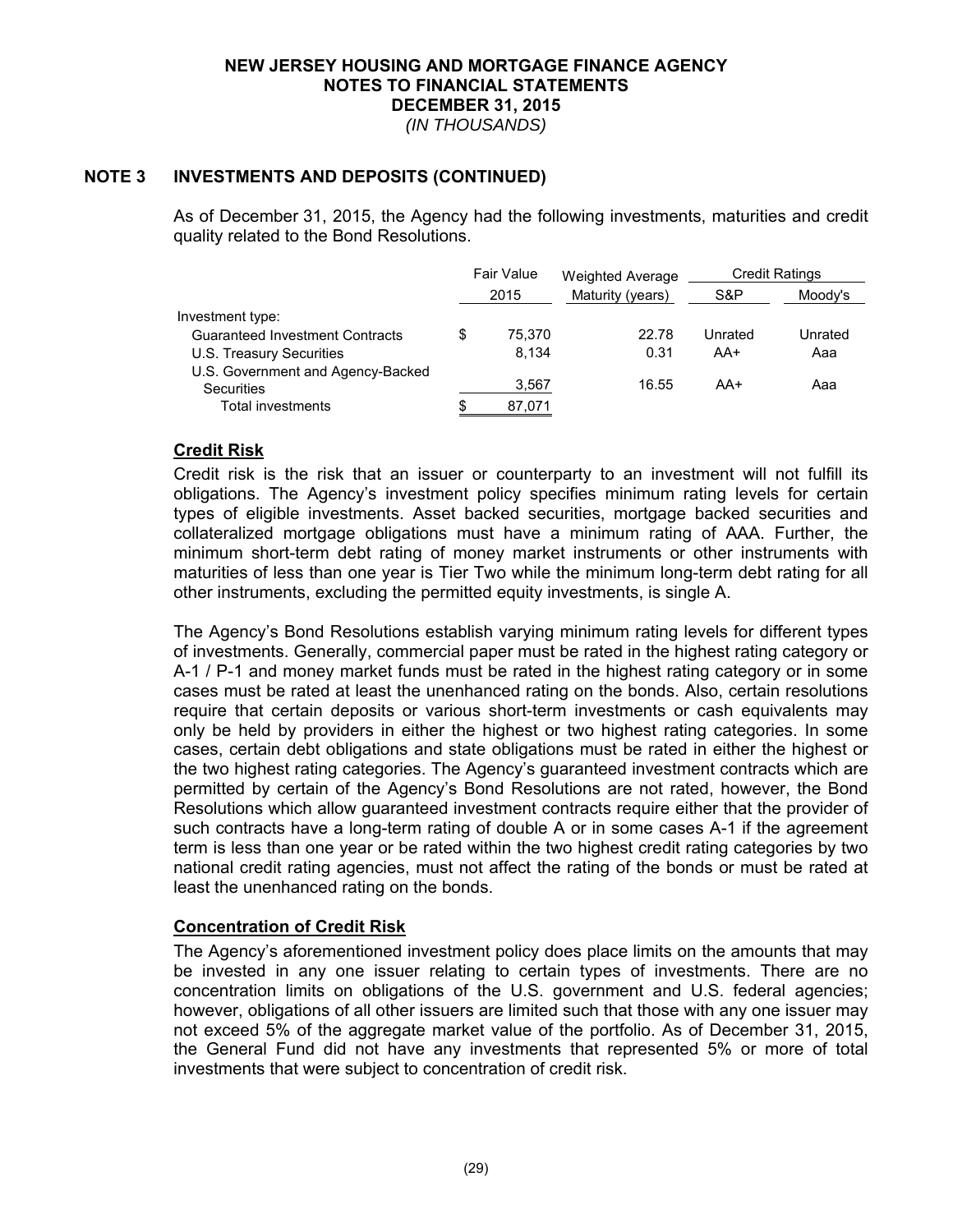# *(IN THOUSANDS)*

### **NOTE 3 INVESTMENTS AND DEPOSITS (CONTINUED)**

#### **Concentration of Credit Risk (Continued)**

The Agency also purchases U.S. Government securities from certain financial institutions under agreements whereby the seller has agreed to repurchase the securities at cost plus accrued interest. During the years ended December 31, 2015, the Agency did not invest in any repurchase agreements.

Although the bond resolutions do not impose such limits, the following table shows investments of the Bond Resolutions in issuers that represent 5% or more of total investments at December 31, 2015:

| Issuer                  |   | December 31, 2015 |        |  |  |  |
|-------------------------|---|-------------------|--------|--|--|--|
| Natixis Funding Corp    | S | 26.866            | 30.86% |  |  |  |
| Mass Mutual             |   | 28.220            | 32.41% |  |  |  |
| US Treasury             |   | 8.134             | 9.34%  |  |  |  |
| Morgan Guaranty         |   | 6.551             | 7.52%  |  |  |  |
| AEGON/Transamerica Life |   | 12.648            | 14.53% |  |  |  |

Pursuant to most bond resolutions, the Agency is required to maintain certain invested debt service reserves with the Trustees to fund potential deficiencies in principal and interest required to be paid in succeeding fiscal years. These debt service reserve investments for the Multi-Family Program (funded by bond proceeds) are included in the restricted balances of \$54,344 and aggregate a fair value of approximately \$57,648 as of December 31, 2015. The debt service reserve for several of the Multi-Family issues is called the Housing Finance Fund. The debt service reserve investments for the Single-Family Program (funded by bond proceeds or contributed cash) are included in the restricted investment balances of \$28,427 and had an aggregate fair value of approximately \$11,783 as of December 31, 2015. In addition to the above investments, the debt service reserves may be satisfied with a Surety Bond issued by a qualified insurer. The Multi-Family component had \$22,190 and the Single-Family component had \$0 of Surety Bonds outstanding as of December 31, 2015.

#### **Investment Income**

Investment income is comprised of the following elements:

*Interest Income* – is the return on the original principal amount invested and the amortization of premium/discount on short-term investments.

*Unrealized Gain (Loss) on Investments* – takes into account all changes in fair value that occurred during the year.

The Agency's investment income for the year ended December 31, 2015 is:

|                                       | 2015  |
|---------------------------------------|-------|
| Interest income on investments        | 9.516 |
| Unrealized gain (loss) on investments | (914) |
| Total                                 | 8.602 |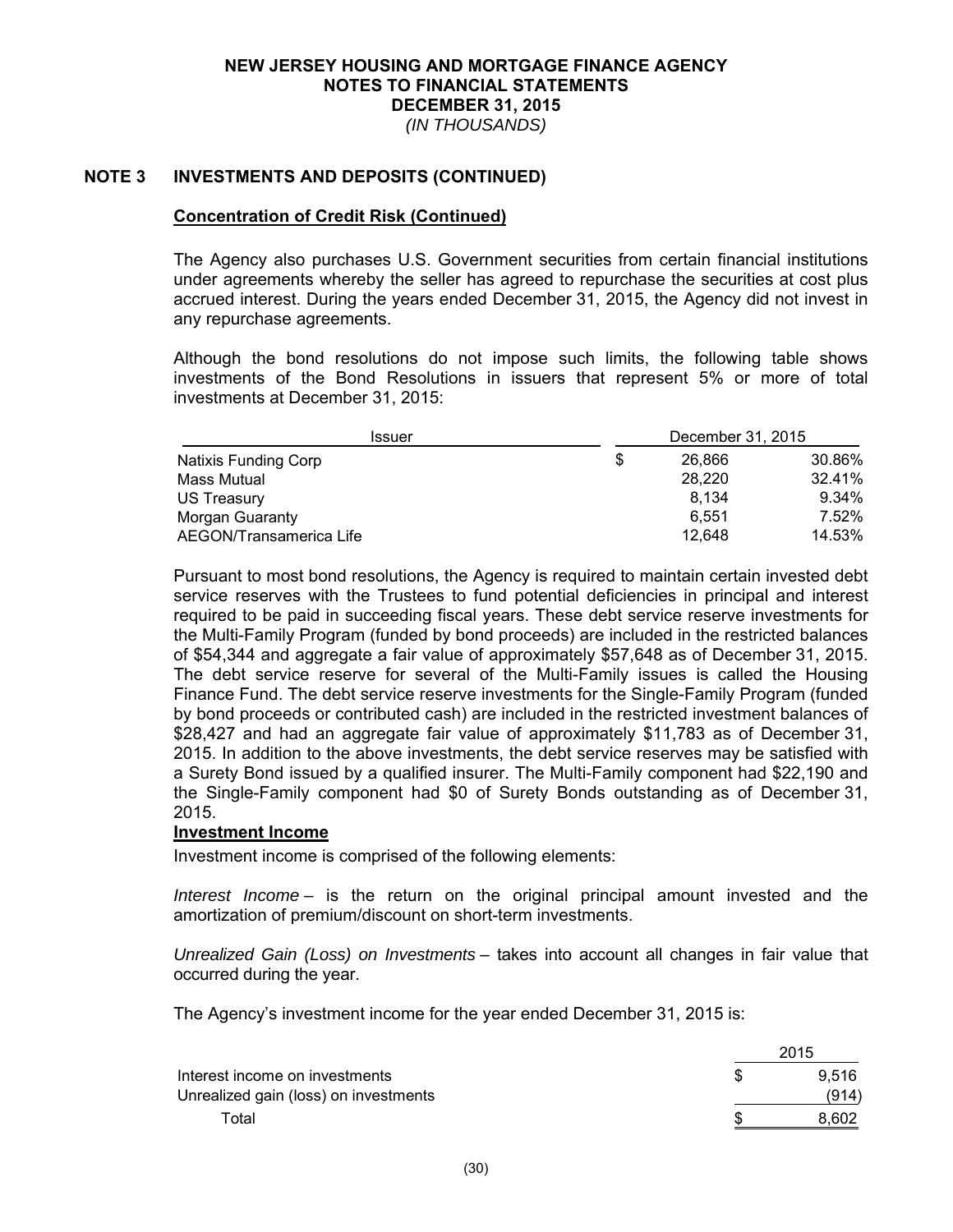# *(IN THOUSANDS)*

#### **NOTE 4 MORTGAGE LOANS RECEIVABLE**

#### **Single-Family Mortgage Component**

Mortgage loans held by the Single-Family Mortgage Program of the Agency have stated interest rates and are secured by first liens on the related real property. The outstanding balances by type of loan as of December 31 are as follows:

|                           | 2015          |
|---------------------------|---------------|
| Mortgage loans receivable | 978.465<br>\$ |
| Allowance for loan losses | (13,838)      |
| Mortgage receivable - net | 964.627       |
| Less current portion      | (27, 685)     |
| Long term portion         | 936,942       |

#### **Multi-Family Housing Component**

The Multi-Family Housing Component of the Agency's mortgage loans receivable as of December 31 consisted of the following:

|                                                                                                 | 2015         |
|-------------------------------------------------------------------------------------------------|--------------|
| Mortgage loans subject to subsidy contracts under Section 8<br>of the United States Housing Act | \$<br>97,470 |
| Mortgage loans subject to subsidy contracts under Section 236                                   |              |
| of the National Housing Act                                                                     | 120,960      |
| Unsubsidized mortgage loans                                                                     | 739,527      |
| Subtotal                                                                                        | 957,957      |
| Allowance for loan losses                                                                       | (13, 685)    |
| Undisbursed mortgage loans                                                                      | (40,430)     |
| Mortgage receivable - net                                                                       | 903,842      |
| Less current portion                                                                            | (69,271)     |
| Long term portion                                                                               | 834,571      |

The Multi-Family Housing Component mortgage loans are repayable over terms originally up to 48 years and bear interest at rates from 0% to 13% per annum. Substantially all mortgage loans receivable are collateralized by first mortgages on the property of the housing sponsors and contain exculpatory clauses with respect to the liability of the principals of such housing sponsors.

Construction advances made from the proceeds of the sale of bonds and obligations are recorded as mortgage loans receivable. These funds are disbursed for construction costs, interest, carrying fees, working capital advances and other project-related expenses. Upon substantial completion and occupancy of the project, amortization of the loan will commence.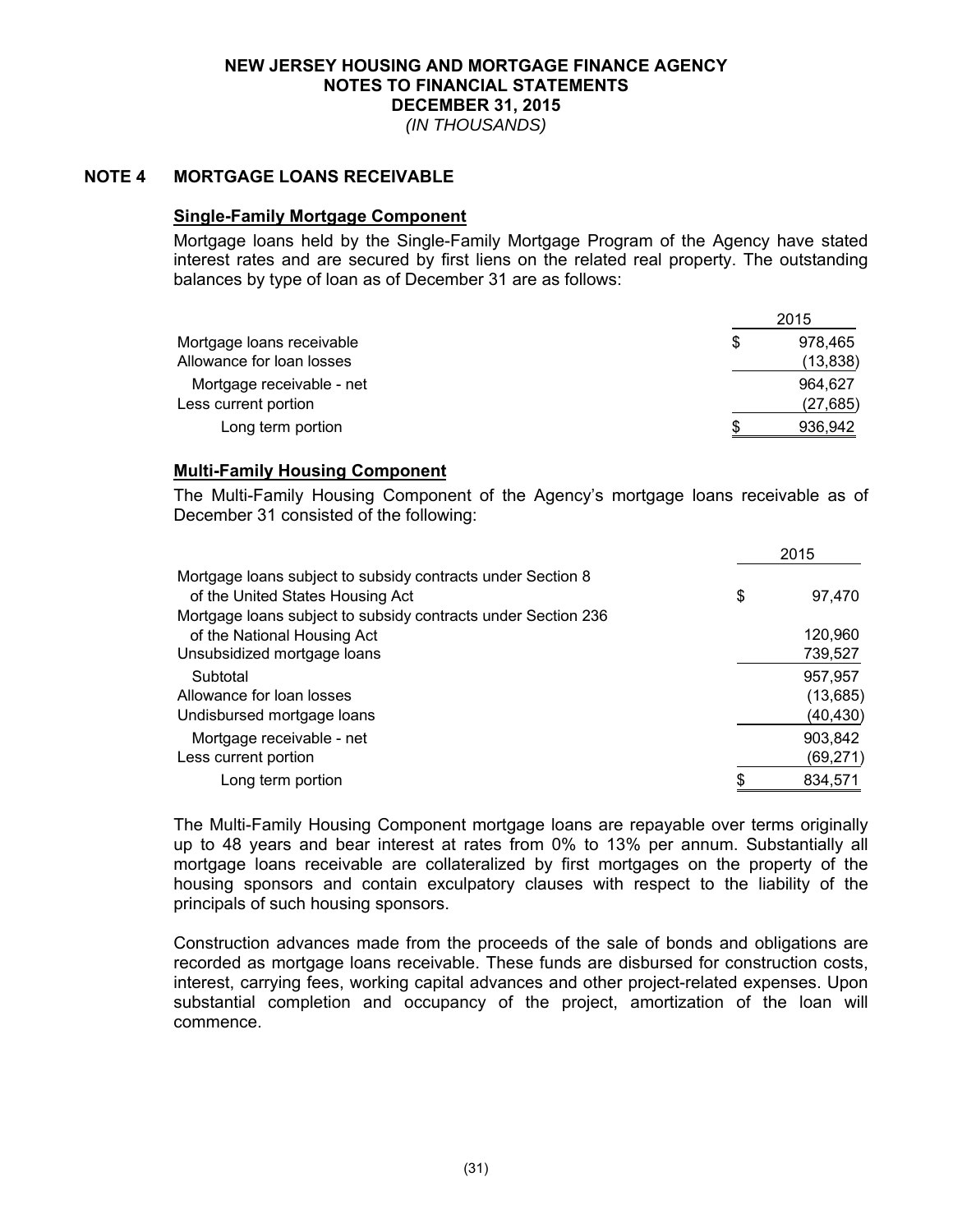#### **NEW JERSEY HOUSING AND MORTGAGE FINANCE AGENCY NOTES TO FINANCIAL STATEMENTS DECEMBER 31, 2015**  *(IN THOUSANDS)*

# **NOTE 4 MORTGAGE LOANS RECEIVABLE (CONTINUED)**

# **General Fund Component**

The General Fund mortgage loans receivable as of December 31 consisted of the following:

2015

|                                                                                                                                                                  | 2015 |          |
|------------------------------------------------------------------------------------------------------------------------------------------------------------------|------|----------|
| Mortgage loans subject to subsidy contracts under Section 8<br>of the United States Housing Act<br>Mortgage loans subject to subsidy contracts under Section 236 | \$   | 12,080   |
| of the National Housing Act                                                                                                                                      |      | 19.247   |
| Unsubsidized mortgage loans                                                                                                                                      |      | 250,483  |
| Subtotal                                                                                                                                                         |      | 281,810  |
| Allowance for loan losses                                                                                                                                        |      | (81,740) |
| Advanced (undisbursed) mortgage proceeds                                                                                                                         |      | (21,972) |
| Mortgage receivable - net                                                                                                                                        |      | 178,098  |
| Less current portion                                                                                                                                             |      | (9,344)  |
| Long term portion                                                                                                                                                |      | 168,754  |
|                                                                                                                                                                  |      |          |

### **NOTE 5 DEBT SERVICE ARREARS RECEIVABLE**

Debt service arrears consist of mortgage principal, interest payments and fees in arrears on permanently financed loans, net of the allowance for loan losses as described in Note 4. The debt service arrears receivable was \$57,515 at December 31, 2015. The debt service allowance for loan losses was \$46,369 as of December 31, 2015. A subsidy payment receivable of \$120 was due at December 31, 2015.

The Agency requires FHA guarantees, VA insurance, private mortgage insurance, pool insurance and other features to increase the security of Single-Family mortgage loans depending on the individual bond resolution and individual mortgages. For the Single-Family component, the Agency's allowance is based on historical loss percentages applied to all mortgage loan principal balances. Accrued interest in excess of 180 days is fully reserved.

For the Multi-Family Housing Component, the Agency's policy is to provide an allowance for substantially all interest receivable on first mortgage loans when interest payments become past due, except for Section 8 program loans for which no allowance is recorded due to the nature of those specific loans. An allowance of approximately \$13,452 against interest receivable was recorded at December 31, 2015. The balances of loans included in mortgage loans receivable for which an allowance has been recorded against interest receivable amounted to \$242,423 as of December 31, 2015.

# **NOTE 6 SUPPLEMENTAL MORTGAGES AND OTHER LOANS**

Certain projects have received supplemental mortgages and other loans from the Agency's General Fund and/or from the State of New Jersey Bond and Housing Assistance Funds. An allowance for loan losses has not been provided on supplemental mortgages funded from the State Bond and Housing Assistance Funds because the Agency is not obligated to repay the State until the projects repay the Agency.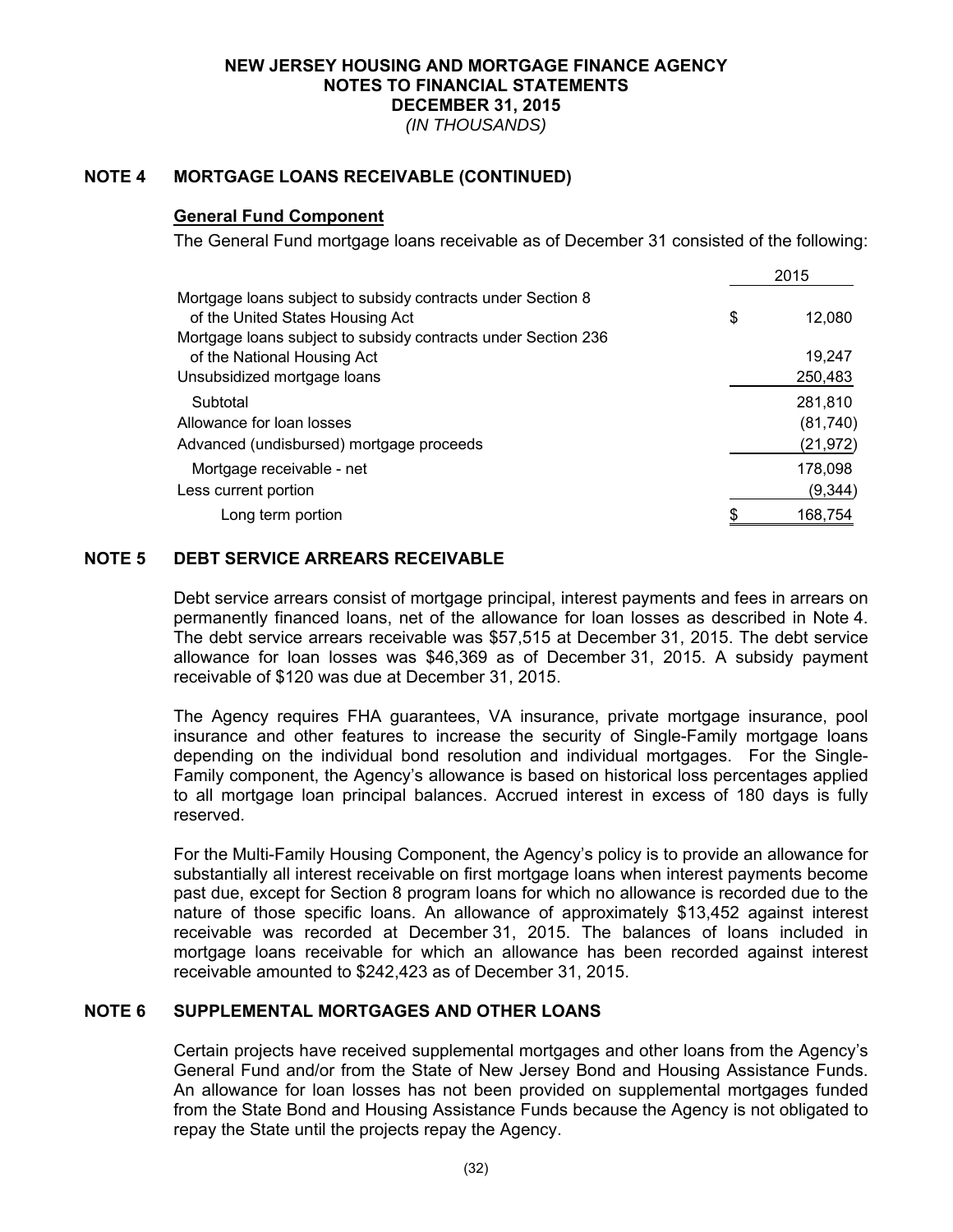#### **NEW JERSEY HOUSING AND MORTGAGE FINANCE AGENCY NOTES TO FINANCIAL STATEMENTS DECEMBER 31, 2015**  *(IN THOUSANDS)*

### **NOTE 6 SUPPLEMENTAL MORTGAGES AND OTHER LOANS (CONTINUED)**

#### **General Fund Component**

The General Fund supplemental mortgages and other loans receivable as of December 31 consisted of the following:

|                                                                                                     | 2015       |
|-----------------------------------------------------------------------------------------------------|------------|
| Mortgage loans subject to subsidy contracts under Section 8 of the<br><b>National Housing Act</b>   | \$<br>844  |
| Mortgage loans subject to subsidy contracts under Section 236 of the<br><b>National Housing Act</b> | 3,608      |
| Agency supplemental mortgages                                                                       | 237,786    |
| Special Needs Housing Trust Fund mortgages                                                          | 154,107    |
| HUD supplemental mortgages                                                                          | 881        |
| Loans to projects                                                                                   | 10,778     |
| State of New Jersey supplemental mortgages                                                          | 9,269      |
| Other                                                                                               | 5,741      |
| Subtotal                                                                                            | 423.014    |
| Allowance for loan losses                                                                           | (158, 370) |
| Undisbursed supplemental mortgage proceeds                                                          | (6,633)    |
| Supplemental mortgages and other loans receivable, net                                              | 258,011    |
| Less current portion                                                                                | (315)      |
| Long term portion                                                                                   | 257,696    |

Based on the program type, certain supplemental loans under the General Fund Component have significant allowances in place.

#### **Multi-Family Housing Component**

The Multi-Family Housing Component of the Agency's supplemental mortgage receivable and other loans as of December 31 consisted of the following:

|                           |   | 2015   |
|---------------------------|---|--------|
| Supplemental mortgages    |   | 18.717 |
| Allowance for loan losses |   | (895)  |
| Long term portion         | S | 17,822 |

#### **Single-Family Housing Component**

The Single-Family Housing Component of the Agency's supplemental mortgage receivable and other loans as of December 31 consisted of the following:

|                           | 2015    |
|---------------------------|---------|
| Supplemental mortgages    | 5.995   |
| Allowance for loan losses | (5,756) |
| Long term portion         | 239     |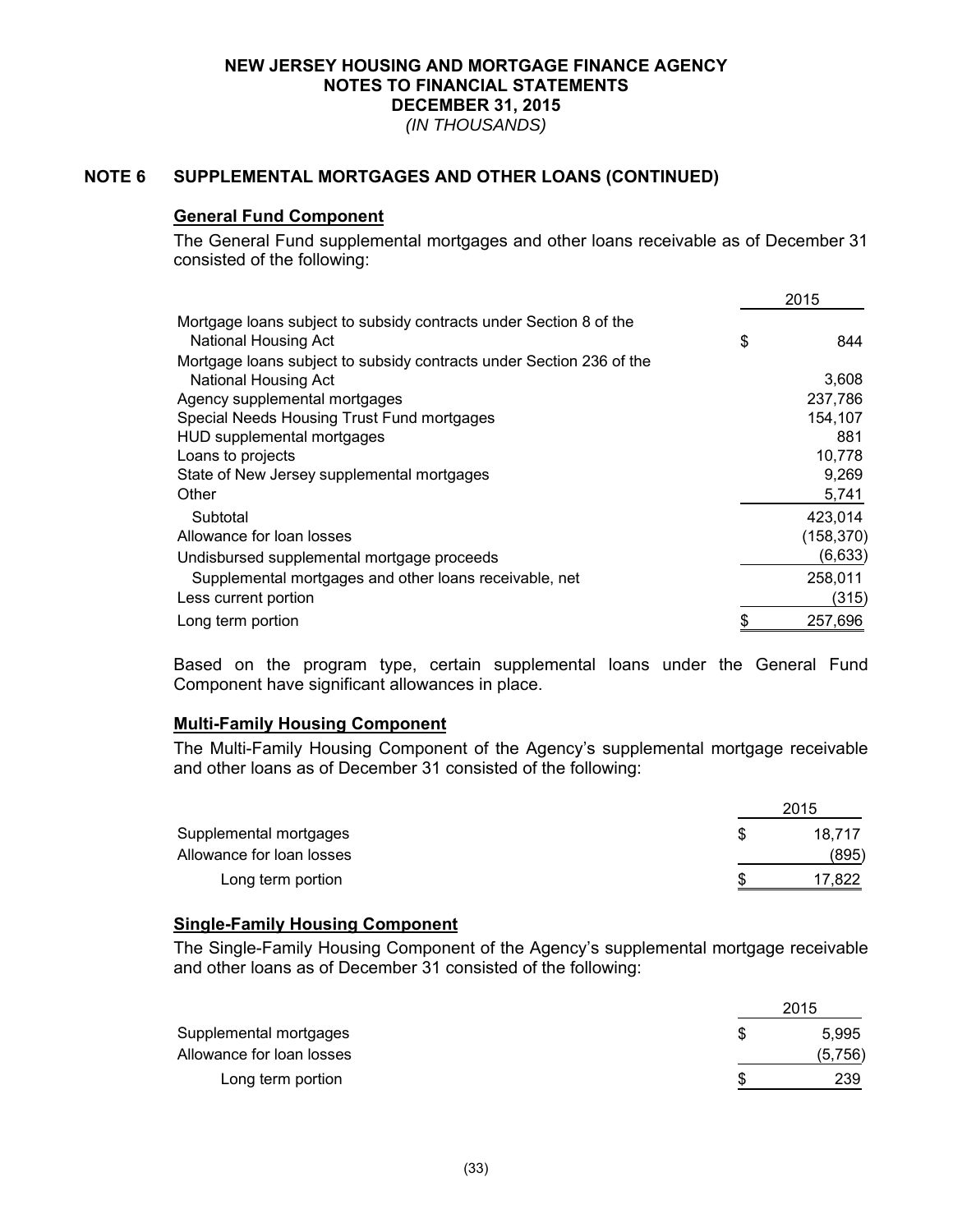# *(IN THOUSANDS)*

# **NOTE 7 CAPITAL ASSETS**

Capital assets are summarized as follows:

|                                    | <b>Balance</b><br>December 31, |    |           |    |                  | <b>Balance</b><br>December 31, |
|------------------------------------|--------------------------------|----|-----------|----|------------------|--------------------------------|
|                                    | 2014                           |    | Additions |    | <b>Deletions</b> | 2015                           |
| Non-depreciable capital assets:    |                                |    |           |    |                  |                                |
| Land                               | \$<br>1,225                    | \$ |           | \$ |                  | \$<br>1,225                    |
| Depreciable capital assets:        |                                |    |           |    |                  |                                |
| Building and building improvements | 17,062                         |    | 2         |    |                  | 17,064                         |
| Motor vehicles                     | 537                            |    | 69        |    | (53)             | 553                            |
| Machinery and equipment            | 6,883                          |    | 275       |    |                  | 7,158                          |
| Furniture and fixtures             | 583                            |    | 38        |    |                  | 621                            |
| Total                              | 25,065                         |    | 384       |    | (53)             | 25,396                         |
| Less accumulated depreciation:     |                                |    |           |    |                  |                                |
| Building and building improvements | (10, 454)                      |    | (682)     |    |                  | (11, 136)                      |
| Motor vehicles                     | (427)                          |    | (56)      |    | 53               | (430)                          |
| Machinery and equipment            | (5,921)                        |    | (334)     |    |                  | (6, 255)                       |
| Furniture and fixtures             | (460)                          |    | (40)      |    |                  | (500)                          |
| Total                              | (17, 262)                      |    | (1,112)   |    | 53               | (18,321)                       |
| Total capital assets, net          | 9,028                          | æ. | (728)     | æ. |                  | 8,300                          |

Depreciation expense was \$1,112 for the year ended December 31, 2015.

# **NOTE 8 BONDS AND OBLIGATIONS**

The Agency obtains funds to finance its various mortgage programs through the sale of bonds and other obligations. Interest on Agency bonds and obligations is generally payable monthly, quarterly or semiannually. Generally, bond principal is due in annual or semiannual installments. Term bonds are subject to redemption by application of sinking fund installments. Pursuant to the related bond and obligation resolutions, the Agency has authorized and issued as of December 31, 2015 the following bonds and obligations: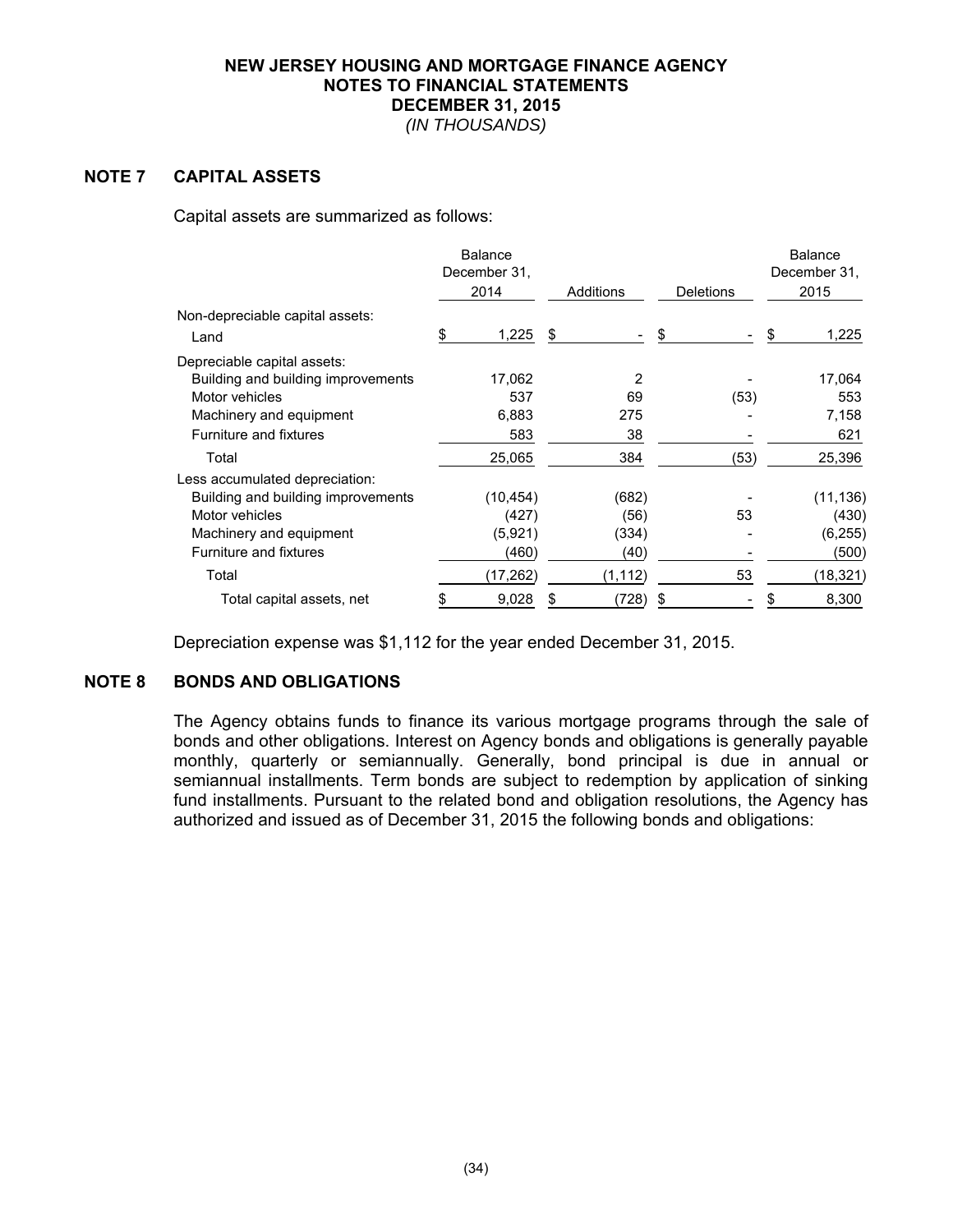*(IN THOUSANDS)*

# **NOTE 8 BONDS AND OBLIGATIONS (CONTINUED)**

|                                                                                        | <b>Bonds</b> |                          |                | <b>Bonds</b> |             |
|----------------------------------------------------------------------------------------|--------------|--------------------------|----------------|--------------|-------------|
|                                                                                        | Outstanding  |                          | Matured/       | Outstanding  | Amount Due  |
|                                                                                        | December 31, |                          | Called/        | December 31, | Within One  |
| Description of Bonds as Issued                                                         | 2014         | Issued                   | Redeemed       | 2015         | Year        |
| <b>Single Family Housing Revenue Bonds:</b>                                            |              |                          |                |              |             |
| 2004 Series I, variable rate, due 2025 to 2034                                         | \$<br>16,175 | \$                       | \$<br>3,310    | \$<br>12,865 | \$<br>1,090 |
| 2005 Series L, 2.625% to 4.35%, due 2006 to 2017                                       | 4,190        |                          | 1,355          | 2,835        | 1,390       |
| 2005 Series M, 4.87% to 5.00%, due 2026 to 2036                                        | 180          |                          | 180            |              |             |
| 2005 Series N., variable rate, due 2017                                                | 12,315       |                          | 3,440          | 8,875        | 3,845       |
| 2005 Series O, variable rate, due 2026 to 2031                                         | 39,025       |                          | 4,395          | 34,630       |             |
| 2005 Series P, variable rate, due 2008 to 2025                                         | 10,080       |                          | 2,045          | 8,035        | 2,130       |
| 2005 Series Q, variable rate, due 2010 to 2032                                         | 4,760        |                          | 3,180          | 1,580        | 50          |
| 2005 Series R, variable rate, due 2031 to 2038                                         | 24,565       |                          |                | 24,565       |             |
| 2007 Series S, 3.60% to 4.05%, due 2008 to 2017                                        | 17,825       |                          | 5,540          | 12,285       | 5,760       |
| 2007 Series T, 4.55% to 5.25%, due 2022 to 2047                                        | 89,130       |                          | 15,745         | 73,385       |             |
|                                                                                        | 40,600       |                          |                |              | 470         |
| 2007 Series U, 3.60% to 5%, due 2008 to 2037<br>2007 Series V, variable rate, due 2037 |              |                          | 16,035         | 24,565       |             |
|                                                                                        | 90,075       |                          | 12,380         | 77,695       |             |
| 2008 Series X, 3.25% to 5.375%, due 2030                                               | 5,685        |                          | 5,685          |              |             |
| 2008 Series Y, variable rate, due 2039                                                 | 74,925       |                          |                | 74,925       |             |
| 2008 Series Z, variable rate, due 2034                                                 | 36,475       |                          | 10,570         | 25,905       | 885         |
| 2008 Series AA, 3.00% to 6.50%, due 2038                                               | 52,965       |                          | 22,135         | 30,830       | 1,200       |
| 2008 Series BB, variable rate, due 2039                                                | 79,085       |                          |                | 79,085       |             |
| 2009 Series CC, .88% to 5.25%, due 2038                                                | 46,010       |                          | 4,265          | 41,745       | 425         |
| 2009 Series DD, .75% to 3.50%, due 2017                                                | 10,225       |                          | 4,150          | 6,075        | 3,225       |
| 2009 Series EE, 2.00% to 5.20%, due 2025                                               | 27,015       |                          | 2,575          | 24,440       |             |
| 2009 Series FF, 4.00% to 5.05%, due 2039                                               | 9,180        |                          | 1,450          | 7,730        |             |
| 2009 Series GG, 1.00% to 5.00%, due 2039                                               | 19,150       |                          | 1,835          | 17,315       | 415         |
| Total housing revenue bonds                                                            | 709,635      | $\sim$                   | 120,270        | 589,365      | 20,885      |
|                                                                                        |              |                          |                |              |             |
| <b>Single Family Home Mortgage Bonds:</b>                                              |              |                          |                |              |             |
| 2009 Series A1, 3.63%, due 10/01/2041                                                  | 100,750      |                          | 7,100          | 93,650       |             |
| 2009 Series A2, 3.63%, due 10/01/2029                                                  |              |                          |                |              |             |
|                                                                                        | 43,200       |                          | 3,100          | 40,100       |             |
| 2011 Series A, .50% to 4.65%, due 10/01/2029                                           | 77,785       |                          | 12,040         | 65,745       | 6,820       |
| 2009 Series B1, 2.64%, due 10/01/2041                                                  | 87,620       |                          | 2,350          | 85,270       |             |
| 2009 Series B2, 2.64%, due 10/01/2025                                                  | 53,710       |                          | 1,410          | 52,300       |             |
| 2011 Series B, 4.00% to 4.50%, due 10/01/2032                                          | 64,590       |                          | 2,135          | 62,455       | 5,600       |
| 2011 Series C, .3% to 2.25%, due 04/01/2017                                            | 3,065        |                          | 1,670          | 1,395        |             |
| 2011 Series D, 1.2% to 3.25%, due 04/01/2018                                           | 14,330       | $\overline{a}$           | 3,720          | 10,610       |             |
| Total single family home mortgage bonds                                                | 445,050      | $\overline{\phantom{a}}$ | 33,525         | 411,525      | 12,420      |
| Total single family bonds program                                                      | 1,154,685    |                          | 153,795        | 1,000,890    | 33,305      |
| Net premium on bonds payable                                                           | 2,868        | $\overline{\phantom{m}}$ | 456            | 2,412        |             |
| Total single family bonds payable (net)                                                | 1,157,553    | $\overline{a}$           | 154,251        | 1,003,302    | 33,305      |
|                                                                                        |              |                          |                |              |             |
| <b>Multi Family General Housing Loan Bonds:</b>                                        |              |                          |                |              |             |
| 1970 Series A, 4.50%, due 2004 to 2019                                                 | 1,125        |                          | 205            | 920          | 215         |
| 1971 Series A, 5.35% to 5.40%, due 2004 to 2019                                        | 4,980        |                          | 3,235          | 1,745        | 1,745       |
| 1972 Series B, 5.20% to 5.25%, due 2004 to 2021                                        | 4,525        |                          | 4,525          |              |             |
| Total general housing loan bonds                                                       | 10,630       |                          | 7,965          | 2,665        | 1,960       |
|                                                                                        |              |                          |                |              |             |
| <b>Multi-Family Housing Revenue:</b>                                                   |              |                          |                |              |             |
| 1991 Series I, (Presidential Plaza) 6.50% to 7.00%,                                    | 98,195       |                          |                | 94,330       | 4,140       |
| due 2004 to 2030                                                                       |              |                          | 3,865          |              |             |
|                                                                                        |              |                          |                |              |             |
|                                                                                        |              |                          |                |              |             |
| Multi-Family Housing Revenue Bonds 1995 Resolution:                                    |              |                          |                |              |             |
| 2000 Series C2, variable rate, due 2004 to 2032                                        | 4,920        |                          | 135            | 4,785        | 150         |
| 2000 Series F, 7.93%, due 2004 to 2031                                                 | 100          |                          | 100            |              |             |
| 2002 Series B, variable rate, due 2004 to 2023                                         | 1,270        |                          | 1,270          |              |             |
| 2002 Series G, variable rate, due 2004 to 2025                                         | 3,880        |                          | 275            | 3,605        | 295         |
| 2004 Series D, 1.70% to 5.20%, due 2006 to 2046                                        | 17,475       |                          | 17,475         |              |             |
| 2008 Series 1, 5.75%, due 2038                                                         | 3,260        |                          |                | 3,260        |             |
| 2008 Series 2, 4.375%, due 2046                                                        | 6,370        |                          | $\overline{a}$ | 6,370        |             |
| 2013 Series 1, 0.20% to 4.25%, due 2013 to 2039                                        | 41,365       |                          | 8,930          | 32,435       | 1,905       |
| 2013 Series 2, 0.50% to 4.75%, due 2013 to 2046                                        | 85,355       |                          | 8,475          | 76,880       | 2,485       |
| 2013 Series 3, 0.60% to 5.01%, due 2013 to 2034                                        | 42,480       |                          | 28,430         | 14,050       | 260         |
| 2013 Series 4, 0.90%, due 2015                                                         | 9,435        |                          | 9,435          |              |             |
| 2013 Series 5, variable rate, due 2046                                                 | 123,445      |                          | 4,180          | 119,265      | 4,345       |
| 2013 Series 6, variable rate, due 2037                                                 | 16,620       |                          | 450            | 16,170       | 475         |
| Total 1995 Resolution                                                                  |              | $\overline{a}$           |                |              |             |
|                                                                                        | 355,975      |                          | 79,155         | 276,820      | 9,915       |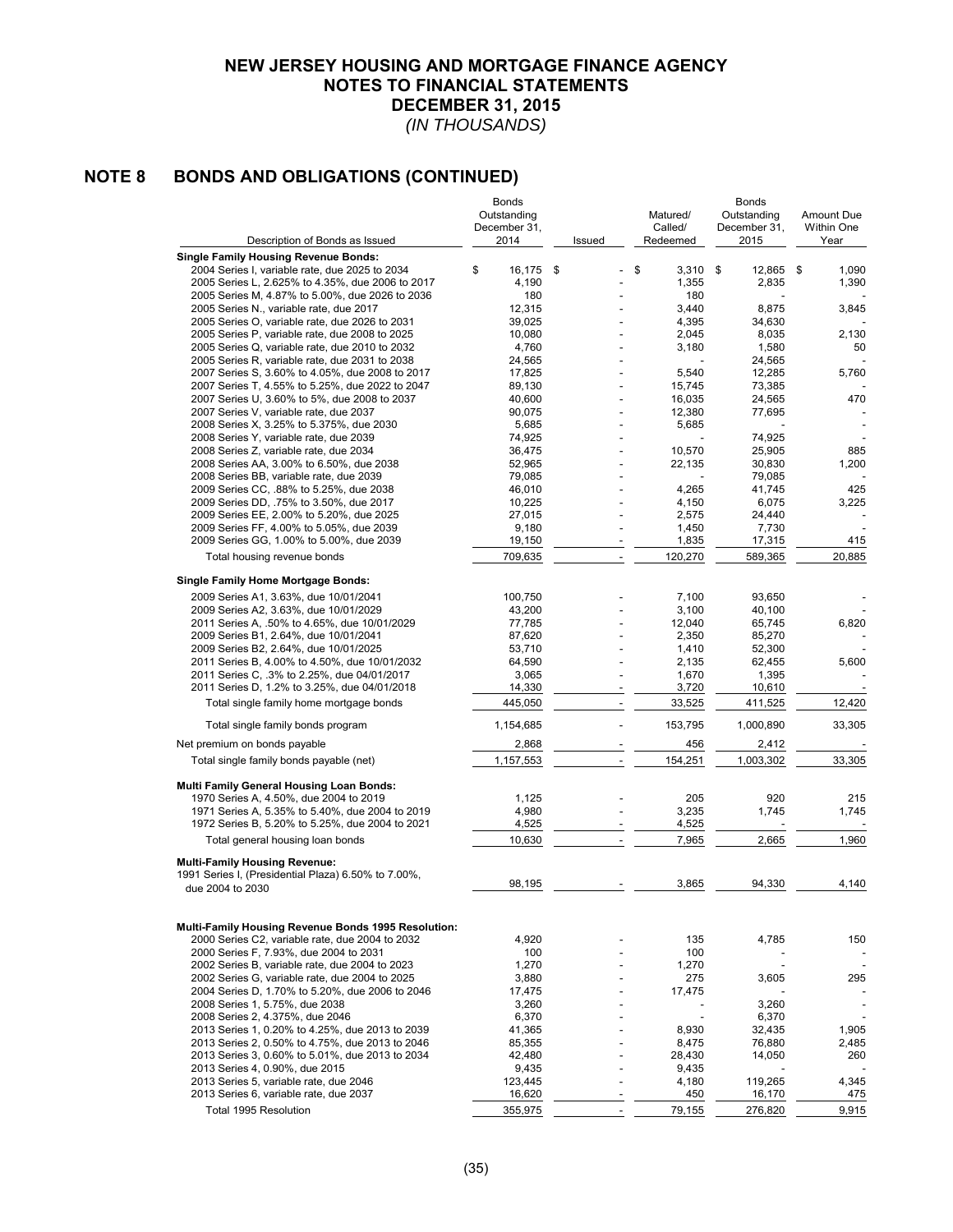*(IN THOUSANDS)*

#### **NOTE 8 BONDS AND OBLIGATIONS (CONTINUED)**

|                                                                                                  | <b>Bonds</b><br>Outstanding<br>December 31, |                          | Matured/<br>Called/ | <b>Bonds</b><br>Outstanding<br>December 31, |                 | <b>Amount Due</b><br><b>Within One</b> |
|--------------------------------------------------------------------------------------------------|---------------------------------------------|--------------------------|---------------------|---------------------------------------------|-----------------|----------------------------------------|
| Description of Bonds as Issued                                                                   | 2014                                        | Issued                   | Redeemed            |                                             | 2015            | Year                                   |
| Multi-Family Revenue Bonds 2005 Resolution:                                                      |                                             |                          |                     |                                             |                 |                                        |
| 2005 Series A1, 2.20% to 4.95%, due 2005 to 2046                                                 | \$<br>20,775                                | \$                       | \$<br>20,775        | \$                                          |                 | \$                                     |
| 2005 Series A2, 4.95%, due 2040 to 2046                                                          | 4,365                                       |                          | 4,365               |                                             |                 |                                        |
| 2005 Series D, 2.00% to 4.70%, due 2005 to 2030                                                  | 17,320                                      |                          | 17,320              |                                             |                 |                                        |
| 2005 Series F, variable rate, due 2005 to 2040                                                   | 10,515                                      |                          | 495                 |                                             | 10,020          | 525                                    |
| 2005 Series G, variable rate, due 2007 to 2047                                                   | 4,390                                       |                          | 75                  |                                             | 4,315           | 85                                     |
| 2006 Series A, variable rate, due 2006 to 2028                                                   | 17,670                                      |                          | 1,030               |                                             | 16,640          | 1,075                                  |
| 2006 Series B, variable rate, due 2006 to 2028                                                   | 5,175                                       |                          | 525                 |                                             | 4,650           | 555                                    |
| 2006 Series C, 4.90% to 5.00%, due 2007 to 2026                                                  | 2,620                                       |                          | 65                  |                                             | 2,555           | 70                                     |
| 2006 Series E, 4.65% to 4.80%, due 2007 to 2036                                                  | 4,605                                       |                          | 115                 |                                             | 4,490           | 115                                    |
| 2007 Series A, 3.75% to 4.95%, due 2008 to 2048                                                  | 23,780                                      |                          |                     |                                             | 23,780          |                                        |
| 2007 Series B, 5.39% to 6.13%, due 2017 to 2037                                                  | 4,275                                       |                          | 90                  |                                             | 4,185           | 90                                     |
| 2007 Series G, variable rate, due 2008 to 2034                                                   | 12,375                                      |                          | 1,175               |                                             | 11,200          | 530                                    |
| 2007 Series I, variable rate, due 2008 to 2029                                                   | 6,430                                       |                          | 315                 |                                             | 6,115           | 335                                    |
| 2008 Series A, 2.5% to 6.0%, due 2009 to 2050                                                    | 9,455                                       |                          | 150                 |                                             | 9,305           | 110                                    |
| 2008 Series B, variable rate, due 2008 to 2048                                                   | 54,625                                      |                          | 610                 |                                             | 54,015          | 645                                    |
| 2008 Series C, variable rate, due 2009 to 2039                                                   | 9,850                                       |                          | 180                 |                                             | 9,670           | 200                                    |
| 2008 Series D, 2.75% to 5.20%, due 2008 to 2019                                                  | 2,945                                       |                          | 595                 |                                             | 2,350           | 655                                    |
| 2008 Series E, 2.00% to 5.63%, due 2008 to 2029                                                  | 12,090                                      |                          | 8,320               |                                             | 3,770           | 200                                    |
| 2008 Series F, variable rate, due 2019 to 2048                                                   | 96,025                                      | $\overline{\phantom{a}}$ | 43,180              |                                             | 52,845          |                                        |
| 2008 Series G, variable rate, due 2008 to 2039                                                   | 14,185                                      |                          | 9,085               |                                             | 5,100           | 90                                     |
| 2009 Series A, 1.95% to 4.95%, due 2011 to 2041                                                  | 29,285                                      |                          | 970<br>60           |                                             | 28,315          | 1,085<br>70                            |
| 2009 Series B, 4.70% to 4.90%, due 2010 to 2040                                                  | 3,840<br>17,770                             |                          | 340                 |                                             | 3,780<br>17,430 | 355                                    |
| 2009 Series D, variable rate, due 2010 to 2048<br>2010 Series A, 0.8% to 4.65%, due 2011 to 2041 | 6,140                                       |                          | 335                 |                                             | 5,805           | 345                                    |
| 2010 Series C, 1.12% to 6.65%, due 2011 to 2044                                                  | 41,820                                      |                          | 10,830              |                                             | 30,990          | 850                                    |
| 2012 Series A, 1.00% to 4.55%, due 2013 to 2043                                                  | 21,610                                      |                          | 330                 |                                             | 21,280          | 350                                    |
| 2012 Series B, .9% to 1.75%, due 2013 to 2016                                                    | 6,220                                       |                          | 4,265               |                                             | 1,955           | 1,955                                  |
| 2012 Series C, 4.38%, due 2013 to 2025                                                           | 3,115                                       |                          | 40                  |                                             | 3,075           | 45                                     |
| 2012 Series E, 1.439% to 5.086%, due 2013 to 2043                                                | 9,055                                       |                          | 135                 |                                             | 8,920           | 145                                    |
| 2012 Series F, 4.83%, due 2014 to 2025                                                           | 350                                         |                          | 5                   |                                             | 345             | 5                                      |
| 2014 Series A, 0.5% to 4.55%, due 2016 to 2045                                                   | 2,430                                       |                          |                     |                                             | 2,430           | 50                                     |
| 2014 Series B, 0.45% to 5.25%, due 2014 to 2046                                                  | 25,280                                      |                          | 280                 |                                             | 25,000          | 505                                    |
| 2014 Series C, variable rate, due 2016                                                           | 12,298                                      | 10,176                   |                     |                                             | 22,474          | 22,474                                 |
| 2014 Series D, variable rate, due 2016                                                           | 14,170                                      | 14,622                   | 8,895               |                                             | 19,897          | 19,897                                 |
| 2015 Series A, 0.55% to 4.00%, due 2016 to 2045                                                  |                                             | 10,985                   |                     |                                             | 10,985          | 100                                    |
| 2015 Series B, 0.55% to 1.00%, due 2016-2017                                                     |                                             | 27,970                   |                     |                                             | 27,970          | 6,145                                  |
| 2015 Series C, 3.80%, due 2047                                                                   |                                             | 200                      |                     |                                             | 200             | 120                                    |
| 2015 Series D, 0.70%, due 2017                                                                   |                                             | 17,905                   |                     |                                             | 17,905          | 9,820                                  |
| 2015 Series E, 0.813% to 4.671%, due 2015 to 2045                                                |                                             | 138,945                  | 2,710               |                                             | 136,235         | 5,460                                  |
| 2015 Series F, 1.113%, due 2016                                                                  |                                             | 4,710                    |                     |                                             | 4,710           | 4,710                                  |
| Total 2005 bond resolution                                                                       | 526,853                                     | 225,513                  | 137,660             |                                             | 614,706         | 79,766                                 |
| Total multi-family bonds program                                                                 | 991,653                                     | 225,513                  | 228,645             |                                             | 988,521         | 95,781                                 |
| Net discount on bonds payable                                                                    | (156)                                       | 4                        |                     |                                             | (152)           |                                        |
| Total multi-family bonds payable (net)                                                           | 991,497                                     | \$<br>225,517            | \$<br>228,645       |                                             | 988,369         | 95,781                                 |
| Total bonds payable                                                                              | \$<br>2,149,050                             |                          |                     | \$                                          | 1,991,671       | \$<br>129,086                          |

On March 26, 2015, the Agency issued \$69.6 million of publicly-offered taxable and taxexempt Multi-Family Revenue Bonds, and \$31.8 million of tax-exempt direct purchase Multi-Family Revenue Bond draw down bonds to finance 26 new rental housing developments containing a total of 1,637 multifamily units. In addition, this financing included a \$109.8 million taxable fixed rate refunding component which refunded \$57.6 million of fixed rate bonds and \$52.1 million of hedged variable rate bond ("VRDN's"). The VRDN related interest rate swaps were fully callable at PAR and were terminated at no cost to the Agency on May 1, 2015. The refunding is expected to generate approximately \$8.1 million in net present value savings to the Resolution.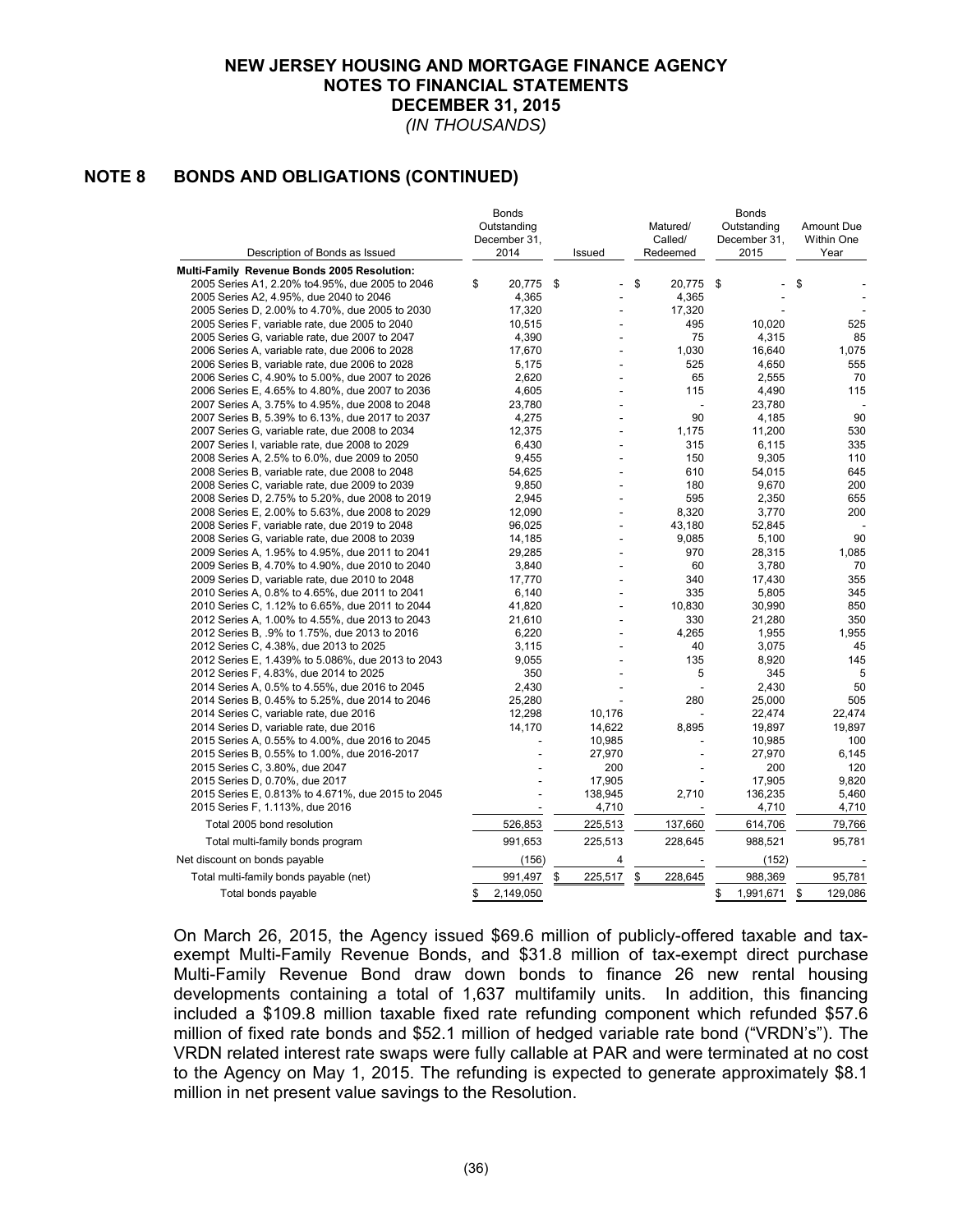# *(IN THOUSANDS)*

#### **NOTE 8 BONDS AND OBLIGATIONS (CONTINUED)**

Simultaneously with the issuance of the Multi-Family Revenue Bonds, 2009 Series A, B, C and D, the agency issued and delivered to the trustee, for the benefit of the holders of all bonds outstanding under the Multi-family 2005 Resolution a surety bond up to an amount not to exceed \$25 million which is included as pledged funds under the resolution. The Agency Surety is a limited, general obligation of the Agency, and has a term expiring no later than November 1, 2016.

Interest paid on variable-rate tax-exempt bonds is closely correlated with The Securities Industry and Financial Markets Association Municipal Swap (SIFMA) Rate and taxable bond rates are closely correlated with LIBOR or the FHLB Discount Note rate plus a fixed spread. Generally, note resets occur quarterly, monthly or weekly.

The net proceeds of the aforementioned bonds and obligations were used to make qualified mortgage loans, purchase eligible residential mortgage and home improvement loans and/or establish debt service reserve accounts.

As of December 31, 2015, there was \$36.3 million of undisbursed proceeds of construction loans and \$23.7 million committed but not yet closed proceeds from the sale of bonds and obligations. Such funds represent initial mortgage loan funds committed to Multi-Family Housing sponsors authorized under various resolutions.

#### **Future Principal and Interest Requirements**

The approximate principal and interest payments required on outstanding bonds and obligations over the next five years and thereafter are as follows:

|                         | Fixed and Unhedged<br>Variable Rate |          |         |           |         |          | <b>Hedged Variable Rate</b> |            |               |           |             | Related<br>Interest and<br>Interest |  |
|-------------------------|-------------------------------------|----------|---------|-----------|---------|----------|-----------------------------|------------|---------------|-----------|-------------|-------------------------------------|--|
|                         |                                     |          |         |           |         |          |                             |            | Interest Rate |           | Total       | Rate Swaps,                         |  |
| <b>Agency Component</b> | Principal                           | Interest |         | Principal |         | Interest |                             | Swaps, Net |               | Principal |             | Net                                 |  |
| Single Family           |                                     |          |         |           |         |          |                             |            |               |           |             |                                     |  |
| 2016                    | \$<br>27,280                        | \$       | 26.014  | \$        | 6,025   | \$       | 42                          | \$         | 9,197         | \$        | 33,305      | 35,253                              |  |
| 2017                    | 26.345                              |          | 25,163  |           | 7,610   |          | 38                          |            | 8,934         |           | 33,955      | 34,135                              |  |
| 2018                    | 23,055                              |          | 24.297  |           | 3.455   |          | 37                          |            | 8,648         |           | 26,510      | 32,982                              |  |
| 2019                    | 25.730                              |          | 23.453  |           | 3.345   |          | 36                          |            | 8.491         |           | 29.075      | 31,980                              |  |
| 2020                    | 26.050                              |          | 22.520  |           | 3.480   |          | 36                          |            | 8,326         |           | 29.530      | 30,882                              |  |
| 2021-2025               | 150,050                             |          | 97,222  |           | 19,590  |          | 173                         |            | 39,037        |           | 169,640     | 136,432                             |  |
| 2026-2030               | 194.945                             |          | 64,090  |           | 27,235  |          | 161                         |            | 34,207        |           | 222,180     | 98,458                              |  |
| 2031-2035               | 128.910                             |          | 34.323  |           | 116,695 |          | 114                         |            | 23.429        |           | 245.605     | 57,866                              |  |
| 2036-2040               | 107,415                             |          | 11,911  |           | 87,325  |          | 27                          |            | 5,589         |           | 194,740     | 17,527                              |  |
| 2041                    | 16,350                              |          | 338     |           |         |          |                             |            |               |           | 16,350      | 338                                 |  |
| Total                   | \$<br>726,130                       | \$       | 329,331 | \$        | 274,760 | \$       | 664                         | \$         | 145,858       |           | \$1,000,890 |                                     |  |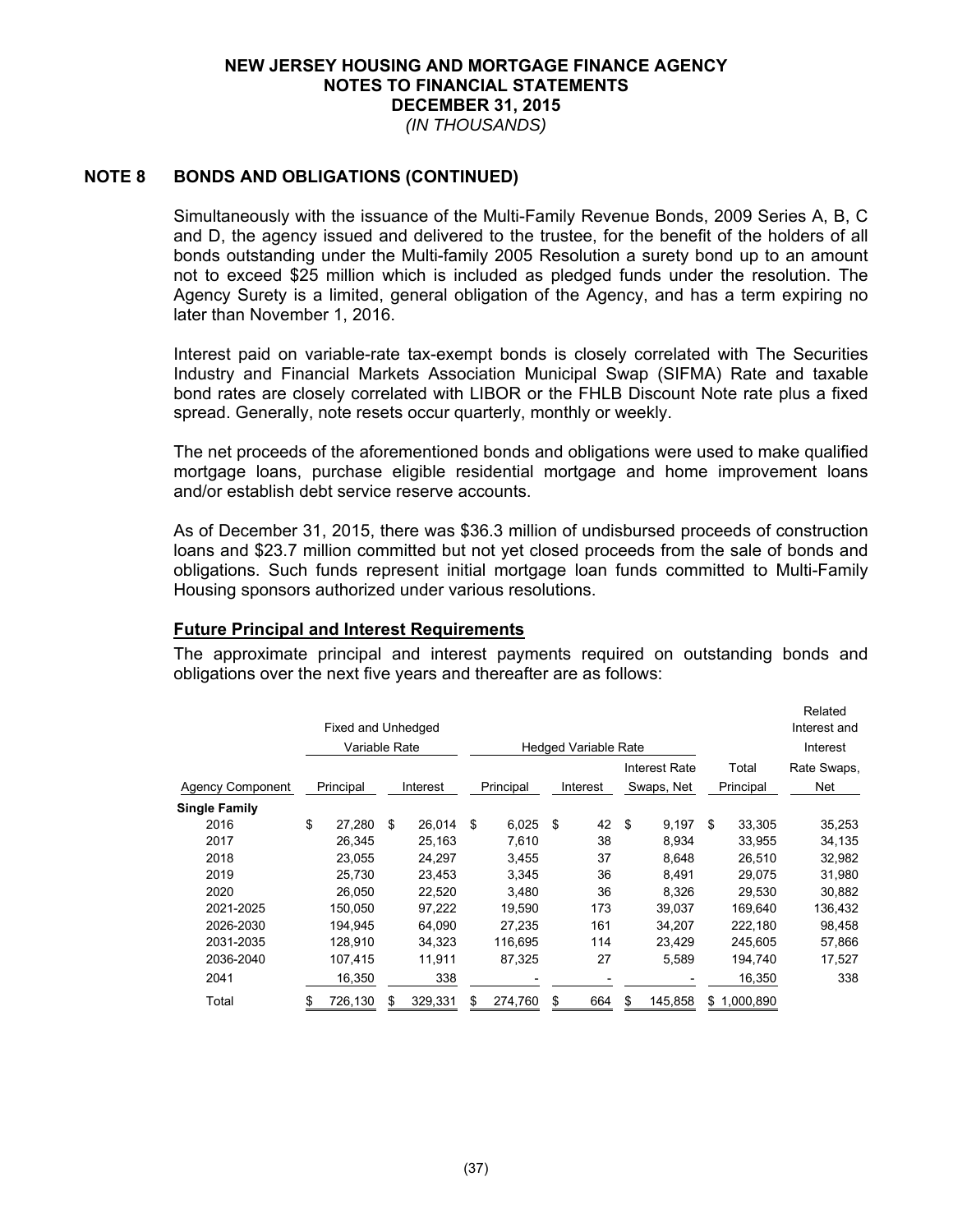*(IN THOUSANDS)*

# **NOTE 8 BONDS AND OBLIGATIONS (CONTINUED)**

#### **Future Principal and Interest Requirements (Continued)**

|                         | Variable Rate |     |          |             | <b>Hedged Variable Rate</b> |                             | Interest           |                    |
|-------------------------|---------------|-----|----------|-------------|-----------------------------|-----------------------------|--------------------|--------------------|
| <b>Agency Component</b> | Principal     |     | Interest | Principal   | Interest                    | Interest Rate<br>Swaps, Net | Total<br>Principal | Rate Swaps,<br>Net |
| Multi-Family            |               |     |          |             |                             |                             |                    |                    |
| 2016                    | \$<br>86.271  | \$  | 26.577   | \$<br>9.510 | \$<br>283                   | \$<br>14.591                | \$<br>95.781       | 41,451             |
| 2017                    | 51.475        |     | 25.260   | 9.930       | 276                         | 14.251                      | 61.405             | 39,787             |
| 2018                    | 22.670        |     | 24,380   | 10.310      | 265                         | 13,892                      | 32,980             | 38,537             |
| 2019                    | 23.790        |     | 23,561   | 11.290      | 255                         | 13,538                      | 35,080             | 37,354             |
| 2020                    | 24.065        |     | 22.674   | 12.765      | 245                         | 13.081                      | 36.830             | 36,000             |
| 2021-2025               | 126.600       |     | 97.282   | 67.940      | 1.036                       | 55,098                      | 194.540            | 153,416            |
| 2026-2030               | 125.055       |     | 65.936   | 64.380      | 716                         | 34.460                      | 189.435            | 101,112            |
| 2031-2035               | 81,425        |     | 39,715   | 53,200      | 439                         | 21,941                      | 134,625            | 62,095             |
| 2036-2040               | 63,990        |     | 21,482   | 41,620      | 168                         | 11,819                      | 105,610            | 33,469             |
| 2041-2045               | 43,435        |     | 7,352    | 35,400      | 56                          | 6,126                       | 78,835             | 13,534             |
| 2046-2050               | 8,705         |     | 1,007    | 14,695      | 7                           | 1,093                       | 23,400             | 2,107              |
| Total                   | \$<br>657,481 | \$. | 355,226  | 331,040     | \$<br>3,746                 | \$<br>199,890               | \$<br>988,521      |                    |

# **NOTE 9 CONDUIT DEBT OBLIGATIONS**

The Agency may issue bonds to provide funds to local Housing Authorities to finance on an accelerated basis certain capital renovations and improvements to each of the Authority's public housing developments. The bonds are payable from and secured primarily by Capital Fund Program monies, subject to the availability of appropriations to be paid by the United States Department of HUD to each Authority. The Agency may also issue other bonds for housing development purposes. These bonds are special and limited obligations of the Agency. The bonds, which are considered conduit debt obligations by GASB, do not constitute a debt or pledge of the faith and credit of the Agency and, accordingly, have not been reported in the accompanying financial statements.

At December 31, 2015, conduit debt outstanding aggregated \$550,959.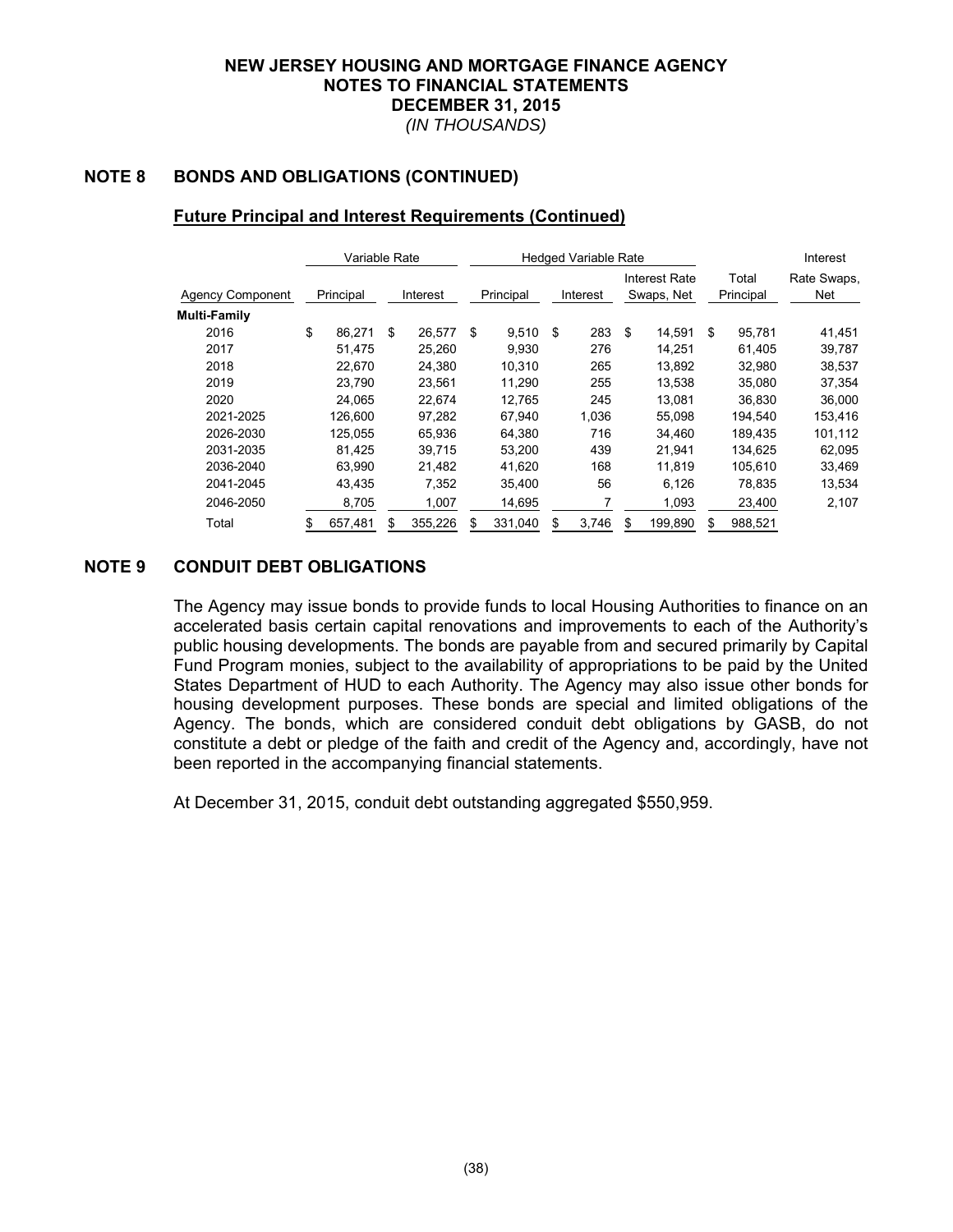# *(IN THOUSANDS)*

# **NOTE 9 CONDUIT DEBT OBLIGATIONS (CONTINUED)**

The Agency's MF Conduit Bonds Outstanding as of December 31, 2015 are as follows:

|         |                                          |         |                              | Balance      | Balance        |                |                          | Balance        |
|---------|------------------------------------------|---------|------------------------------|--------------|----------------|----------------|--------------------------|----------------|
|         | <b>Conduit Project</b>                   | Series  | <b>Closing Date</b>          | At Closing   | 12/31/2014     | Additions      | Reductions               | 12/31/2015     |
| ٨       | Capital Funds Program Revenue Bonds      | 2004-A  | 12/23/2004                   | 79,860<br>\$ | \$<br>50,105   | \$             | \$<br>$(4,935)$ \$       | 45,170         |
| ٨       | Capital Funds Program Revenue Bonds      | 2007-A  | 8/15/2007                    | 18,585       | 13,820         |                | (780)                    | 13,040         |
| $\star$ | 2006-A Meadow Brook Apartments           | 2006-A  | 9/9/2006                     | 8,350        | 6,815          |                | (100)                    | 6,715          |
| $\star$ | Woodbury Oakwood Housing Project         | 2011-A  | 12/21/2011                   | 4,550        | 4,510          |                | (25)                     | 4,485          |
| $\star$ | <b>Asbury Park Gardens</b>               | 2012-A  | 7/1/2012                     | 14,310       | 13,965         |                | (185)                    | 13,780         |
| $\star$ | <b>Washington Dodd</b>                   | 2012-F  | 12/12/2012                   | 19,755       | 18,205         |                | (245)                    | 17,960         |
| $\star$ | Carl Miller Homes                        | 2012-C  | 12/28/2012                   | 31,656       | 31,656         | $\overline{a}$ | (29,006)                 | 2,650          |
|         | <b>Hampshire House</b>                   | 2012-D  | 1/11/2013                    | 6,400        | 6,400          |                | (70)                     | 6,330          |
| $\star$ | Alexander Hamilton III                   | 2013-B  | 2/20/2013                    | 11,762       | 11,507         |                |                          | 11,507         |
| $\star$ | <b>McIver Homes</b>                      | 2013-C  | 5/23/2013                    | 5,200        | 5,050          |                | (135)                    | 4,915          |
| $\star$ | Somerset Mews <sup>(1)</sup>             | 2013-A  | 8/23/2013                    | 2,984        | 48,553         | 1,382          |                          | 49,935         |
| $\star$ | <b>Penny Point Apartments</b>            | 2013-L  | 10/10/2013                   | 9,200        | 9,200          |                | (9,200)                  |                |
|         | <b>Chestnut Homes Apartments</b>         | 2013-K  | 11/19/2013                   | 6,900        | 6,900          |                | (6,900)                  |                |
|         | Salem Lafayette Apartments               | 2013-J  | 12/16/2013                   | 61,680       | 61,680         | $\overline{a}$ | (61, 680)                |                |
| $\star$ | <b>Great Falls</b>                       | 2013-M  | 1/9/2014                     | 15,400       | 11,415         |                | (120)                    | 11,295         |
| $\star$ | Brigantine Apts.                         | 2014-G  | 1/30/2014                    | 11,510       | 15,400         | ÷              | (47)                     | 15,353         |
|         | Sycamore Ridge                           | 2014-A  | 3/3/2014                     | 26,000       | 26,000         |                | (26,000)                 |                |
|         | <b>Broadway Townhouses</b>               | 2014-E  | 6/4/2014                     | 27,500       | 27,500         |                | $\overline{a}$           | 27,500         |
| $\star$ | Catherine Todd <sup>(1)</sup>            | 2014-N  | 10/24/2014                   |              |                | 4,310          | $\overline{a}$           | 4,310          |
|         | South Village I and II                   | 2014-B  | 11/10/2014                   | 30,000       | 30,000         |                | (30,000)                 |                |
| $\star$ | <b>Atlantic City Townhouses</b>          | 2014-P  | 12/23/2014                   | 17,800       | 6,243          | $\overline{a}$ | $\overline{\phantom{a}}$ | 6,243          |
|         | <b>Glennview Townhouses II</b>           | 2014-R  | 12/30/2014                   | 6,243        | 17,800         |                | $\overline{\phantom{a}}$ | 17,800         |
| $\star$ | Paragon                                  | 2015-Q  | 2/27/2015                    | 13,700       |                | 13,700         | $\overline{\phantom{a}}$ | 13,700         |
|         | <b>Fairview Homes</b>                    | 2015-L  | 5/7/2015                     | 13,200       | $\overline{a}$ | 13,200         | (92)                     | 13,108         |
| $\star$ | 609 Broad (1)                            | 2015-D  | 5/12/2015                    | 66,800       | $\overline{a}$ | 35,168         | $\frac{1}{2}$            | 35,168         |
| $\star$ | Lexington                                | 2015-B  | 6/29/2015                    | 11,750       | $\overline{a}$ | 11,750         | (75)                     | 11,675         |
|         | <b>NCC Manor</b>                         | 2015-K  | 7/16/2015                    | 34,970       | $\overline{a}$ | 34,970         | $\blacksquare$           | 34,970         |
| $\star$ | <b>Trent Center East</b>                 | 2015-J  | 8/7/2015                     | 13,500       | $\overline{a}$ | 13,500         | (9, 124)                 | 4,376          |
|         | Heritage Village - Whalepond             | 2015-G  | 8/11/2015                    | 5,895        | $\overline{a}$ | 5,895          | $\overline{\phantom{a}}$ | 5,895          |
| $\star$ | Doddtown Plaza Apartments                | 2015-M  | 8/28/2015                    | 6,450        | $\overline{a}$ | 6,450          | $\overline{\phantom{0}}$ | 6,450          |
| $\star$ | <b>Lincoln Towers</b>                    | 2015-E  | 9/3/2015                     | 34,000       | $\overline{a}$ | 34,000         | $\overline{\phantom{m}}$ | 34,000         |
|         | <b>Prospect Park</b>                     | 2015-R  | 9/10/2015                    | 16,145       |                | 16,145         |                          | 16,145         |
| $\star$ | Hollybush I & II                         | 2015-S  | 10/14/2015                   | 14,500       | $\overline{a}$ | 14,500         | $\overline{\phantom{a}}$ | 14,500         |
|         | Oakwood Towers                           | 2015-U  | 10/23/2015                   | 23,755       | $\overline{a}$ | 23,755         | $\overline{a}$           | 23,755         |
| $\star$ | Riverside Arms <sup>(1)</sup>            | 2015-H  | 11/20/2015                   | 17,550       |                | 55             | $\overline{a}$           | 55             |
|         | <b>Edward Sisco</b>                      | 2015-O  | 12/4/2015                    | 18,232       | $\overline{a}$ | 18,232         | $\overline{a}$           | 18,232         |
| $\star$ | Toms River Senior <sup>(1)</sup>         | 2015-X  | 12/7/2015                    | 14,597       | $\overline{a}$ | 2              | $\overline{a}$           | $\overline{2}$ |
| $\star$ | North 25                                 | 2015-F  | 12/15/2015                   | 14,850       | $\overline{a}$ | 14,850         | $\overline{\phantom{a}}$ | 14,850         |
| $\star$ | Brunswick Estates <sup>(1)</sup>         | 2015-AA | 12/17/2015                   | 27,000       | $\overline{a}$ | 12,656         | $\overline{a}$           | 12,656         |
| $\star$ | Carver                                   | 2015-CC | 12/18/2015                   | 18,425       | $\overline{a}$ | 18,425         | $\blacksquare$           | 18,425         |
|         | <b>Trent Center West</b>                 | 2015-FF | 12/18/2015                   | 12,325       |                | 12,325         | $\overline{a}$           | 12,325         |
|         | Barnegat Senior <sup>(1)</sup>           | 2015-W  | 12/22/2015                   | 9,100        |                | 55             |                          | 55             |
|         | Egg Harbor $(1)$                         | 2015-BB | 12/30/2015                   | 10,790       | $\overline{a}$ | 1,581          | $\overline{a}$           | 1,581          |
|         | Hampton Valley Apartments <sup>(1)</sup> |         |                              |              |                |                |                          |                |
|         |                                          | 2015-P  | 12/30/2015                   | 10,090       |                | 48             |                          | 48             |
|         |                                          |         | Total conduit debt \$823,269 |              | \$422,724      | 306,954<br>\$  | \$ (178,719) \$ 550,959  |                |

^ Capital Fund bonds to finance certain capital renovations

\* Fixed rate bonds to finance a single Multifamily project

**<sup>1</sup>** These projects were funded by drawdown bonds. Bond proceeds are drawn down periodically as needed by the borrower. Bonds are not considered outstanding until drawn by the borrower.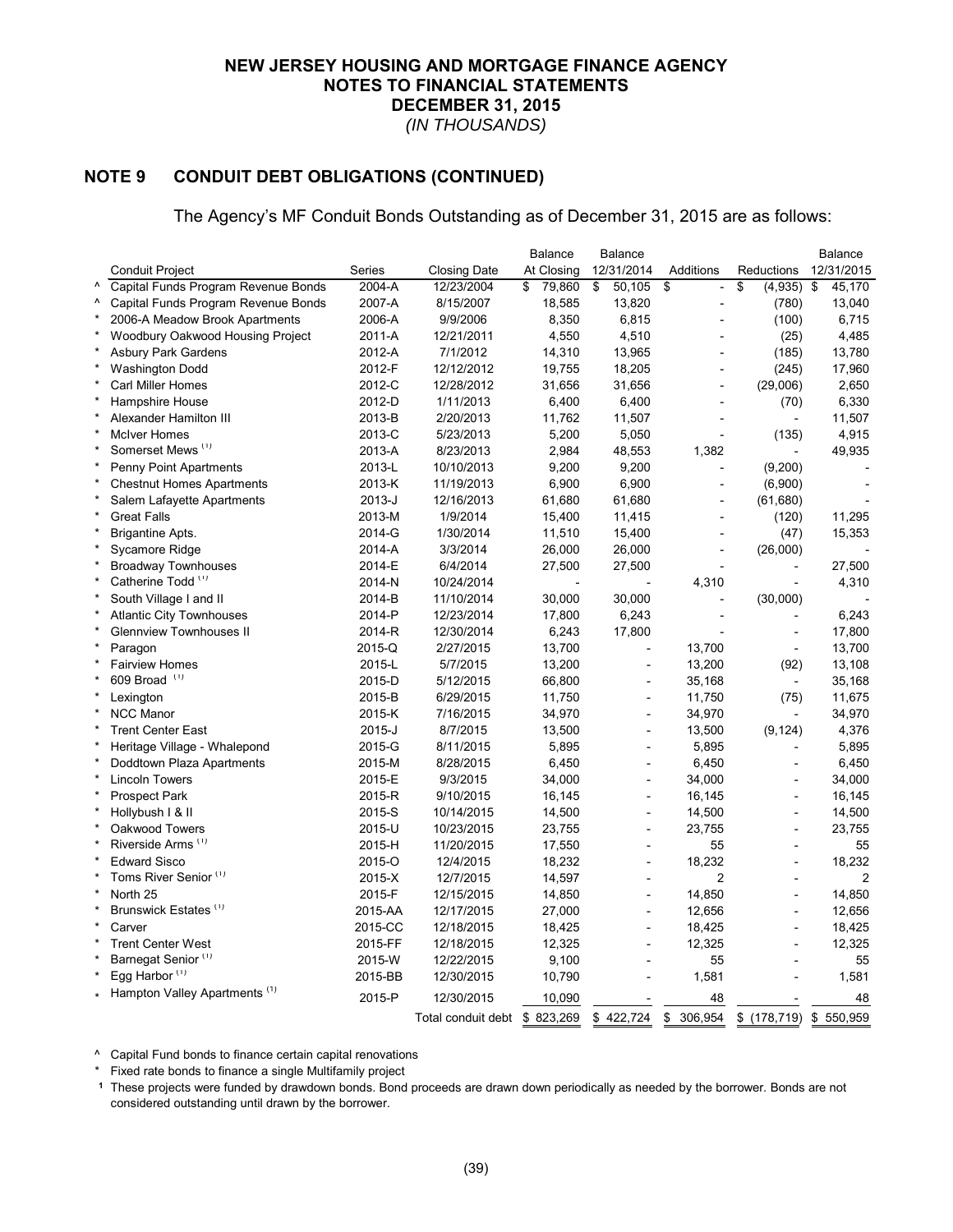# *(IN THOUSANDS)*

#### **NOTE 10 FUNDS HELD IN TRUST FOR MORTGAGORS**

Funds held by the Agency for its projects include proceeds from conversion of projects from non-profit to limited dividend status in the form of development cost and community development escrows and unspent subsidies. These funds are available to absorb initial operating deficits, construction overruns, provide additional amenities to the projects, and for other contingencies.

Funds held in trust for mortgagors as of December 31 include the following:

|                                | 2015 |         |  |  |  |  |
|--------------------------------|------|---------|--|--|--|--|
| Multi-family housing component |      | 11,049  |  |  |  |  |
| General fund:                  |      |         |  |  |  |  |
| Community development escrows  |      | 1.466   |  |  |  |  |
| Development cost escrows       |      | 3,060   |  |  |  |  |
| Other funds held in trust      |      | 330,081 |  |  |  |  |
| Total general fund             |      | 334,607 |  |  |  |  |
| Total                          |      | 345,656 |  |  |  |  |
|                                |      |         |  |  |  |  |

# **NOTE 11 MORTGAGOR ESCROW DEPOSITS**

The Agency holds, in escrow, monthly deposits from the projects for payments of property and liability insurance, hazard insurance, payments in lieu of taxes, and major repairs and replacements and undisbursed earnings. Mortgagor escrow deposits as of December 31 include the following:

| 2015 |         |  |  |  |  |
|------|---------|--|--|--|--|
|      | 1,107   |  |  |  |  |
|      |         |  |  |  |  |
|      | 183.048 |  |  |  |  |
|      | 46,920  |  |  |  |  |
|      | 229,968 |  |  |  |  |
|      | 231,075 |  |  |  |  |
|      |         |  |  |  |  |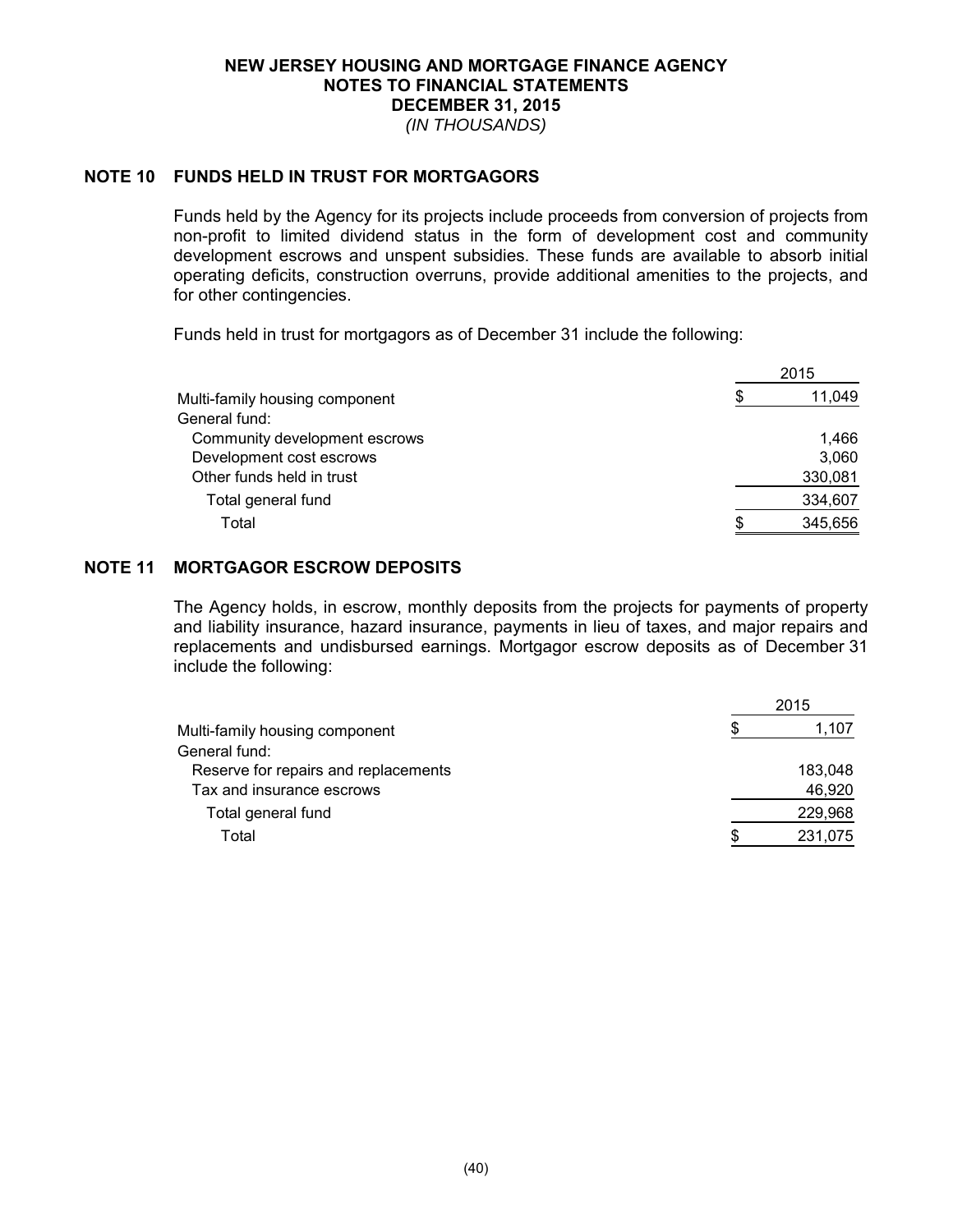*(IN THOUSANDS)*

# **NOTE 12 CHANGES IN LONG-TERM LIABILITIES**

Long-term liability activity is summarized as follows:

|                               | <b>Balance</b><br>December 31. |   |           |   |            |      | <b>Balance</b><br>December 31. |          | Due Within |
|-------------------------------|--------------------------------|---|-----------|---|------------|------|--------------------------------|----------|------------|
|                               | 2014                           |   | Additions |   | Reductions | 2015 |                                | One Year |            |
| Bonds and obligations, net    | \$<br>2,149,050                | S | 225.517   | S | 382.896    | S    | 1.991.671                      | S        | 129.086    |
| Minimum escrow requirement    | 8.151                          |   | 1.312     |   | 1.894      |      | 7.569                          |          |            |
| Funds held in trust for       |                                |   |           |   |            |      |                                |          |            |
| mortgagor                     | 334.327                        |   | 560.840   |   | 549.511    |      | 345.656                        |          |            |
| Other non-current liabilities | 7.893                          |   | 1.762     |   | 2.013      |      | 7.642                          |          |            |
| OPEB liability                | 63.107                         |   | 11.397    |   |            |      | 74.504                         |          |            |
| Net pension liability         |                                |   | 62,473    |   |            |      | 62,473                         |          |            |
| Derivative instrument         | 91.340                         |   |           |   | 10.584     |      | 80,756                         |          |            |
| unearned revenues             | 47.607                         |   | 30,375    |   | 32,617     |      | 45,365                         |          |            |
| Total                         | 2,701,475                      | S | 893,676   |   | 979,515    |      | 2,615,636                      |          | 129,086    |

# **NOTE 13 NET POSITION**

### **Restricted Under Bond and Obligation Resolutions**

As described in Note 3, monies within each Bond and Obligation Fund are pledged as security for the respective bondholders, and thus are restricted as to their application.

# **Restricted**

Restricted net position represents the portion of total net position restricted by the various programs established for the sole purpose of providing housing and residential opportunities for individuals with special needs. All restricted amounts are net of related liabilities.

### **Appropriated General Fund Net Position**

Appropriated General Fund net position is unrestricted net position that has been designated by the Agency's members for the following purposes at December 31, 2015. The appropriated general fund net position makes up part, but not all, of the unrestricted net position reported on the statement of net position.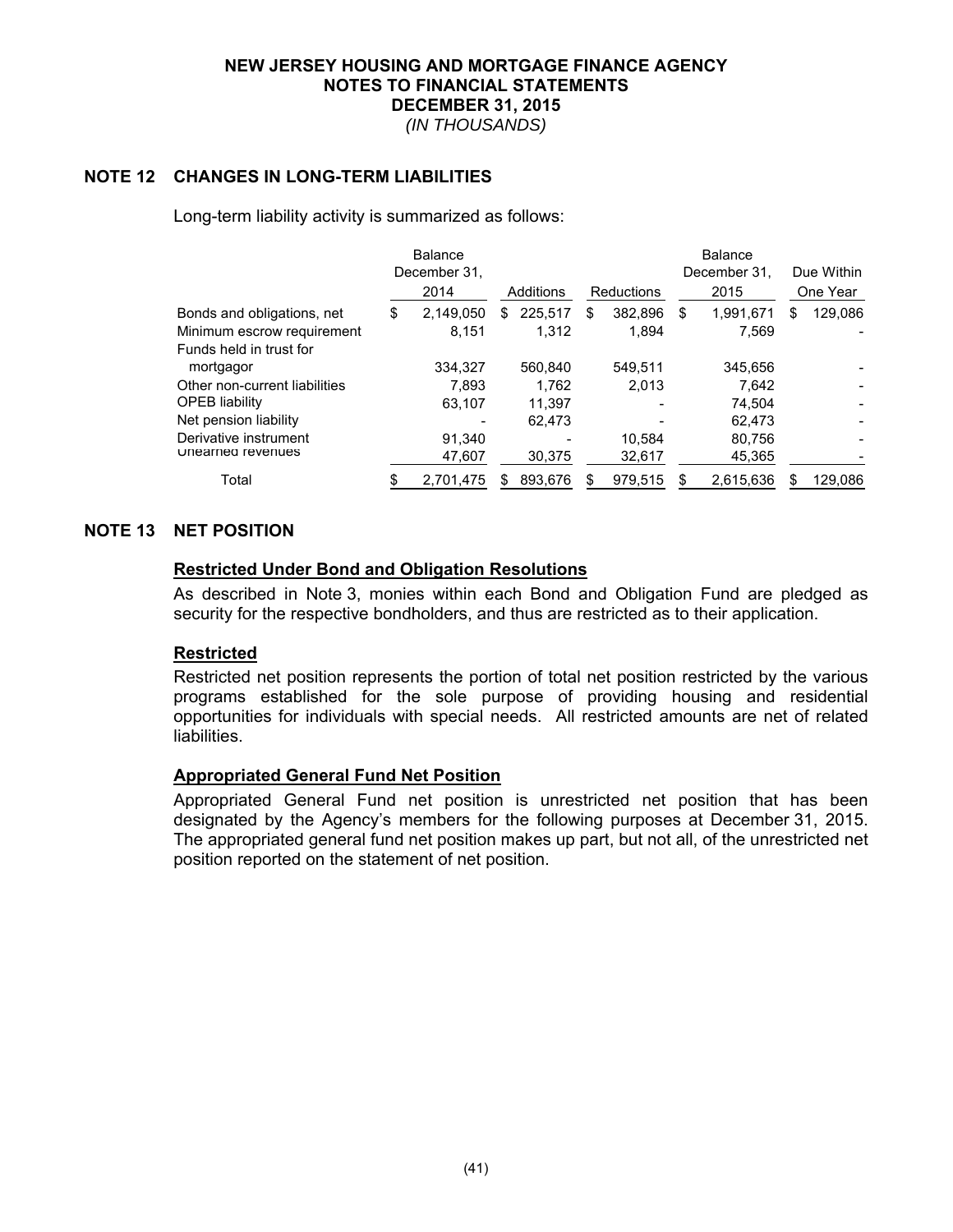# **NOTE 13 NET POSITION (CONTINUED)**

# **Appropriated General Fund Net Position (Continued)**

|                                                               |                          | 2015        |
|---------------------------------------------------------------|--------------------------|-------------|
| <b>ABC Corporation</b>                                        | \$                       | 14          |
| Affordable Rental Housing Subsidy Loan Program                |                          | 2           |
| Agency CIAP                                                   |                          | 866         |
| Aging Out of Foster Care                                      |                          | 1,135       |
| At Home Downtown                                              |                          | 154         |
| <b>Bond Refunding Proceeds</b>                                |                          | 1,687       |
| Camden Initiative                                             |                          | 24          |
| Cash Flow Swap Advisory                                       |                          | 604         |
| <b>CDBG Advance Funding</b>                                   |                          | 5,000       |
| <b>CHOICE</b>                                                 |                          | 29,423      |
| CIAP Loan Program                                             |                          | 3,578       |
| Developmental Disabilities Partnership                        |                          | 5,852       |
| Energy Benchmarking                                           |                          | 50          |
| Ex-Offenders Re-Entry Housing Program                         |                          | 68          |
| Homeless Management Information System                        |                          | 100         |
| <b>HOPE</b>                                                   |                          | 500         |
| Information Technology                                        |                          | 2,157       |
| Kuzuri Kijiji                                                 |                          | 50          |
| Life Safety Rehabilitation                                    |                          | 62          |
| Live Where You Work                                           |                          | 682         |
| MBS Mortgage Backed Security Start Up                         |                          | 798         |
| <b>MONI HIF</b>                                               |                          | 90          |
| Mortgage Assistance PILOT                                     |                          | 750         |
| NJHMFA Portion of Undisbursed Mtg. Proceeds                   |                          | 808         |
| Non-Bond Multi-Family Program                                 |                          | 37,122      |
| Paragon Village #1316<br><b>PLAN Fund</b>                     |                          | 500         |
|                                                               |                          | 3,240       |
| Policy and Community Initiatives<br>Portfolio Reserve Balance |                          | 58<br>1,611 |
| <b>Preservation Initiatives</b>                               |                          | 10          |
| <b>Public Outreach Initiatives</b>                            |                          | 207         |
| Sandy Home Buyer Assistance Advance Fund                      |                          | 4,600       |
| Shore Easy                                                    |                          | 80          |
| Single Family Counseling                                      |                          | 94          |
| Small Rental Project Preservation Loan Program                |                          | 2,523       |
| <b>Smart Start</b>                                            |                          | 4,853       |
| <b>SSBG Rental Program</b>                                    |                          | 2,309       |
| Strategic Zone Lending Pool                                   |                          | 11,695      |
| <b>Transitional Housing Loans</b>                             |                          | 193         |
| <b>UHORP HIF</b>                                              |                          | 151         |
| <b>UHORP Mortgage Commitment</b>                              |                          | 19,475      |
| Welcome Home Program                                          |                          | 1,493       |
| <b>Whitlock Mills</b>                                         |                          | 226         |
| Total                                                         | $\overline{\mathcal{E}}$ | 144,894     |
|                                                               |                          |             |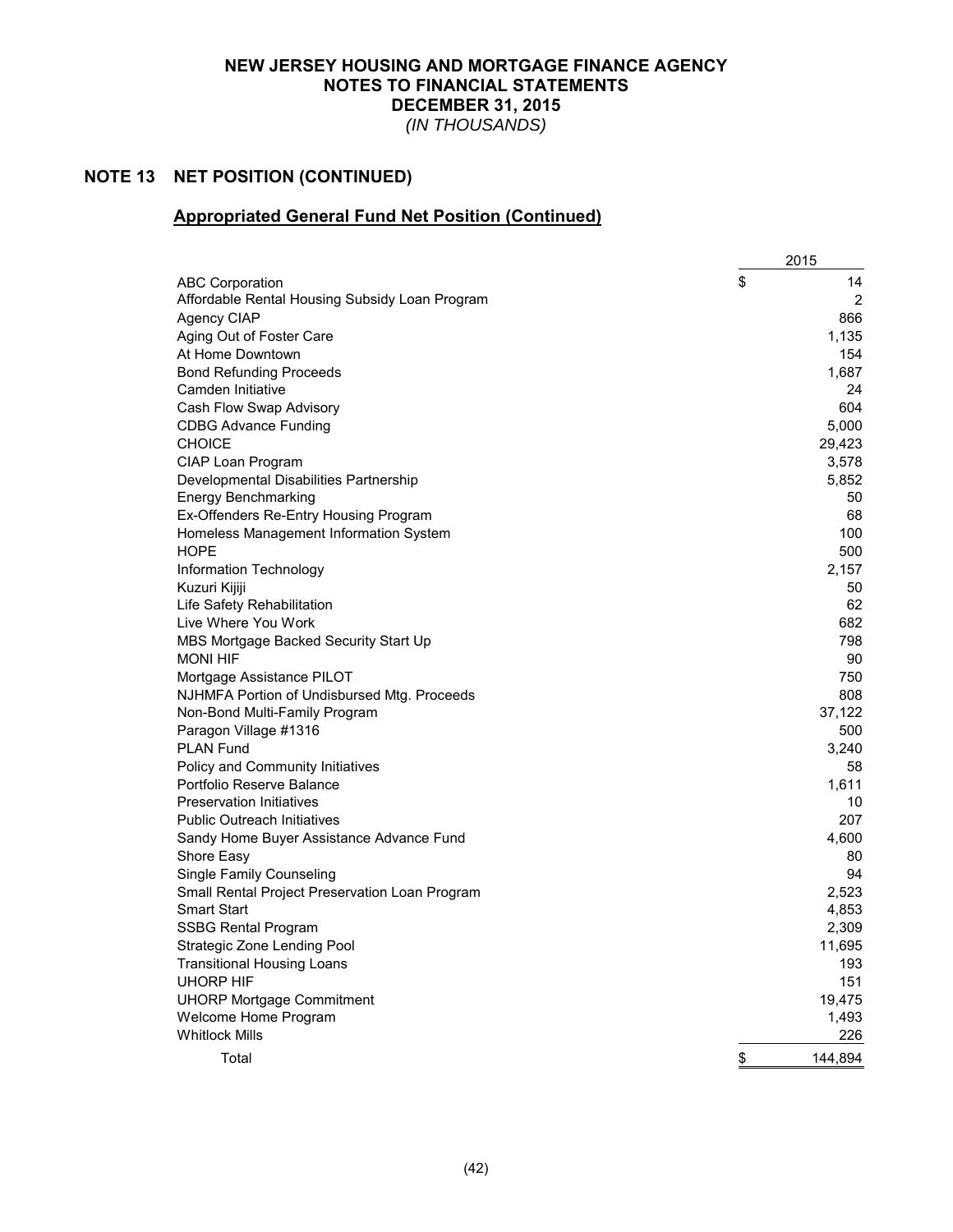# *(IN THOUSANDS)*

# **NOTE 13 NET POSITION (CONTINUED)**

Changes in net position are summarized as follows:

|                                                         | Net Investment in     |   |            |   |              |    |           |
|---------------------------------------------------------|-----------------------|---|------------|---|--------------|----|-----------|
|                                                         | <b>Capital Assets</b> |   | Restricted |   | Unrestricted |    | Total     |
| Net position at December 31, 2014, as previously stated | \$<br>9,028           | S | 380.883    | S | 481.978      | æ. | 871,889   |
| GASB 68 and 71 restatement                              |                       |   |            |   | (47, 643)    |    | (47, 643) |
| Net position at December 31, 2014, restated             | 9,028                 |   | 380.883    |   | 434.335      |    | 824.246   |
| Income                                                  |                       |   | 23.903     |   | (13, 344)    |    | 10,559    |
| Acquisition of capital assets                           | 384                   |   |            |   | (384)        |    |           |
| Transfer                                                |                       |   | 2.912      |   | (2,912)      |    |           |
| Depreciation on capital assets                          | (1, 112)              |   |            |   | 1,112        |    |           |
| Net position at December 31, 2015                       | 8,300                 |   | 407,698    |   | 418,807      |    | 834,805   |

### **NOTE 14 PENSION PLAN**

### **Plan Description**

The Agency contributes to a cost-sharing multiple-employer defined benefit pension plan, the Public Employees' Retirement System (PERS), which is administered by the New Jersey Division of Pensions and Benefits. This plan provides retirement, death and disability, and medical benefits to qualified members. All benefits vest after ten years of service, except for medical benefits, which vest after 25 years of service or under the disability provisions of PERS. Vesting and benefit provisions are established by N.J.S.A. 43:15A and 43:3B. The plan has a Board of Trustees that is primarily responsible for its administration. The Division issues a publicly available financial report that includes financial statements and required supplementary information. That report may be obtained by writing to: State of New Jersey, Division of Pensions and Benefits, P.O. Box 295, Trenton, New Jersey 08625-0295.

#### **Plan Benefits and Membership**

The following represents the membership tiers for PERS:

| Tier | Definition                                                                                 |
|------|--------------------------------------------------------------------------------------------|
| 1    | Members who were enrolled prior to July 1, 2007                                            |
| 2    | Members who were eligible to enroll on or after July 1, 2007 and prior to November 2, 2008 |
| 3    | Members who were eligible to enroll on or after November 2, 2008 and prior to May 22, 2010 |
| 4    | Members who were eligible to enroll on or after May 22, 2010 and prior to June 28, 2011    |
| 5    | Members who were eligible to enroll on or after June 28, 2011                              |
|      |                                                                                            |

Service retirement benefits of  $1/55<sup>th</sup>$  of final average salary for each year of service credit is available to tiers 1 and 2 members upon reaching age 60 and to tier 3 members upon reaching age 62. Service retirement benefits of  $1/60<sup>th</sup>$  of final average salary for each year of service credit is available to tier 4 members upon reaching age 62 and tier 5 members upon reaching age 65. Early retirement benefits are available to tier 1 and 2 member before reaching age 60, tiers 3 and 4 before age 62 with 25 or more years of service credits and tier 5 with 30 or more years of service credit before age 65. Benefits are reduced by a fraction of a percent for each month that a member retires prior to the age at which a member can receive full retirement benefits in accordance with their respective tier. Tier 1 members can receive an unreduced benefit from age 55 to 60 if they have at least 25 years of service. Deferred retirement is available to members who have at least 10 years of service credit and have not reached the service retirement age for the respective tier.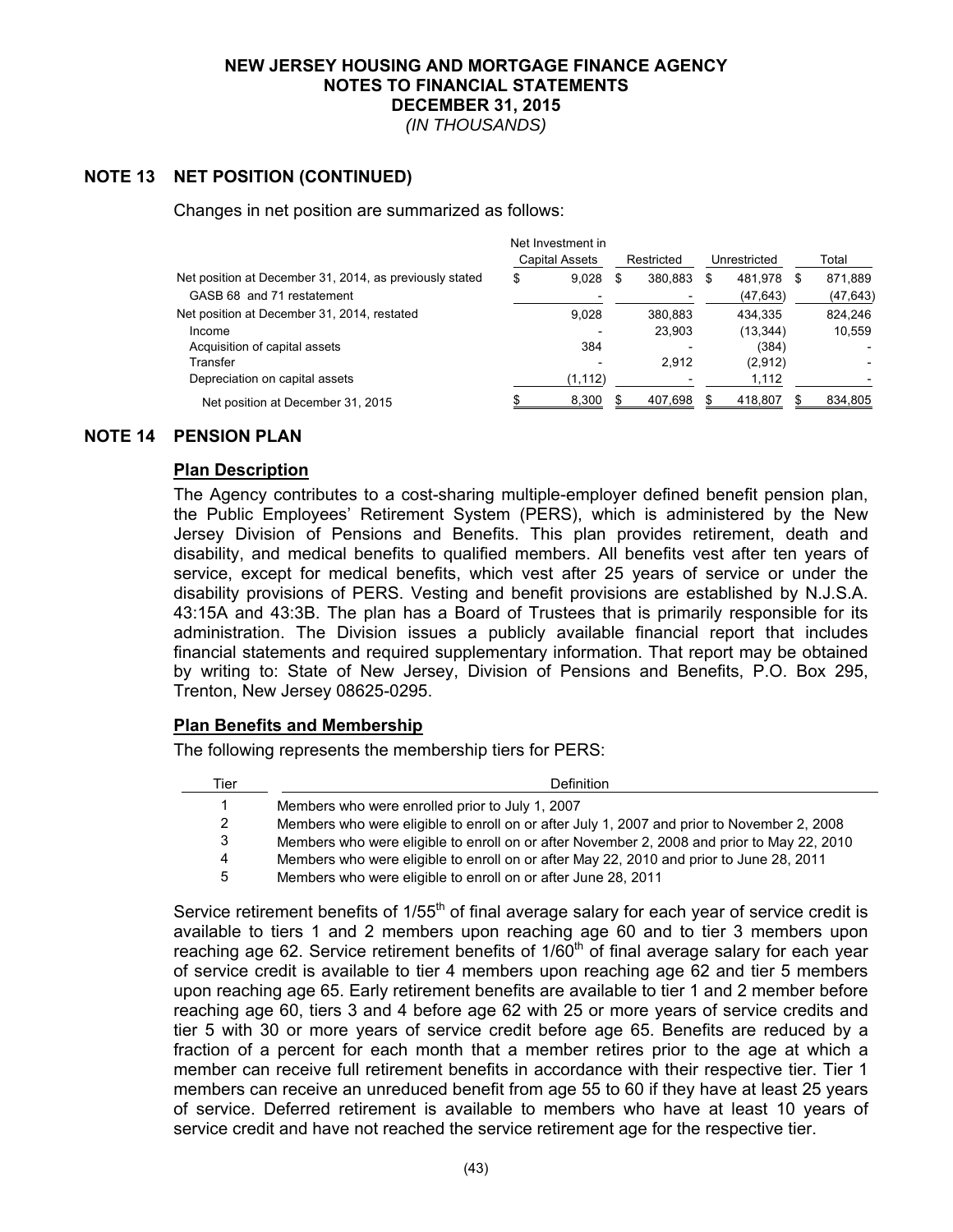# *(IN THOUSANDS)*

### **NOTE 14 PENSION PLAN (CONTINUED)**

#### **Funding Policy**

The contribution policy for PERS is set by N.J.S.A. 15A and requires contributions by active members and contributing employers. State legislation has modified the amount that is contributed by the State. The State's pension contribution is based on an actuarially determined amount which includes the employer portion of the normal cost and an amortization of the unfunded accrued liability. Funding for noncontributory group insurance benefits is based on actual claims paid. For fiscal year 2015, the State's pension contribution was less than the actuarial determined amount.

The local employers' contribution amounts are based on an actuarially determined rate which includes the normal cost and unfunded accrued liability. Chapter 19, P.L. 2009 provided an option for local employers of PERS to contribute 50% of the normal and accrued liability contribution amounts certified for payments due in State fiscal year 2009. Such employers will be credited with the full payment and any such amounts will not be included in their unfunded liability. The actuaries will determine the unfunded liability of those retirement systems, by employer, for the reduced normal and accrued liability contributions provided under this law. This unfunded liability will be paid by the employer in level annual payments over a period of 15 years beginning with the payments due in the fiscal year ended June 30, 2012 and will be adjusted by the rate of return on the actuarial value of assets.

The Agency's contributions to the plan for fiscal years ending December 31, 2015, 2014 and 2013 were \$2,098, \$1,857 and \$1,885 respectively and were equal to the required contributions.

#### **Net Pension Liability**

The net pension liability (NPL) was calculated for each entity within PERS based on a methodology that allocates the NPL and pension amounts based on the proportion of the total contributions made by each entity during the measurement period. The NPL was determined based on an actuarial valuation as of July 1, 2014, using updated actuarial assumptions applied to all periods included in the measurement and rolled forward to the measurement date of June 30, 2015. The proportionate share for the Agency is 0.2783%. At December 31, 2015 the Authority reported a NPL of \$62,473 for its proportionate share of the NPL.

#### **Pension Expense and Deferred Outflows of Resources and Deferred Inflows of Resources Related to Pensions**

For the year ended December 31, 2015, the Agency recognized pension expense of \$4,947. At December 31, 2015, the Authority reported deferred outflows of resources and deferred inflows of resources related to pensions from the following sources: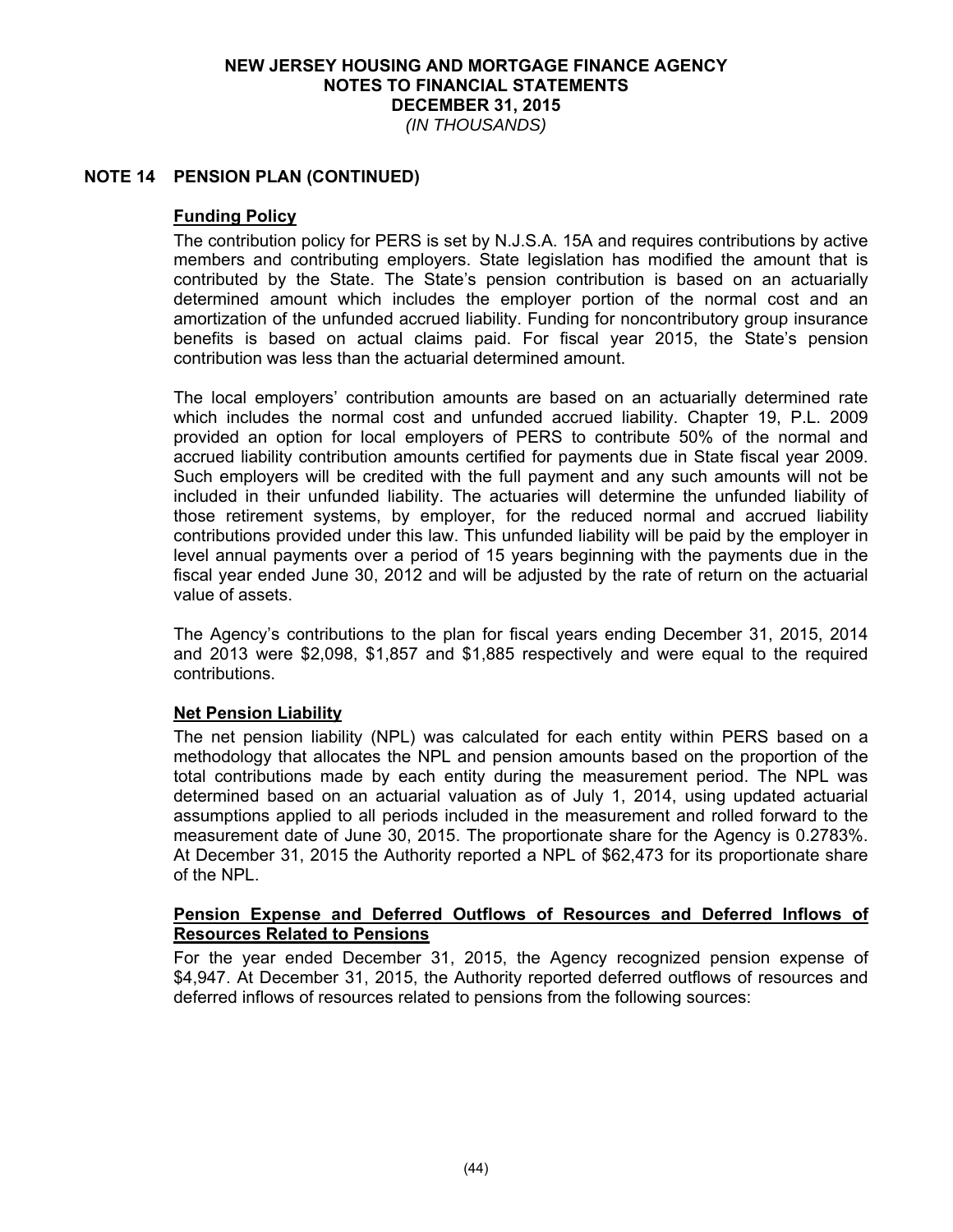# *(IN THOUSANDS)*

# **NOTE 14 PENSION PLAN (CONTINUED)**

|                                                                                                          |      | Deferred                |                                  |       |  |
|----------------------------------------------------------------------------------------------------------|------|-------------------------|----------------------------------|-------|--|
|                                                                                                          |      | Outflows of             | Deferred Inflows<br>or Resources |       |  |
|                                                                                                          |      | Resources               |                                  |       |  |
| Net difference between expected and actual experience<br>Changes of assumptions<br>Changes in proportion | - \$ | 1,490<br>6.709<br>4.811 | \$                               |       |  |
| Net difference between projected and actual<br>investment earnings on pension plan investments           |      |                         |                                  | 1,004 |  |
| Total                                                                                                    |      | 13,010                  |                                  | 1,004 |  |

# **Actuarial Assumptions**

Amounts reported as deferred outflows of resources and deferred inflows of resources related to pensions will be recognized in pension expense as follows:

| Year Ending December 31: | Amount      |  |  |  |
|--------------------------|-------------|--|--|--|
| 2016                     | \$<br>2,073 |  |  |  |
| 2017                     | 2,073       |  |  |  |
| 2018                     | 2,074       |  |  |  |
| 2019                     | 2,074       |  |  |  |
| 2020                     | 2,074       |  |  |  |
| 2021                     | 1,638       |  |  |  |
| Total                    | 12,006      |  |  |  |

The total pension liability (TPL) for the year ended June 30, 2015 was determined as part of the June 30, 2014 actuarial valuation, which was rolled forward to June 30, 2015 using the entry age normal cost method. The actuarial assumptions used in the July 1, 2014 valuation were based on the results of an actuarial experience study for the period July 1, 2008 to June 30, 2011. Significant actuarial assumptions used in the valuation included:

| Inflation                 | $3.04\%$                     |
|---------------------------|------------------------------|
| Salary increases          |                              |
| 2012-2021                 | $2.15 - 4.40\%$ based on age |
| Thereafter                | 3.15-5.40% based on age      |
| Investment rate of return | 7.90%                        |

Mortality rates were based on the RP-2000 combined healthy male and female mortality tables (setback 1 year for males and females) for service retirement and beneficiaries of former member with adjustments for mortality improvements from the base year of 2012 based on Projection Scale AA. The RP-2000 disabled mortality tables (setback 3 years for males and 1 year for females) are used to value disabled retirees.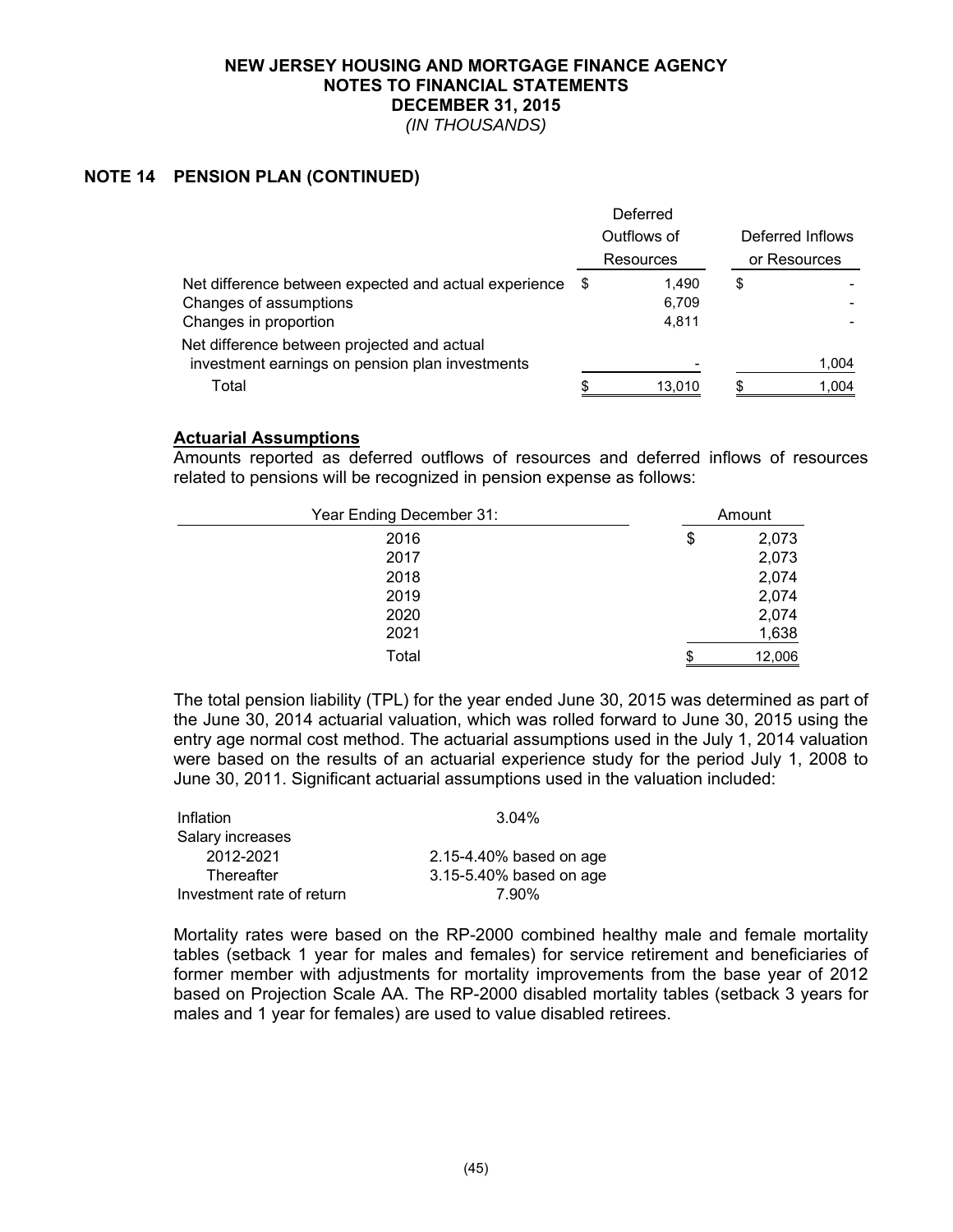# *(IN THOUSANDS)*

### **NOTE 14 PENSION PLAN (CONTINUED)**

### **Actuarial Assumptions (Continued)**

In accordance with State statute, the long-term expected rate of return on plan investments (7.90% at June 30, 2015) is determined by the State Treasurer, after consultation with the Directors of the Division of Investments and Division of Pensions and Benefits, the board of trustees and the actuaries. The long-term expected rate of return was determined using a building block method in which best-estimate ranges of expected future real rates of return (expected returns, net of pension plan investment expense and inflation) are developed for each major asset class. These ranges are combined to produce the long-term expected rate of return by weighting the expected future real rates of return by the target asset allocation percentage and by adding expected inflation. Best estimates of arithmetic rates of return for each major asset class included in PERS's target asset allocation as of June 30, 2015 are summarized in the following table:

|                                   |            | Long-Term      |
|-----------------------------------|------------|----------------|
|                                   | Target     | Expected Real  |
| <b>Asset Class</b>                | Allocation | Rate of Return |
|                                   |            |                |
| Cash                              | 5.00%      | 1.04%          |
| U.S. Treasuries                   | 1.75%      | 1.64%          |
| Investment Grade Credit           | 10.00%     | 1.79%          |
| Mortgages                         | 2.10%      | 1.62%          |
| High Yield Bonds                  | 2.00%      | 4.03%          |
| Inflation-Indexed Bonds           | 1.50%      | 3.25%          |
| <b>Broad US Equities</b>          | 27.25%     | 8.52%          |
| <b>Developed Foreign Equities</b> | 12.00%     | 6.88%          |
| <b>Emerging Market Equities</b>   | 6.40%      | 10.00%         |
| <b>Private Equity</b>             | 9.25%      | 12.41%         |
| Hedge Funds / Absolute Return     | 12.00%     | 4.72%          |
| Real Estate (Property)            | 2.00%      | 6.83%          |
| Commodities                       | 1.00%      | 5.32%          |
| Global Debt ex US                 | 3.50%      | $-0.40%$       |
| REIT                              | 4.25%      | 5.12%          |

#### **Discount Rate**

The discount rate used to measure the total pension liability was 4.90% as of June 30, 2015. This single blended discount rate was based on the long-term expected rate of return on pension plan investments of 7.90%, and a municipal bond rate of 3.80% as of June 30, 2015, based on the Bond Buyer Go 20-Bond Municipal Bond Index which includes taxexempt general obligation municipal bonds with an average rating of AA/Aa or higher. The projection of cash flows used to determine the discount rate assumed that contributions from plan members will be made at the current member contribution rates and that contributions from employers will be made based on the average of the last five years of contributions made in relation to the last five years of actuarially determined contributions. Based on those assumptions, the plan's fiduciary net position was projected to be available to make projected future benefit payments of current plan members through 2033, Therefore, the long-term expected rate of return on plan investments was applied to projected benefit payments through 2033, and the municipal bond rate was applied to projected benefit payments after that date in determining the total pension liability.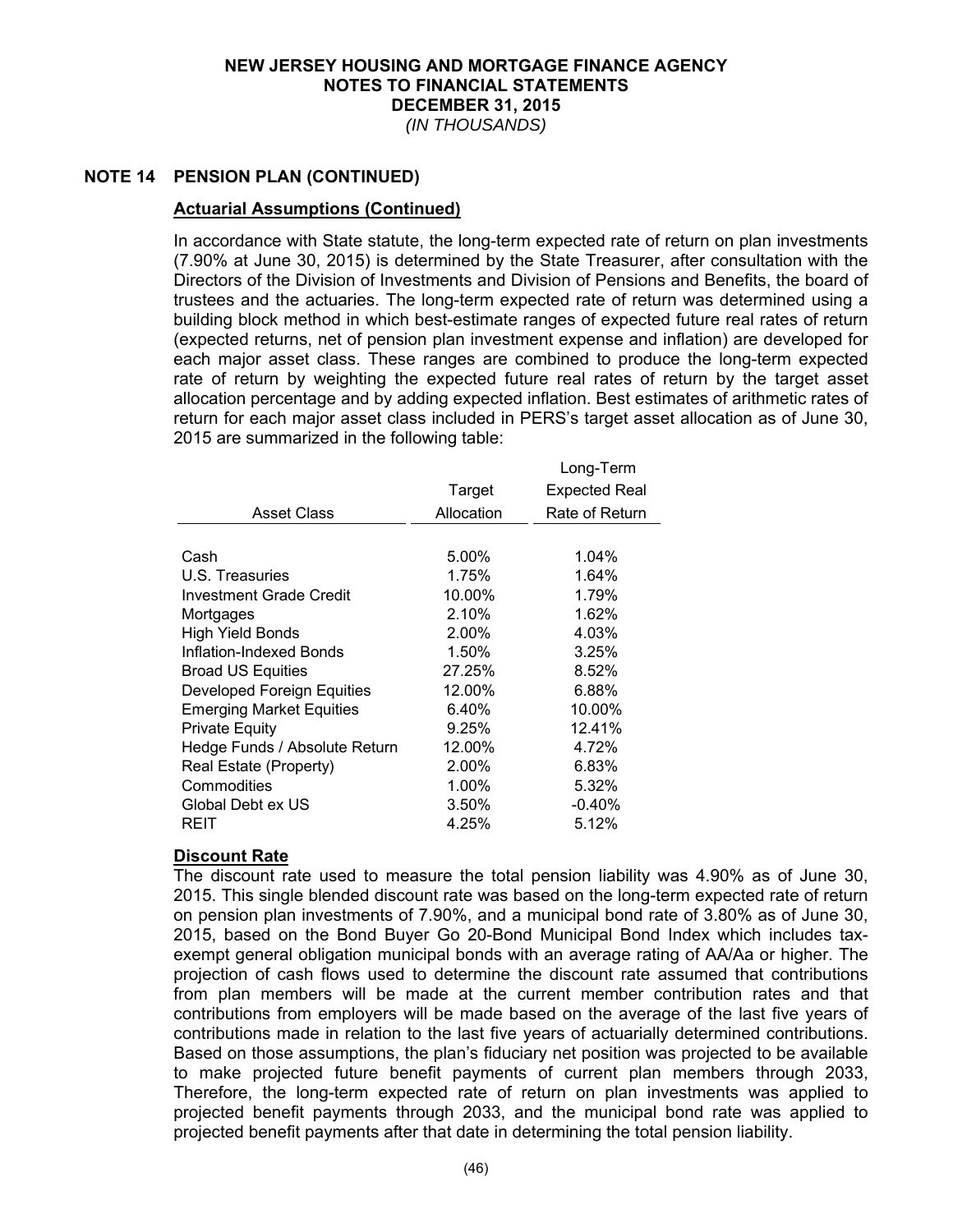#### **NEW JERSEY HOUSING AND MORTGAGE FINANCE AGENCY NOTES TO FINANCIAL STATEMENTS DECEMBER 31, 2015**  *(IN THOUSANDS)*

#### **NOTE 14 PENSION PLAN (CONTINUED)**

# **Sensitivity of the Agency's Proportionate Share of the Net Pension Liability to Changes in the Discount Rate**

The following presents the collective net pension liability of the participating employers as of June 30, 2015, calculated using the discount rate as disclosed above as well as what the collective net pension liability would be if it was calculated using a discount rate that is 1 percentage point lower or 1- percentage-point higher than the current rate:

|                              | 1% Decrease   |  | <b>Current Discount</b> | 1% Increase |            |  |
|------------------------------|---------------|--|-------------------------|-------------|------------|--|
|                              | $(3.90\%)$    |  | Rate (4.90%)            | $(5.90\%)$  |            |  |
| <b>Total State PERS</b>      | 55.702.236 \$ |  | 46.170.132 \$           |             | 38.191.750 |  |
| Agency's Proportionate Share | 75.365        |  | 62.473                  |             | 51.673     |  |

# **NOTE 15 POSTEMPLOYMENT BENEFITS**

The Agency follows the accounting provisions of GASB Statement No. 45, *Accounting and Financial Reporting by Employers for Postemployment Benefits Other Than Pensions*. This statement establishes guidelines for reporting costs associated with "other postemployment benefits" (OPEB). OPEB costs are actuarially calculated based on plan benefits (other than pensions) that current and retired employees have accrued as a result of their respective years of employment service and to what extent progress is being made in funding the plan.

# **The Plan**

The Agency is responsible for the cost of health benefits provided to members of PERS who retired from the Agency with 25 years of service along with their spouses, and some dependent children. The plan offers comprehensive benefits through various plan providers consisting of hospital, medical, health, substance abuse and prescription drug programs. The State administers the plan and has the authority to establish and amend certain benefit provisions offered. The State's plan is considered a single employer defined benefit plan, is not a separate entity or trust and does not issue stand-alone financial statements. The Agency, as a participant in the plan, recognizes OPEB expenses on an accrual basis.

#### **Funding Policy**

On June 28, 2011 the State of New Jersey Legislature passed Pension and Health Benefits Reform. This legislation requires all employees to contribute a certain percentage of their health benefit premiums towards the cost of their coverage. The percentage is tiered based on coverage type and salary. The percentages will be phased in over 4 years with the full amount becoming effective July 1, 2014. The percentages for 2011 range from 1% - 8.75% of the insurance premium based on salary, with a minimum of 1.5% of salary to be contributed. The Agency implemented this plan in October 2011, and prior to that as of July 1, 2008 current employees contributed 1.5% of their salary toward medical benefits. During the year ended December 31, 2015, the Agency paid \$4,650 in health insurance premiums for current employees. The Agency also paid \$1,356 for the year ended December 31, 2015 towards benefits for eligible retired members. Retired employees who are eligible for Medicare are also reimbursed for their portion of Medicare insurance premiums on a payas-you-go basis.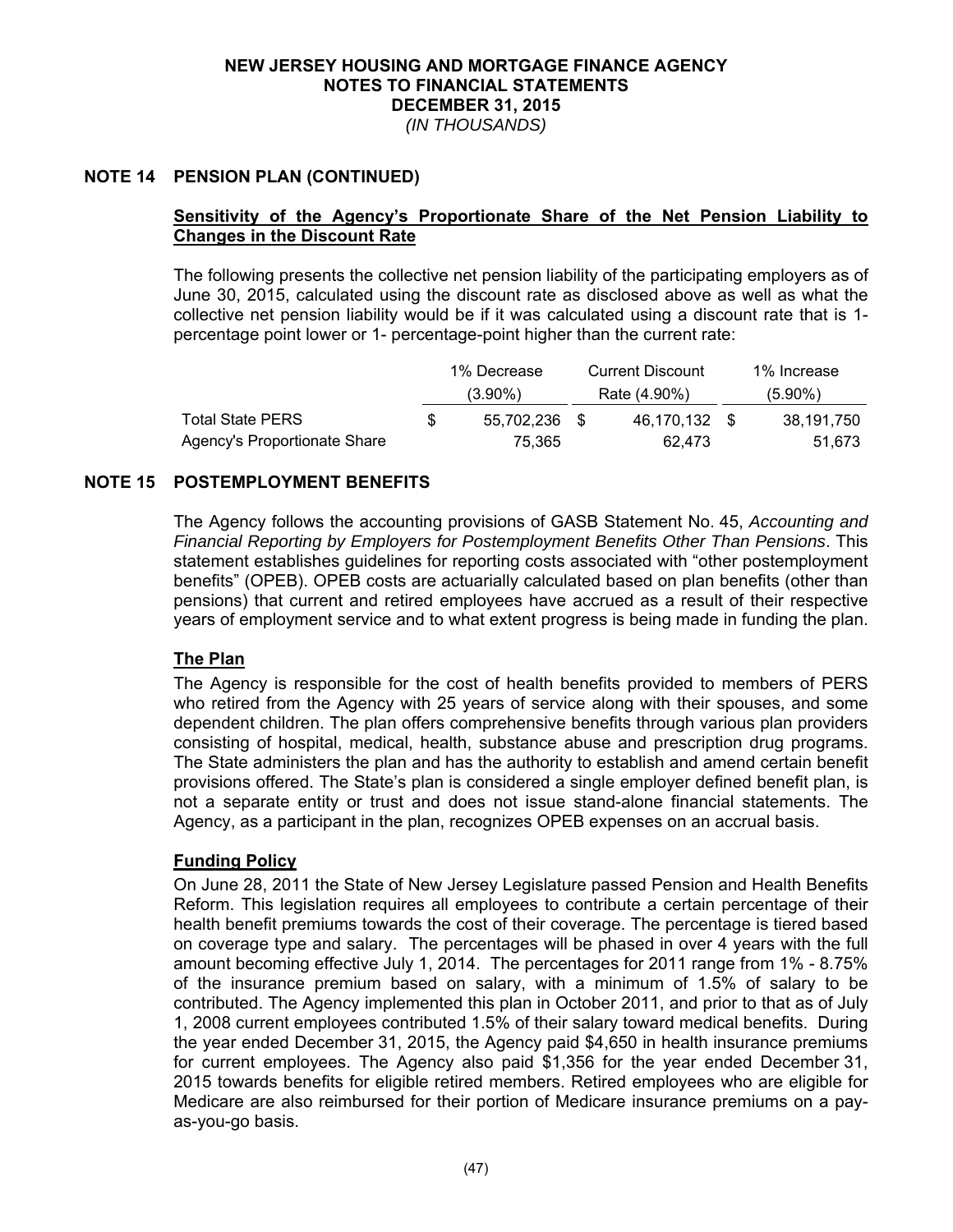## *(IN THOUSANDS)*

#### **NOTE 15 POSTEMPLOYMENT BENEFITS (CONTINUED)**

The Agency's annual OPEB cost is calculated based on the annual required contribution (ARC), an amount actuarially determined in accordance with the parameters of GASB Statement 45. The ARC represents a level of funding that, if paid on an ongoing basis, is projected to cover normal cost each year and to amortize any unfunded actuarial accrued liabilities (UAAL) over a period not to exceed thirty years. The Agency has elected to amortize the UAAL over one year. The Agency's annual OPEB cost for the year ended December 31, 2015 and the related information for the plan are as follows (dollar amounts in thousands):

|                                        |    | 2015     |  |  |  |  |
|----------------------------------------|----|----------|--|--|--|--|
| Annual required contribution           | \$ | 75,937   |  |  |  |  |
| Interest on net OPEB obligation        |    | 2.047    |  |  |  |  |
| Adjustment to ARC                      |    | (65,036) |  |  |  |  |
| Annual OPEB cost                       |    | 12,948   |  |  |  |  |
| Contributions made                     |    | (1, 551) |  |  |  |  |
| Increase in net OPEB obligation        |    | 11,397   |  |  |  |  |
| Net OPEB obligation, beginning of year |    | 63,107   |  |  |  |  |
| Net OPEB obligation, end of year       | S  | 74,504   |  |  |  |  |

The Plan's annual OPEB cost, the percentage of annual OPEB cost contributed to the plan, and the net OPEB obligation for fiscal years 2015, 2014 and 2013 were as follows:

|                          | (dollar amounts in thousands) |        |                         |   |            |  |  |  |  |
|--------------------------|-------------------------------|--------|-------------------------|---|------------|--|--|--|--|
|                          | Percentage of                 |        |                         |   |            |  |  |  |  |
|                          |                               | Annual | Annual OPEB             |   | Net OPEB   |  |  |  |  |
| <b>Fiscal Year Ended</b> | <b>OPEB Cost</b>              |        | <b>Cost Contributed</b> |   | Obligation |  |  |  |  |
| December 31, 2015        | \$                            | 12.948 | 12.0%                   | S | 74.504     |  |  |  |  |
| December 31, 2014        |                               | 5.009  | 22.3%                   |   | 63,107     |  |  |  |  |
| December 31, 2013        |                               | 8.464  | 11.5%                   |   | 59,215     |  |  |  |  |

The actuarial accrued liability for benefits was \$71,352 at January 1, 2015, all of which was unfunded. The covered payroll (annual payroll of active employees covered by the plan) was \$19,482 and the ratio of the unfunded actuarial accrued liability to the covered payroll was 366.2%.

The actuarial valuation date is January 1, 2015. Actuarial valuations involve estimates of the value of reported amounts and assumptions about the probability of events in the future. Amounts determined regarding the funded status of the plan and the annual required contributions of the employer are subject to continual revision as actual results are compared to past expectations and new estimates are made about the future. The required schedule of funding progress presented as required supplementary information provides multiyear trend information that shows whether the actuarial value of plan assets is increasing or decreasing over time relative to the actuarial accrued liability for benefits.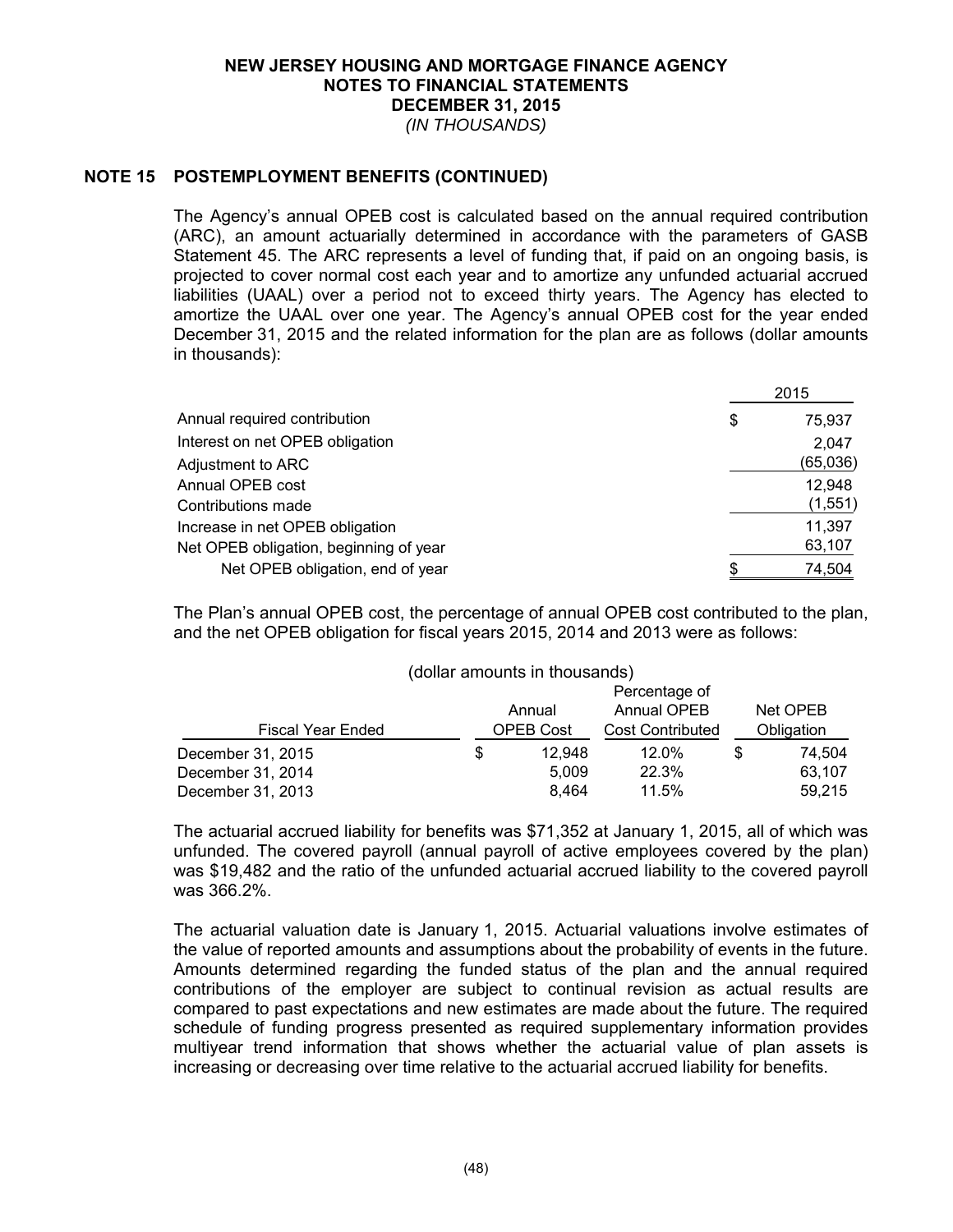*(IN THOUSANDS)*

### **NOTE 15 POSTEMPLOYMENT BENEFITS (CONTINUED)**

#### **Funding Policy (Continued)**

#### *Actuarial Methods and Assumptions*

Projections of benefits are based on the substantive plan (the plan as understood by the employer and plan members) and include the types of benefits in force at the valuation date and the pattern of sharing benefit costs between the employer and the plan members to that point. Actuarial calculations reflect a long-term perspective and employ methods and assumptions that are designed to reduce short-term volatility in actuarial accrued liabilities and the actuarial value of assets.

For the January 1, 2015 actuarial valuation, the projected unit credit cost method was used with the unfunded liability immediately recognized. The actuarial assumptions included a 3.25% discount rate and an annual healthcare cost trend rate based on the Society of Actuaries – Getzen Model version 2014 with some adjustments to the baseline assumptions and for administrative costs and reflective of the Excise Tax (Cadillac Tax) beginning in 2018 due to healthcare reform. The trend rates for pre and post age 65 participants are 7.2% and 4.2% respectively, for 2015 grading to 5.4% and 6.1% by 2052, respectively.

### **NOTE 16 DEFERRED COMPENSATION ACCOUNT**

The Agency offers its employees a choice of two Deferred Compensation Plans in accordance with Internal Revenue Code Section 457. The Plans, available to all full time employees at their option, permit employees to defer a portion of their salary to future years. The deferred compensation is not available to participants until termination, retirement, death or unforeseeable emergency.

Amounts deferred under Section 457 plans must be held in trust for the exclusive benefit of participating employees and not be accessible by the Agency or its creditors.

#### **NOTE 17 RESERVE FOR INTEREST REBATE**

The Tax Reform Act of 1986 placed restrictions on the investments of the proceeds of certain tax-exempt bonds issued after December 31, 1986. Specifically, investment earnings which are above arbitrage bond yield are required to be rebated to the United States Treasury Department within sixty days of the end of the fifth bond year. A bond year is defined as ending on the anniversary date of the bond settlement.

The Agency has various issues of bonds outstanding (see Note 8), which also had various settlement dates. Rebate calculations on these bonds are required to be made at least once every five years. However, the Agency prepares annual rebate calculations for purposes of determining any contingent liability for rebate.

The Agency has elected to establish a reserve account in the amount of \$3 for the year ended December 31, 2015 for the Multi-Family Bond Resolution Fund and \$0 at December 31, 2015 for the Single-Family Bond Resolution Fund in case a rebate may be required as the result of the occurrence of future events.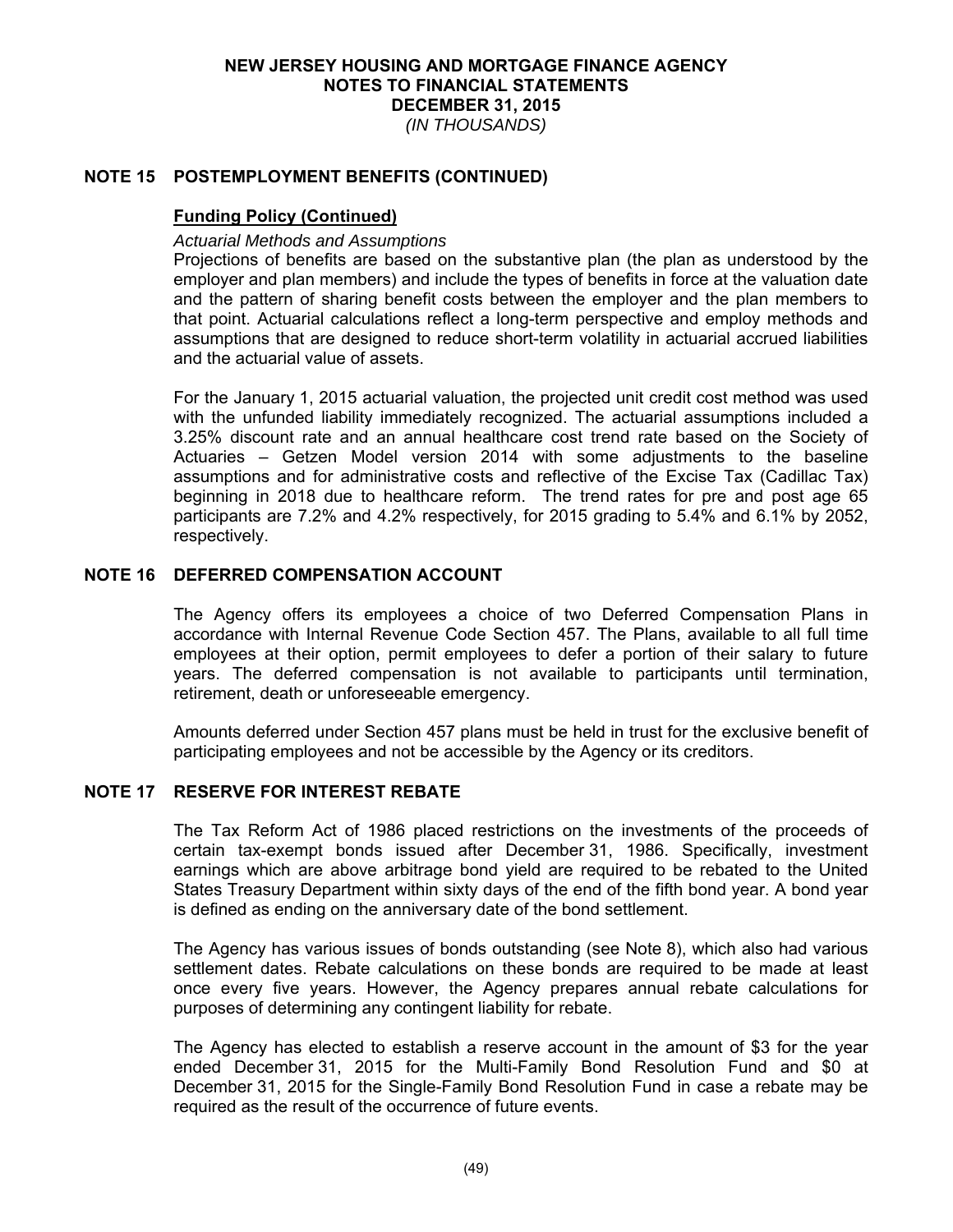# *(IN THOUSANDS)*

#### **NOTE 18 DERIVATIVE INSTRUMENTS**

The Agency has several variable rate bond series currently outstanding. In order to protect against the potential of rising interest rates, the Agency entered into various pay-fixed, receive-variable interest rate swaps at a cost anticipated to be less than what the Agency would have paid to issue fixed-rate debt. In some cases, the notional principal of the swap initially increases as the borrowed funds are anticipated to be loaned out. For footnote purposes, the fair values of the Agency's derivatives have been presented.

For each of the interest rate swaps, the Agency used one of the following methods to evaluate the hedge effectiveness of the potential hedging derivative instrument: consistent critical terms method, synthetic instrument method or regression analysis method. The consistent critical terms method evaluates effectiveness by qualitative consideration of the uniformity of the significant terms of the hedgeable item with the terms of the potential hedging derivative instrument. If the relevant terms match, or in certain instances are similar, the potential hedging derivative instrument is determined to be effective. The synthetic instrument method evaluates effectiveness by combining the cash flows on the derivative with the cash flows on the hedged item to create a new instrument. The synthetic rate on the cash flows is calculated based on the combination of all the cash flows and is compared against the fixed rate on the derivative. A potential hedging derivative instrument is effective if the actual synthetic rate is within a range of 90 to 111 percent of the fixed rate of the potential hedging derivative instrument to be substantially fixed. The regression analysis method examines the statistical relationship between changes in the fair values or cash flows of a hedged item and its associated potential hedging derivative. For a potential hedging derivative instrument evaluated using regression analysis to be considered effective for financial reporting purposes, the analysis should produce an R-squared of at least 0.80, an F-statistic that indicates statistical significance at the 95 percent confidence level, and a regression coefficient for the slope between -1.25 and -0.80.

# **Terms, Fair Values, and Credit Risk**

As of December 31, 2015, the Agency determined that a portion of the MRB 2007-G Multi-Family Bond Component Swap listed as an investment derivative instrument in the chart below no longer met the criteria for effectiveness. Accordingly, the fair value of the swap of \$(494) is reported within the investment revenue classification for the year ended December 31, 2015.

At December 31, 2015, all single family derivatives and all multi-family derivatives, except MRB 2007-G, met the criteria for effectiveness.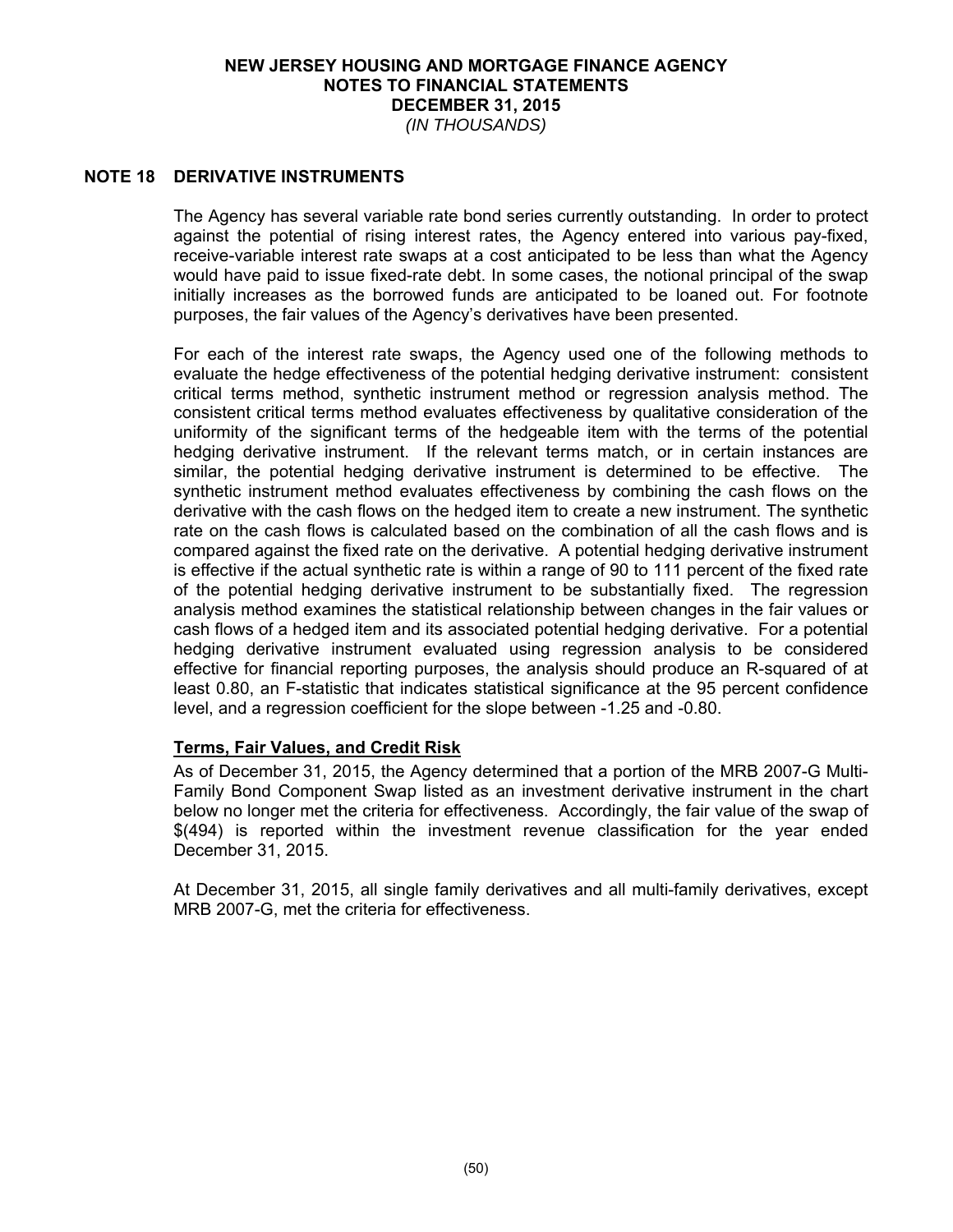*(IN THOUSANDS)*

#### **NOTE18 DERIVATIVE INSTRUMENTS (CONTINUED)**

The terms and fair values of the outstanding swaps as of December 31, 2015, are summarized in the table below. The swaps are utilized to hedge the risk from the associated variable rate debt. The Agency's swap agreements contain scheduled reductions to outstanding notional amounts that are expected to approximately follow scheduled or anticipated reductions in the associated bonds payable category. The Agency pays a fixed interest rate on the notional amount that represents the principal amount of the related bonds. The Agency receives either 1-month LIBOR times the notional amount for the taxable borrowings, or a percentage of 1-month LIBOR plus a fixed spread or The Securities Industry and Financial Markets Association Municipal Swap (SIFMA) Index times the notional amount for the tax-exempt borrowings from the counterparty, plus a fixed spread as applicable, as listed below. Where possible, only the net difference will be exchanged with the counterparty and the Agency continues to pay interest to the certificate-holders at the variable rate provided on the bonds. The purpose of the swap is to mitigate interest rate risk. The Agency will be exposed to variable rates if the counterparty to the swap defaults or if the swap is terminated.

The following tables present both the hedging derivative value and the off market loan balances for Single Family and Multi-Family Bond Component Swaps at December 31, 2015. This presentation has no effect on the net position of the Agency.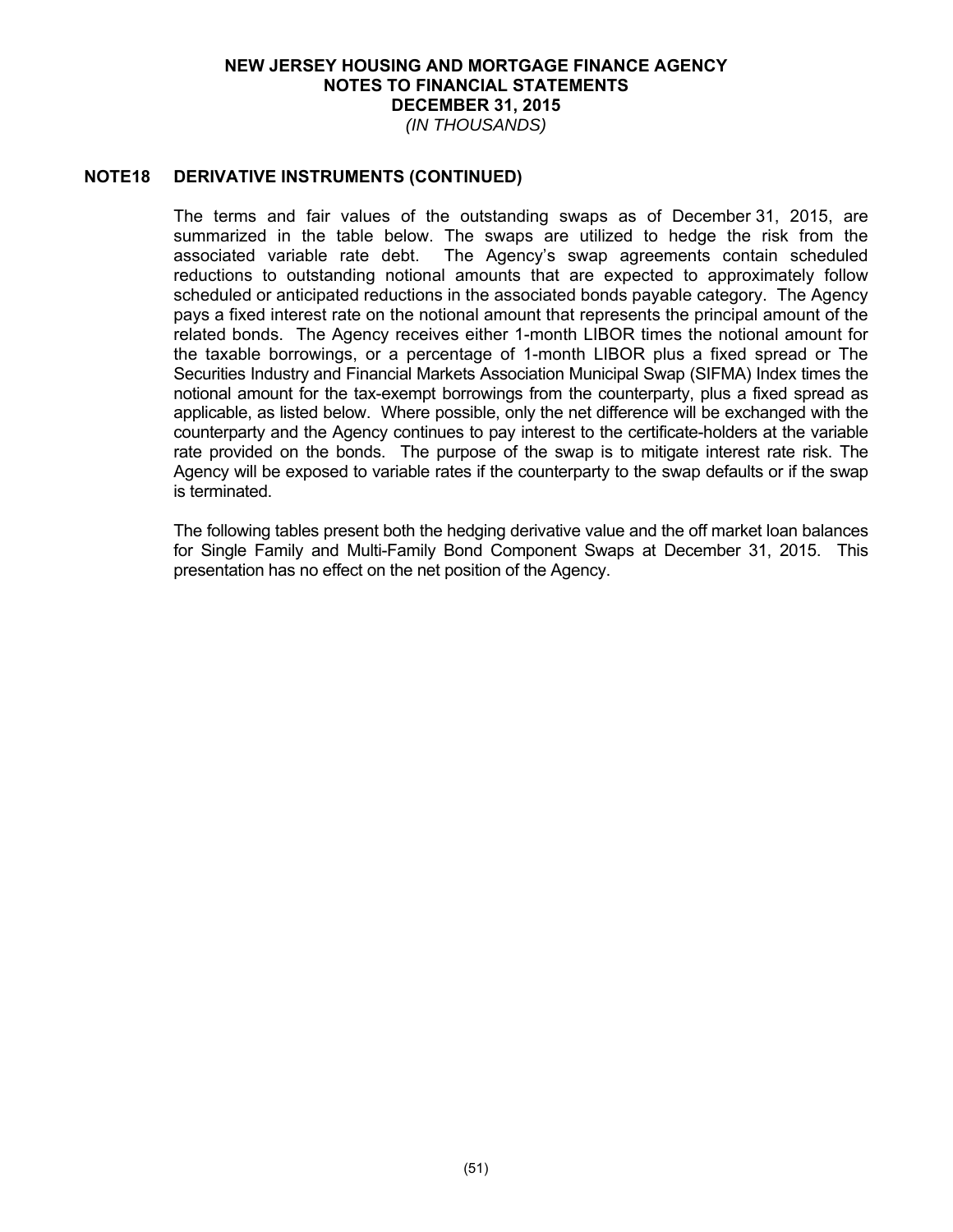#### **NEW JERSEY HOUSING AND MORTGAGE FINANCE AGENCY NOTES TO FINANCIAL STATEMENTS DECEMBER 31, 2015**  *(IN THOUSANDS)*

# **NOTE 18 DERIVATIVE INSTRUMENTS (CONTINUED)**

#### **Single Family Bond Component Swaps**

|                       | Hedged<br>Variable Rate<br>Bonds | Swap<br>Notional | Swap<br>Effective | Swap<br>Termination | Fixed     |                                            | Hedging<br>Derivative | Off Market<br>Loan |                                      | <b>Counterparty Credit</b><br>Rating |
|-----------------------|----------------------------------|------------------|-------------------|---------------------|-----------|--------------------------------------------|-----------------------|--------------------|--------------------------------------|--------------------------------------|
| Associated Bond Issue | Outstanding                      | Amount           | Date              | Date                | Rate Paid | Variable Rate Received                     | Value                 | Balance            | Counterparty                         | (Moody's/S&P/Fitch)                  |
| SHRB* 2005 N          | 8.875                            | 8.875            | 10/1/2006         | 10/1/2017           |           | 4.055% 68% of 1-Mo LIBOR or SIFMA + 1bp \$ | (485)                 | - 36               | (5) JPMorgan Chase Bank, N.A.        | $Aa3/A+/AA-$                         |
| SHRB* 2005 P/Q/R      | 34,180                           | 18,855           | 11/1/2006         | 4/1/2038            |           | 4.797% USD-SIFMA Municipal Swap Index      | (917)                 |                    | (59) The Bank of New York Mellon     | Aa2 / AA- / AA                       |
|                       |                                  |                  |                   |                     |           |                                            |                       |                    | Goldman Sachs Mitsui Marine          |                                      |
| SHRB* 2005 P/Q/R      | $\overline{\phantom{0}}$         | 15.364           | 4/1/2007          | 4/1/2038            |           | 3.927% 68% of 1-Mo LIBOR + 18bp            | (664)                 |                    | (44) Derivative Products, L.P.       | $Aa2 / AA + / NR$                    |
| SHRB* 2007 V          | 77.695                           | 69.475           | 11/8/2007         | 10/1/2037           |           | 4.060% 69% of 1-Mo LIBOR                   | (3,825)               |                    | (256) Royal Bank of Canada, New York | Aa3 /AA- / AA                        |
| SHRB* 2008 BB         | 79.085                           | 79.085           | 3/1/2009          | 10/1/2039           |           | 3.504% 68% of 1-Mo LIBOR                   | (5,698)               |                    | (296) The Bank of New York Mellon    | Aa2 / AA- / AA                       |
| SHRB* 2008 Y          | 74,925                           | 63,905           | 5/1/2008          | 10/1/2039           |           | 3.757% 69% of 1-Mo LIBOR                   | (3,292)               | (324)              | The Bank of New York Mellon          | Aa2 / AA- / AA                       |
|                       | 274.760                          | \$255,559        |                   |                     |           |                                            | \$(14,881)            | (984)<br>- 35      |                                      |                                      |

1 1

\* Single-Family Housing Revenue Bonds

\*\* If the weighted average of weekly one-month LIBOR rates is equal to or greater than 3.50%, then the variable rate received will be 68% of the USD-LIBOR-BBA; otherwise the variable rate received will be SIFMA + 1bp

Derivative instrument  $\Sigma$  1 = (15,865)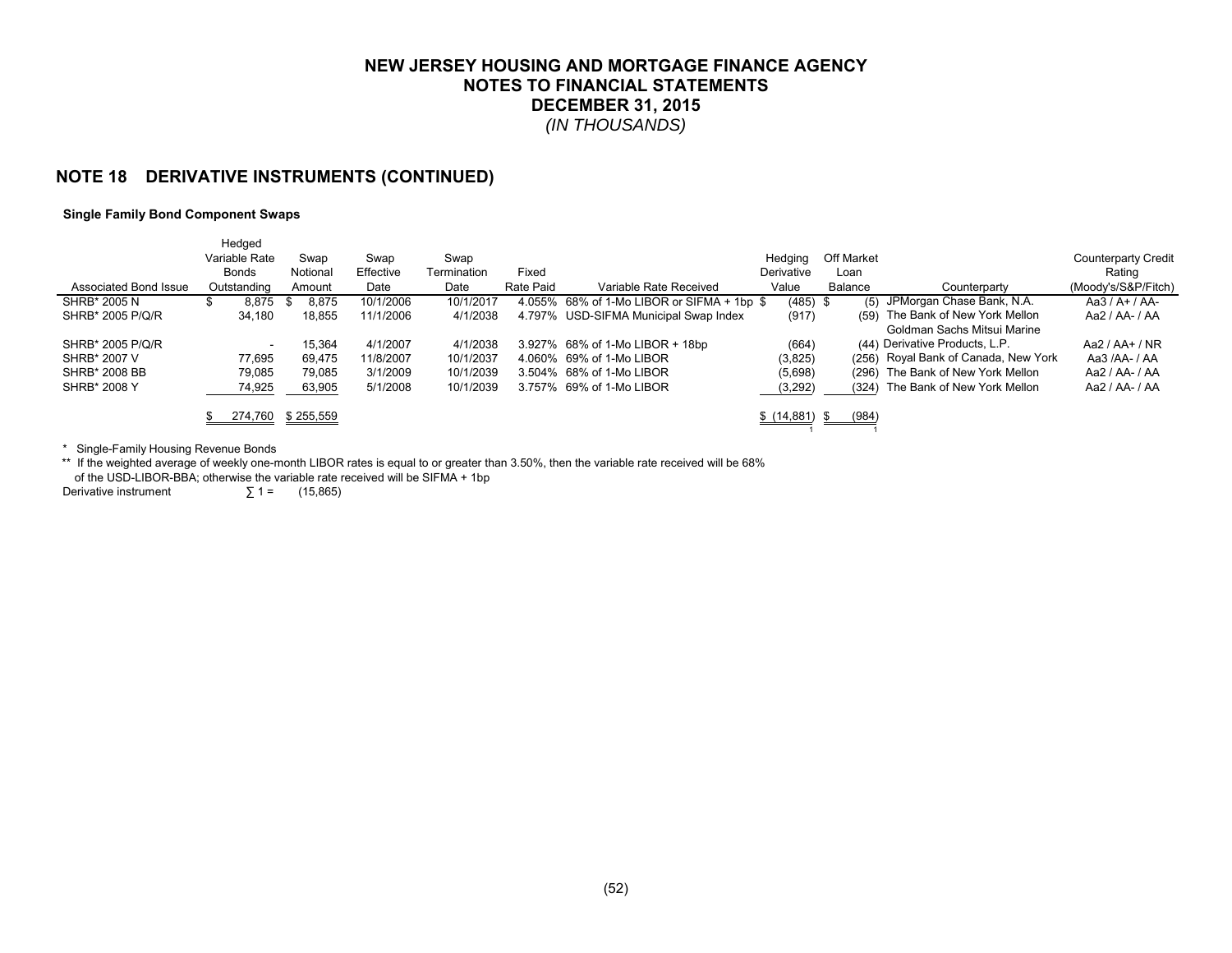#### **NEW JERSEY HOUSING AND MORTGAGE FINANCE AGENCY NOTES TO FINANCIAL STATEMENTS DECEMBER 31, 2015**  *(IN THOUSANDS)*

# **NOTE 18 DERIVATIVE INSTRUMENTS (CONTINUED)**

#### **Multi-Family Bond Component Swaps**

|                                |     | <b>Hedged Variable</b> |               |                       | Swap        |                   |                                               |                  |                               |                                                                   | Counterparty Credit |
|--------------------------------|-----|------------------------|---------------|-----------------------|-------------|-------------------|-----------------------------------------------|------------------|-------------------------------|-------------------------------------------------------------------|---------------------|
|                                |     | Rate Bonds             | Swap Notional | Swap                  | Termination | <b>Fixed Rate</b> |                                               | Hedging          | Off Market                    |                                                                   | Rating              |
| Associated Bond Issue          |     | Outstanding            | Amount        | <b>Effective Date</b> | Date        | Paid              | Variable Rate Received                        |                  | Derivative Value Loan Balance | Counterparty                                                      | (Moody's/S&P/Fitch) |
| <b>Cash Flow Hedges:</b>       |     |                        |               |                       |             |                   |                                               |                  |                               |                                                                   |                     |
| MHRB* 2002-G                   | \$  | $3,605$ \$             | 3,605         | 10/2/2002             | 5/1/2025    |                   | 6.2450% 1-Mo LIBOR                            | \$<br>$(842)$ \$ |                               | (3) Merrill Lynch Capital Services, Inc. (MLCS)                   | Baa1/NR/A           |
| MHRB 2013-5                    |     | 119,265                | 39,825        | 11/1/2002             | 5/1/2029    |                   | 4.9888% USD-SIFMA Municipal Swap Index        | (865)            |                               | (8,689) Merrill Lynch Capital Services, Inc. (MLCS)               | Baa1/NR/A           |
| MHRB 2013-5                    |     |                        | 23,450        | 11/1/2003             | 5/1/2033    |                   | 4.3355% USD-SIFMA Municipal Swap Index        | (760)            |                               | (4,614) Goldman Sachs Mitsui Marine<br><b>Derivative Products</b> | Aa2 / AA+ / NR      |
| MHRB 2013-5                    |     |                        | 58,160        | 5/1/2005              | 11/1/2046   |                   | 4.0010% 67% of 1-Mo LIBOR + 18bp              | (485)            |                               | (8,926) Bank of America, N.A.                                     | $A1/A/A+$           |
| MHRB 2013-6                    |     | 16,170                 | 7,525         | 5/8/2003              | 5/1/2035    |                   | 5.2810% 1-Mo LIBOR                            | (272)            | (1,512)                       | Bank of America, N.A.                                             | $A1/A/A+$           |
| MHRB 2013-6                    |     |                        | 8.490         | 5/1/2004              | 11/1/2037   |                   | 5.3150% 1-Mo LIBOR                            | (1,613)          |                               | (2,115) JPMorgan Chase Bank, N.A.                                 | Aa3 / A+ / AA-      |
| MRB** 2005-F                   |     | 10,020                 | 9.545         | 8/10/2005             | 5/1/2040    |                   | 4.2190% USD-SIFMA Municipal Swap Index + 5bp  | (59)             |                               | (29) Wells Fargo Bank, N.A.                                       | Aa2 / AA- / AA      |
| MRB 2005-G                     |     | 4,315                  | 4,505         | 11/1/2006             | 11/1/2047   |                   | 5.4830% 1-Mo LIBOR                            | (168)            |                               | (17) Bank of America, N.A.                                        | $A1/A/A+$           |
| MRB 2006-A                     |     | 16,640                 | 16,640        | 3/15/2006             | 5/1/2028    |                   | 3.7150% 63% of 1-Mo LIBOR + 20.5 bp           | (271)            |                               | (35) Royal Bank of Canada, New York                               | Aa3 / AA- / AA      |
| MRB 2006 B                     |     | 4,650                  | 4,650         | 3/15/2006             | 5/1/2028    |                   | 5.4220% 1-Mo LIBOR                            | (124)            |                               | (9) Bank of America, N.A.                                         | $A1/A/A+$           |
| MRB 2007-G                     |     | 11,200                 | 11,200        | 11/1/2007             | 5/1/2034    |                   | 4.0100% 63% of 1-Mo LIBOR + 20.5 bp           | (737)            |                               | (47) Wells Fargo Bank, N.A.                                       | Aa2 / AA- / AA      |
| MRB 2007-I                     |     | 6,115                  | 6,115         | 11/1/2007             | 5/1/2029    |                   | 5.9100% 1-Mo LIBOR                            | (570)            |                               | (12) Wells Fargo Bank, N.A.                                       | Aa2 / AA- / AA      |
| MRB 2008-B                     |     | 54,015                 | 66,815        | 8/21/2008             | 5/1/2048    |                   | 4.6330% USD-SIFMA Municipal Swap Index        | (14, 874)        |                               | (386) Wells Fargo Bank, N.A.                                      | Aa2 / AA- / AA      |
| MRB 2008-B-HMFA #1426 -        |     |                        |               |                       |             |                   |                                               |                  |                               |                                                                   |                     |
| Heritage Village at Manalapan  |     |                        | 2,715         | 1/1/2009              | 11/1/2038   |                   | 4.4500% USD-SIFMA Municipal Swap Index + 33bp | (587)            |                               | - Wells Fargo Bank, N.A.                                          | Aa2 / AA- / AA      |
| MRB 2008-B-HMFA #2190 -        |     |                        |               |                       |             |                   |                                               |                  |                               |                                                                   |                     |
| <b>Royal Crescent</b>          |     |                        | 3,280         | 10/1/2008             | 11/1/2038   |                   | 4.4950% USD-SIFMA Municipal Swap Index + 33bp | (728)            |                               | - Wells Fargo Bank, N.A.                                          | Aa2 / AA- / AA      |
| MRB 2008-C                     |     | 9.670                  | 7.170         | 11/1/2008             | 5/1/2040    |                   | 5.7120% 1-Mo LIBOR                            | (713)            |                               | (27) Wells Fargo Bank, N.A.                                       | Aa2 / AA- / AA      |
| MRB 2008-C- HMFA #2265 -       |     |                        |               |                       |             |                   |                                               |                  |                               |                                                                   |                     |
| Sharp Road                     |     |                        | 2,475         | 10/1/2009             | 11/1/2039   |                   | 6.1460% 1-Mo LIBOR + 80bp                     | (789)            |                               | - Wells Fargo Bank, N.A.                                          | Aa2 / AA- / AA      |
| MRB 2008-F                     |     | 52,845                 | 5,650         | 5/1/2006              | 11/1/2039   |                   | 4.3900% USD-SIFMA Municipal Swap Index        | (1, 245)         |                               | (312) JPMorgan Chase Bank, N.A.                                   | Aa3 / $A+$ / $A+$   |
| MRB 2008-F                     |     |                        | 29,650        | 11/1/2006             | 5/1/2046    |                   | 4.0493% 60.8% of 1-Mo LIBOR + 34bp            | (3, 488)         |                               | (1.976) Bank of America, N.A.                                     | $A1/A/A+$           |
| MRB 2008-G                     |     | 5,100                  | 1,925         | 11/1/2005             | 5/1/2036    |                   | 5.4350% 1-Mo LIBOR                            | (702)            |                               | - JPMorgan Chase Bank, N.A.                                       | Aa3 / A+ / AA-      |
| MRB 2008-G                     |     |                        | 3,180         | 11/1/2008             | 11/1/2038   |                   | 5.6025% 1-Mo LIBOR                            | (761)            |                               | (217) Bank of America, N.A.                                       | $A1/A/A+$           |
| MRB 2009D HMFA 2101            |     | 17,430                 | 1,440         | 5/1/2009              | 5/1/2039    |                   | 5.8757% 1-Mo LIBOR + 40bp                     | (210)            |                               | (268) Wells Fargo Bank, N.A.                                      | Aa2 / AA- / AA      |
| MRB 2009D HMFA 1352            |     |                        | 7.530         | 11/1/2008             | 11/1/2038   |                   | 5.5160% 1-Mo LIBOR + 25bp                     | (1,060)          |                               | (1,286) Wells Fargo Bank, N.A.                                    | Aa2 / AA- / AA      |
| MRB 2009D HMFA 1437            |     |                        | 1,360         | 8/1/2008              | 11/1/2038   |                   | 5.5660% 1-Mo LIBOR + 25bp                     | (187)            |                               | (236) Wells Fargo Bank, N.A.                                      | Aa2 / AA- / AA      |
| MRB 2009D HMFA 2171            |     |                        | 1,405         | 8/1/2009              | 11/1/2047   |                   | 5.8860% 1-Mo LIBOR + 40bp                     | (229)            |                               | (273) Wells Fargo Bank, N.A.                                      | Aa2 / AA- / AA      |
| MRB 2009D HMFA 2272            |     |                        | 3,675         | 9/1/2009              | 11/1/2039   |                   | 5.3420% 1-Mo LIBOR + 25bp                     | (551)            | (518)                         | Wells Fargo Bank, N.A.                                            | Aa2 / AA- / AA      |
|                                | \$. | 331,040<br>- S         | 331,980       |                       |             |                   |                                               | (32, 890)        | \$<br>(31, 507)               |                                                                   |                     |
|                                |     |                        |               |                       |             |                   |                                               | 1.2              | 1, 2                          |                                                                   |                     |
| <b>Investment Derivatives:</b> |     |                        |               |                       |             |                   |                                               |                  |                               |                                                                   |                     |
| MRB 2007-G                     |     |                        | 8,715         | 11/1/2007             | 5/1/2034    |                   | 4.0100% 63% of 1-Mo LIBOR + 20.5 bp           | (494)            |                               | Wells Fargo Bank, N.A.                                            | Aa2 / AA- / AA      |
|                                |     |                        | 8,715         |                       |             |                   |                                               | (494)            |                               |                                                                   |                     |
|                                |     |                        |               |                       |             |                   |                                               | $-1$             |                               |                                                                   |                     |

\* Multi-Family Housing Revenue Bonds

\*\* Multi-Family Revenue Bonds

 $\Sigma$  1 = Derivative instrument<br>  $\Sigma$  2 = Accumulated decrease in fair value of hedging derivative (64,397)  $\overline{5}$  2 = Accumulated decrease in fair value of hedging derivative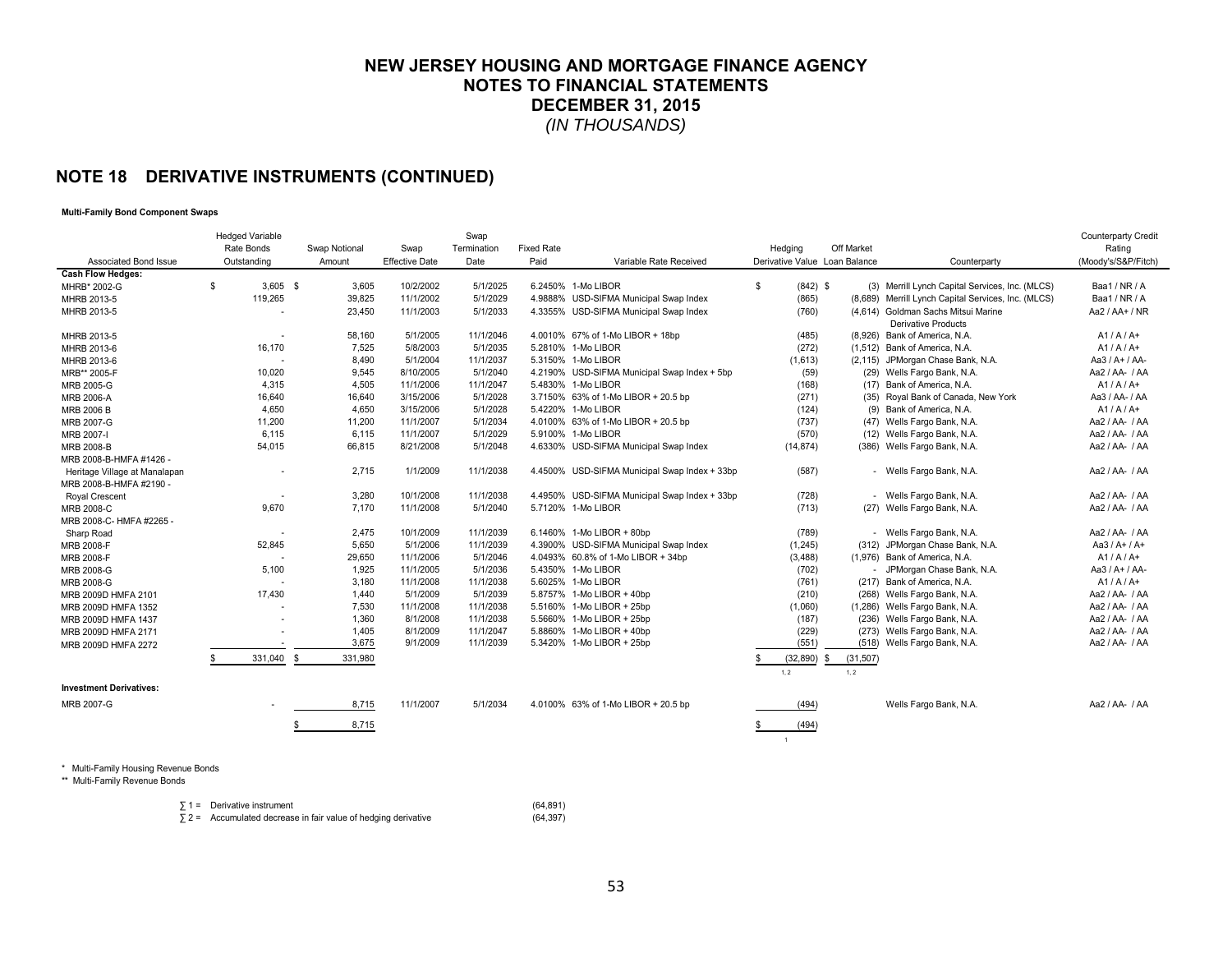# *(IN THOUSANDS)*

# **NOTE 18 DERIVATIVE INSTRUMENTS (CONTINUED)**

#### **Credit Risk**

The aggregate notional outstanding of hedging derivative instrument positions at December 31, 2015 was \$587,539. This portfolio of derivative instruments is used to hedge \$605,800 of variable rate debt as of December 31, 2015.

The swap agreements contain varying collateral agreements with the counterparties. At any point in time in which the outstanding swaps have positive fair values, each swap counterparty is required to post collateral to a third party when their credit rating, as determined by the specified nationally recognized credit rating agencies, falls below a trigger level as defined in the swap agreements. This protects the agency by mitigating the credit risk, and therefore termination risk, inherent in the swap. Collateral on all swaps is to be in the form of U.S. government securities held by a third-party custodian.

### **Basis Risk**

Basis risk exists to the extent the Agency's variable-rate bond coupon payments do not exactly equal the index on the swap. The Agency's tax-exempt bonds are hedged with taxexempt SIFMA based swaps and percentage of LIBOR swaps. The Agency's taxable bonds are hedged with taxable, LIBOR-based swaps. In this way, basis risk should be minimized.

#### **Interest Rate Risk**

The Agency's interest rate swaps serve to guard against a rise in variable interest rates associated with its outstanding variable rate bonds. In addition, certain bond proceeds are invested in variable rate Guaranteed Investment Contracts (GICs) or other variable rate investment obligations in order to further mitigate interest rate risk on the variable rate bonds.

The Agency is invested in a pay-fixed, receive-variable interest rate swap with a notional amount of \$8,715 at December 31, 2015. The Agency makes semiannual fixed payments to the counterparty of 4.01 percent and receives variable payments based on 63 percent of LIBOR, plus 20.5 basis points. This interest rate swap was executed in November 2007 and matures in May 2034. At December 31, 2015, this interest rate swap had a fair value of \$(494).

# **Termination Risk**

The Agency retains the right to terminate any swap agreement at the market value prior to maturity, and the Agency was granted the right to cancel certain agreements, in whole or in part, at Par. The Agency has termination risk under the contract particularly if an Additional Termination Event (ATE) as defined in the swap documents were to occur. An ATE occurs if either the credit rating of the bonds associated with a specific swap, or the credit rating of the swap counterparty falls below a threshold defined in each swap agreement. The Agency has purchased termination payment insurance on certain swap contracts, which acts as a buffer against a portion of potential termination payments if an ATE was to occur. As long as the swap insurer maintains at least a minimal rating as defined in the swap documents, the insurance policy will allow the Agency to avoid termination due to a decline in the credit rating of the agency bonds. If at the time of termination the swap has a negative fair value, the Agency would be liable to the counterparty for a payment equal to the swap's fair value.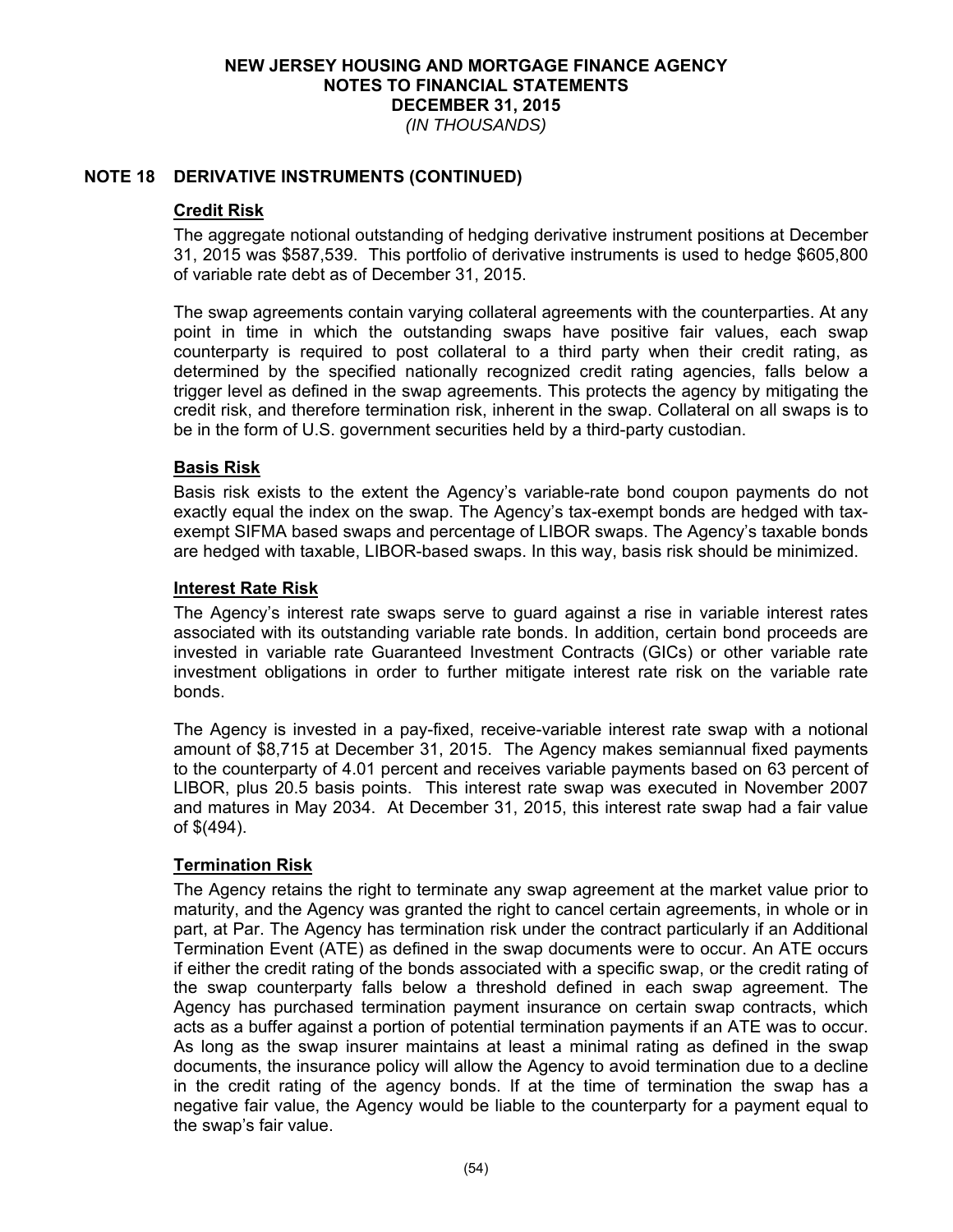# *(IN THOUSANDS)*

### **NOTE 19 INTERFUND ALLOCATION**

The outstanding balances between funds result mainly from the time lag between the dates that (1) interfund services are provided or reimbursement occurs, (2) transactions are recorded in the accounting system, and (3) payments between funds are made.

| Interfund receivable                  |       |
|---------------------------------------|-------|
| General Fund                          | 2.798 |
| Interfund payable                     |       |
| <b>Multi-Family Housing Component</b> | 2.798 |

### **NOTE 20 CHANGES IN ACCOUNTING PRINCIPLES**

In accordance with GASB Nos. 68 and 71, which were adopted effective January 1, 2015, the Agency restated the January 1, 2015 net position as follows:

| Net position, January 1, 2015, as previously stated                | 871.889  |
|--------------------------------------------------------------------|----------|
| Cumulative effect of application of GASB 68, net pension liability | (47,643) |
| Net position, January 1, 2015, as restated                         | 824.246  |

# **NOTE 21 COMMITMENTS AND CONTINGENCIES**

On March 15, 1994, the Agency entered into an Advances, Collateral Pledge and Security Agreement (the Agreement) with the Federal Home Loan Bank of New York. As of December 31, 2015, the available line of credit was \$5,150 and had \$5,745 aggregate amount outstanding which was comprised of four (4) separate fixed rate amortizing advances. Repayments on the advances vary with remaining periods amortizing over 1 year to 25 years, payable monthly at rates ranging from 4.88% to 6.57%. The Agency has pledged mortgages receivable totaling \$7,795, and \$3,100 of cash collateral securing this line of credit.

The Agency is a defendant in various legal actions arising in the ordinary course of business. The Agency is represented in these actions by the Attorney General of the State of New Jersey, acting as general counsel to the Agency, and by counsel to the Agency's various insurers. In the opinion of management and legal counsel, the ultimate disposition of these legal actions will not have a material adverse effect on the Agency's financial position.

The Agency participates in the Government National Mortgage Association (Ginnie Mae) Mortgage Backed Securities (MBS) Programs. Through the MBS programs, Ginnie Mae guarantees securities that are issued by the Agency and backed by pools of mortgage loans. If a borrower fails to make a timely payment on a mortgage loan, the Agency must use its own funds to ensure that the security holders receive timely payment.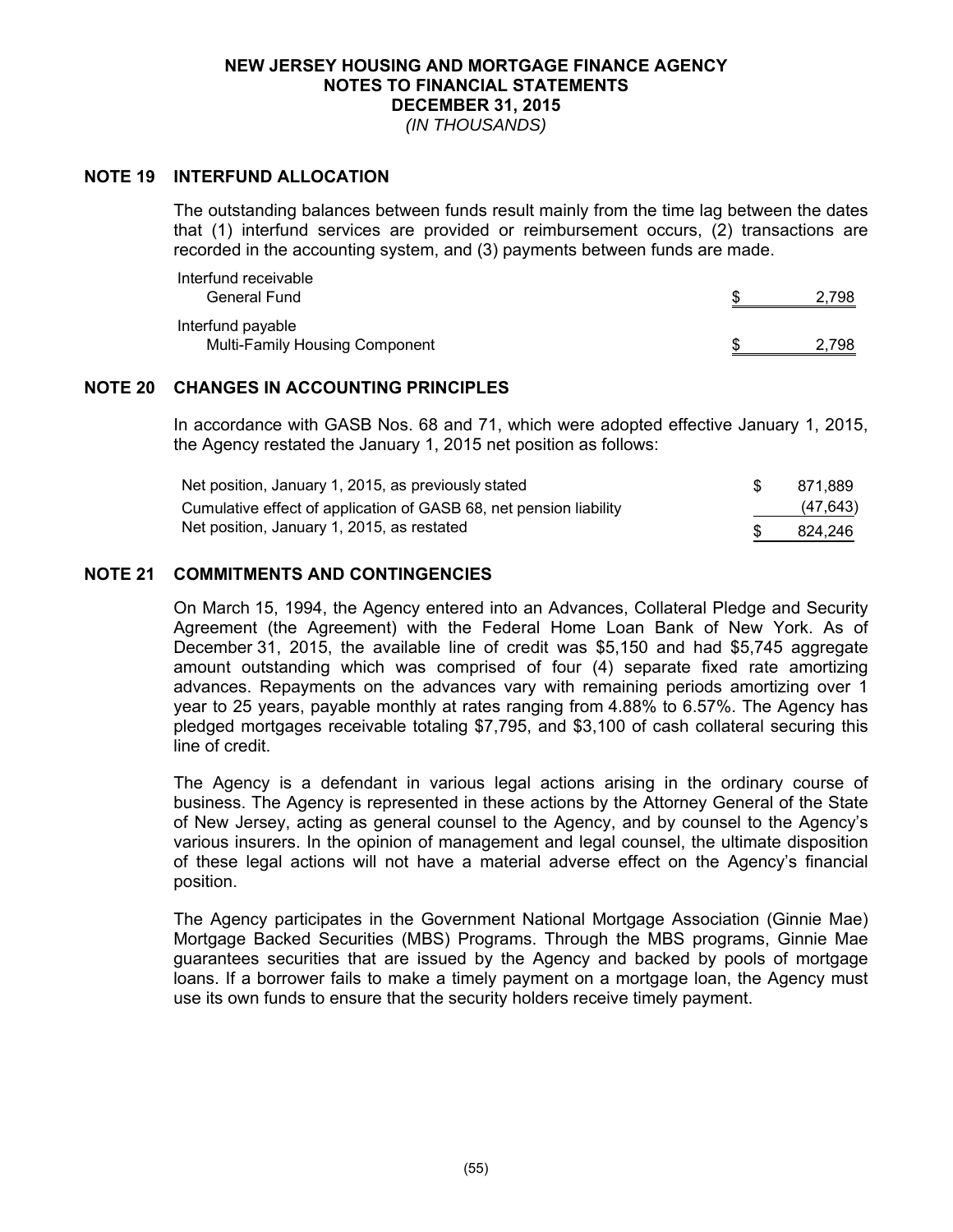# *(IN THOUSANDS)*

### **NOTE 21 COMMITMENTS AND CONTINGENCIES (COINTINUED)**

All loans pooled under the Ginnie Mae MBS program are either insured by the Federal Housing Authority or United States Department of Agriculture Rural Development, or are guaranteed by the Veterans Administration. The Agency assesses the overall risk of loss on loans that it may be required to repurchase and establishes reserves for them. At December 31, 2015, a reserve for potential losses on repurchased loans had not yet been established as the program did not begin until September 2015 with a limited number of loans. The Agency has, however, set aside \$200 in their budget for potential payments due under this program.

#### **NOTE 22 SUBSEQUENT EVENTS**

The U.S. Department of Treasury announced on February 19, 2016 that it would obligate up to \$2 billion in additional Troubled Asset Relief Program (TARP) funds to the HHF program. The fifth round of HHF funding was allocated among participating HHF states in two phases of \$1 billion each. The Agency was advised by U.S. Treasury that New Jersey's allocation is \$69.2 million for the first phase and \$45.4 million for the second phase, for a total of \$114.6 million from the fifth round of HHF funding. The Hardest Hit Fund program has also been extended to December 31, 2020. The original program deadline was December 31, 2017

The Agency executed a settlement agreement effective March 18, 2016 in which all parties to the litigation regarding Whitlock Mills, which is currently Real Estate Owned (REO) held partially in the MFHRB Resolution and the General Fund, agreed to full and final disposition of the case. Under a January 10, 2012 agreement between Whitlock Mills, L.P. and the Agency, a waterfall clause established the distribution of settlement proceeds between them. Accordingly, the Agency received \$7.5 million which was deposited into the MFHRB Resolution and applied to the outstanding balance of the REO. The funds will be used to call bonds in the MFHRB Series 2013-5. In addition, the Agency will receive up to \$2 million toward litigation costs and attorney fees. This will remain in escrow with counsel for Whitlock Mills, L.P. pending an agreement or arbitration award on fees and costs. These funds will be deposited in the Agency's General Fund.

As of March 29, 2016, the NJHMFA and NJDHS have signed a new agreement to continue the Supportive Housing Connection (SHC) operations for the next three years. The SHC currently administers rental subsidies for approximately 3,000 tenants.

On May 2, 2016, all bonds under the General Housing Loan Bond Resolution were retired. The remaining assets will be transferred to the Agency's General Fund.

On May 12, 2016, the Agency issued \$126.945 million of publicly-offered taxable and taxexempt Multi-Family Revenue Bonds ("MFRB"), and \$53.35 million of tax-exempt direct purchase MFRB draw down bonds to finance 19 new money rental housing developments containing a total of 1,339 multifamily units. In addition, this financing included a \$6.9 million tax-exempt fixed rate refunding component. The refunding is expected to generate approximately \$884 in net present value (PV) savings (12.7% of the bonds) to the Agency.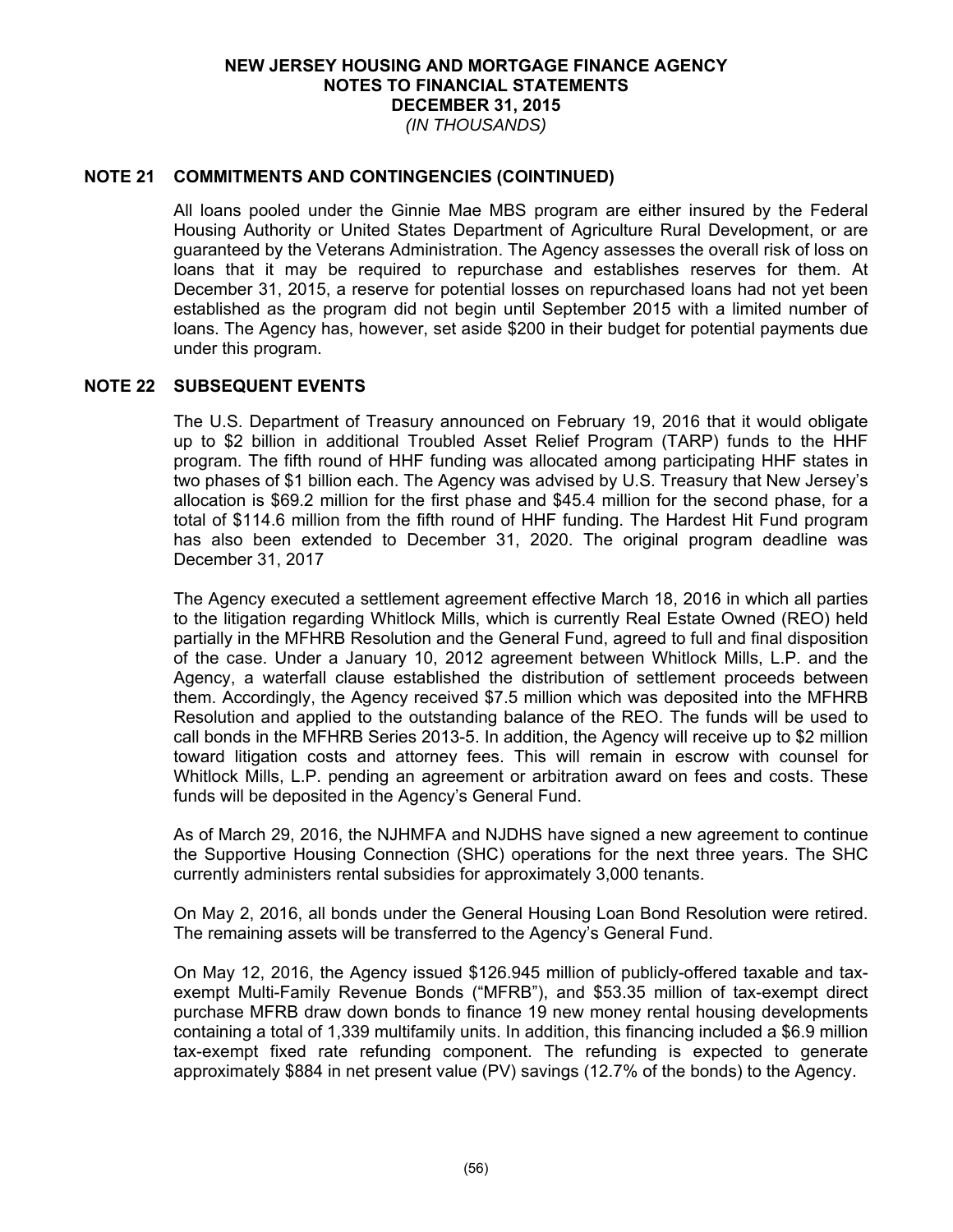*(IN THOUSANDS)*

#### **NOTE 23 PENDING GASB PRONOUNCEMENTS**

The Agency will be required to implement GASB Statement No. 72, Fair Value Measurement and Application for the period ending December 31, 2016. The objective of this Statement is to improve financial reporting by clarifying the definition of fair value, establishing principles for measuring fair value, providing additional fair value application guidance and enhancing disclosures about fair value measurements. The Agency is currently evaluating the effect of the implementation of this Statement on the Resolution.

The Agency will be required to implement GASB Statement No. 73 Financial Reporting for Postemployment Benefit Plans Other Than Pension Plans for the period ending December 31, 2017. The objective of this Statement is to establish requirements for defined benefit pensions and defined contribution pensions that are not within the scope of Statement No. 68 Accounting and Financial Reporting for Pensions. The Agency is currently evaluating the effect of the implementation of this Statement on the Resolution.

The Agency will be required to implement GASB Statement No. 79, Certain External Investment Pools and Pool Participants for the period ending December 31, 2016. The objective of this Statement is to enhance comparability of financial statements by providing qualifying external investment pools and participants in those pools with consistent application of an amortized cost-based measurement for financial reporting purposes. The Agency is currently evaluating the effect of the implementation of this Statement on the Resolution.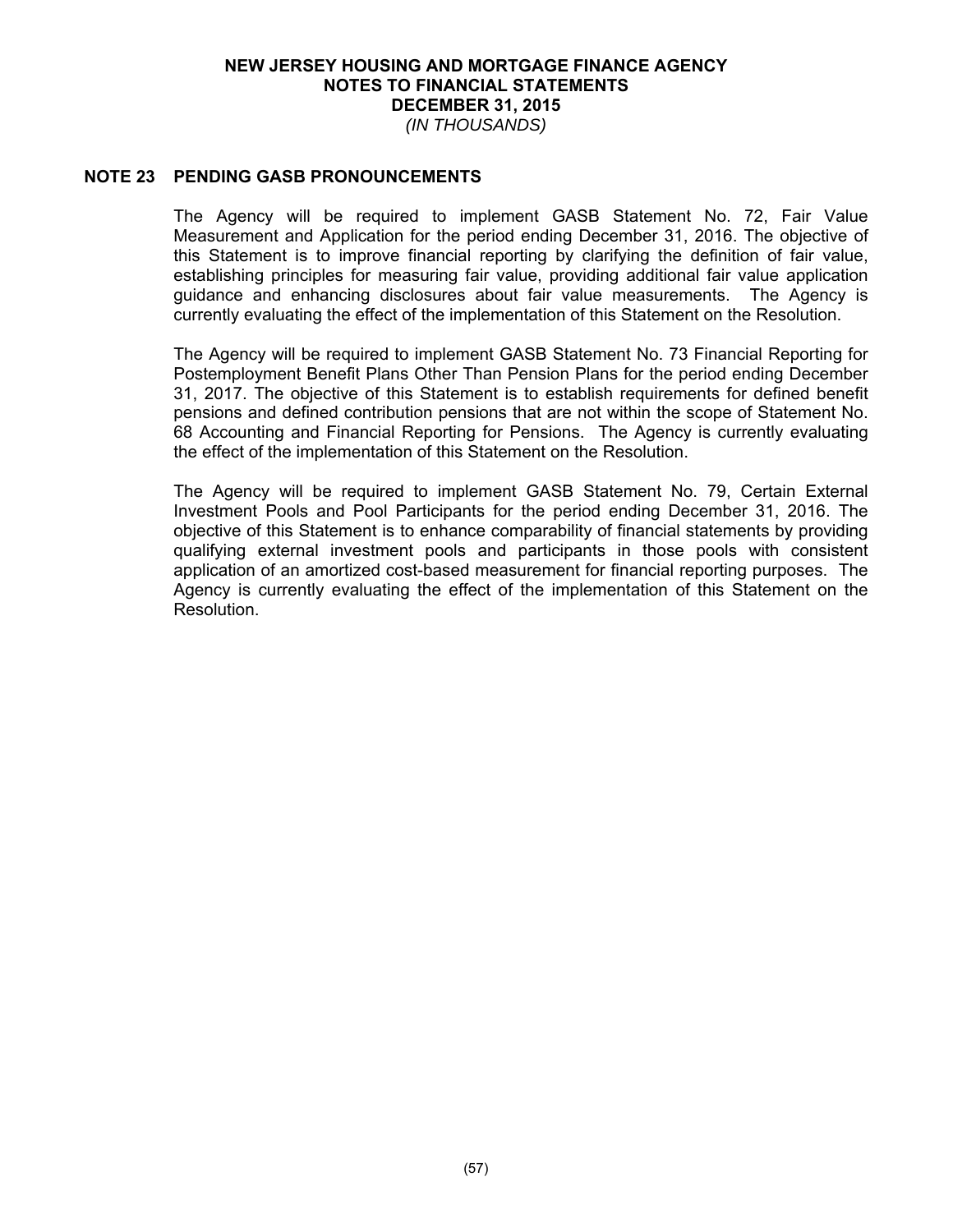# **NEW JERSEY HOUSING AND MORTGAGE FINANCE AGENCY SCHEDULE OF FUNDING PROGRESS – OPEB AS OF DECEMBER 31, 2015 (IN THOUSANDS)**

| Actuarial<br>Valuation  | Actuarial<br>Value of<br>Assets |                          |     | Actuarial<br>Accrued<br>Liability<br>(AAL) |    | Unfunded AAL<br>Ratio | Funded<br>Payroll    | Covered<br>Payroll |               | UAAL as a<br>Percentage of<br>Covered<br>Payroll |  |
|-------------------------|---------------------------------|--------------------------|-----|--------------------------------------------|----|-----------------------|----------------------|--------------------|---------------|--------------------------------------------------|--|
| Date<br>January 1, 2009 | \$                              | (a)<br>$\sim$ $-$        | -\$ | (b)<br>29.199                              | \$ | (b-a)<br>29.199       | (a/b)<br>$0.00\%$ \$ |                    | (c)<br>18.466 | $(b-a)/c$<br>158.10%                             |  |
| January 1, 2011         |                                 | $\overline{\phantom{a}}$ |     | 45.393                                     |    | 45.393                | $0.00\%$             |                    | 18.209        | 249.30%                                          |  |
| January 1, 2013         |                                 | $\blacksquare$           |     | 56.411                                     |    | 56.411                | $0.00\%$             |                    | 16.625        | 339.30%                                          |  |
| January 1, 2015         |                                 | $\overline{\phantom{0}}$ |     | 71.352                                     |    | 71.352                | $0.00\%$             |                    | 19.482        | 366.20%                                          |  |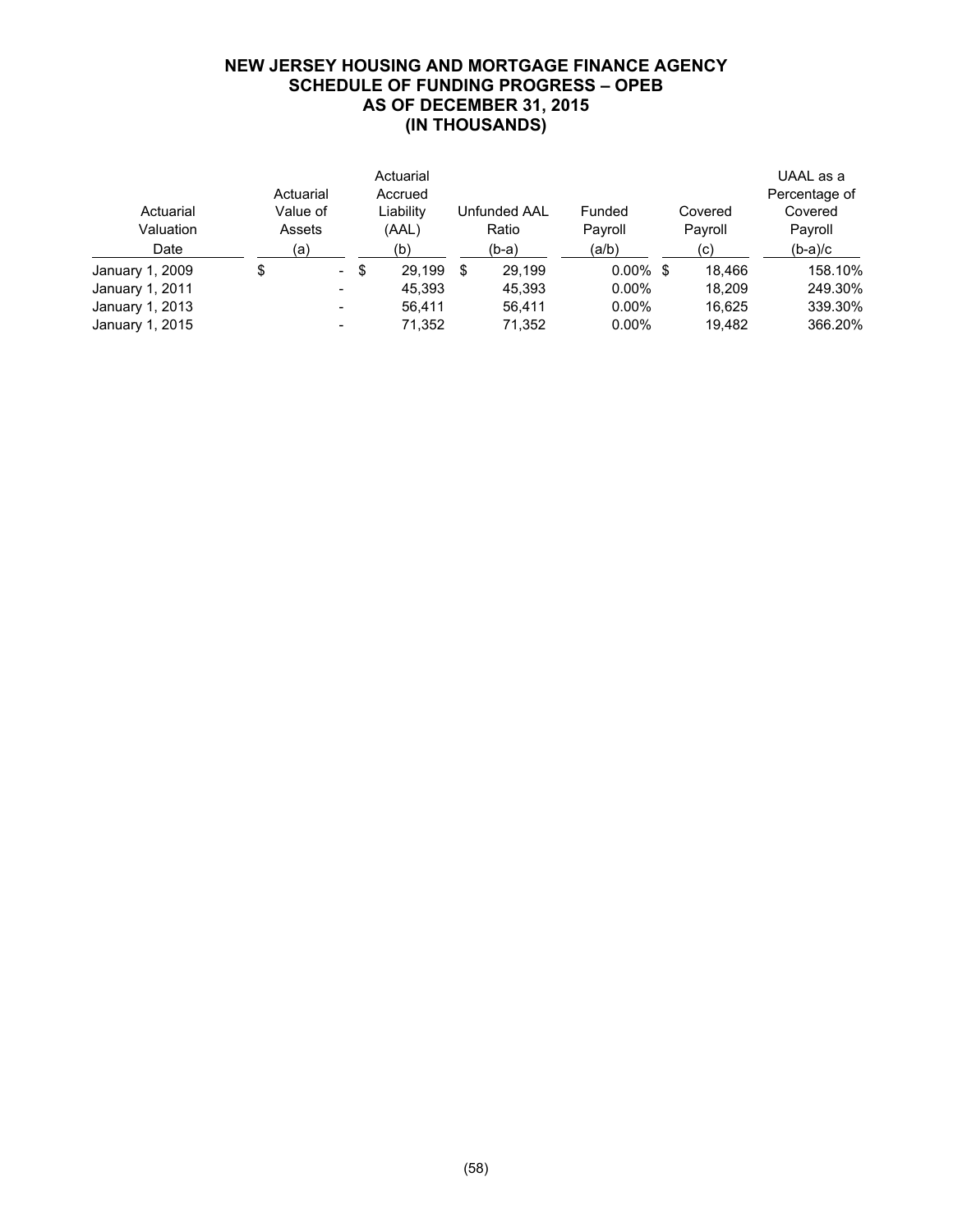### **NEW JERSEY HOUSING AND MORTGAGE FINANCE AGENCY SCHEDULE OF AGENCY'S PROPORTIONATE SHARE OF NET PENSION LIABILITY AS OF DECEMBER 31, 2015 (IN THOUSANDS)**

|   | 0.2783% |
|---|---------|
| S | 62.473  |
| S | 21.083  |
|   |         |
|   | 296%    |
|   | 38.21%  |
|   |         |

 \* The Agency implemented GASB 68 during fiscal year 2015. As such, only one year of information is available.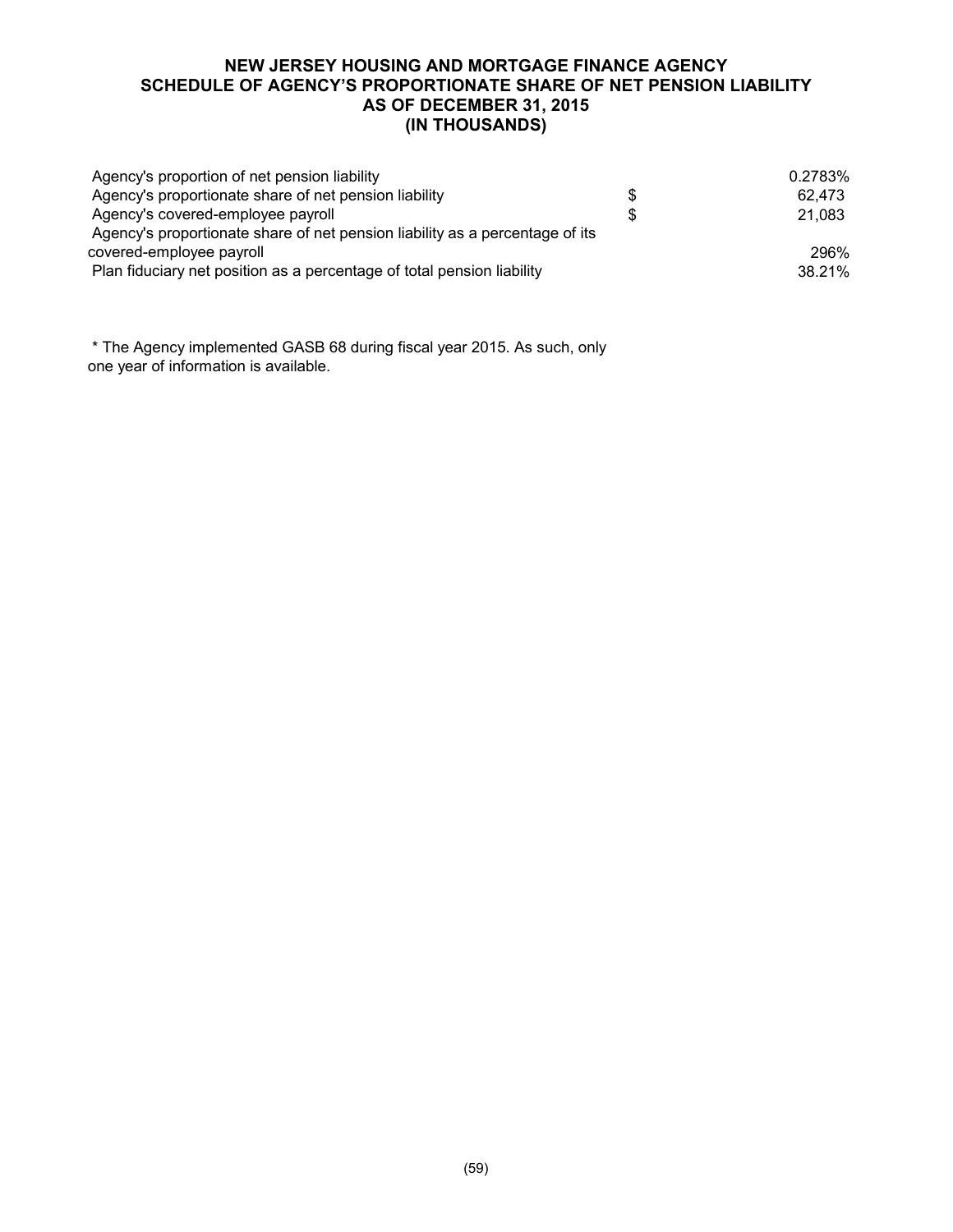### **NEW JERSEY HOUSING AND MORTGAGE FINANCE AGENCY SCHEDULE OF AGENCY'S CONTRIBUTIONS AS OF DECEMBER 31, 2015 (IN THOUSANDS)**

| Actuarial determined contributions                                 | \$ | 2,098  |
|--------------------------------------------------------------------|----|--------|
| Contributions in relation to the actuarial determined contribution | \$ | 2.098  |
| Contribution deficiency (excess)                                   | S  |        |
| Agency's covered employee payroll                                  | S  | 21.083 |
| Contributions as a percentage of covered employee payroll          |    | 9.95%  |

 \* The Agency implemented GASB 68 during fiscal year 2015. As such, only one year of information is available.

#### **Notes to Schedule**

 *Valuation Date:* 

Actuarially determined contribution amounts were calculated as of June 30, 2014

 *Methods and Assumptions Used to Determine Contribution Rates:* 

| Actuarial cost method:         | Entry age normal cost          |  |  |  |  |  |  |  |
|--------------------------------|--------------------------------|--|--|--|--|--|--|--|
| Amortization method:           | Level percentage of payroll    |  |  |  |  |  |  |  |
| Remaining amortization period: | 30 years, open                 |  |  |  |  |  |  |  |
| Asset valuation method:        | 5 year, smoothed marked        |  |  |  |  |  |  |  |
| Inflation:                     | $3.04\%$                       |  |  |  |  |  |  |  |
| Salary increases:              | $2.15\% - 5.40\%$              |  |  |  |  |  |  |  |
| Investment rate of return:     | 7.90%                          |  |  |  |  |  |  |  |
| Retirement age:                | Rates vary by partipant age    |  |  |  |  |  |  |  |
| Mortality:                     | RP-2000, generational approach |  |  |  |  |  |  |  |
|                                | based on Projection Scale AA   |  |  |  |  |  |  |  |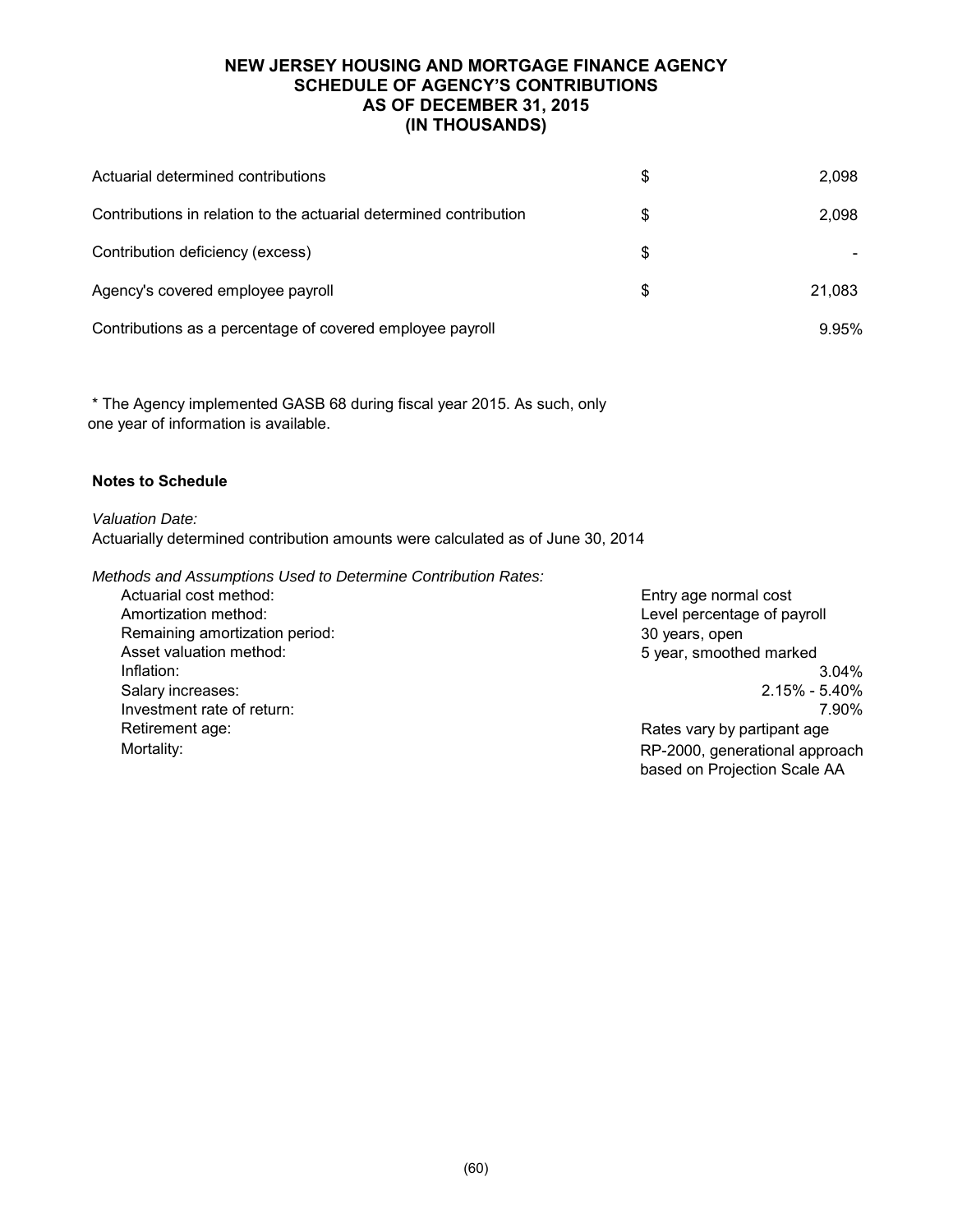# **NEW JERSEY HOUSING AND MORTGAGE FINANCE AGENCY SCHEDULE OF NET POSITION – SINGLE-FAMILY HOUSING PROGRAM DECEMBER 31, 2015**

|                                             |                            | FY 2015 |    |                          |               |           |    |               |  |
|---------------------------------------------|----------------------------|---------|----|--------------------------|---------------|-----------|----|---------------|--|
|                                             | Housing                    |         |    | Home                     |               |           |    |               |  |
|                                             | Revenue Bond<br>Resolution |         |    | Mortgage<br><b>Bonds</b> |               | Total     |    | 2014<br>Total |  |
| <b>ASSETS</b>                               |                            |         |    |                          |               |           |    |               |  |
| <b>CURRENT ASSETS</b>                       |                            |         |    |                          |               |           |    |               |  |
| Restricted cash and cash equivalents        | \$                         | 50,231  | \$ | 28,939                   | \$            | 79,170    | \$ | 89,354        |  |
| Accrued interest receivable on investments  |                            | 269     |    |                          |               | 269       |    | 414           |  |
| Mortgage loans receivable, net              |                            | 18,097  |    | 9,588                    |               | 27,685    |    | 29,283        |  |
| Due from loan servicers and insurers        |                            | 1,863   |    | 878                      |               | 2,741     |    | 3,092         |  |
| Other current assets                        |                            | 28,089  |    | 6,384                    |               | 34,473    |    | 44,824        |  |
| <b>Total current assets</b>                 |                            | 98,549  |    | 45,789                   |               | 144,338   |    | 166,967       |  |
| <b>NONCURRENT ASSETS</b>                    |                            |         |    |                          |               |           |    |               |  |
| <b>Restricted investments</b>               |                            | 29,428  |    |                          |               | 29,428    |    | 46,567        |  |
| Mortgage loans receivable, net              |                            | 569,871 |    | 367,071                  |               | 936,942   |    | 1,067,397     |  |
| Debt service arrears receivable, net        |                            | 7,366   |    | 3,671                    |               | 11,037    |    | 11,438        |  |
| Supplemental mortgages and other loans, net |                            | 133     |    | 106                      |               | 239       |    | 345           |  |
| Real estate owned                           |                            | 5,038   |    | 1,090                    |               | 6,128     |    | 6,748         |  |
| Total noncurrent assets                     |                            | 611,836 |    | 371,938                  |               | 983,774   |    | 1,132,495     |  |
| <b>Total Assets</b>                         |                            | 710,385 |    | 417,727                  |               | 1,128,112 |    | 1,299,462     |  |
| DEFERRED OUTFLOW OF RESOURCES               |                            |         |    |                          |               |           |    |               |  |
| Accumulated decrease in fair value          |                            |         |    |                          |               |           |    |               |  |
| of hedging derivatives                      |                            | 15,865  |    |                          |               | 15,865    |    | 22,757        |  |
| <b>LIABILITIES AND NET POSITION</b>         |                            |         |    |                          |               |           |    |               |  |
| <b>CURRENT LIABILITIES</b>                  |                            |         |    |                          |               |           |    |               |  |
| Bonds and obligations, net                  | \$                         | 20,885  | \$ | 12,420                   | -\$           | 33,305    | \$ | 34,050        |  |
| Accrued interest payable on bonds           |                            |         |    |                          |               |           |    |               |  |
| and obligations                             |                            | 5,389   |    | 3,553                    |               | 8,942     |    | 10,552        |  |
| Other current liabilities                   |                            | 857     |    | 434                      |               | 1,291     |    | 1,411         |  |
| Total current liabilities                   |                            | 27,131  |    | 16,407                   |               | 43,538    |    | 46,013        |  |
| <b>NONCURRENT LIABILITIES</b>               |                            |         |    |                          |               |           |    |               |  |
| Bonds and obligations, net                  |                            | 569,563 |    | 400,434                  |               | 969,997   |    | 1,123,503     |  |
| Derivative instrument                       |                            | 15,865  |    |                          |               | 15,865    |    | 22,757        |  |
| Total non-current liabilities               |                            | 585,428 |    | 400,434                  |               | 985,862   |    | 1,146,260     |  |
| <b>Total liabilities</b>                    |                            | 612,559 |    | 416,841                  |               | 1,029,400 |    | 1,192,273     |  |
| DEFERRED INFLOWS OF RESOURCES               |                            |         |    |                          |               |           |    |               |  |
| Commitment fees                             |                            | 701     |    | 102                      |               | 803       |    | 932           |  |
| <b>NET POSITION</b>                         |                            |         |    |                          |               |           |    |               |  |
| Restricted under bond and obligation        |                            |         |    |                          |               |           |    |               |  |
| resolutions                                 |                            | 112,990 |    | 784                      |               | 113,774   |    | 129,014       |  |
| <b>Total Net Position</b>                   | \$                         | 112,990 | \$ | 784                      | $\frac{1}{2}$ | 113,774   | \$ | 129,014       |  |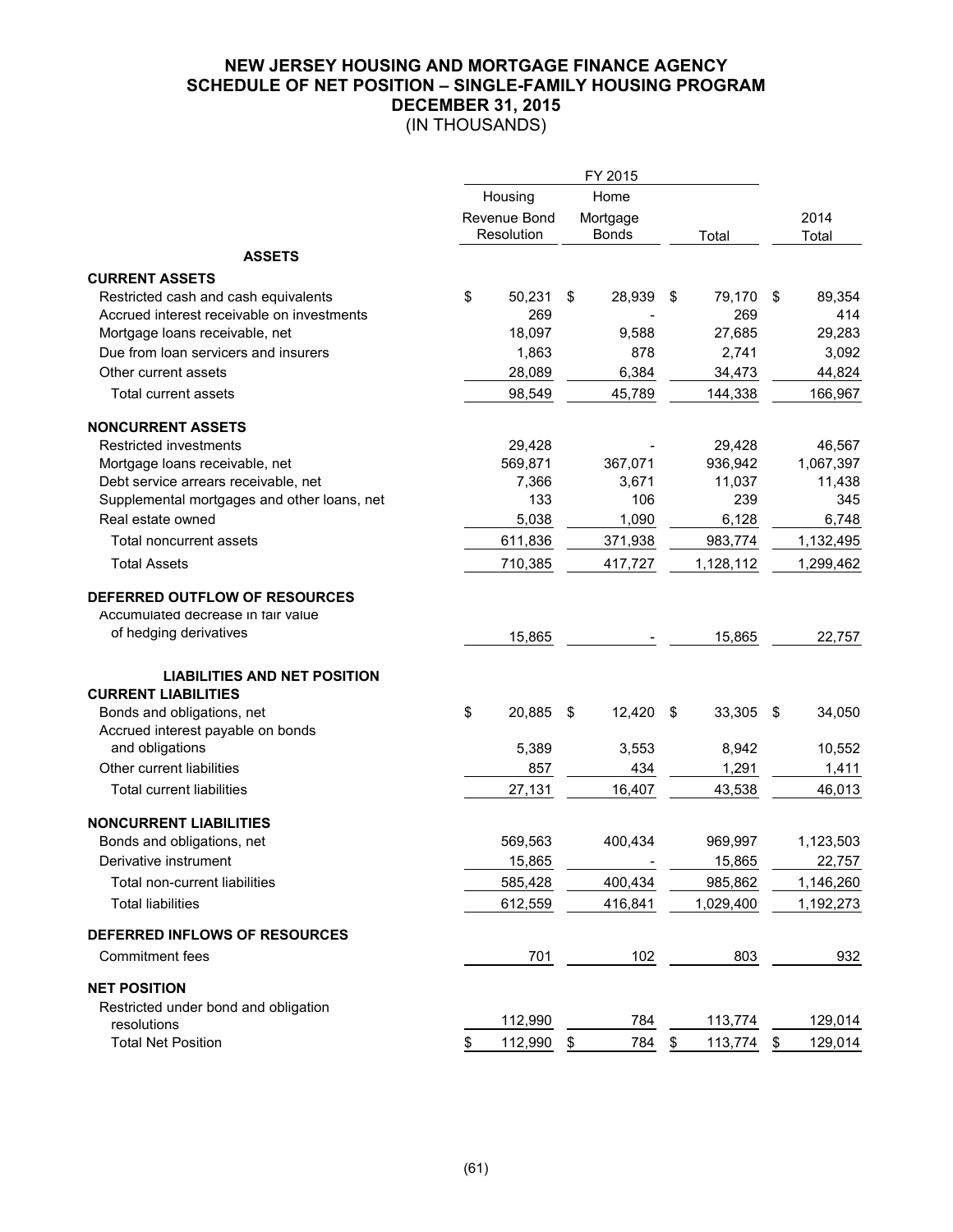### **NEW JERSEY HOUSING AND MORTGAGE FINANCE AGENCY SCHEDULE OF REVENUES, EXPENSES AND CHANGES IN FUND NET POSITION – SINGLE-FAMILY HOUSING PROGRAM YEAR ENDED DECEMBER 31, 2015**

|                                             |    | Housing      | Home           |    |           |               |  |
|---------------------------------------------|----|--------------|----------------|----|-----------|---------------|--|
|                                             |    | Revenue Bond | Mortgage       |    |           | 2014          |  |
|                                             |    | Resolution   | <b>Bonds</b>   |    | Total     | Total         |  |
| <b>OPERATING REVENUES</b>                   |    |              |                |    |           |               |  |
| Interest income on mortgages loans          | \$ | 32,073       | \$<br>17,104   | \$ | 49,177    | \$<br>62,413  |  |
| Recovery of bad debt                        |    |              |                |    |           | 6,704         |  |
| Other income, net                           |    | 34           | $\overline{2}$ |    | 36        | 115           |  |
| Total operating revenues                    |    | 32,107       | 17,106         |    | 49,213    | 69,232        |  |
| <b>OPERATING EXPENSES</b>                   |    |              |                |    |           |               |  |
| Interest and amortization of bond prem/disc |    | 26,493       | 14,613         |    | 41,106    | 48,573        |  |
| Servicing fees and other                    |    | 1,941        | 1,382          |    | 3,323     | 3,568         |  |
| Professional services and financing costs   |    | 478          | 37             |    | 515       | 446           |  |
| General and administrative expenses         |    |              |                |    |           | 32            |  |
| Provision for loan losses                   |    | 6,739        | 2,242          |    | 8,981     | 11,929        |  |
| Total operating expenses                    |    | 35,651       | 18,274         |    | 53,925    | 64,548        |  |
| Operating income (loss)                     |    | (3, 544)     | (1, 168)       |    | (4, 712)  | 4,684         |  |
| <b>NONOPERATING REVENUES (EXPENSES)</b>     |    |              |                |    |           |               |  |
| Investment income                           |    | 1,421        | 30             |    | 1,451     | 2,184         |  |
| Gain (loss) on sale of real estate owned    |    | (9,697)      | (2, 172)       |    | (11, 869) | (3,685)       |  |
| Total nonoperating revenues (expenses), net |    | (8, 276)     | (2, 142)       |    | (10, 418) | (1,501)       |  |
| Income (loss) before transfers              |    | (11, 820)    | (3, 310)       |    | (15, 130) | 3,183         |  |
| <b>Transfers</b>                            |    | (543)        | 433            |    | (110)     | 25,000        |  |
| <b>INCREASE (DECREASE) IN NET POSITION</b>  |    | (12, 363)    | (2,877)        |    | (15, 240) | 28,183        |  |
| <b>NET POSITION, BEGINNING OF YEAR</b>      |    | 125,353      | 3,661          |    | 129,014   | 100,831       |  |
| <b>NET POSITION, END OF YEAR</b>            | \$ | 112,990      | \$<br>784      | \$ | 113,774   | \$<br>129,014 |  |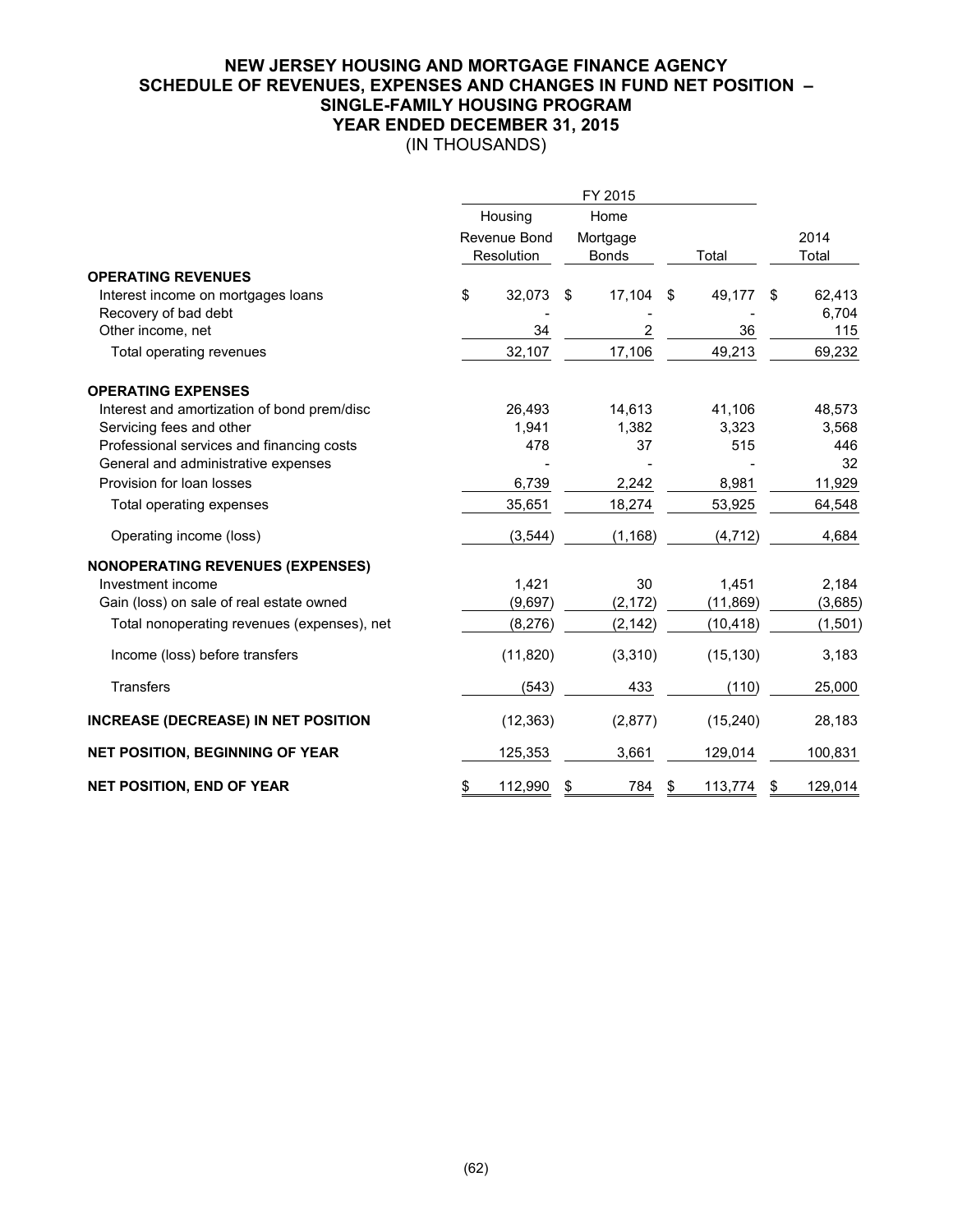# **NEW JERSEY HOUSING AND MORTGAGE FINANCE AGENCY SCHEDULE OF NET POSITION – MULTI-FAMILY HOUSING PROGRAM DECEMBER 31, 2015**

|                                                  |                   |                | FY 2015       |     |         |                |               |
|--------------------------------------------------|-------------------|----------------|---------------|-----|---------|----------------|---------------|
|                                                  | General           |                |               |     |         |                |               |
|                                                  | Housing Loan      |                |               |     |         |                | 2014          |
|                                                  | <b>Bond Funds</b> | 1991-l         | 1995          |     | 2005    | Total          | Total         |
|                                                  |                   |                |               |     |         |                |               |
| <b>ASSETS</b>                                    |                   |                |               |     |         |                |               |
| <b>CURRENT ASSETS</b>                            |                   |                |               |     |         |                |               |
| Restricted cash and cash equivalents             | \$<br>7,962       | \$<br>57       | \$<br>118,936 | -\$ | 158,596 | 285,551<br>\$  | 205,886<br>\$ |
| <b>Restricted investments</b>                    | 8,134             |                |               |     |         | 8,134          | 12,699        |
| Accrued interest receivable on investments       |                   | 66             | 162           |     | 180     | 408            | 770           |
| Mortgage loans receivable, net                   | 1,111             | 4,186          | 15,952        |     | 48,022  | 69,271         | 37,848        |
| Other current assets                             |                   |                | 3             |     | 233     | 236            | 60            |
| Total current assets                             | 17,207            | 4,309          | 135,053       |     | 207,031 | 363,600        | 257,263       |
| <b>NONCURRENT ASSETS</b>                         |                   |                |               |     |         |                |               |
| Restricted investments                           |                   | 6,551          | 19,508        |     | 23,450  | 49,509         | 95,612        |
| Mortgage loans receivable, net                   | 3,787             | 83,802         | 264,365       |     | 482,617 | 834,571        | 856,876       |
| Debt service arrears receivable, net             | 2                 |                |               |     | 125     | 127            | 127           |
| Supplemental mortgages and other loans, net      |                   |                | 17,822        |     |         | 17,822         | 48,288        |
| Real estate owned                                | 3,181             |                | 18,000        |     |         | 21,181         | 49,635        |
| Other noncurrent assets                          |                   |                |               |     |         |                | 90            |
| Total noncurrent assets                          | 6,970             | 90,353         | 319,695       |     | 506,192 | 923,210        | 1,050,628     |
| <b>Total Assets</b>                              | 24,177            | 94,662         | 454,748       |     | 713,223 | 1,286,810      | 1,307,891     |
| DEFERRED OUTFLOW OF RESOURCES                    |                   |                |               |     |         |                |               |
| Accumulated decrease in fair value of hedging    |                   |                |               |     |         |                |               |
| derivatives                                      |                   |                | 30,696        |     | 33,701  | 64,397         | 67,866        |
| <b>LIABILITIES AND NET POSITION</b>              |                   |                |               |     |         |                |               |
| <b>CURRENT LIABILITIES</b>                       |                   |                |               |     |         |                |               |
| Bonds and obligations, net                       | \$<br>1,960       | \$<br>4,140 \$ | $9,915$ \$    |     | 79,766  | 95,781<br>- \$ | -\$<br>44,570 |
| Accrued interest payable on bonds                |                   |                |               |     |         |                |               |
| and obligations                                  | 23                | 1,101          | 1,787         |     | 3,988   | 6,899          | 7,399         |
| Mortgagor escrow deposits                        | 1,107             |                |               |     |         | 1,107          | 1,124         |
| Interfund allocation                             |                   |                | 1,240         |     | 1,558   | 2,798          | 2,924         |
| Other current liabilities                        |                   |                | 34            |     | 29      | 63             | 74            |
| <b>Total current liabilities</b>                 | 3,090             | 5,241          | 12,976        |     | 85,341  | 106,648        | 56,091        |
| <b>NONCURRENT LIABILITIES</b>                    |                   |                |               |     |         |                |               |
| Bonds and obligations, net                       | 705               | 90,190         | 266,895       |     | 534,798 | 892.588        | 946,927       |
| Minimum escrow requirement                       | 160               |                | 3,007         |     | 3,764   | 6,931          | 7,245         |
| Funds held in trust for mortgagor                | 7,958             |                | 3,091         |     |         | 11,049         | 53,839        |
| Other noncurrent liabilities                     |                   | 3              | 7             |     | 2,035   | 2,045          | 2,148         |
| Derivative instrument                            |                   |                | 30,696        |     | 34,195  | 64,891         | 68,583        |
| <b>Total noncurrent liabilities</b>              | 8,823             | 90,193         | 303,696       |     | 574,792 | 977,504        | 1,078,742     |
| <b>Total liabilities</b>                         | 11,913            | 95,434         | 316,672       |     | 660,133 | 1,084,152      | 1,134,833     |
| <b>NET POSITION (DEFICIT)</b>                    |                   |                |               |     |         |                |               |
| Restricted under bond and obligation resolutions | 12,264            | (772)          | 168,772       |     | 86,791  | 267,055        | 240,924       |
| <b>TOTAL NET POSITION</b>                        | \$<br>12,264 \$   | $(772)$ \$     | 168,772 \$    |     | 86,791  | \$267,055      | \$<br>240,924 |